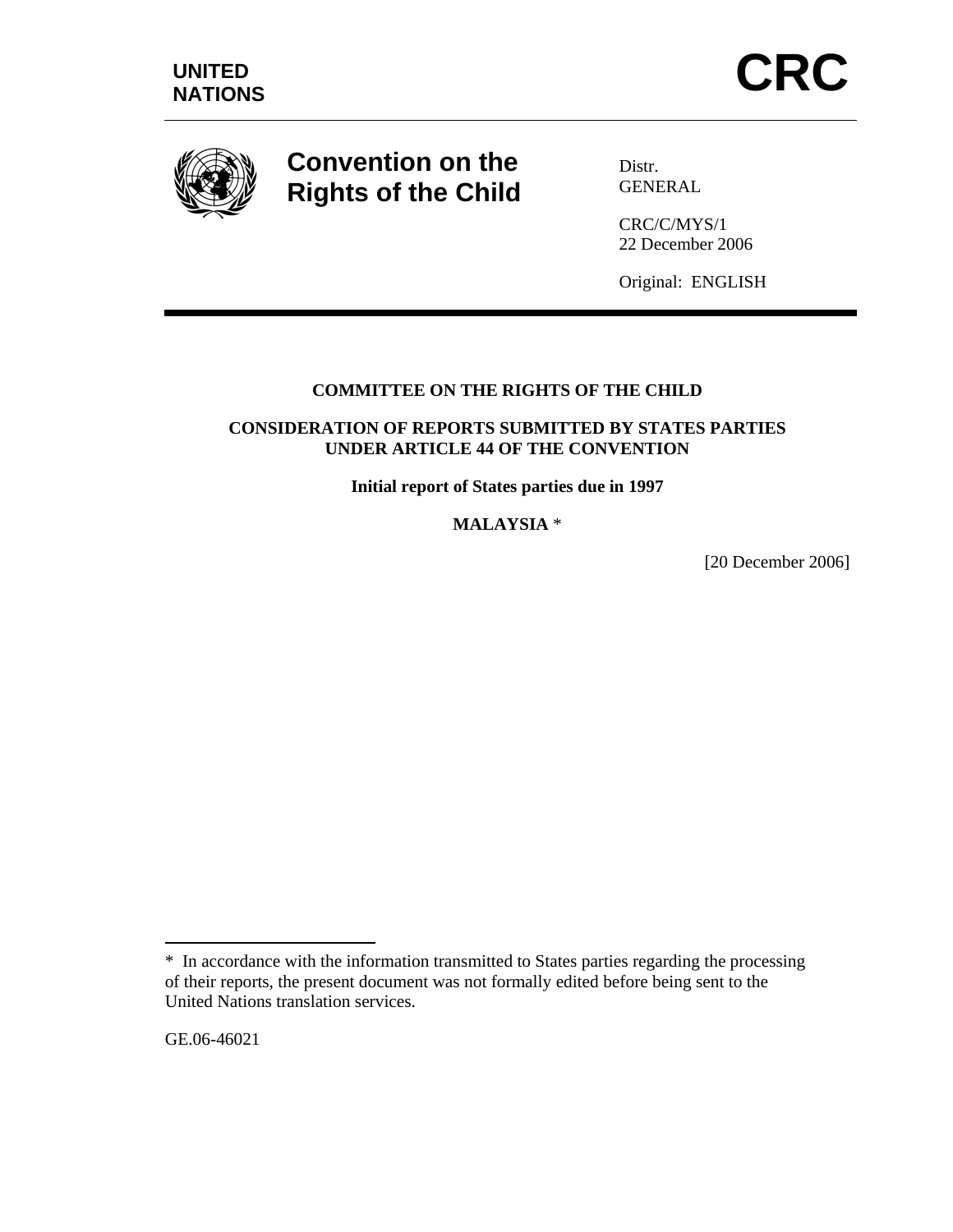# **CONTENTS**

|            | Paragraphs  | Page |
|------------|-------------|------|
| PART I.    | $1 - 63$    | 3    |
| Chapter 1  | $1 - 24$    | 3    |
| Chapter 2  | $25 - 63$   | 9    |
| PART II.   | $64 - 373$  | 20   |
| Chapter 3  | $64 - 130$  | 20   |
| Chapter 4  | 131 - 132   | 35   |
| Chapter 5  | $133 - 155$ | 40   |
| Chapter 6  | $156 - 173$ | 45   |
| Chapter 7  | 174 - 237   | 50   |
| Chapter 8  | $238 - 282$ | 65   |
| Chapter 9  | $283 - 323$ | 75   |
| Chapter 10 | $324 - 373$ | 88   |
| PART III.  | 374 - 376   | 97   |
| Chapter 11 | $374 - 376$ | 97   |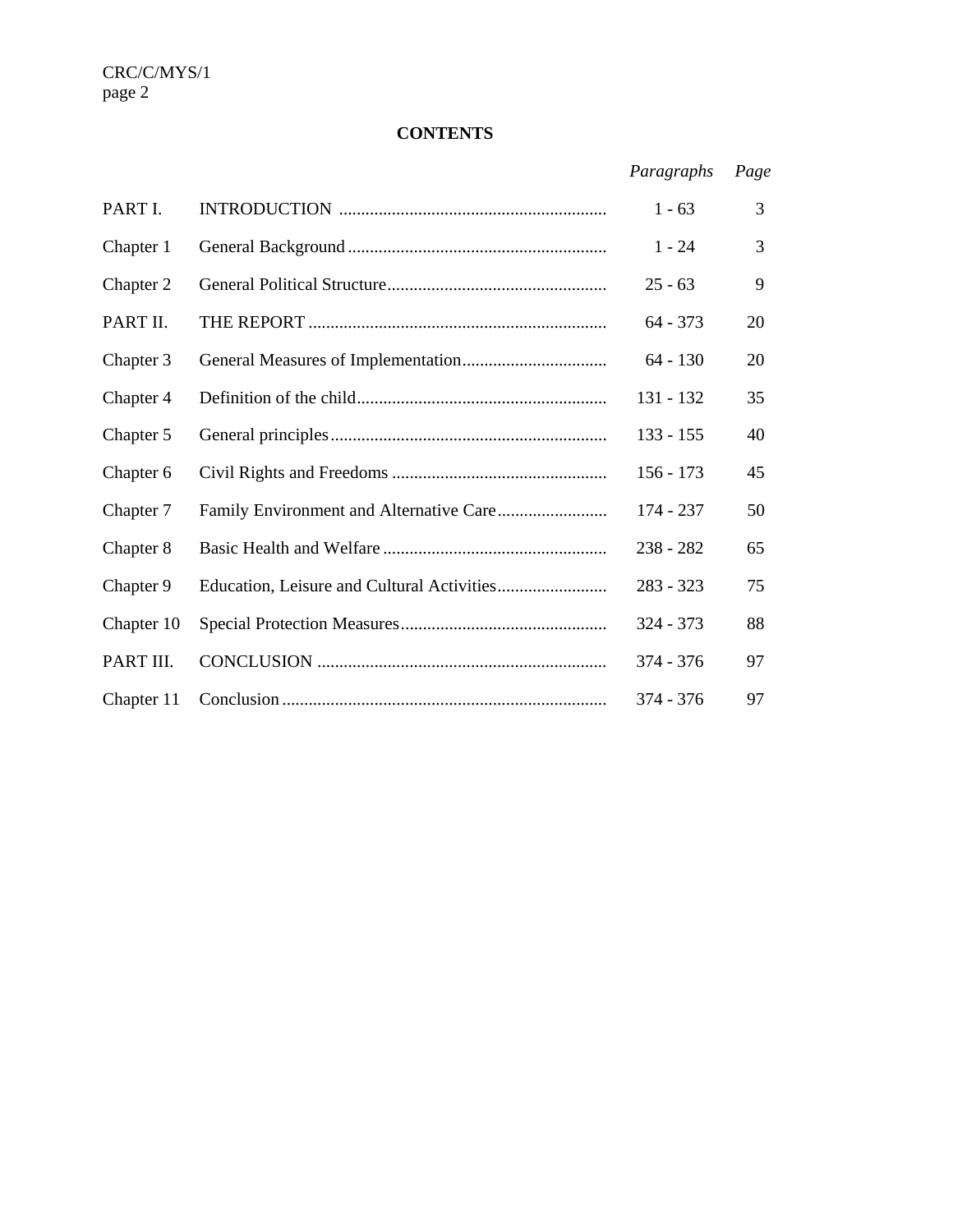### **PART I: INTRODUCTION**

#### **CHAPTER 1**

#### **GENERAL BACKGROUND**

1. Malaysia is a Federation comprising thirteen states and three federal territories. Straddling the South China Sea, the land comprises Peninsular Malaysia and the northern portion of the island of Borneo. Countries bordering Malaysia are Thailand to the north, the Philippines to the east and Indonesia and Singapore to the south. To the west, Malaysia is separated from the island of Sumatra by the Straits of Malacca.

2. Malaysia lies within the equatorial zone, which is characterised by a hot, humid and invariable climate throughout the year. The climatic regime is governed by the seasonal northeast and southwest monsoons that bring heavy rainfall to nurture the luxuriant flora of the tropical rainforest, which extends over a large part of the country. The coastal areas are typified by mangroves, tropical wetlands and sandy ridges.

3. The monsoon winds were an important factor during the days of sailing ships, which brought traders, settlers and colonisers to the Malay Archipelago, particularly from the north, west, and south. Chinese, Indians, Thais, Indonesians, Arabs and later Europeans - mainly the Portuguese, Dutch and British - have contributed to the multi-ethnic population mix along with the indigenous people namely the Malays, *Orang Asli* and natives in Sabah and Sarawak such as *Iban, Bidayuh, Melanau, Penan, Kadazan*, *Bajau* and *Murut.*

4. The Malays and other indigenous people are collectively known as *Bumiputera* (sons of the soil). The various *Bumiputera* groups share the characteristics of being rooted in an agricultural-seafaring economy and having a village society where leadership is largely through consensus and where attitudes are formed by a belief in an-all pervasive spirit world. The animistic culture of the Malays came to be overlaid by Hinduism and later was subsumed by Islam.

5. The non-indigenous (non-*Bumiputera*) people are descendants of later migrant settlers. Around the time of the British colonial administration, the Chinese came to the Malay Peninsula (as the country was then known) as tin-mine workers, traders and support workers. The Indians, notably the Tamils and the Telegus, were brought in by the British as indentured labour to work in rubber plantations while others worked as teachers and professionals in various fields.

6. The migrants brought with them their social, religious and cultural traditions. Hence, we have Hindu and Buddhist traditions, Confucian and Taoist values, Christianity, Sikhism and Islamic religious practices. Today, Islam is the official religion of the Federation and Muslims form the largest single religious group i.e. 65.9 percent in 2005. However, the right to freedom of worship is protected by the Federal Constitution and other religions are freely practised in Malaysia.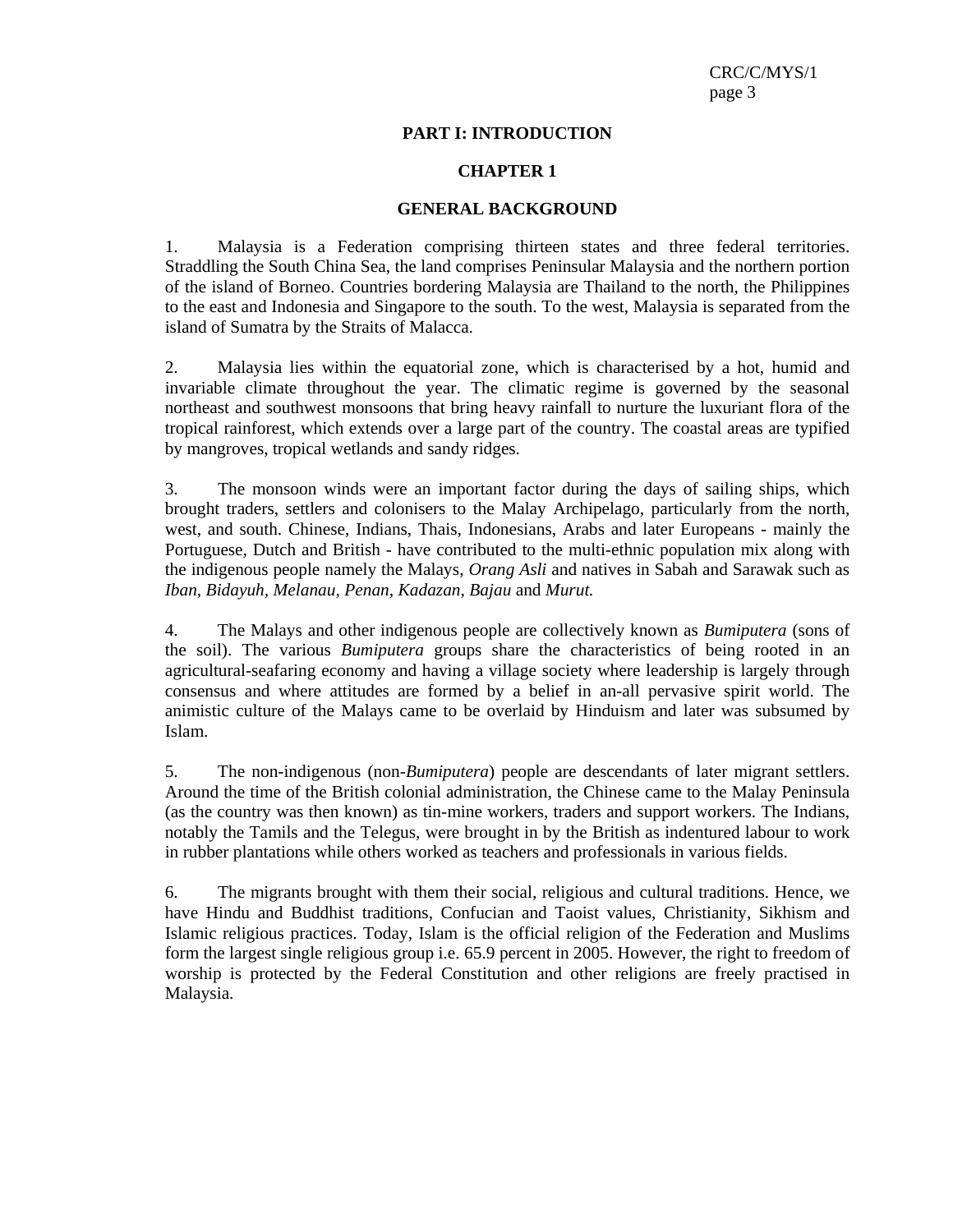### **POPULATION AND DEMOGRAPHIC INDICATORS**

7. Malaysia's population increased from 23.49 million in 2000 to 26.12 million in 2005 at an average annual rate of 2.6 percent, with non-citizens accounting for 2.39 million. It is estimated that the population will increase at an average annual rate of 1.6 percent to reach 28.96 million in 2010. The rate of population growth will continue to slow down with the declining fertility rate as the country progresses towards a developed nation status and more women pursuing higher education are entering the labour market.

8. Malaysia has a fairly young population with 60 percent of its population below 30 years as depicted in Table 1.1. Thus, the future success of the country depends on the quality of this human capital.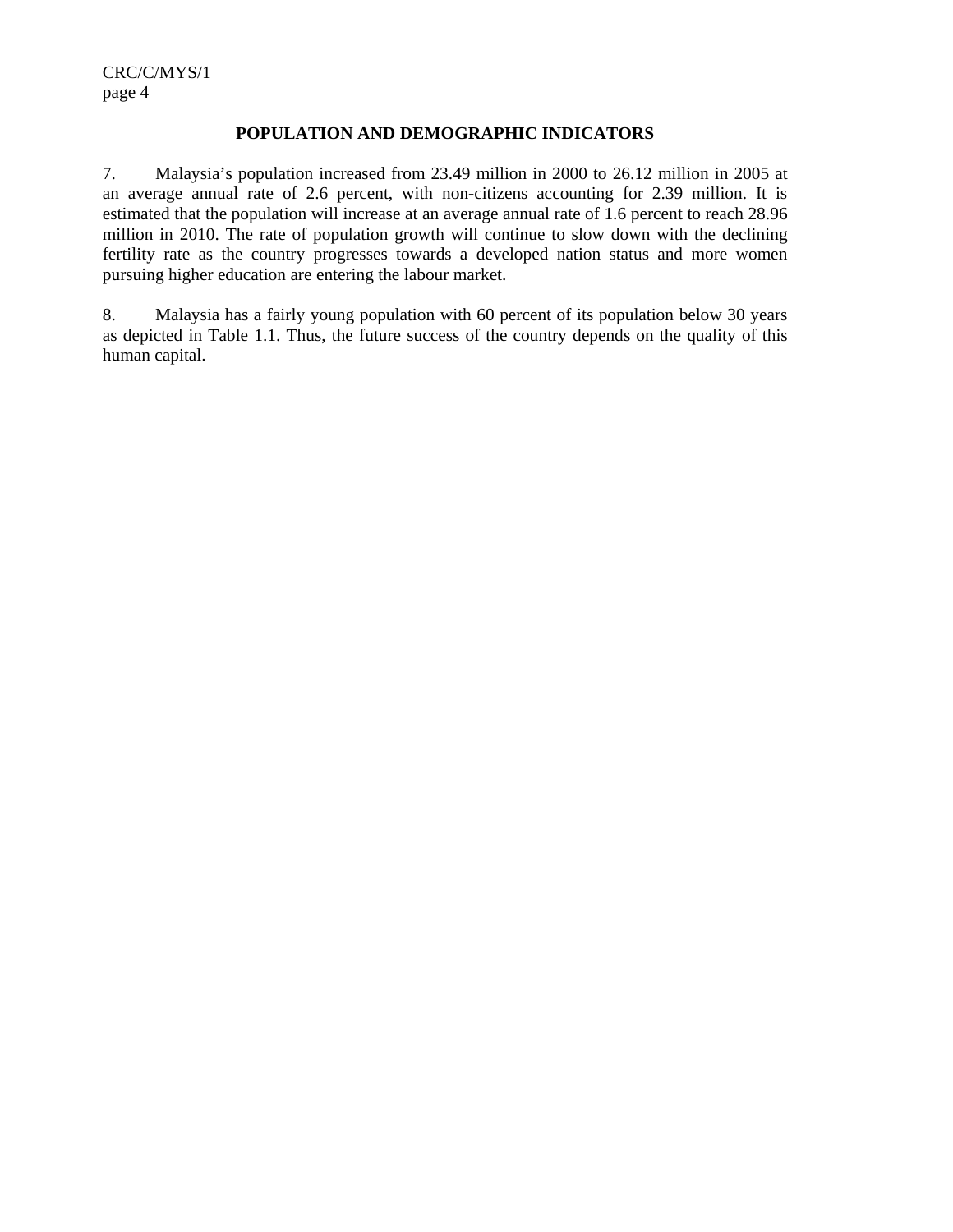CRC/C/MYS/1<br>page 5 page 5

|                  | 2005                 |                |                        |                |                       |  |
|------------------|----------------------|----------------|------------------------|----------------|-----------------------|--|
| <b>Age Group</b> | <b>Male</b><br>(900) | percent<br>(%) | <b>Female</b><br>(900) | percent<br>(%) | <b>Total</b><br>(900) |  |
| $0 - 4$          | 1,575.9              | 51.58          | 1,479.1                | 48.42          | 3,054.9               |  |
| $5-9$            | 1,456.2              | 51.50          | 1,371.6                | 48.50          | 2,827.8               |  |
| $10-14$          | 1,362.8              | 51.57          | 1,279.7                | 48.43          | 2,642.5               |  |
| $15-19$          | 1,288.4              | 50.98          | 1,239.0                | 49.02          | 2,527.4               |  |
| $20 - 24$        | 1,197.6              | 50.69          | 1,165.0                | 49.31          | 2,362.6               |  |
| 25-29            | 1,064.5              | 50.53          | 1,042.2                | 49.47          | 2,106.8               |  |
| 30-34            | 974.4                | 50.56          | 952.8                  | 49.44          | 1,927.2               |  |
| 35-39            | 931.8                | 50.72          | 905.4                  | 49.28          | 1,837.2               |  |
| $40 - 44$        | 843.8                | 50.89          | 814.1                  | 49.11          | 1,657.9               |  |
| $45-49$          | 734.7                | 51.28          | 698.2                  | 48.72          | 1,432.9               |  |
| $50 - 54$        | 604.6                | 51.41          | 571.5                  | 48.59          | 1,176.1               |  |
| 55-59            | 435.4                | 51.64          | 407.8                  | 48.36          | 843.2                 |  |
| 60-64            | 312.6                | 51.10          | 299.1                  | 48.90          | 611.7                 |  |
| $65-69$          | 223.6                | 48.45          | 238.0                  | 51.55          | 461.6                 |  |
| $70-74$          | 141.8                | 46.29          | 164.6                  | 53.71          | 306.4                 |  |
| $75+$            | 154.6                | 43.98          | 196.9                  | 56.02          | 351.5                 |  |
| <b>Total</b>     | 13,302.8             | 50.91          | 12,824.9               | 49.09          | 26,127.7              |  |

# **TABLE 1.1: POPULATION BY AGE GROUP AND SEX, 2005**

 *Source: Department of Statistics.*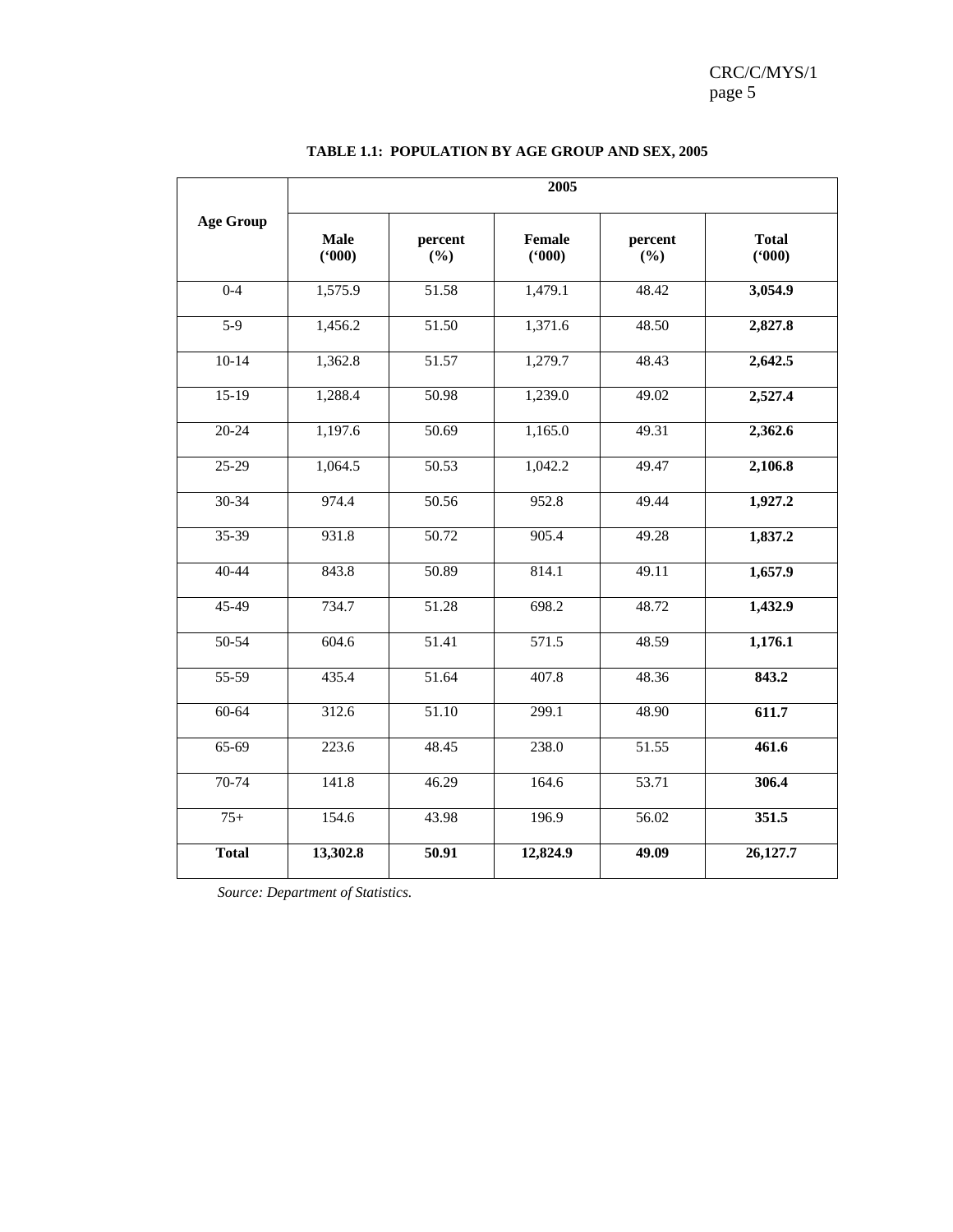9. The population by ethnic group and sex is shown in Table 1.2 below.

|                           | <b>Sex</b>  |               |                     |  |
|---------------------------|-------------|---------------|---------------------|--|
| <b>Ethnic group</b>       | <b>Male</b> | <b>Female</b> | <b>Total ('000)</b> |  |
|                           | (600)       | (900)         |                     |  |
| <b>Malaysian Citizens</b> | 12,318.3    | 12,043.7      | 24,362.0            |  |
| <b>Bumiputera</b>         | 8,099.6     | 7,960.9       | 16,060.5            |  |
| Chinese                   | 3,144.5     | 3,010.4       | 6,154.9             |  |
| Indian                    | 916.8       | 918.0         | 1,834.8             |  |
| <b>Others</b>             | 157.4       | 154.4         | 311.8               |  |
| <b>Non-Citizens</b>       | 984.5       | 781.2         | 1,765.7             |  |
| <b>Total</b>              | 13,302.8    | 12,824.9      | 26,127.7            |  |

**Table 1.2: Population by Ethnic Group and Sex, 2005** 

*Source: Department of Statistics.*

10. Since 1990, both the fertility and mortality rates have declined. The crude birth rate dipped from 27.9 per thousand in 1990 to 23.4 and 19.4 per thousand in 2000 and 2005 respectively. Meanwhile the crude death rate fell from 4.6 per thousand in 1990 to 4.5 per thousand in 2000 and this rate was maintained in 2005. The total fertility rate dropped from 3.5 per woman in 1990 to 2.6 per woman in 2005. Infant mortality rate declined from 13.1 per thousand live births in 1990 to 5.1 per thousand live births in 2005. Life expectancy for both men and women has increased from 69.2 years (men) and 73.7 years (women) in 1990 to 70.8 years (men) and 75.3 (women) in 2005 respectively.

# **ECONOMY**

11. The general path of the country's economic evolution has been mapped out in a series of five-year plans beginning from 1970. Presently, the Government is implementing the Ninth Malaysia Plan (2006 to 2010). During the period 1971 to 1990, national development was guided by the New Economic Policy, which focused on growth with equity. The two-pronged strategy of the New Economic Policy was to reduce and eventually eradicate absolute poverty by raising income levels and increasing employment opportunities for all Malaysians. This policy was also to restructure society by correcting economic imbalances to reduce and eventually eliminate the identification of race with economic functions.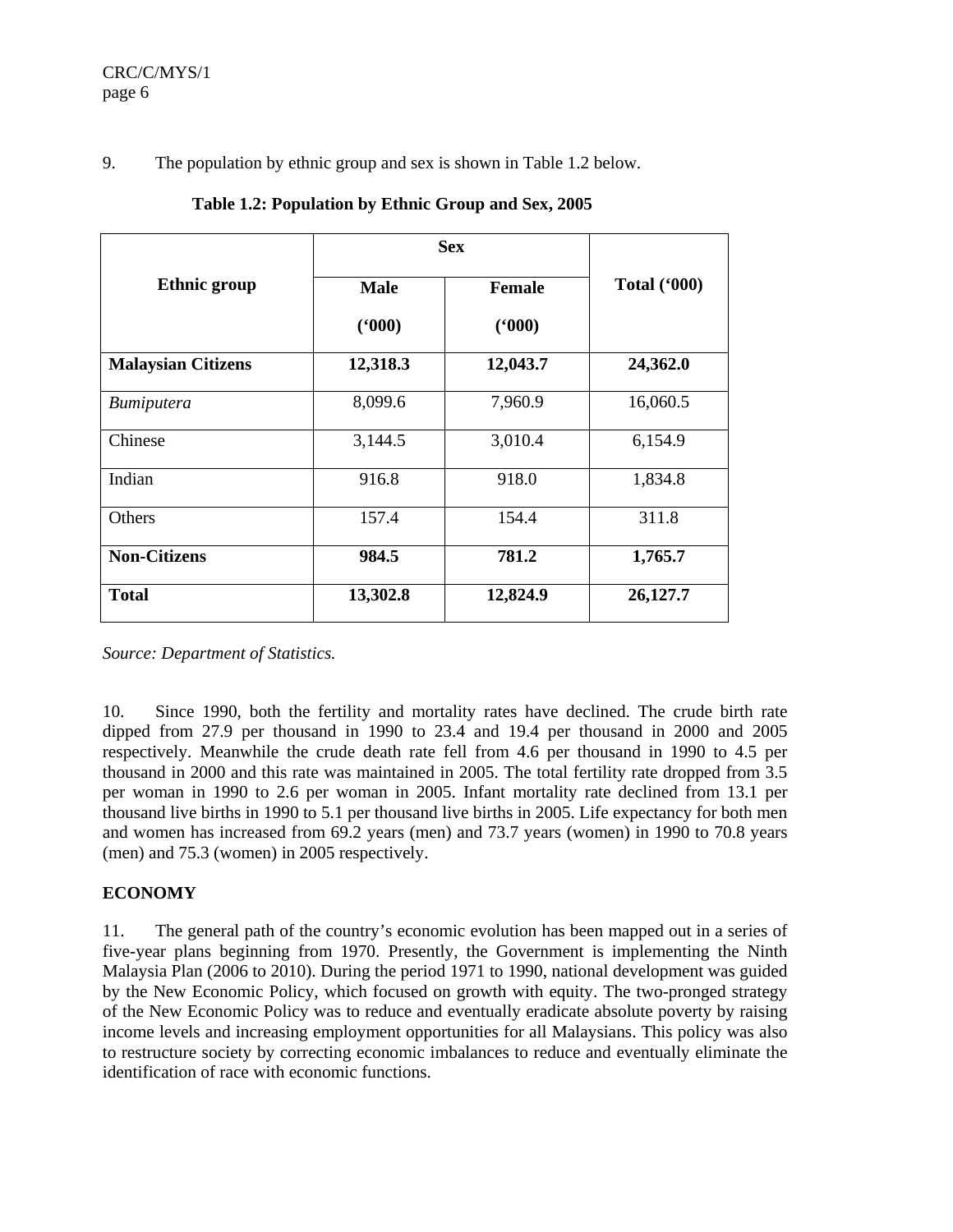12. The National Development Policy (1991 to 2000), which succeeded the New Economic Policy, retained the main elements of the New Economic Policy and introduced several new thrusts for a balanced development. These thrusts served to emphasise the non-materialistic aspects of national development, especially the strengthening of social and spiritual values as well as the protection of the environment and ecology.

13. Subsequently, the National Vision Policy (2001 to 2010) was introduced to guide Malaysia in facing the challenges of the 21<sup>st</sup> century. In essence, the National Vision Policy represents the consolidation of all past development efforts, aimed at establishing a united, progressive and prosperous Malaysia that lives in harmony and engages in full and fair partnership. Emphasis is also given to the building of a resilient and competitive nation as well as an equitable society to ensure unity and social stability.

14. In addition, *Vision 2020* which outlines the progress towards a developed nation by the year 2020 is a key blueprint for the country's future. It calls for total development and envisions that by 2020 Malaysians will live in harmony, in a country which is economically dynamic and robust, democratic, liberal, tolerant, caring, progressive and prosperous, with a society that has strong moral and ethical values.

15. Malaysia achieved significant progress in economic growth as well as in meeting its social objectives in the two decades following 1970. The nation was able to sustain its pace of development with the Gross Domestic Product growing at an average rate of 6.7 percent per annum, while the incidence of poverty was reduced from 49.3 percent in 1970 to 16.5 percent in 1990. As a result of the success in implementing poverty eradication programmes and favourable economic growth, the incidence of poverty among Malaysians further decreased to 7.5 percent in 2000 and 5.7 percent in 2004. In addition, the Malaysian economy grew at an average rate of 4.5 percent per annum for the period 2001 to 2005. It is projected to grow at an average rate of 6.0 percent per annum with low inflation and price stability for the period of 2006 to 2010. This growth will be supported by domestic demand due to strong recovery in private investment. Foreign investment will remain important, particularly for the upgrading of technology, skills and management expertise.

16. There were several temporary economic downturns such as the oil crisis in the mid-1970s, the economic slowdown in the mid-1980s and the Asian financial crisis in 1997, when growth reached below average levels. To overcome the 1997 crisis, for example, the Government formulated the National Economic Recovery Plan in July 1998. This Plan was prepared to revitalise the economy as well as to lessen the impact of the crisis on the country's poverty reduction and restructuring of society programmes. The measures introduced in this Plan include adopting an appropriate exchange rate regime and increasing foreign reserves, strengthening the banking system and continuing with the socio-economic agenda of providing appropriate social programmes for people adversely affected by the crisis.

## **EDUCATION AND LITERACY**

17. Education and skills training are accorded high priority in nation building to provide a sufficient pool of educated, highly skilled, strongly motivated workers as well as responsible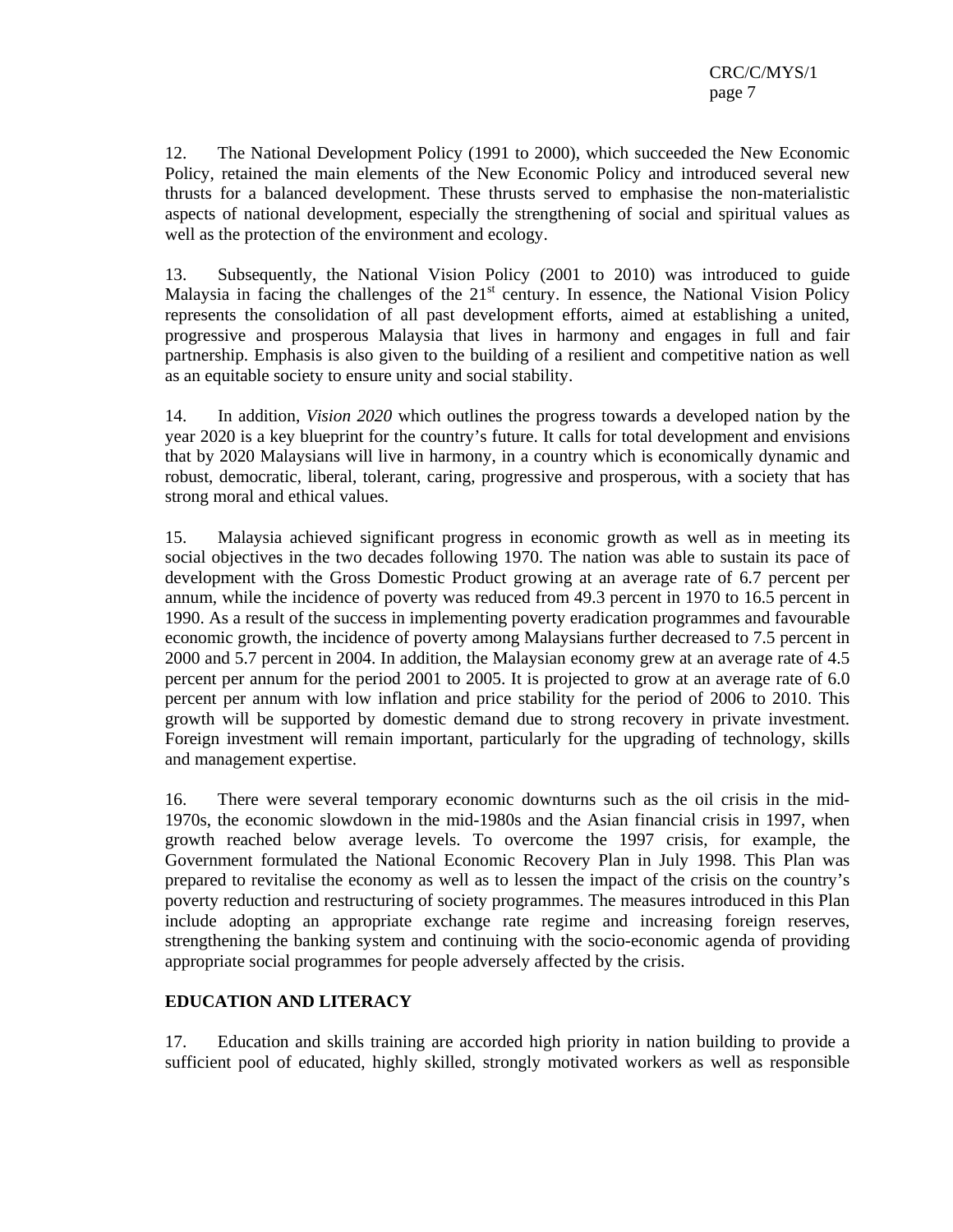citizens with high moral and ethical values. In addition, there were also measures to increase accessibility and participation in education and training, especially for the low-income groups and rural communities. The Sixth Malaysia Plan (1991 to 1995) and Seventh Malaysia Plan (1996 to 2000), for instance, emphasised on promoting educational opportunities in the fields of science and technology. Meanwhile, under the Eighth Malaysia Plan (2001 to 2005), the thrust of the education programmes is to increase accessibility, strengthen the delivery system and improve the quality of education. Existing facilities were expanded and additional facilities were provided to increase the absorptive capacity as well as to create a conducive teaching and learning environment. Besides focusing on capacity development and quality enhancement, the inculcation of good values and positive attitudes among students was also stressed in curricular and co-curricular activities.

18. Under the Ninth Malaysia Plan (2006 to 2010) the main thrust of education is to strengthen the national schools, enhance the school curriculum and co-curriculum, raise the standard of education institutions, reduce the gap between rural and urban schools, improve the teaching profession and delivery system as well as to expand information and communications technology (ICT) programmes in schools.

19. The student enrolment at primary and secondary school level in government assisted schools is comparatively equal for both sexes. However at the tertiary level, female enrolment is higher than male, except for enrolment in polytechnics as shown in Table 1.3.

| <b>Sex</b>                   | 2001 figures<br>(%) |               | 2005 figures<br>(%) |               |
|------------------------------|---------------------|---------------|---------------------|---------------|
| <b>Level</b><br>of Education | <b>Male</b>         | <b>Female</b> | <b>Male</b>         | <b>Female</b> |
| Primary School               | 51.4                | 48.6          | 51.4                | 48.6          |
| Secondary School             | 49.5                | 50.5          | 49.8                | 50.2          |
| Polytechnic                  | 61.2                | 38.8          | 57.5                | 42.5          |
| Teachers' College            | 32.5                | 67.5          | 29.8                | 70.2          |
| University                   | 42.2                | 57.8          | 38.8                | 61.2          |

**Table 1.3: Student Enrolment in Government Assisted Schools, 2001 and 2005** 

 *Source: Ministry of Education* 

20. A good indicator of the progress of human development is the literacy rate. Using the population aged ten years and above who have attended school as a proxy for literacy, it was found that the literacy rate in 2005 is 91.5 percent compared to 88.7 percent in 2000. The overall literacy rate improved as a result of continuing efforts to expand education opportunities to all citizens.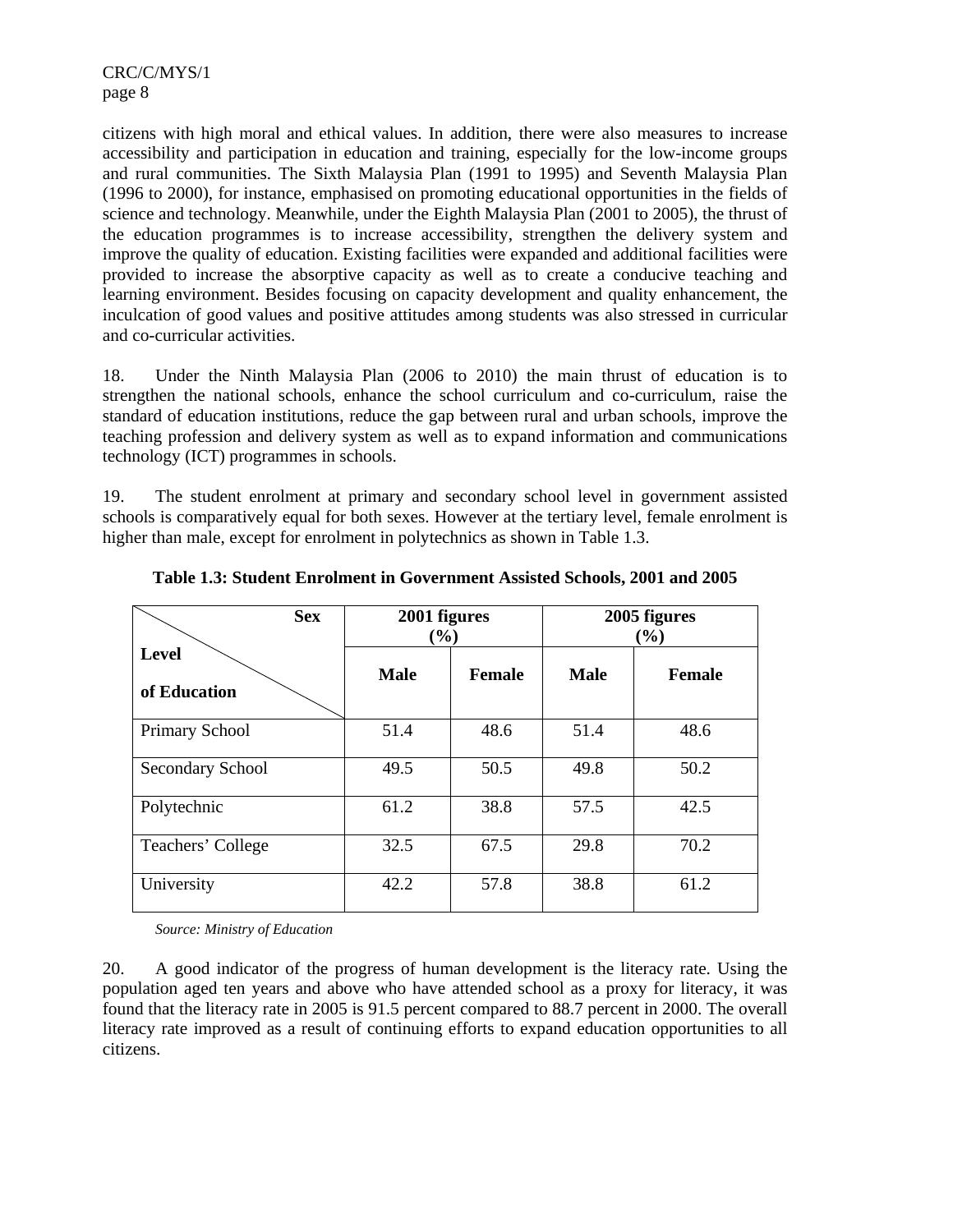#### **LABOUR AND EMPLOYMENT**

21. Overall, the labour force participation rate increased during the period of the Seventh Malaysia Plan (1996 to 2000) at an average annual rate of 2.8 percent to reach 62.9 percent in 2000. As a result of the expanding economy during the Eighth Malaysia Plan (2001 to 2005), the labour force participation rate continued to increase at an annual rate of 3.4 percent to reach 66.7 percent in 2005.

22. The labour force increased from 9.6 million in 2000 to 11.3 million in 2005. The size of the labour force is expected to increase by an average annual rate of 1.9 percent to reach 12.4 million persons by 2010, of which 12.4 percent will be foreign workers. The labour force is expected to continue having a young age profile, be better trained and educated.

23. The economy registered full employment with the unemployment rate at 3.5 percent in 2005. To augment the labour force during the period of labour shortages, the Government liberalised its policy on foreign labour utilisation. The end of 1995 saw a total of 649,680 temporary work permits issued to migrant workers. Nearly two thirds of the temporary work permits were issued for work in the plantation and construction sectors, 11 percent in the manufacturing sector and 23 percent for female domestic helpers. Subsequently, foreign workers with work permits increased to 1.7 million in 2005 with the manufacturing sector as the largest employer, accounting for 31.0 percent.

#### **MINISTRY OF WOMEN, FAMILY AND COMMUNITY DEVELOPMENT**

24. The Ministry of Women and Family Development was established on 17 January 2001 as a focal point to achieve gender equality and enhance family well-being as the basis for the formation of a developed nation of distinction. Subsequently, after the general elections in March 2004, the functions and responsibilities of the Ministry were expanded to include social development. In line with this change, the Ministry was renamed the Ministry of Women, Family and Community Development. As a result, matters related to children were entrusted to the Ministry. With the ever increasing necessity to address issues and challenges of children, a special Child Division was created in 2005 at the Department of Social Welfare, an agency under the Ministry. This move allowed the Government to handle and administer matters pertaining to children more effectively.

#### **CHAPTER 2**

#### **GENERAL POLITICAL STRUCTURE**

#### **Political History**

25. Three major periods in Malaysian history were largely responsible for shaping its current legal system. The first period saw the founding of the Malacca Sultanate at the beginning of the 15<sup>th</sup> century; the second was the spread of Islam to South-East Asia and its subsequent entrenchment in the indigenous culture and the third and probably most significant for modern Malaysia was the period of British colonial rule, which brought constitutional government and the common law system to the country.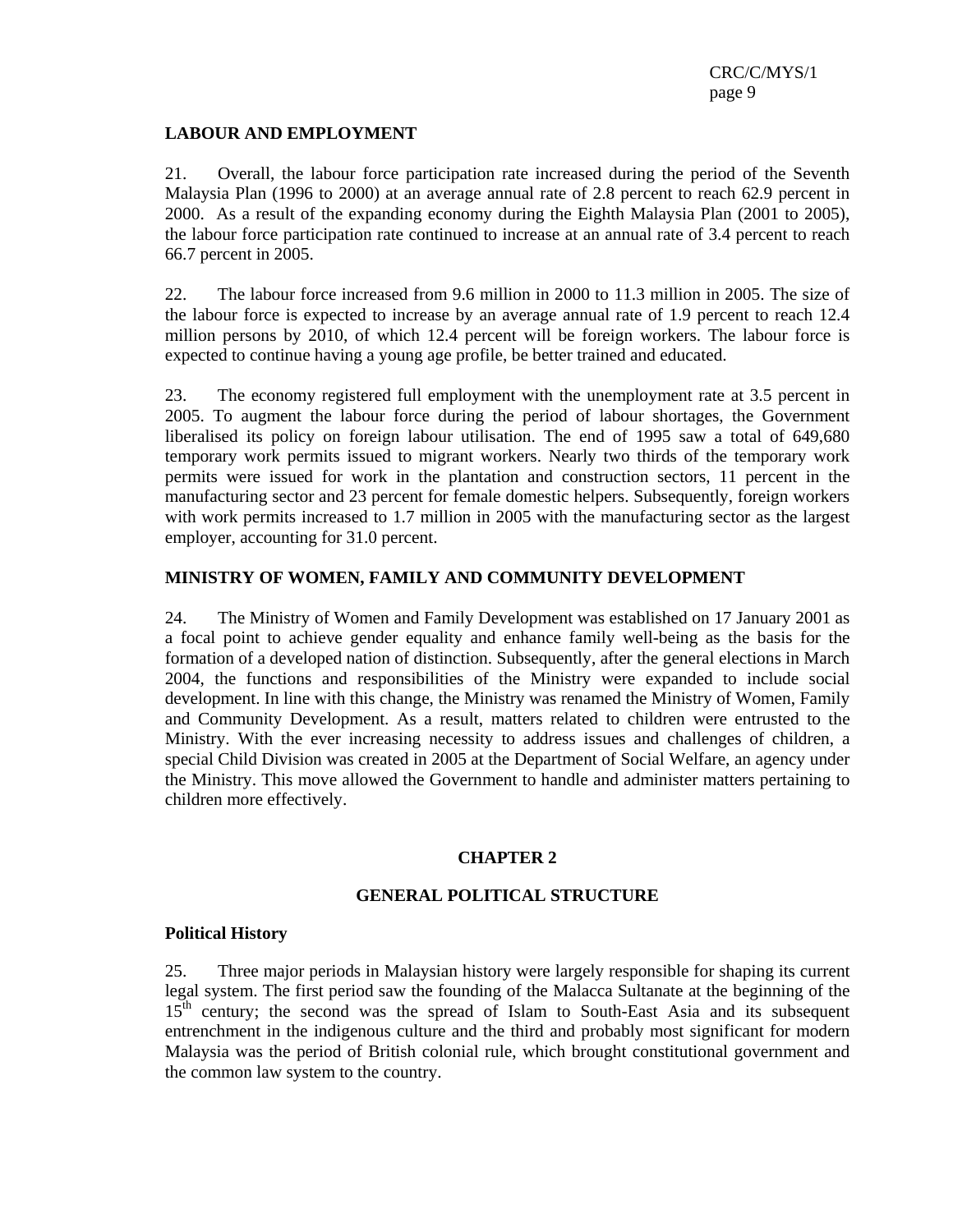26. The establishment of Malacca as a port in the  $15<sup>th</sup>$  century resulted in Islam being spread to Malacca by Indian and Arab traders. Eventually, Islam became the state religion and Muslim laws were applied alongside customary law. Malacca was occupied by the Portuguese from 1511 to 1641, by the Dutch from 1641 till 1795, then by the British, reverting back to Dutch control in 1818. In 1824, British rule was restored. These events brought with them the colonial system, which included the appointment of magistrates to try civil disputes and criminal cases, whilst local people continued to practise Islamic Law and Malay customs.

27. Britain established its colonial presence in the Malay Peninsular in the middle of the 18<sup>th</sup> century with the acquisition of the island of Penang in 1786. Sovereignty over Singapore (which was then part of Johor) was obtained in 1824 and Malacca was acquired from the Dutch in the same year. These three states (Malacca, Penang and Singapore) became colonies, known as Straits Settlements. Many of the other Malay States came under British control through a series of treaties.

28. In states under the rule of the Sultans, the British imposed a system of indirect rule in contrast to the direct government practised in the Straits Settlements. The Malay States were theoretically independent and ruled by their respective sovereigns and their status was accepted and recognised by the British. In some States, a Council of State was set up to advise the Sultan. In other states, the Rulers accepted the office of a Resident-General who had exclusive authority over the administration of the State.

29. In 1909, the Federal Council was established. This formed the basis of the centralisation of authority by the British. After the Second World War, the Malay Peninsula fell under Japanese occupation (1942 to 1945). Subsequently, the Federation of Malaya was brought into being in 1948. It comprised the nine Malay States and the Straits Settlements (except Singapore). The Federation has a High Commission, an Executive Council as well as a Legislative Council while each state had its own Executive Council. The Council of Rulers met regularly with the High Commissioner.

30. In 1956, a Constitutional Conference was held in London wherein an agreement was reached with the British Government that full self-government and independence within the Commonwealth should be proclaimed by August 1957. A commission known as the Reid Commission was appointed to make recommendations for a suitable constitution for the nation. These recommendations formed the basis of the Federal Constitution and Malaya was granted independence on 31 August 1957.

31. The constitutional development of Sabah and Sarawak took a somewhat different path from that of the states in Peninsular Malaya. Sabah and Sarawak were formerly British protectorates. They gained independence in 1963 when the Federation of Malaysia was formed by the then Federation of Malaya, Sabah, Sarawak and Singapore. Special provisions were included in the Federal Constitution to safeguard the interests of these three states. However, Singapore left the Federation of Malaysia in 1965.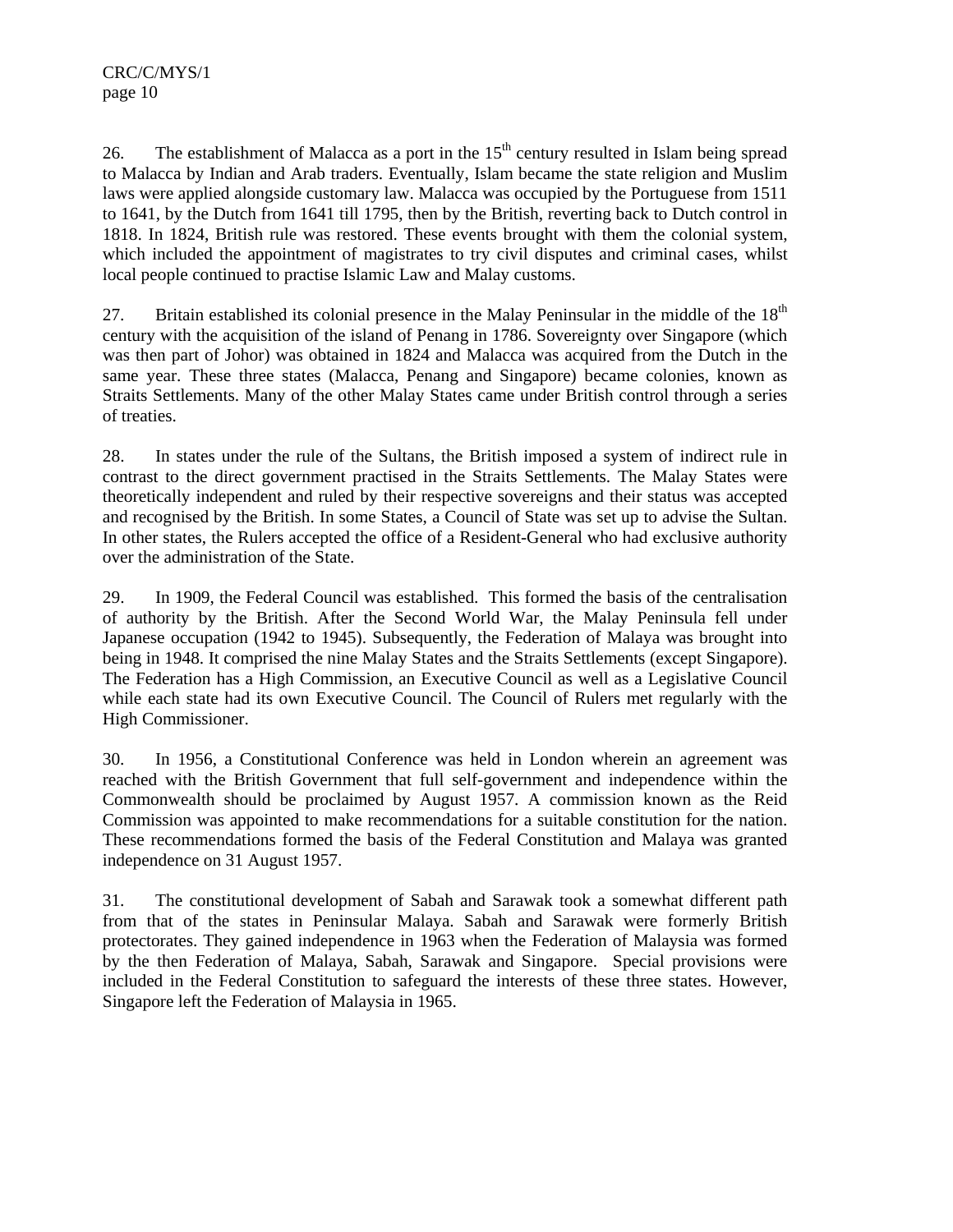#### **Framework and System of Government**

32. The Federal Constitution of Malaysia is both the basic and supreme law of Malaysia. It provides for, *inter alia*, the following basic features of the nation:

- (a) The establishment of Malaysia as a Federation comprising 13 states and three federal territories (Kuala Lumpur, Labuan and Putrajaya);
- (b) The division of powers between the Federal and the State authorities;
- (c) A constitutional monarchy; and
- (d) A Westminster type of parliamentary government which provides for the separation of powers as follows:
	- (i) Legislative authority, the power to make law vested in Parliament (Part IV, Chapter 4 of the Federal Constitution);
	- (ii) Executive authority, the power to govern which is vested in the *Yang di-Pertuan Agong* (the Supreme Head of the Federation) and exercisable, subject to the Federal Constitution; and
	- (iii) Judicial power which is vested in the Judiciary (Article 121 of the Federal Constitution).

#### **The Head of State**

33. The *Yang di-Pertuan Agong* ("King") is the Supreme Head of the Federation. His Majesty takes precedence over all persons including the Rulers in the nine states in Malaysia (i.e. Terengganu, Perlis, Kedah, Perak, Selangor, Negeri Sembilan, Pahang, Kelantan and Johor). Each of the other four states, namely Penang, Melaka, Sabah and Sarawak is headed by a *Yang di-Pertua Negeri* (Governor) who performs the functions of a titular Head of State but is not eligible to be elected as a Ruler. The Conference of Rulers, consisting of the nine Rulers and the four Governors, elects the King from one of the Rulers in the nine states.

#### **Federal and State Legislatures**

34. Article 44 of the Federal Constitution states that the legislative authority of the Federation "shall be vested in a Parliament." The Parliament, which is elected for a maximum period of five years, comprises the King, *Dewan Negara* (Senate) and *Dewan Rakyat* (House of Representatives). Members of the *Dewan Rakyat* are elected by the people while the members of *Dewan Negara* are appointed by the King. The legislative power of the States is vested in the legislature of the respective State which consists of the Head of State and one House to be known as the Legislative Assembly. The Legislative Assembly of each State consists of such number of elected members as the Legislature may by law provide. The State of Sabah is an exception because in addition to the elected members, it consists of such number of other members who are appointed by the Head of the State.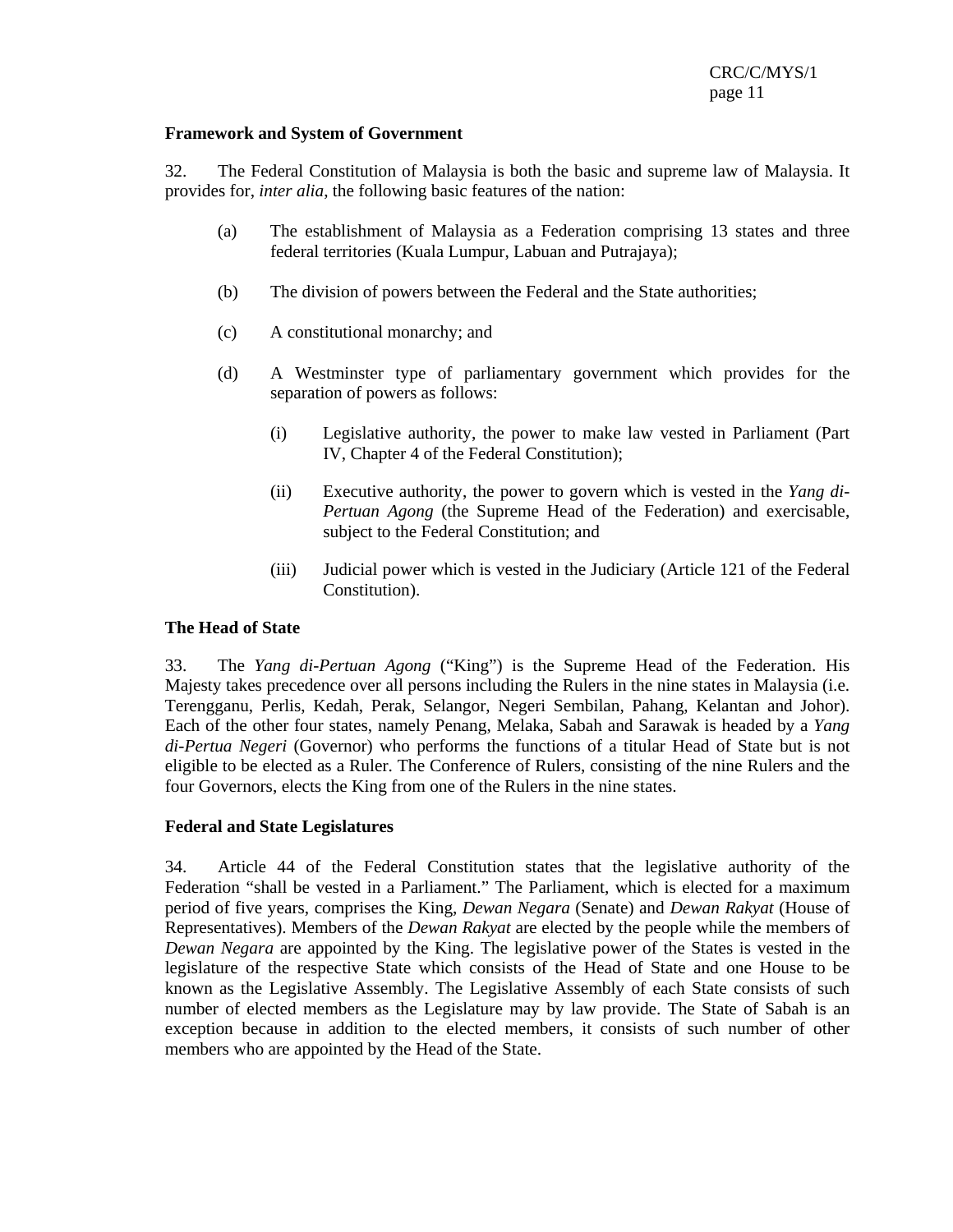35. Chapter 1 Part VI of the Federal Constitution stipulates the distribution of legislative powers between the Parliament and the State Legislative Assembly. Article 73 of the Constitution describes the powers of the Parliament and the State Legislative Assembly to make law. As to the subject matter of the laws, Article 74 and the Ninth Schedule of the Federal Constitution sets out the basic division into three legislative lists, that is the Federal List, State List and the Concurrent List.

36. In exercising the legislative powers conferred on it, the Parliament may make laws with respect to any matters enumerated in the Federal List (First List in the Ninth Schedule) such as the defence of the Federation, internal security, external affairs, finance, education and health. It may also make laws with respect to any matters enumerated in the Concurrent List such as welfare, scholarships, sports and culture, housing, public health, town and rural development, protection of wildlife, civil defence, drainage and irrigation.

37. The Legislature of a State may make laws with respect to any matters enumerated in the State List (Second List in the Ninth Schedule) such as land, agriculture and forestry. It may also make laws with respect to any matters enumerated in the Concurrent List. With respect to any matters not enumerated in any of the Lists set out in the Ninth Schedule of the Federal Constitution, Article 77 of the Federal Constitution provides that the residual power of the legislation rests on the State.

## **The Executive**

38. The executive authority of the Federation is vested in the King, exercisable by His Majesty or by the Cabinet or any Minister authorised by the Cabinet, subject to the provisions of the Federal Constitution. The Prime Minister is appointed from the members of the *Dewan Rakyat* (House of Representatives)*,* who commands the confidence of the majority of the members of that House. The other Cabinet members as well as the Deputy Ministers are appointed by the King on the advice of the Prime Minister.

39. At the State level, the executive authority is vested in the Ruler and the State Executive Council which is headed by a *Menteri Besar* for states which are headed by Rulers and *Ketua Menteri* for states which are headed by *Yang di-Pertua Negeri*. Appointment of the members in the State Executive Authority is governed by the State Constitution and the processes of appointment are generally similar to the Federal practices.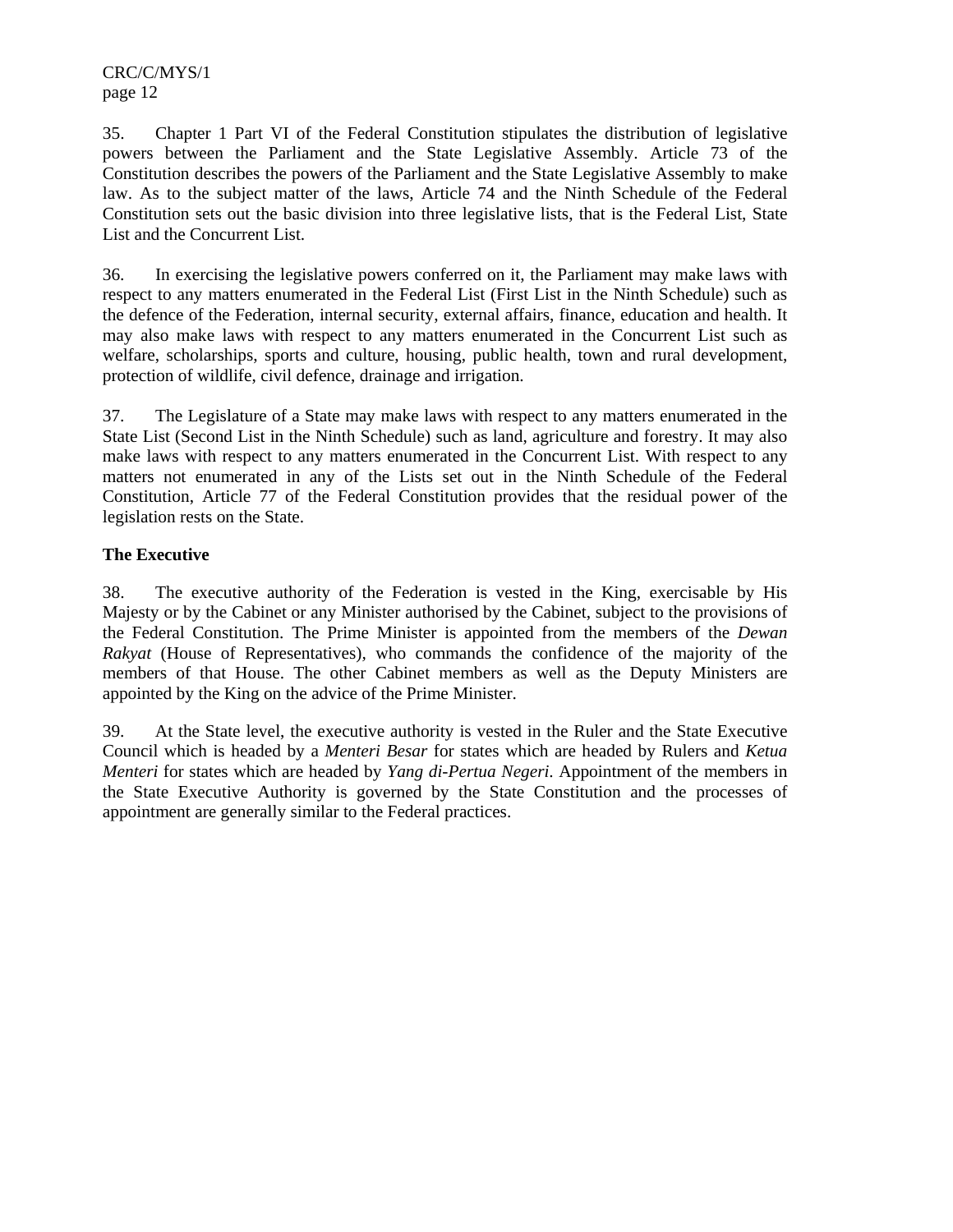## **The Judiciary**

40. The Federal Constitution provides for the establishment of the judiciary under Part IX. The diagram below illustrates the hierarchy of courts in Malaysia:



41. The Head of the Judiciary is known as the Chief Justice of the Federal Court. The Court of Appeal comprises eleven judges and is headed by a chairman who is known as the President of the Court of Appeal.

42. Each of the High Court in Malaya and High Court in Sabah and Sarawak is headed by a Chief Judge. All the judges are appointed by the King on the advice of the Prime Minister and the Conference of Rulers. Judicial independence is secured by the Federal Constitution. For instance, the judge holds office until sixty-five years of age. Removal of any judge from office can only be done on the grounds of breach of the code of ethics prescribed by the Federal Constitution or because of the inability of discharging responsibility due to infirmity of body or mind. This must be in accordance with an elaborate procedure set out in the Federal Constitution, which requires, among other things, the establishment of a tribunal by the King consisting of not less than five judges or ex-judges to inquire into the matter.

- 43. The other securities, which are provided by the Federal Constitution, are as follows:
	- (a) Judges' salaries are provided for by an Act of Parliament and are drawn from the Consolidated Fund. Thus, they are paid automatically and are not subjected to annual approval;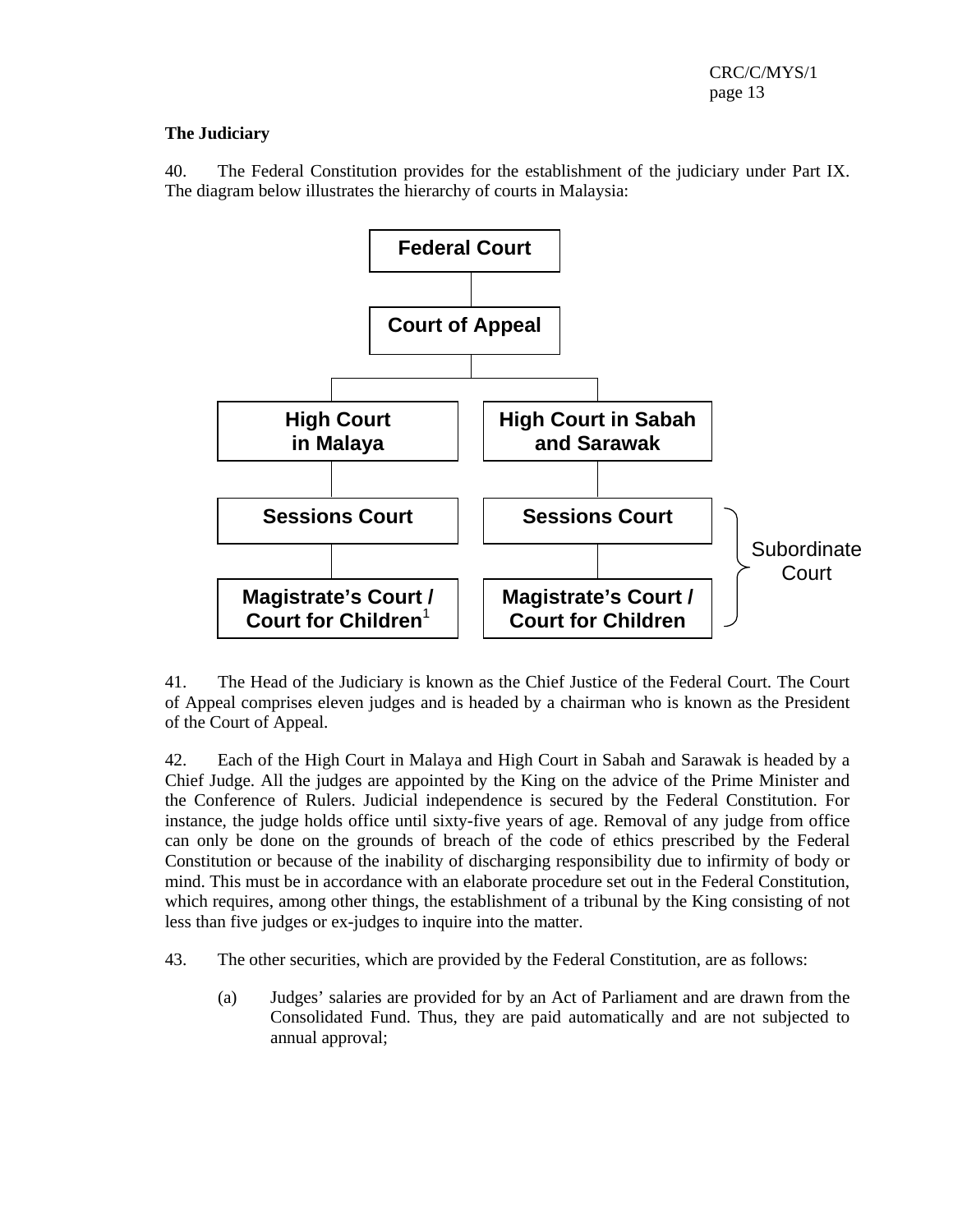- (b) Judges' salaries and other benefits of office including pension rights may not be altered to their disadvantage after appointment; and
- (c) The conduct of a judge may not be discussed in either House of Parliament except on a substantive motion of which notice has been given by at least a quarter of the members of that House. State Legislative Assemblies may not discuss the conduct of a judge at all as the administration of justice and appointment of judges are the preserve of the Federal Government.
- 44. The jurisdiction of the Federal Court is as follows:
	- (a) Appellate jurisdiction i.e. to hear and determine appeals from the Court of Appeal's decisions, the High Court or a judge thereof;
	- (b) Original jurisdiction i.e. to exercise jurisdiction over matters vested in it by Article 128(1) of the Federal Constitution; and
	- (c) Advisory jurisdiction, where the King may refer to the Federal Court any question regarding the effect of any provision of the Constitution which has arisen or appears likely to arise, and the Federal Court shall pronounce in an open court its opinion on any question so referred.

45. The judicial personnel of the subordinate courts comprise of the Sessions Court Judges and the First Class Magistrates.

## **Syariah Courts**

46. The constitution, organisation and procedure of the Syariah Courts are within the legislative powers of the States under List II of the Ninth Schedule of the Federal Constitution. With the exception of the Syariah Court in the Federal Territories of Kuala Lumpur, Labuan and Putrajaya, Syariah Courts in the States are established by the laws made by the respective State legislatures.

47. The hierarchy of the Syariah Court System consists of the Syariah Subordinate Court, Syariah High Court and the Syariah Appeal Court. The diagram below illustrates the hierarchy of Syariah Courts in Malaysia.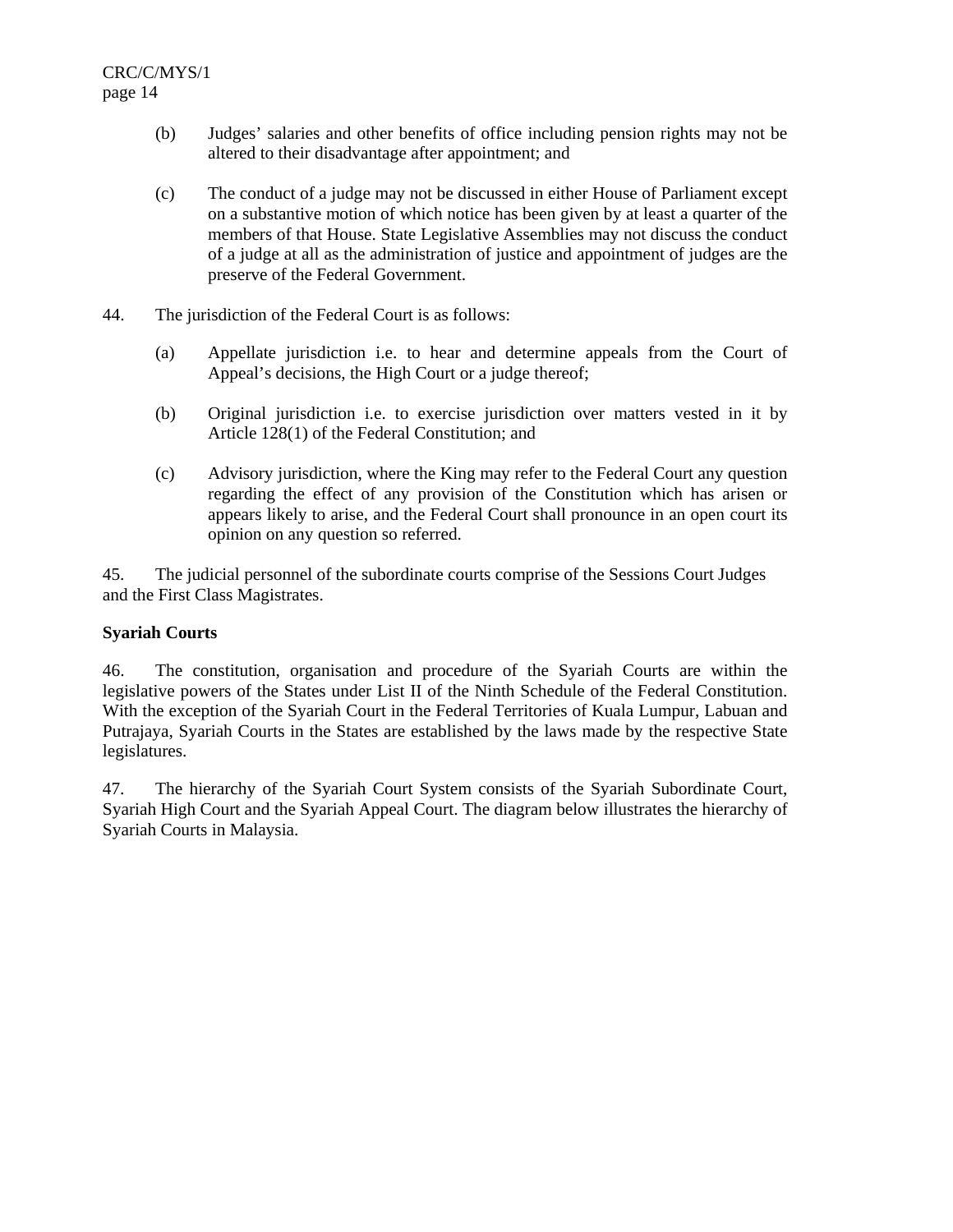# **Hierarchy of Syariah Courts in the States and Federal Territory**



48. The procedure for the appointment of Syariah Court Judges is governed by the provisions of the Federal Territory and the respective State legislations on the administration of Islamic Law. In every State, the Syariah Subordinate Courts are presided by the Syariah Subordinate Courts Judges whereas the Syariah High Courts are presided by the Syariah High Courts Judges. The Syariah Appeal Courts are presided by the Syariah Appeal Court Judges chaired by the Chief Syariah Judge. Appointments of all Syariah judges are made by the Ruler of each State where the courts are situated in.

49. As a result of a 1988 amendment to Article 121 of the Federal Constitution, Article 121 (1A) provides that the civil courts shall have no jurisdiction in respect of any matter within the jurisdiction of the Syariah Courts. The Syariah Courts have jurisdiction over matters enumerated in paragraph 1 of Part II, List II of the Ninth Schedule of the Federal Constitution. The criminal jurisdiction of Syariah Courts constituted under the law of the respective States, in respect of offences against precepts of the religion of Islam by persons professing that religion is provided by the Syariah Court (Criminal Jurisdiction) Act 1965 [Act 355] subject to restrictions as provided under Act 355.

#### **Jurisdiction of Syariah Subordinate Court**

50. A Syariah Subordinate Court shall have jurisdiction throughout the relevant State or Federal Territory and shall be presided by a Judge of the Syariah Subordinate Court. This Court shall:

(a) In its criminal jurisdiction, try any offence committed by a Muslim under the Syariah criminal legislation or any other written law which prescribes offences against the precepts of the religion of Islam for which the maximum punishment provided by such legislation or any other written law does not exceed RM3,000 or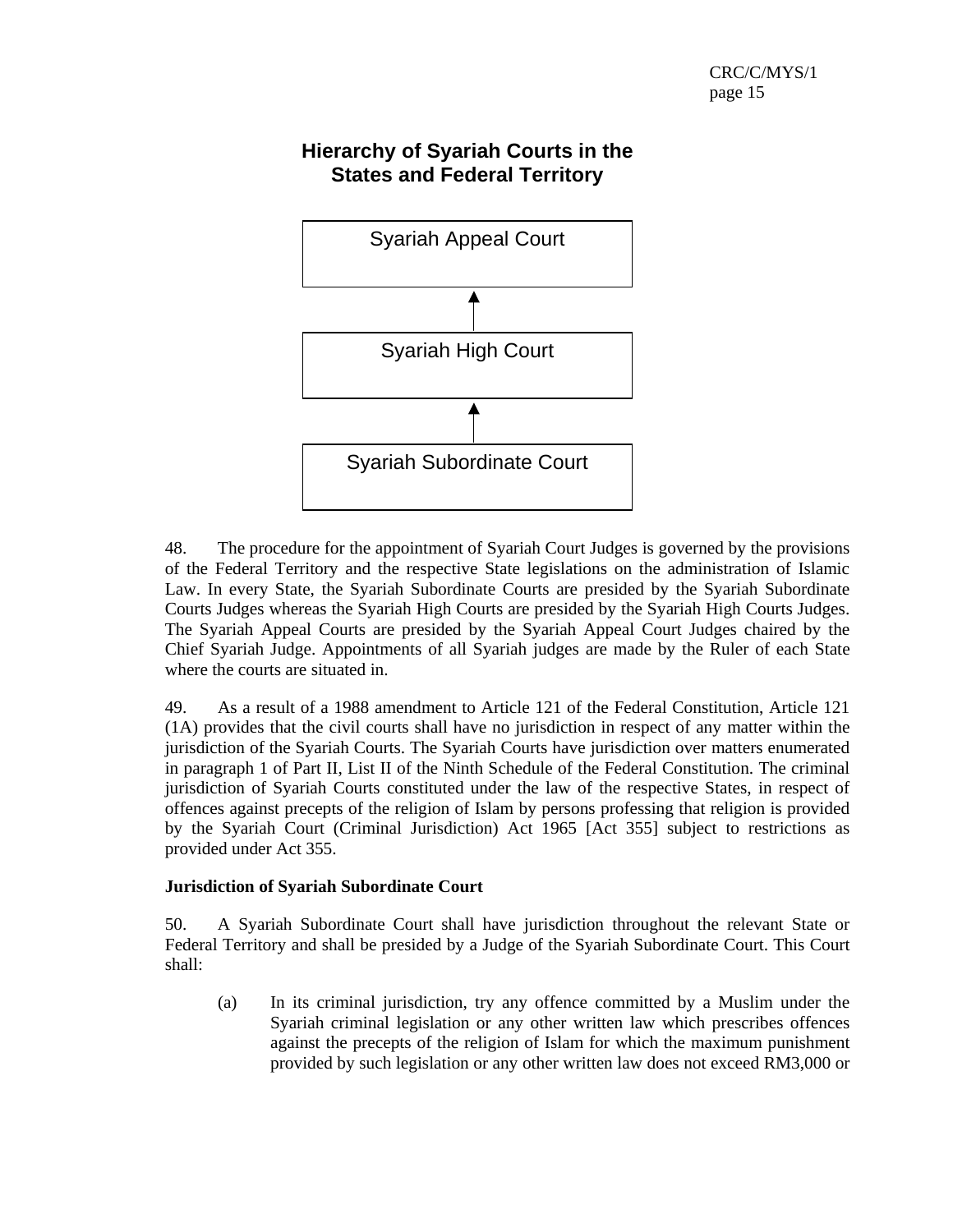imprisonment for a term of two years or both, and may impose any punishment provided for such offences;

(b) In its civil jurisdiction, hear and determine all such actions and proceedings as the Syariah High Court is authorised to hear and determine, in which the amount or value of the subject matter in dispute does not exceed RM100,000 or is not capable of estimation in terms of moneys (not including claims of *hadhanah* or *harta sepencarian*) 2 .

51. An appeal shall lie to the Syariah High Court from any decisions of a Syariah Subordinate Court:

- (a) In its criminal jurisdiction, by the prosecution or by a person convicted and such appeal may be against an acquittal, a conviction or a sentence or any of them;
- (b) In its civil jurisdiction:
	- (i) By any person aggrieved by the decision, if the amount claimed is no less than RM1,000;
	- (ii) In all cases involving any decision as to personal status, by any person aggrieved by the decision;
	- (iii) In all cases relating to maintenance of dependants, by any person aggrieved by the decision,

but no appeal shall lie against a decision made by consent; and

(c) In any other case, if the Syariah High Court gives leave to appeal.

#### **Jurisdiction of Syariah High Court**

52. A Syariah High Court shall have jurisdiction throughout the relevant State or Federal Territory and shall be presided over by a Syariah Judge. This Court shall:

- (a) In its criminal jurisdiction, try any offence committed by a Muslim and punishable under the Enactment or the Islamic Family Law (Federal Territories) Act 1984, or under any other written law prescribing offences against precepts of the religion of Islam for the time being in force, and may impose any punishment provided therefore;
- (b) In its civil jurisdiction, hear and determine all actions and proceedings in which all the parties are Muslims and which relate to:
	- (i) Betrothal, marriage, *ruju'*, divorce, nullity of marriage *(fasakh), nusyuz*, or judicial separation *(faraq)* or other matters relating to the relationship between husband and wife;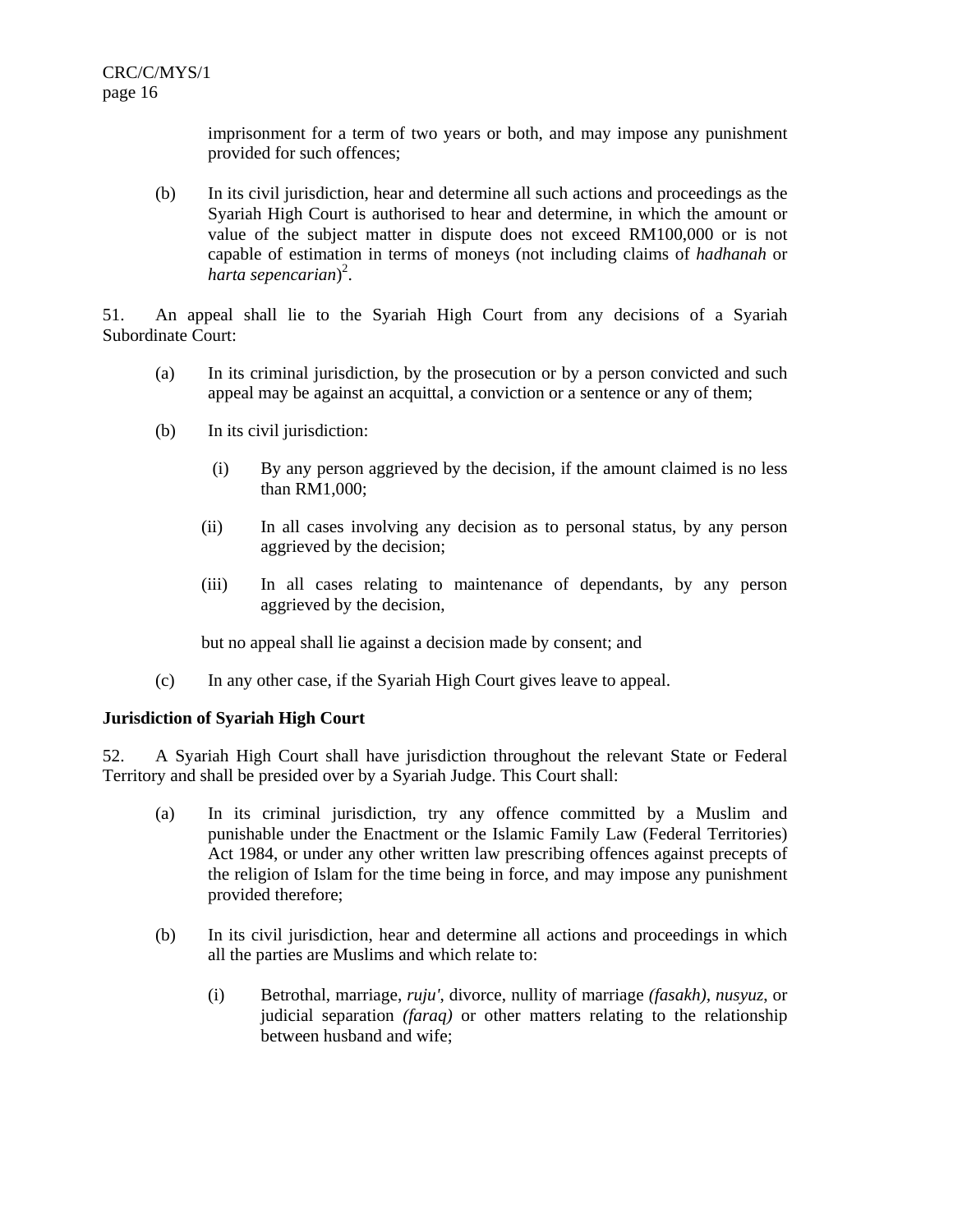- (ii) Any disposition of, or claim to, property arising out of any of the matters set out in subparagraph (i);
- (iii) The maintenance of dependants, legitimacy, or guardianship or custody *(hadhanah)* of infants;
- (iv) The division of, or claims to, *harta sepencarian*;
- (v) Wills or death-bed gifts *(marad-al-maut)* of a deceased Muslim;
- (vi) Gifts *inter vivos*, or settlements made without adequate consideration in money or money's worth, by a Muslim;
- (vii) *Wakaf* or *nazr*;
- (viii) Division and inheritance of testate or intestate property;
- (ix) The determination of the persons entitled to share in the estate of a deceased Muslim or of the shares to which such persons are respectively entitled; or
- (x) Other matters in respect of which jurisdiction is conferred by any written law.
- (c) In exercising its jurisdiction to determine appeals, the Syariah High Court may:
	- (i) In a criminal matter, dismiss the appeal, convict and sentence the appellant, order the trial Court to call for the defence or make further inquiry, enhance or alter the nature of the sentence, order a retrial, or alter or reverse any order of the trial Court;
	- (ii) In a civil matter, confirm, reverse or vary the decision of the trial Court, exercise any such powers as the trial Court could have exercised, make such order as the trial Court ought to have made, or order a retrial.
- (d) The Syariah High Court also has supervisory and revisionary jurisdiction over all Syariah Subordinate Courts.

#### **Jurisdiction of Syariah Appeal Court**

53. The Syariah Appeal Court shall have jurisdiction to hear and determine any appeal against any decision made by the Syariah High Court in the exercise of its original jurisdiction. When an appeal from a decision of a Syariah Subordinate Court has been determined by the Syariah High Court, the Syariah Appeal Court may on the application of any party grant leave for the determination by itself of any question of law of public interest which has arisen in the course of the appeal and the determination of which by the Syariah High Court has affected the result of the appeal.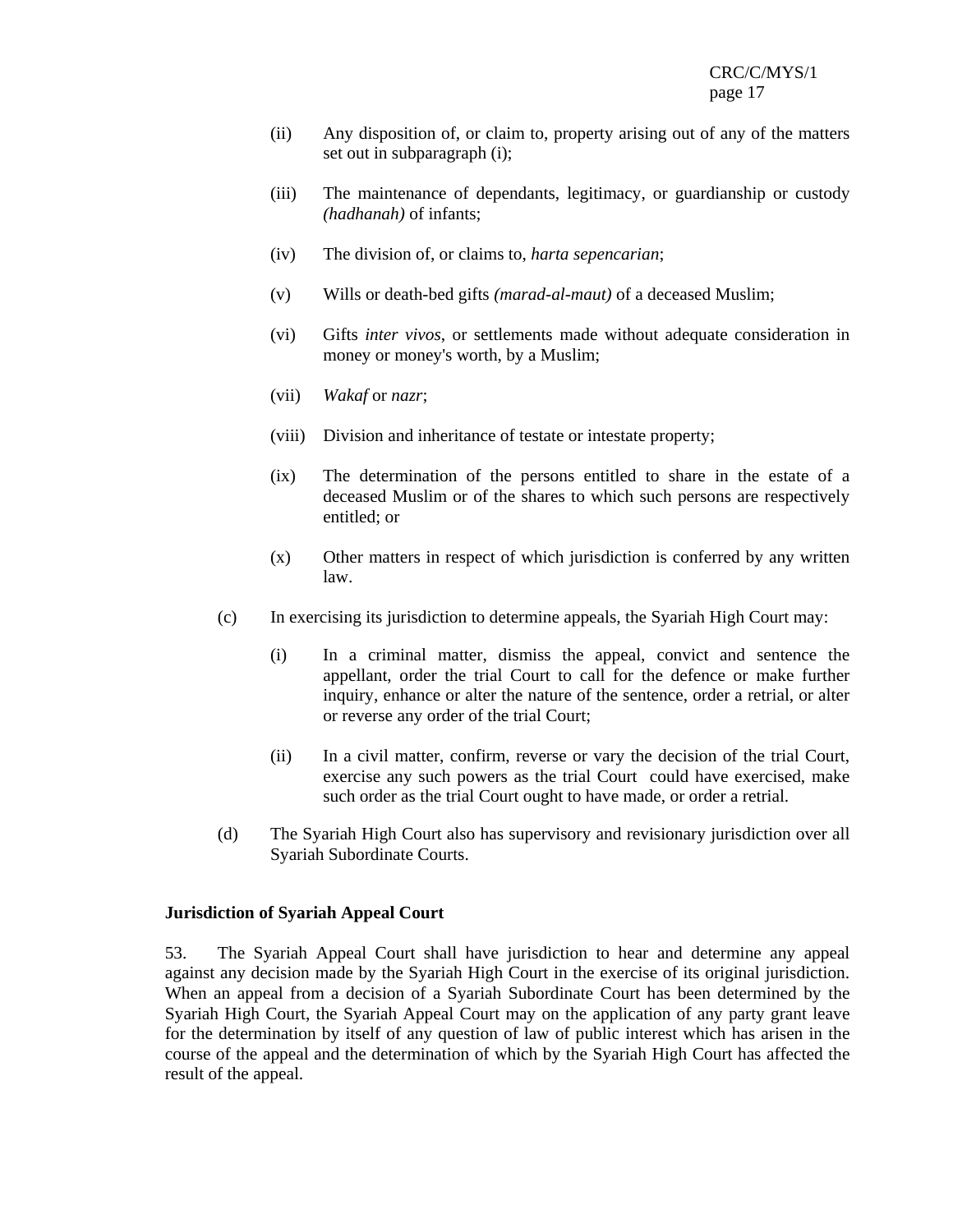54. When leave has been granted by the Syariah Appeal Court, it shall hear and determine the question allowed to be referred for its determination and make such order as the Syariah High Court might have made and as it considers just for the disposal of the appeal. The Syariah Appeal Court also has supervisory and revisionary jurisdiction over the Syariah High Courts.

## **Administration of Syariah Law**

55. The 176<sup>th</sup> Conference of Rulers Meeting held on 1 August 1997 agreed with the Government's proposal to standardise the laws pertaining to Syariah Law in Malaysia. Pursuant to the same, the 188<sup>th</sup> Conference of Rulers Meeting held on 22 March 2001 agreed on five Model Laws relating to the Administration of Islamic Law, Islamic Family Law, Syariah Court Evidence, Syariah Criminal Procedure and the Syariah Court Civil Procedure. The provisions of the Model Laws relating to the said matters are reflected in the Federal Territory and respective state legislations on the said matters.**<sup>3</sup>** For purposes of this report, the Islamic Family Law (Federal Territories) Act 1984 [Act 303], the Syariah Court Evidence (Federal Territories) Act 1997 [Act 561], the Syariah Criminal Procedure (Federal Territories) Act 1997 [Act 560] and the Syariah Court Civil Procedure (Federal Territories) Act 1998 [Act 585] will be referred to in the elaboration of the rights of the child under the Syariah system.

#### **Native Courts**

56. Apart from the civil courts and Syariah courts, there is in East Malaysia a separate system of state's court known as the native courts. These courts are peculiar only to Sabah and Sarawak and their primary function is to hear and determine disputes arising from breach of native law and customs where one party involved is a native. Under the law, native courts are empowered to administer and enforce native law and customs prevailing in the area of the jurisdiction of the court only. Item 13 of List IIA (Supplement to State List for States of Sabah and Sarawak) in the Ninth Schedule provides for the distribution of legislative powers for the states of Sabah and Sarawak which includes the constitution and organisation of native courts.

#### **Information and Publicity**

57. All national laws are published by the Government Printers in *Bahasa Melayu* (the official language) and English. Translations into Mandarin and Tamil and other vernacular languages are undertaken by either the news media or political parties representing these communities. The mass media, both print and electronic, in the official and vernacular languages contribute to create awareness among the public with regard to their rights under the law and the relevant international instruments.

58. Press freedom is regulated by the legislation governing the press such as the Printing Presses and Publications Act 1984 which regulates the use of printing presses and the printing, importation, production, reproduction, publishing and distribution of publications and for matters connected therewith.

59. The Ministry of Information is responsible for the dissemination of information via its departments namely the Broadcasting Department, Information Department, Special Affairs Department and Malaysia National News Agency. This is done in the form of broadcasting, face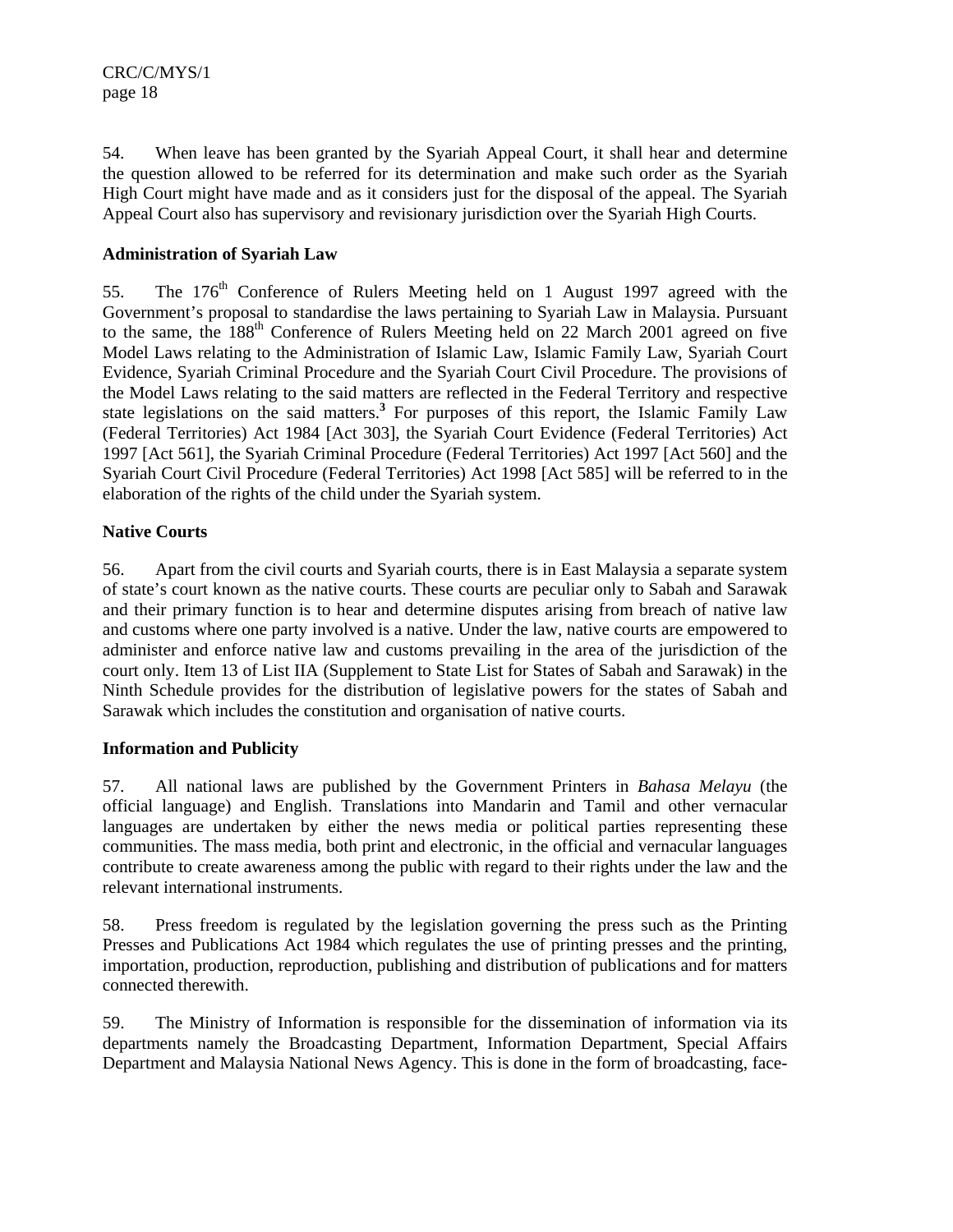to-face communication and press liaison. Being a governmental body, the Broadcasting Department presents Government programmes and policies to the people. Besides promoting and developing national unity, it also stimulates public interest, civic consciousness and provides information, education and entertainment.

60. The Malaysia National News Agency provides valuable services not only to newspapers and news agencies, but also to embassies, banks, universities, industrial firms and various organisations through its news, economic and feature services. It also provides telecommunications facilities to subscribers for the distribution of news and other services such as economic and commodity news, share market and financial services, photographs and international features.

61. The Government has also established the Human Rights Commission of Malaysia under the Human Rights Commission of Malaysia Act 1999 [Act 597]. The functions of the Commission as stipulated under Act 597 are as follows:

- (a) to promote awareness of and provide education in relation to human rights;
- (b) to advise and assist the Government in formulating legislation and administrative directives and procedures and recommend the necessary measures to be taken;
- (c) to recommend to the Government with regard to the subscription or accession of treaties and other international instruments in the field of human rights; and
- (d) to inquire into complaints regarding infringements of human rights as referred to in section 12 of the Act.
- 62. For the purpose of discharging its functions, the Commission has the power to:
	- (a) promote awareness of human rights and to undertake research by conducting programmes, seminars and workshops as well as to disseminate and distribute the results of such research;
	- (b) advise the Government and/or the relevant authorities of complaints against such authorities and recommend to the Government and/or such authorities appropriate measures to be taken;
	- (c) study and verify any infringements of human rights in accordance with the provisions of the Act;
	- (d) visit places of detention in accordance with the procedures as prescribed by the laws relating to the places of detention and to make the necessary recommendations;
	- (e) issue public statements on human rights as and when necessary; and
	- (f) undertake any other appropriate activities as are necessary in accordance with the written laws in force, if any, in relation to such activities.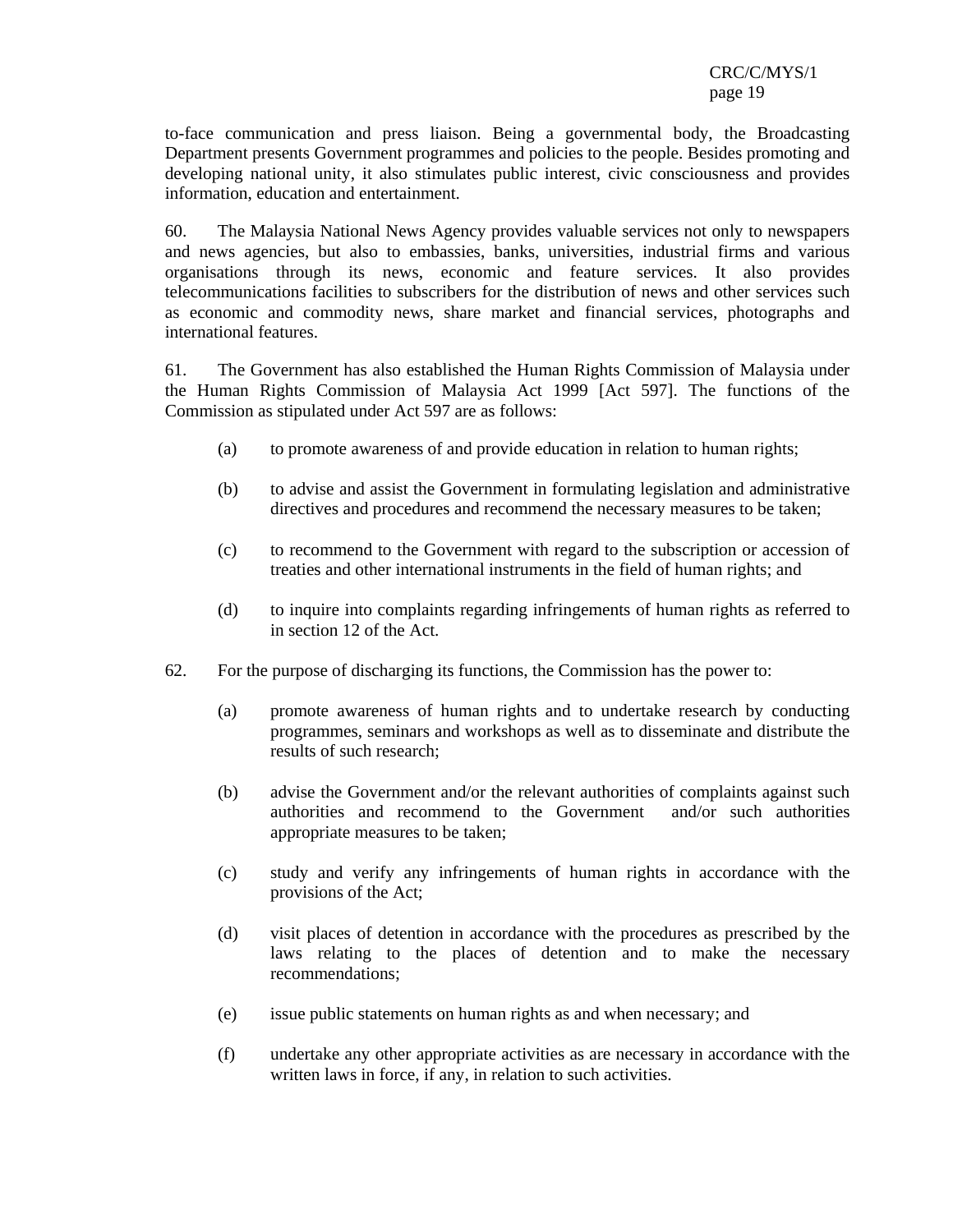63. Children's rights remain a significant part of the Human Rights Commission of Malaysia's agenda since its inception in 2000. The Human Rights Education and Promotion Working Group focuses on the area of promotion and advocacy of the rights of the child through community and school based programmes, such as "Training of Adult and Young Trainers on the Convention on the Rights of the Child (CRC)", CRC Awareness workshops, message and poster competitions on CRC and also CRC Camps for selected schools and institutions of higher learning. The Working Group conducted a nationwide survey between April and May 2003 on the knowledge and practice of human rights in schools following the success in including human rights education in schools. In January 2004, the Law Reform and International Treaties Working Group organised a roundtable discussion on the status of the implementation of the CRC. The discussion was attended by a wide range of stakeholders including children and the young people.

#### **PART II: THE REPORT**

### **CHAPTER 3**

### **GENERAL MEASURES OF IMPLEMENTATION (ART. 4; 42 AND 44, PARA. 6)**

#### **GENERAL LEGAL FRAMEWORK**

64. The Federal Constitution sets out the basic human rights standards for the country. The principal rights or provisions in the Constitution are:

- (a) Liberty of the person (Article 5);
- (b) Prohibition of slavery and forced labour (Article 6);
- (c) Protection against retrospective criminal laws and repeated trials (Article 7);
- (d) Equality before the law (Article 8);
- (e) Prohibition of banishment and the right to freedom of movement (Article 9);
- (f) Freedom of speech, assembly and association (Article 10);
- (g) Freedom of religion (Article 11);
- (h) Rights in respect of education (Article 12); and
- (i) Rights to property (Article 13).

65. The rights entrenched in the Federal Constitution as mentioned above also extend to a child. In addition the care, protection and rehabilitation of the child is governed by the Child Act 2001 [Act 611] which was enacted based on the principles of the Convention on the Rights of the Child (CRC) as elaborated in the paragraphs below. The rights of the child governed by the Syariah law also reinforces the principle of best interest of the child as reflected in the provisions of the Federal Territory and respective State legislations on matters concerning rights of the child arising from matters enumerated under List II of the Ninth Schedule of the Federal Constitution with regard to personal and family law of persons professing the religion of Islam.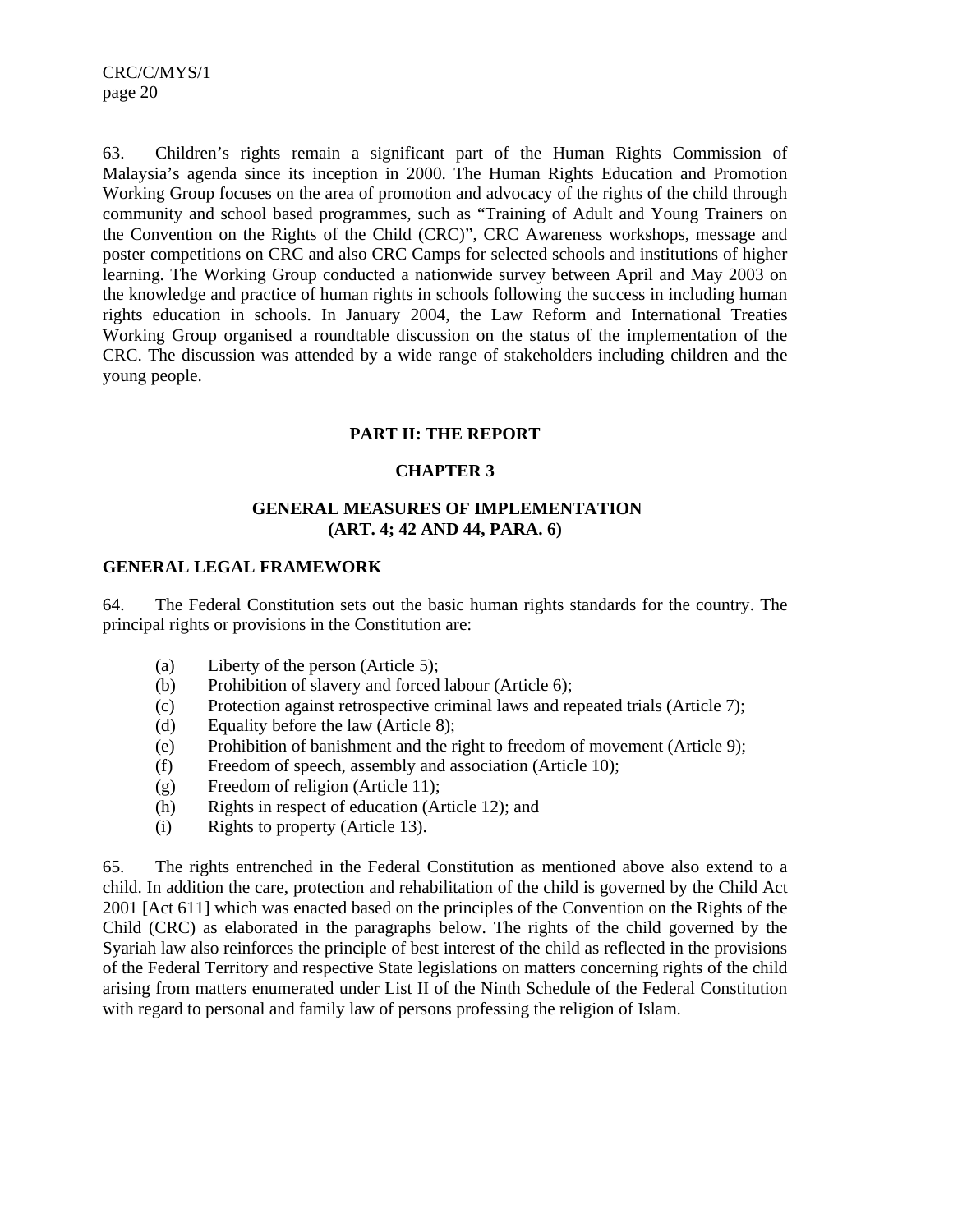66. In this chapter, relevant legislations pertaining to a child's rights, from the perspective of both civil and Syariah, will be discussed to reflect the different provisions of laws and practices in Malaysia.

### **RELEVANT LEGISLATIONS PERTAINING TO CHILDREN**

#### **Child Act 2001 [Act 611]**

67. In fulfilling Malaysia's obligation under the CRC, Malaysia enacted the Child Act 2001 [Act 611]. Act 611 repealed the Juvenile Courts Act 1947 [Act 90], the Women and Girls Protection Act 1973 [Act 106] and the Child Protection Act 1991 [Act 468]. The provisions of Act 611 are based on the four core principles of the CRC that is, non-discrimination, best interest of the child, the right to life, survival and development and respect for the views of the child.

68. The preamble of Act 611 provides that every child is entitled to protection and assistance in all circumstances without regard to distinction of any kind, such as race, colour, sex, language, religion, social origin or physical, mental or emotional disabilities or any status. The care, protection and rehabilitation of a child under Act 611 is stipulated as follows:

- (a) A child in need of care and protection under Act 611 includes, among others, a child who has been or is subjected to substantial risk that he will be physically or emotionally injured or sexually abused, who have been neglected or abandoned by his guardians or parents, who has no parents or guardian, who needs to be examined, investigated or treated for the purpose of restoring or preserving his health and his parents or guardian neglects or refuse to have him examined, investigated or treated and a child who behaves in a manner that is likely to be harmful to himself or any other person and his parents or guardian is unable or unwilling to take the necessary measures to remedy the situation.
- (b) If the Court for Children is satisfied that a child is in need of care and protection, the Court may make any of the following orders:
	- (i) Order his parents or guardian to execute a bond to exercise proper care and guardianship for a period specified by the Court;
	- (ii) Make an order placing the child in the custody of a fit and proper person for a period specified by the Court;
	- (iii) Without making any other order or in addition to an order made under paragraph (i) or (ii)*,* make an order placing the child under the supervision of:
		- a Protector<sup>4</sup>; or
		- some other person appointed for the purpose by the Court for Children,

for a period specified by the Court for Children;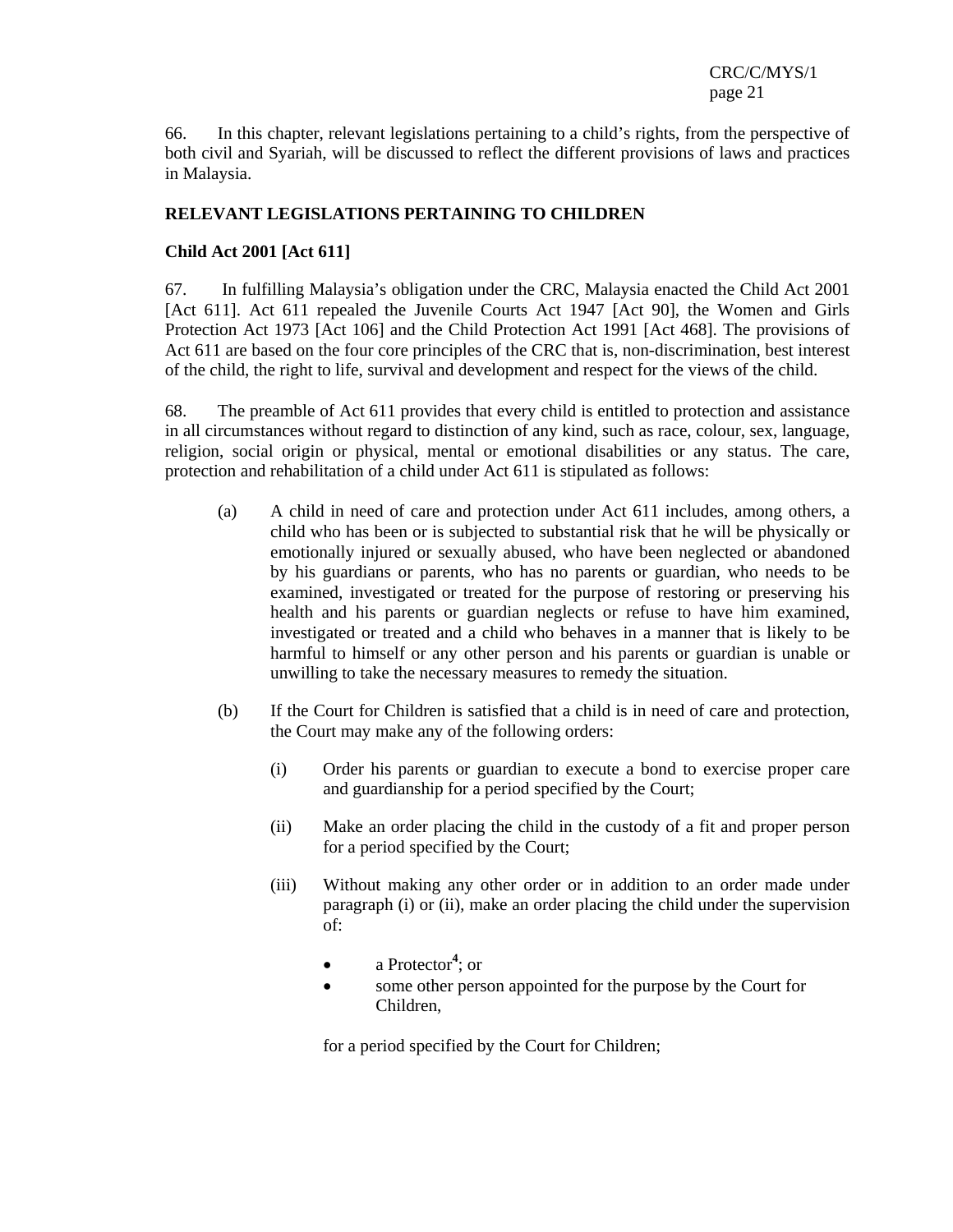- (iv) Make an order placing the child in a place of safety for a period as provided under Act 611;
- (v) In the case of a child who has no parent or guardian or who has been abandoned, make an order placing the child in the care, custody and control of a foster parent found to be suitable by the Director General of the Social Welfare Department for a period as provided under Act 611.
- (c) In determining what order to be made, the Court for Children shall treat the best interest of a child as the paramount consideration.
- (d) Act 611 imposes on every medical officer, member of the family of a child and child care provider the duty to inform a Protector if he or she believes that the child has been physically or emotionally injured as a result of being ill-treated, neglected, abandoned or exposed, or is sexually abused. Act 611 makes it an offence for any person responsible for caring of the child to ill-treat, neglect, abandon or expose a child in a manner likely to cause him physical or emotional injury. Any person who causes or procures a child for begging and a parent or guardian of a child who leaves the child without reasonable supervision also commits an offence under Act 611.
- (e) Under Act 611 a child is in need of protection and rehabilitation if the child is being induced to perform any sexual act or he or she is exposed to any physical or social environment, which may lead the child to prostitution and any form of sexual exploitation.
- (f) If the Court for Children is satisfied that a child is in need of protection and rehabilitation, the Court may make the following orders:
	- (i)Order the child to be detained in a place of refuge for a period as provided under Act 611;
	- (ii) Make an order placing the child for a period as provided under Act 611, in the care of a person who is willing and whom the Court for Children considers to be a fit and proper person to undertake the care of such child;
	- (iii) Make an order requiring the parent or guardian of the child to execute a bond, with or without sureties, as the Court for Children may determine, for such period not exceeding three years from the date of the order subject to such conditions as the Court thinks fit for the proper care and guardianship of the child;
	- (iv) Make an order placing the child under the supervision of a Social Welfare Officer subject to such conditions as the Court thinks fit and for a period as provided under Act 611.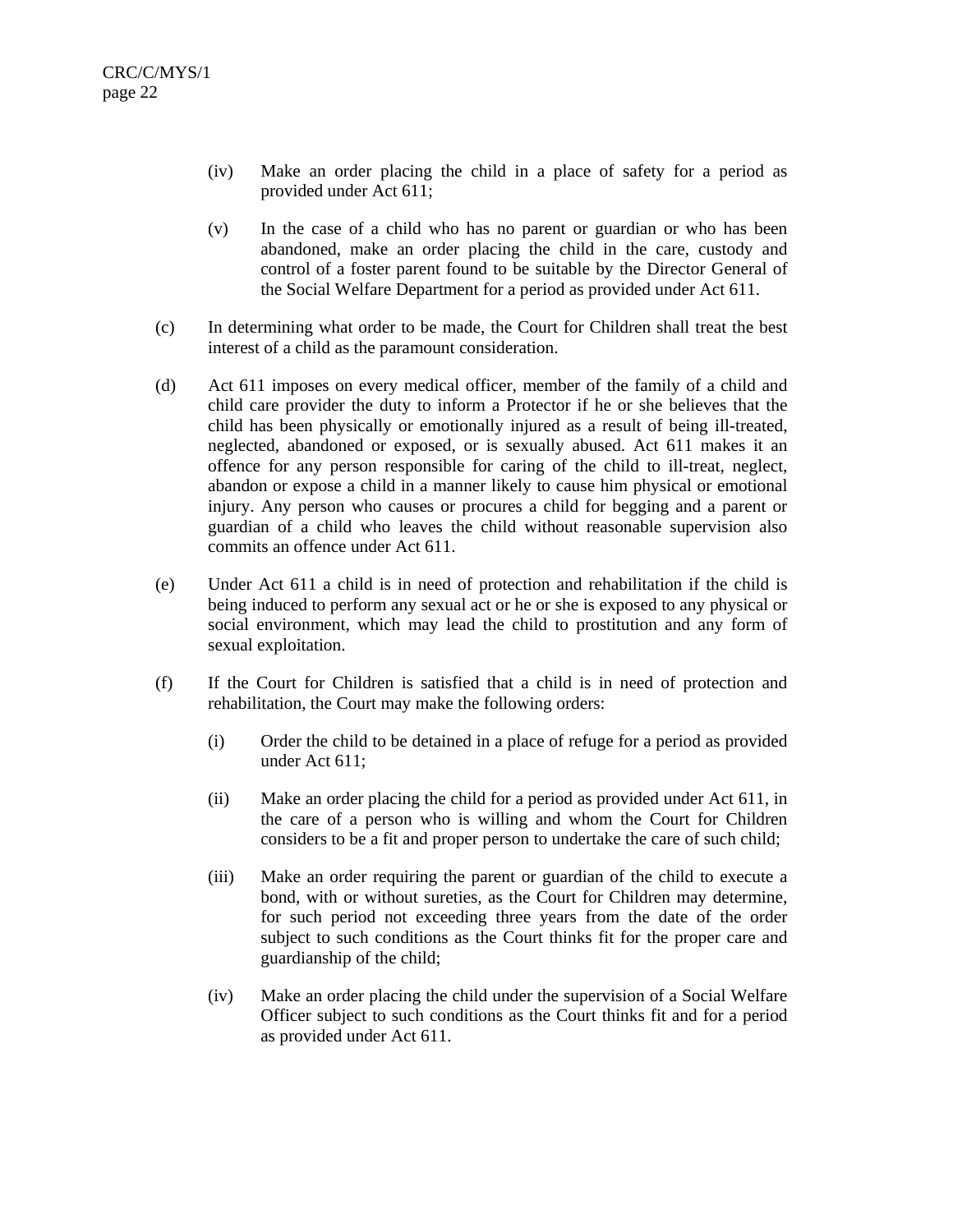- (g) In determining what order to be made, the Court for Children shall treat the best interest of a child as the paramount consideration.
- (h) In addition Chapter 2 of Act 611 provides for offences relating to involvement of children in prostitution.

69. Act 611 also requires the setting up of Child Protection Teams and Child Activity Centres at both state and district levels, aimed at mobilising community participation in the implementation of preventive and rehabilitative programmes. Such programmes and activities are targeted towards children at risk or children vulnerable to all forms of abuse and exploitation.

70. In terms of administration of juvenile justice, Act 611 provides for a procedure before the Court for Children which is child-friendly taking into account the mental and emotional maturity of a child. The child is presumed innocent until found guilty and is guaranteed the right to be heard. The child also has a right to a counsel.

71. The Court for Children consists of a Magistrate who shall be assisted by two advisors, one of whom shall be a woman. It shall be the duty of the Court to explain to the child in simple language suitable to the child's age, maturity and understanding the substance of the alleged offence. Where the child admits the facts constituting the offence, the Court shall ascertain that the child understands the nature and consequences of his admission before recording the finding of guilt.

72. The child also has the right to cross examine witnesses through a counsel. Where he is not legally represented, the Court for Children shall allow the child's parents or guardian or any relative or other responsible person to assist him in conducting his defence. If in any case where the child is not legally represented or assisted in his defence, the child instead of asking questions by way of cross-examination, makes assertions, the Court for Children may put to the child such questions as may be necessary in order to bring out, or explain anything in, the assertions of the child; and shall then put to the witness such questions as the Court thinks necessary on behalf of the child.

73. If the Court finds that a *prima facie* case is made out, the Court shall explain to the child the substance of the evidence against him and, in particular, any points in the evidence which specially tells against him or requires his explanation. The child shall be allowed to present his case by giving evidence upon oath or affirmation or make any statement if he so desires. He is also allowed to call witnesses to support his case. The right to cross examine witnesses, to give evidence and produce evidence to support his case are consistent with the core principle on respect for the views of the child under the Convention.

74. Where a finding of guilt is recorded against the child by the Court, the Court shall consider a probation report before any order or decision is made pertaining to the child. The report shall contain information on the child's general conduct, home surroundings, school record and medical history to enable the Court for Children to deal with the case in the best interest of the child. The probation report may also include any written report of a Social Welfare Officer, a registered medical practitioner or any other person whom the Court for Children thinks fit to provide a report on the child.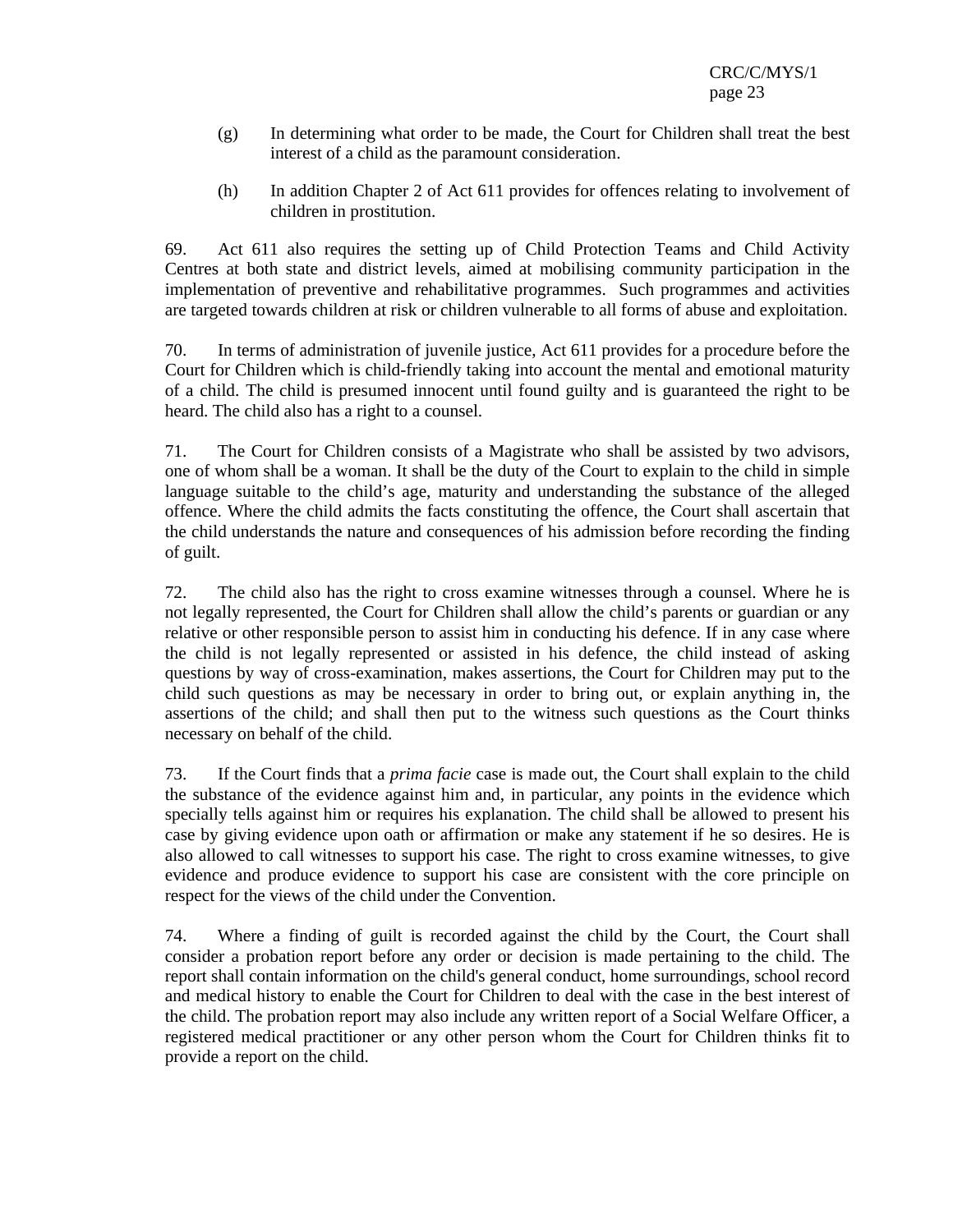75. Act 611 also obligates parents or guardian to appear before a Court for Children during the proceedings. Failure to attend the proceedings without reasonable reasons amounts to committing an offence under Act 611.

76. Apart from Act 611 other legislations which promote the welfare and development of the child are the Education Act 1996, Guardianship of Infants Act 1961, Births and Deaths Registration Act 1957, Registration of Birth and Death Ordinance of Sabah, Registration of Birth and Death Ordinance of Sarawak, Married Women and Children (Maintenance) Act 1950, Law Reform (Marriage and Divorce) Act 1976, Childcare Centres Act 1984, Care Centres Act 1993 and the Workers' Minimum Standards of Housing and Amenities Act 1990.

### **Education Act 1996 [Act 550]**

77. Upon accession to the CRC, Malaysia made a declaration to Article 28 (1) (a) of the CRC as follows:

"With respect to Article 28 paragraph 1(a), the Government of Malaysia wishes to declare that in Malaysia, even though primary education is not compulsory and available free to all, primary education is available to everybody and Malaysia has achieved a high rate of enrolment for primary education i.e. at the rate of 98 percent enrolment."

78. With respect to the development of a child, the Education Act 1996 [Act 550] was amended in 2002 to provide for compulsory primary education. It stipulates that every parent is obliged to enrol their child upon attaining the age of six years in primary school and the child shall remain as a pupil in a primary school for the duration of the compulsory education for six years. Although education is compulsory by law, the current policy in Malaysia still requires students to pay a certain amount of fees upon enrolment in primary school. Although a minimal fee is imposed, financial assistance is provided by various Government agencies to needy children to ensure their rights to education.

#### **Guardianship of Infants Act 1961 [Act 351]**

79. The rights and duties of parents in relation to their children are provided for in the Guardian of Infants Act 1961 [Act 351]. This Act provides for the equality of parental rights in relation to the guardianship or upbringing of an infant or in the administration of any property belonging to or held in trust for an infant or in the application of the income of any such property.

80. On the death of any one of the parents of an infant, the surviving parent shall be guardian of the infant, either alone or jointly with any guardian appointed by deed or will. In the event that both parents of an infant died without appointing a testamentary guardian, any Magistrate, Penghulu, police officer or Protector<sup>5</sup> may cause the infant to be taken before the Court, and the Court shall appoint a guardian of the infant's person and property or either of them.

81. In the case of an abandoned child, the Court shall appoint a Protector<sup>6</sup> to be a temporary guardian of the child until such time when a guardian of the child can be appointed. In exercising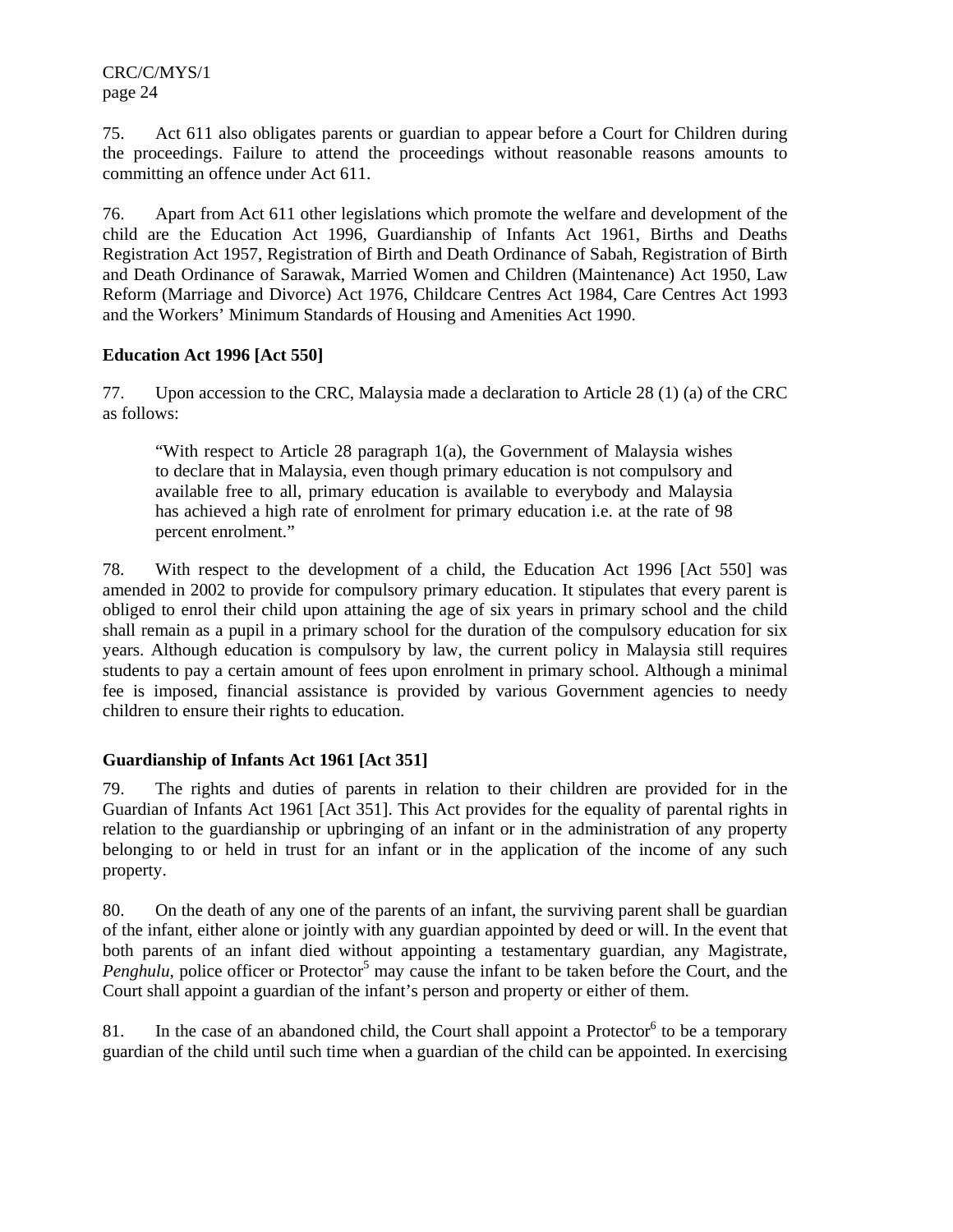the power conferred by Act 351, the Court shall have regard primarily to the welfare and best interest of the child.

## **Births and Deaths Registration Act 1957 [Act 299], Registration of Birth and Death Ordinance of Sabah (Chapter 123) and Registration of Birth and Death Ordinance of Sarawak (Chapter 10)**

82. These legislations make it mandatory for every birth in the country to be registered. The provisions provide the child with the right to a name and an official document. This official document becomes the basic document for all future transactions for the child concerned.

### **Married Women and Children (Maintenance) Act 1950 [Act 263]**

83. Under Act 263, a Court may order a father, who neglects or refuses to maintain his child, to make a monthly allowance in proportion to his means as the Court deems just and reasonable.

### **Law Reform (Marriage and Divorce) Act 1976 [Act 164]**

84. In addition to the provisions of Act 263, Act 164 provides for the rights of the child to be maintained by the parents. Act 164 also has provisions pertaining to the custody of the child in the event of a divorce.

### **Childcare Centres Act 1984 [Act 308]**

85. Act 308 is intended to ensure quality childcare for children below the age of four years at childcare centres. All centres that take in children for a fee are required to register with the Department of Social Welfare. Through the issuance of a Certificate of Registration, which has to be renewed yearly, the Department of Social Welfare monitors the operation of the childcare centres to ensure compliance with Act 308. This Act also stipulates that all care providers must obtain the basic Childcare Certificate accredited by the Department of Social Welfare. Additional training in Early Childhood Care and Development is also provided for childcare providers and parents.

#### **Care Centres Act 1993 [Act 506]**

86. Act 506 provides for registration, control and inspection of day and residential care centres. Any care centre which provides care for four or more persons over a continuous period of more than three hours per day and at least three days per week whether, for reward or otherwise, is required to be registered under Act 506.

87. A Certificate of Registration to operate such care centre is granted on the basis of the number of residents which must not exceed the stipulated available space and the specified ratio between care givers and residents. The premise of the care centre must fulfil the requirements of the local authorities, observe the health guidelines as set up by the Health Department and fire safety rules as stipulated by the Fire Services and Rescue Department. Besides that, an appropriate menu and daily activities according to different age groups must be provided. Any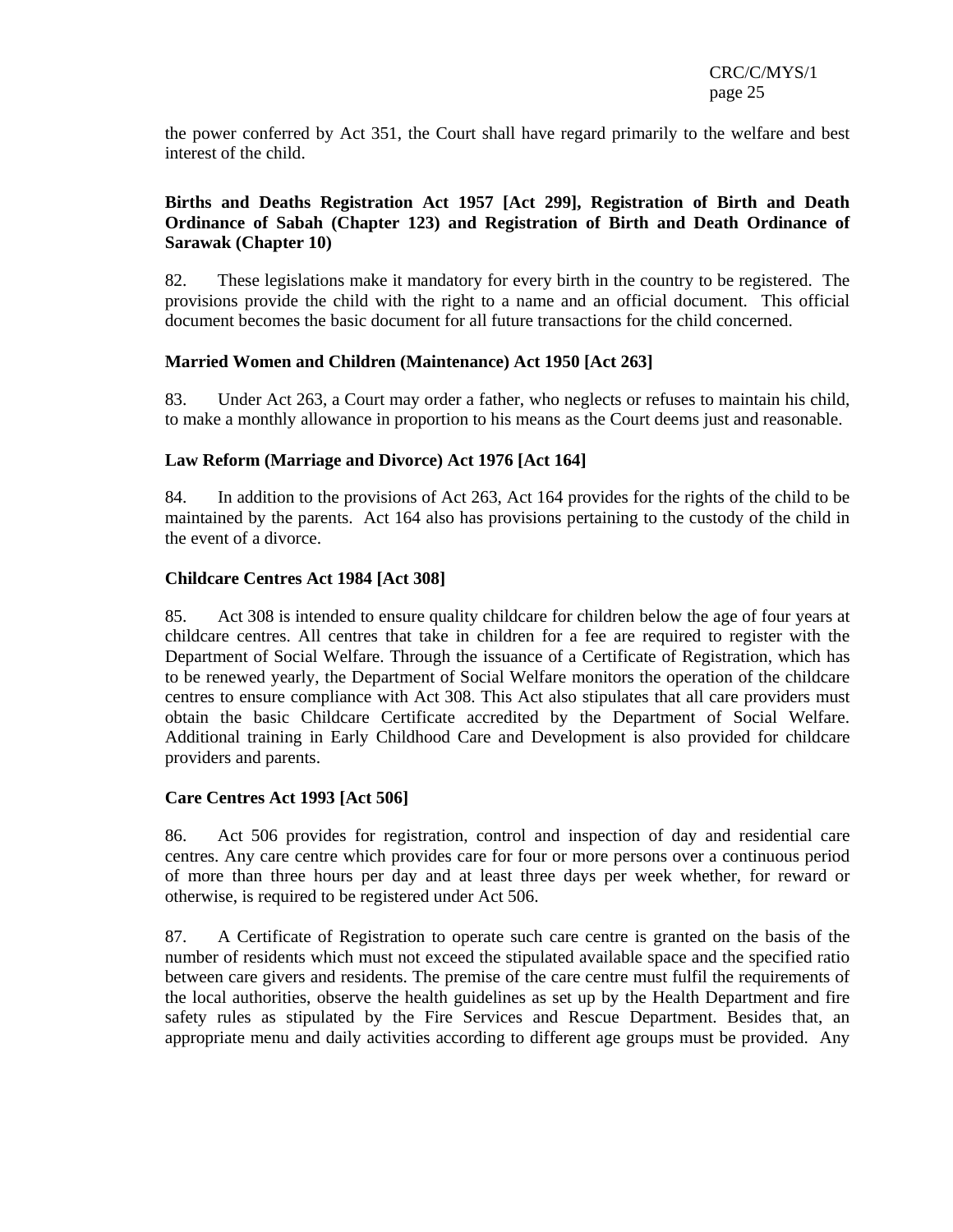offences under the Act 506 shall be liable to a fine not exceeding RM10,000.00 or imprisonment for a term not exceeding two years or both.

# **Workers' Minimum Standards of Housing and Amenities Act 1990 [Act 446]**

88. Act 446 prescribes the minimum standards of housing and amenities for workers and their dependents in any place of employment or part thereof other than the area of a City Council, a Municipal Council or a Federal Territory. Amongst others it requires the employer to set up a nursery for their workers' children if there are at least ten children below four years old.

89. The employer is also responsible for the maintenance of the said nurseries. Act 446 stipulates the minimum requirements pertaining to staff-child ratio, provision of food as well as programmes and activities for children under their care. An employer who fails to comply with the minimum requirements of Act 446 shall be liable to a fine not exceeding RM2,000.00 and to a further fine of RM100.00 for each day during which the offence continues. As of 2005, there are 348 nurseries in the plantation sector in Peninsular Malaysia compared to 609 nurseries in 2002. The reduction in the number of nurseries is proportional to the smaller number of estates in Malaysia.

90. In addition to the Act 611, other legislations providing protection from exploitation and abuse of children are the Domestic Violence Act 1994, Penal Code and the Children and Young Persons (Employment) Act 1966 (Revised 1988).

# **Domestic Violence Act 1994 [Act 521]**

91. Act 521 aims to control the crime of violence amongst the family and maintain the wellbeing of the family. It also protects the child against any form of abuse committed within the household. This Act has to be read with the Penal Code [Act 574] and the Criminal Procedure Code [Act 593]. Domestic violence is defined as wilfully placing the victim in fear of physical injury, causing physical injury, compelling the victim by force or threat to engage in any conduct or act, sexual or otherwise from which the victim has a right to abstain, and harassment or psychological harm so as to cause ill health.

# **Penal Code [Act 574]**

92. Provisions of Act 574 under Chapter XVI relating to offences affecting the human body applies equally to children. Sections 312, 313, 314, 315 and 316 specifically provide for offences relating to causing miscarriage and injuries to the unborn child. Section 317 makes it an offence for exposure and abandonment of a child under twelve years by the parent or any person having the care of the said child.

## **Children and Young Persons (Employment) Act 1966 (Revised 1988) [Act 350]**

93. Act 350 is aimed at protecting a child from economic exploitation including child labour. It controls the kind of employment, number of days and hours of work for any child and young person. Under Act 350, a child is defined to be below fourteen years of age and young person is defined to be above fourteen years but has not completed his or her sixteenth year of age. This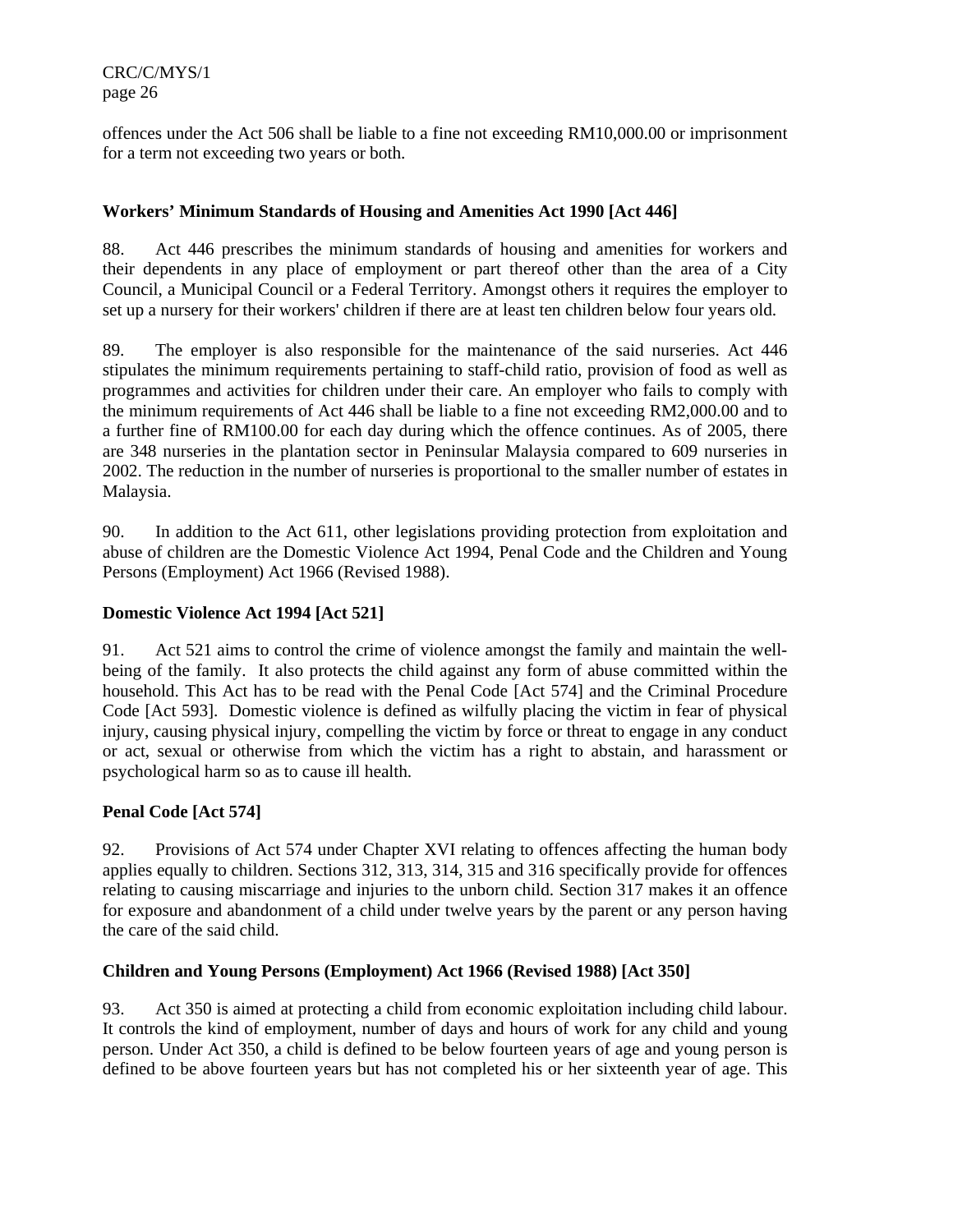Act also enables the child and young person to enter into a contract of service and to sue his or her employer for wages or breach of services. The child and young person is also protected from having to pay damages or indemnity in the event an action is taken on the child or young person, by the employer for breach of contract of service.

94. Malaysia has also enacted legislations governing adoption to safeguard the interest of the adopted child. The legislations are the Adoption Act 1952, Adoption Ordinance Sabah 1960 and the Adoption Ordinance Sarawak 1958, Registration of Adoption Act 1952 and the Islamic Family Law (Federal Territory) Act 1984.

### **Adoption Act 1952 [Act 257]**

95. Act 257 is enacted to safeguard the interest of the child. Children adopted under Act 257 will have the same rights and status as the natural child of the adoptive parents and will have the rights to inherit the adoptive parent's property as if he or she is a natural child.

96. There is a provision which stipulates a minimum age of the adopter to be at least twenty five years old and at least twenty one years older than the child or over twenty one years if he or she is a relative of the child. Act 257 also prohibits the adoption of female children by a sole male applicant unless under special circumstances. The order of adoption under Act 257 is made by the Court. In the states of Sabah and Sarawak, adoption is governed by the respective states' Ordinances.

97. The provisions of Act 257 shall not apply to any person who professes the religion of Islam and to a child who according to law is a Muslim. The interests and welfare of a Muslim child taken into custody as member of the family is contained in section 78 of the Islamic Family Law (Federal Territory) Act 1984. This Act provides that where a man has accepted a child who is not his child as a member of his family, he is duty bound to maintain the child. The fostered Muslim child is given the same rights as a natural child and may be entitled to benefit from the foster parents' property by way of gift (*hibah*) or the foster parents may devise not more than one third of their property by will (*wasiat*) to the child. However, the fostered Muslim child will not carry the family name of his foster parents, nor will he be entitled to inherit the foster parents' property.

#### **Adoption Ordinance Sabah 1960 and the Adoption Ordinance Sarawak 1958**

98. The Adoption Ordinance Sabah 1960 and Adoption Ordinance Sarawak 1958 are State Laws which are applicable to the states of Sabah and Sarawak by virtue of Article 95B of the Federal Constitution which came into force on 16 September 1963. Both Ordinances are listed in List IIA – Supplement to State List for States of Sabah and Sarawak, Ninth Schedule of the Federal Constitution.

99. Both the Adoption Ordinances provide for the procedures for the registration of adoption and conditions relating thereto. Unlike the Adoption Act 1952 (which is applicable to non-Muslims in Peninsular Malaysia), these Ordinances are applicable to both Muslims and non-Muslims.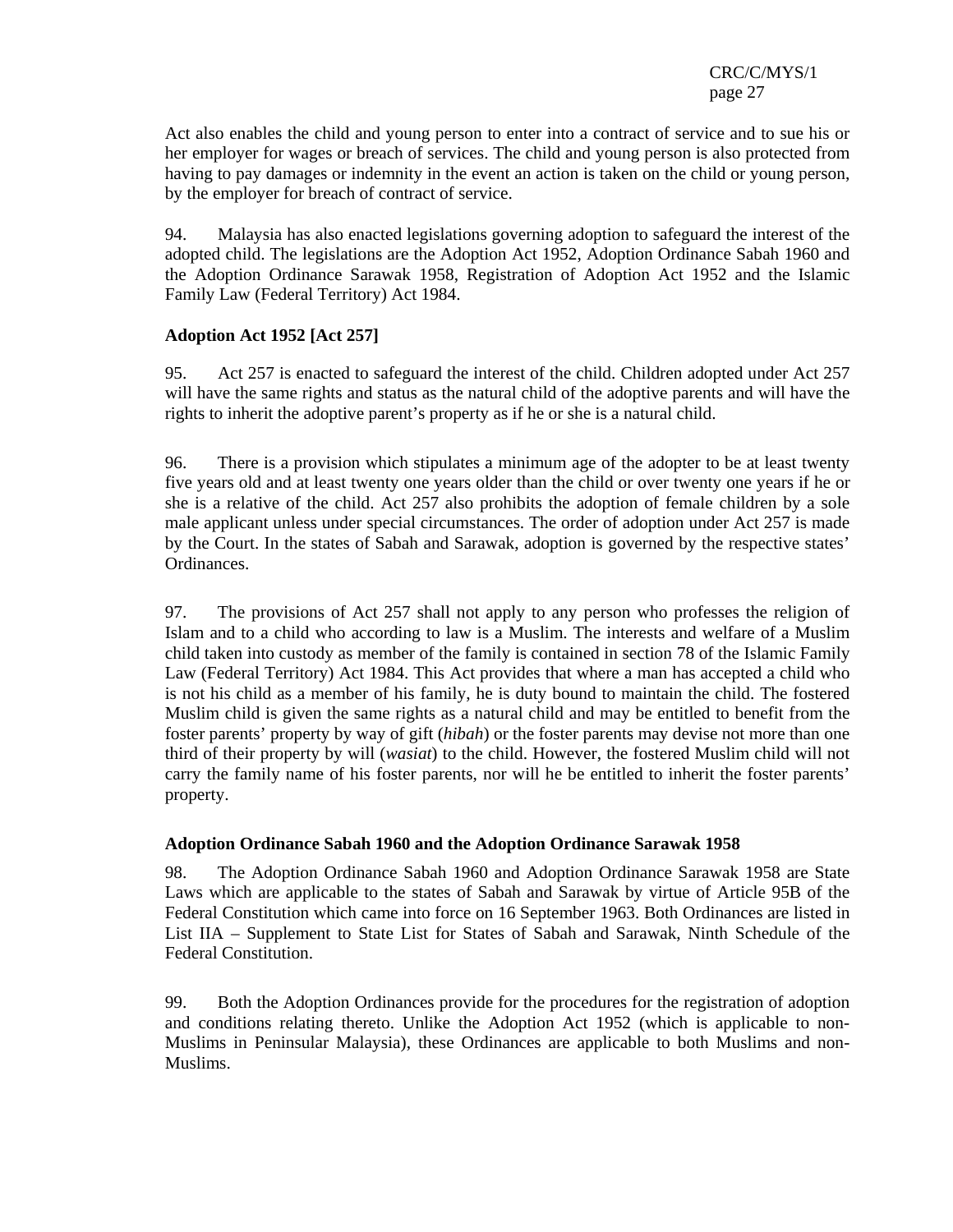## **Registration of Adoption Act 1952 [Act 253]**

100. Act 253 provides for the registration of adoption upon application made by the adoptive parents of a child under the age of eighteen years who has never been married and is in the custody of, and is being brought up, maintained and educated by the adoptive parents. The adopted child must be a permanent resident and have stayed with the adoptive parents for two years before an application for adoption can be made and the certificate of registration of adoption is issued by the National Registration Department.

101. The provisions of Act 253 are to ensure the welfare and development of the adopted child, protection of the adopted child from exploitation and abuse and safeguards on adoption. Act 253 is applicable to both Muslims and non-Muslims.

102. The procedure under Act 253 is only by way of registration of the adoption at the National Registration Department. The procedure of registration of such adoption would not in any way change the paternity of the Muslim child. This procedure is not in contravention with *hukum Syarak* and fosterage made under section 78 of the Islamic Family Law (Federal Territory) Act 1984.

### **Islamic Family Law (Federal Territory) Act 1984 ("IFLA") [Act 303]**

103. The provisions pertaining to a Muslim child's rights may be found in IFLA. Section 79 of IFLA provides that parents are obligated to maintain their child until the child reaches the age of 18 or until the child completes higher education or further training.

104. In terms of custody of a Muslim child, section 81 of IFLA provides that a mother is the best person to take care of a child. However, in terms of guardianship, section 88(1) of IFLA provides that the father shall be the first and primary natural guardian of the person and property of his minor child, and where he is dead, the legal guardianship shifts to the father's father, the executor appointed by the father's will, the father's executor's executor, the father's father's executor and the father's father's executor's executor.

105. The IFLA also stipulates provisions pertaining to the welfare of an illegitimate child. The responsibility towards the illegitimate child is placed exclusively to the mother and her relations. In the case of a Muslim child who is abandoned or needs protection, the child may be taken into custody for the purposes of upbringing and education. The Syariah law provides that when any person brings home a child to foster, to educate and treat as if the child is one of his own; he protects, feeds, clothes, teaches and loves the child; but the child is not attributed to him. Section 78(1) of IFLA makes provision for maintenance of a child accepted as a member of the family.

106. In all matters relating to a child, the provision of Part VII under IFLA places the welfare of the child as the paramount consideration.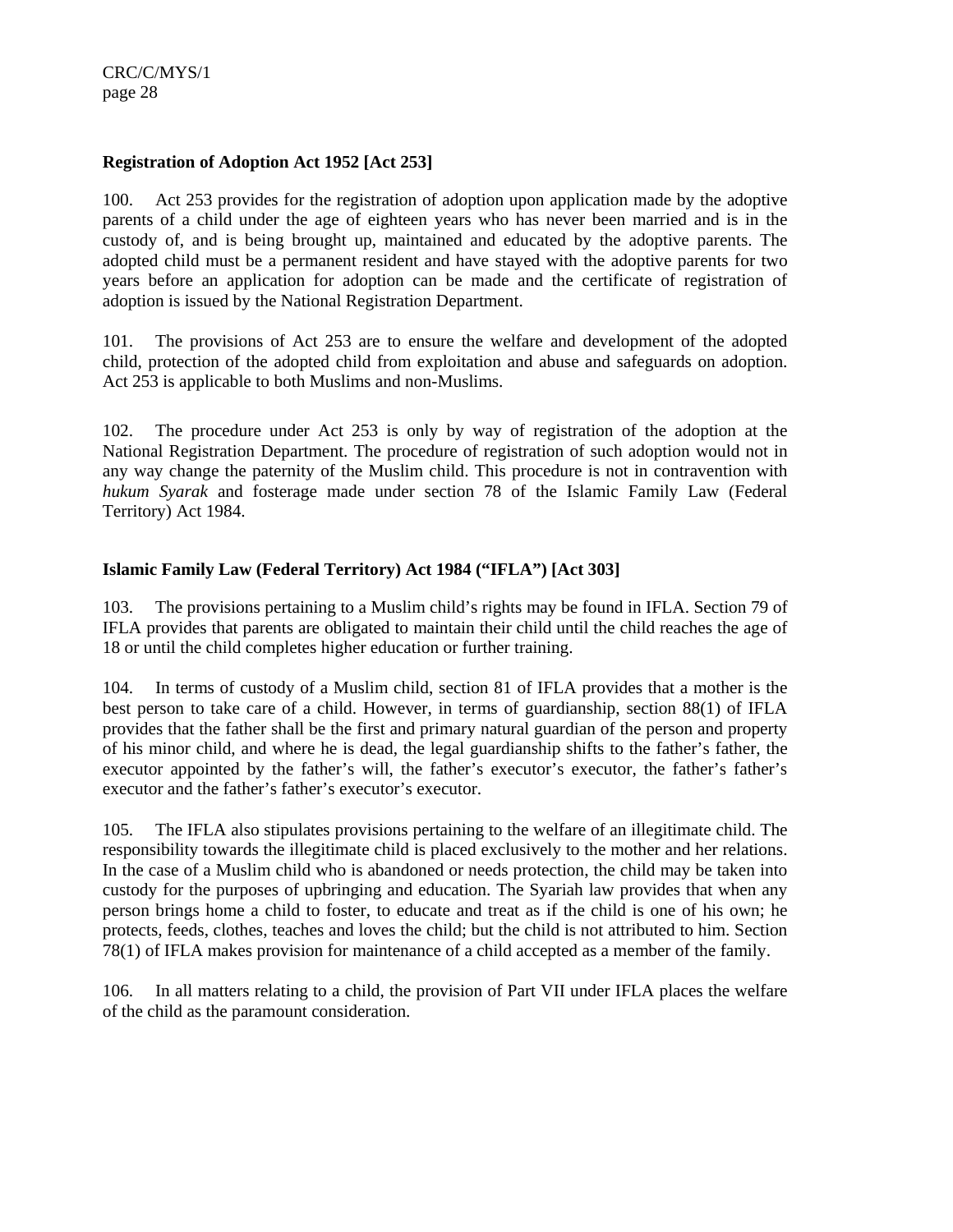## **ADMINISTRATIVE ACTION AND PROGRAMMES RELATED TO THE CONVENTION ON THE RIGHTS OF THE CHILD**

107. To ensure effective dissemination and greater understanding of the CRC, a sensitisation workshop was held in 2003 among senior government officers by the Department of Social Welfare in collaboration with UNICEF. For the year 2007, the Department will carry on with more Child Participation programmes to empower children to be facilitators of the CRC. Four programmes will be implemented throughout the country in 2007, targeting mainly the marginalised children as well as children from the Children's Home.

108. The administration of the Department of Social Welfare was restructured in 2005 with the establishment of a Child Division to handle issues involving children more effectively. This exercise resulted in the addition of more officers in charge of children. A Child Unit is also set up at all state and district levels.

109. The Legal and Advocacy Division of the Department of Social Welfare has taken steps to advocate child issues. Since March 2004, the Division conducted 10 training courses on handling child abuse cases throughout the country to all social welfare officers. The Department has targeted that all its officers will be trained and exposed to issues pertaining to children by the end of 2006. With the expansion of the Department and increased number of officers, similar series of training programmes as well as refresher courses are scheduled in 2007.

#### **Community Based Rehabilitation Centres**

110. Community Based Rehabilitation (CBR) centres were established throughout the country by the Department of Social Welfare. A CBR center is a one-stop centre for persons with disabilities (PWD), including children. This centre provides services such as diagnosis, rehabilitation, treatment and special education. It also provides vocational training to prepare the PWDs for employment. The CBR centres are run by members of the community, volunteers and representatives from the relevant government agencies, namely the Ministry of Health, Ministry of Education and the Ministry of Human Resources. Presently, there are 313 CBR centres with 8,453 PWDs, including children throughout the country. The Ministry of Women, Family and Community Development plans to open at least 10 new CBR centres every year.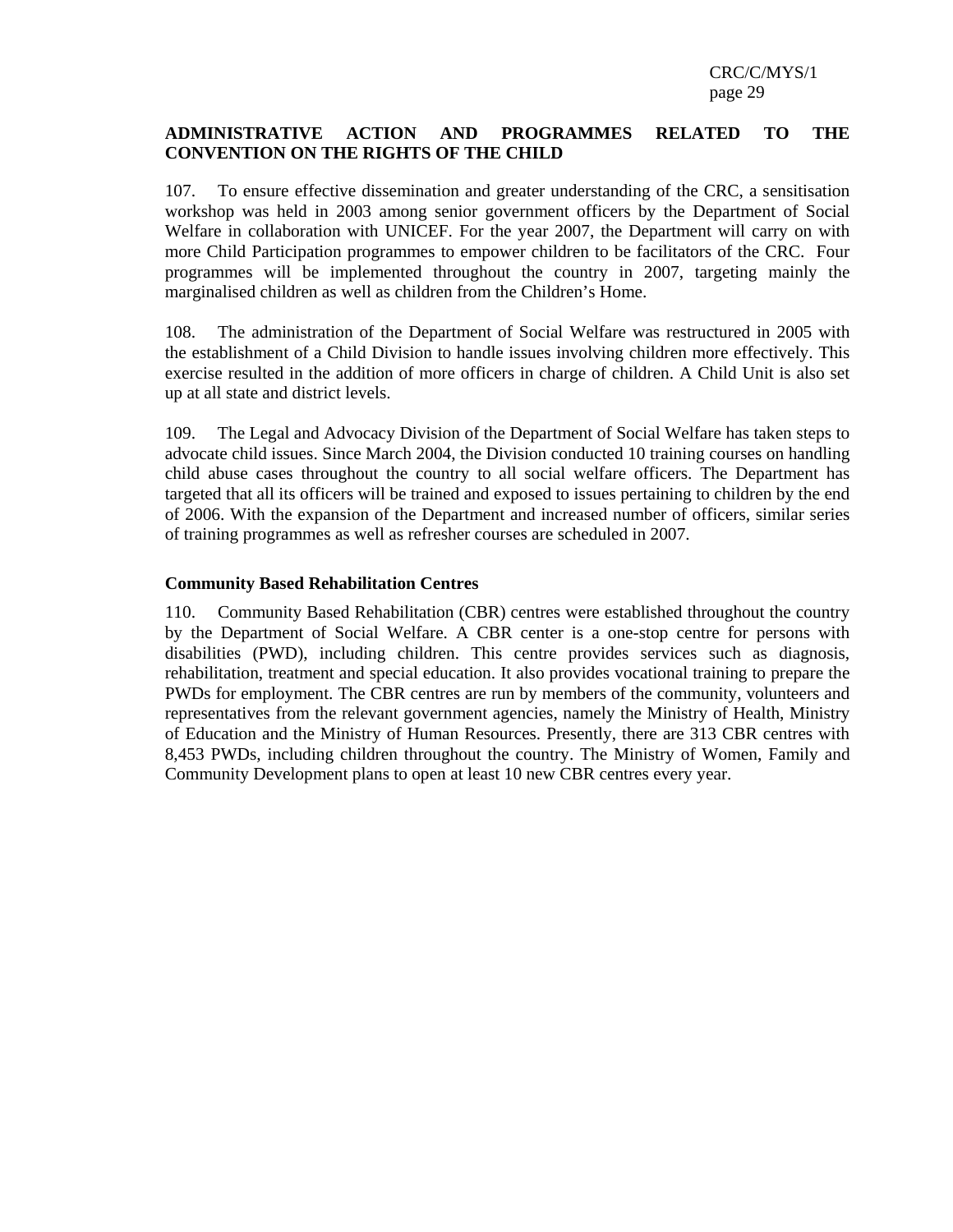| Year | <b>No. of CBR Centres</b> | No. of PWDs |
|------|---------------------------|-------------|
| 2000 | 229                       | 7,210       |
| 2001 | 243                       | 7,400       |
| 2002 | 259                       | 7,620       |
| 2003 | 274                       | 7,870       |
| 2004 | 293                       | 8,193       |
| 2005 | 313                       | 8,453       |

# **Table 3.1: Community Based Rehabilitation (CBR) Centres, 2000 to 2005**

*Source: Department of Social Welfare* 

111. The Ministry provides yearly monetary grants to the CBR centres for their operational expenses, programmes and activities. PWDs who participate under the CBR receive a monthly allowance of RM 25.00 per month and free meals from the Ministry. This allowance will be increased to RM50.00 per month beginning from January 2007.

112. The CBR centres organise several activities for the benefit of the disabled children. Among them are:

(a) Therapy

There are three kinds of therapy offered, namely physiology therapy, occupational therapy and speech therapy. This training is done under close supervision of selected specialists. Physiology therapy focuses on the rehabilitation of the human body which involves activities concerning basic motion skills such as crawling, walking, running, jumping and kicking. The occupational therapy teaches the PWDs on various occupational skills to help them with their jobs. Lastly, the speech therapy focuses on verbal communications skills, designed with advanced techniques to help PWDs with speech impediments to learn to speak better.

(b) Language and Social Development

The PWDs are taught to express themselves verbally, through writing and inscriptions. This allows them to communicate properly and for other people to understand them better. Under this activity, PWDs are also taught interaction skills, such as sign language and other methods.

(c) Basic Daily Life Skills

This activity provides basic activities on how a person takes care of oneself. It includes food and water intakes, bathing, toilet training, grooming, wheel chair handling as well as getting in and out of bed and vehicles.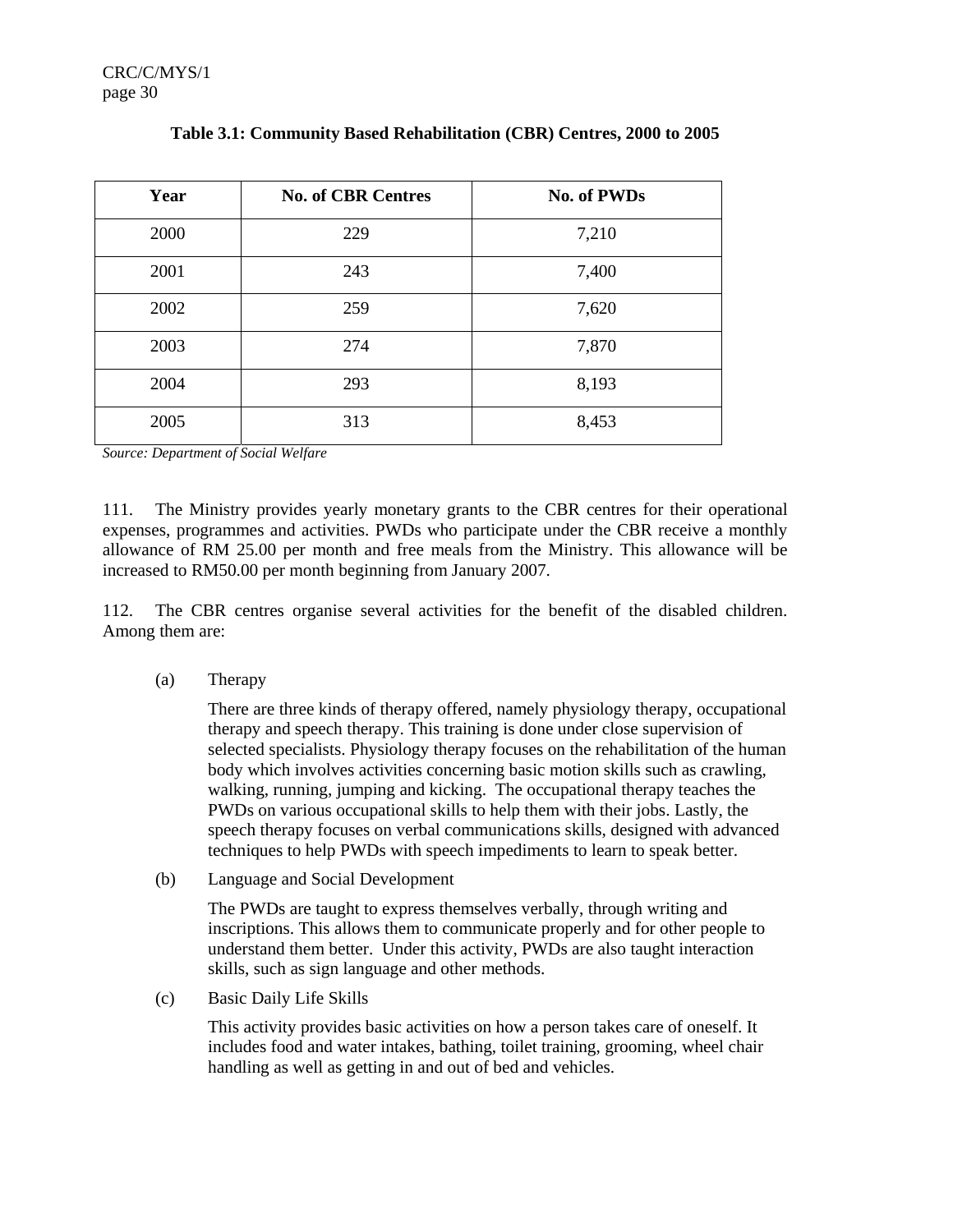(d) Reading, Writing and Arithmetic (3R)

The PWDs, especially the children are taught basic skills in reading, writing and arithmetic. In addition, they are trained to handle writing tools and materials.

(e) Recreational Therapy

In this activity, PWDs are encouraged to explore their talents through games, making handicrafts and playing musical instruments. Often, outdoor excursions to various places are made to further enhance their self esteem and sense of accomplishment.

(f) Independent Living Training

This is a treatment that focuses on helping PWDs to achieve independence in all aspects of their lives. It can provide children with various needs with positive as well as fun activities to improve their cognitive, physical and motor skills. Several 'hostels' are set up where four to five PWDs could learn to live together on their own under the supervision of a coordinator.

113. The CBR training thus benefits the PWDs, their families and the community. Adequate training and suitable rehabilitation services are provided to cater for the different needs and types of disabilities. This will allow the PWDs to be integrated into the society and not left discriminated. It will also instil the value of independence and positive attitude among PWDs. The National Council for Community Based Rehabilitation (NCCBR) was established by the Government to assist in the rehabilitation programmes. In essence, CBR has raised the awareness level among family members on the importance of early prevention as well as to participate actively and contribute to the development of the disabled children.

114. The ratio of carers to children with disabilities in CBR centres was reduced from 1:10 to 1:5 in 2003. This allowed the carers to give more attention to the disabled. A Training Manual was developed in 2003 to train carers, parents, families and the community members on various rehabilitation and vocational modules to improve the quality of care for children with disabilities in the community.

115. In addition, the Department of Social Welfare has developed a portal known as CBR Net (www.pdknet.com.my) in 2003. Through this portal, CBR programmes and activities are readily available online. Parents can access and obtain relevant information for the benefit of their children.

## **Monetary Assistance**

116. With effect from 1 January 2006, the financial assistance by the Department of Social Welfare for needy children was increased from a minimum rate of RM80.00 to RM100.00 per month per child, and the maximum was increased from RM350.00 to RM450.00 per month per family. This monetary assistance is aimed to ease the burden of poor families in bringing up their child.

117. The Department of Social Welfare also provides financial assistance known as *Bantuan Kanak-kanak* (BKK) for the purchase of school uniforms, transportation, examination fees and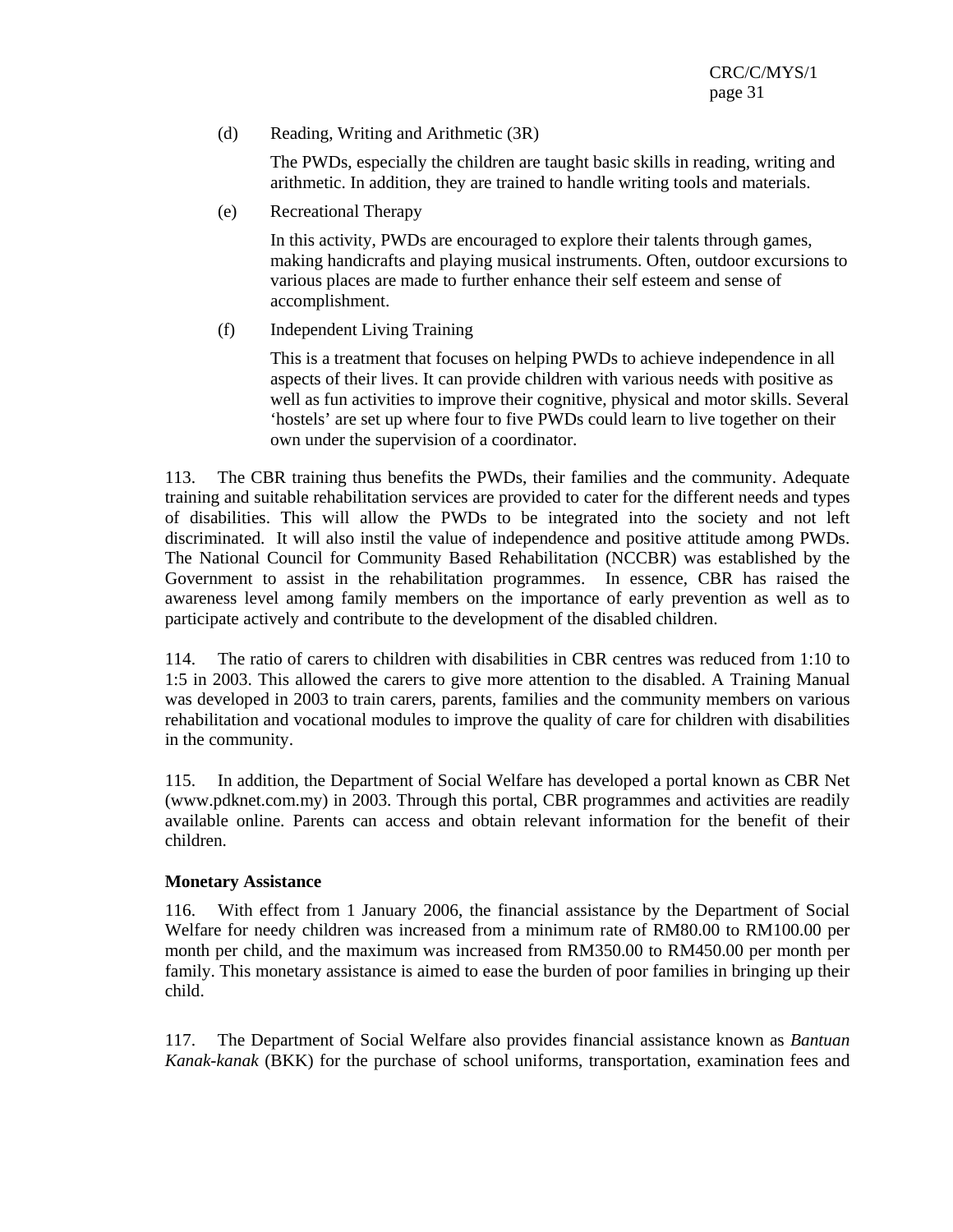spectacles for needy school-going children. This reduces the burden of families that have schoolgoing children. The details of this financial assistance in given in Table 3.2.

| Year | <b>Number of Cases</b> | <b>Amount of Financial</b><br><b>Assistance</b> |
|------|------------------------|-------------------------------------------------|
| 2001 | 8,908                  | RM 19.09 million                                |
| 2002 | 11,841                 | RM 28.51 million                                |
| 2003 | 14,234                 | RM 38.77 million                                |
| 2004 | 16,363                 | RM 39.47 million                                |
| 2005 | 19,346                 | RM 43.66 million                                |

| Table 3.2: Financial Assistance (BKK) from the Department of Social Welfare (2001-2005) |  |  |  |
|-----------------------------------------------------------------------------------------|--|--|--|
|-----------------------------------------------------------------------------------------|--|--|--|

 *Source: Department of Social Welfare* 

118. The Department of Social Welfare has introduced fostering allowances to encourage the participation of the public in caring for the orphans. The foster family is given RM250.00 for each child. 104 children were fostered out in 2004 and 121 children in 2005, with RM236,894 and RM347,450 spent for the fostering programme for these corresponding years.

#### **Intervention Action with Regard to Disabled Children in Institutions**

119. The Counselling and Psychology Division of the Department of Social Welfare has produced four intervention modules specially designed for the children placed in institutions under the Department. These modules are based on the "Counselling and Psychological Service Model", focusing on children facing low self-esteem problems. The four modules are as follows:

(a)Assessment Module

This module is to identify psychological aspects of children and family including:

- (i) Competency of basic skills in education;
- (ii) Psychological being that is personality, self-concept and self-esteem;
- (iii) Self control that is skills in decision making, delay of gratification and life planning;
- (iv) Verbal and non-verbal communications skills, listening skills and assertiveness;
- (v) Coping ability to handle stress and depression;
- (vi) Family functioning and family environment; and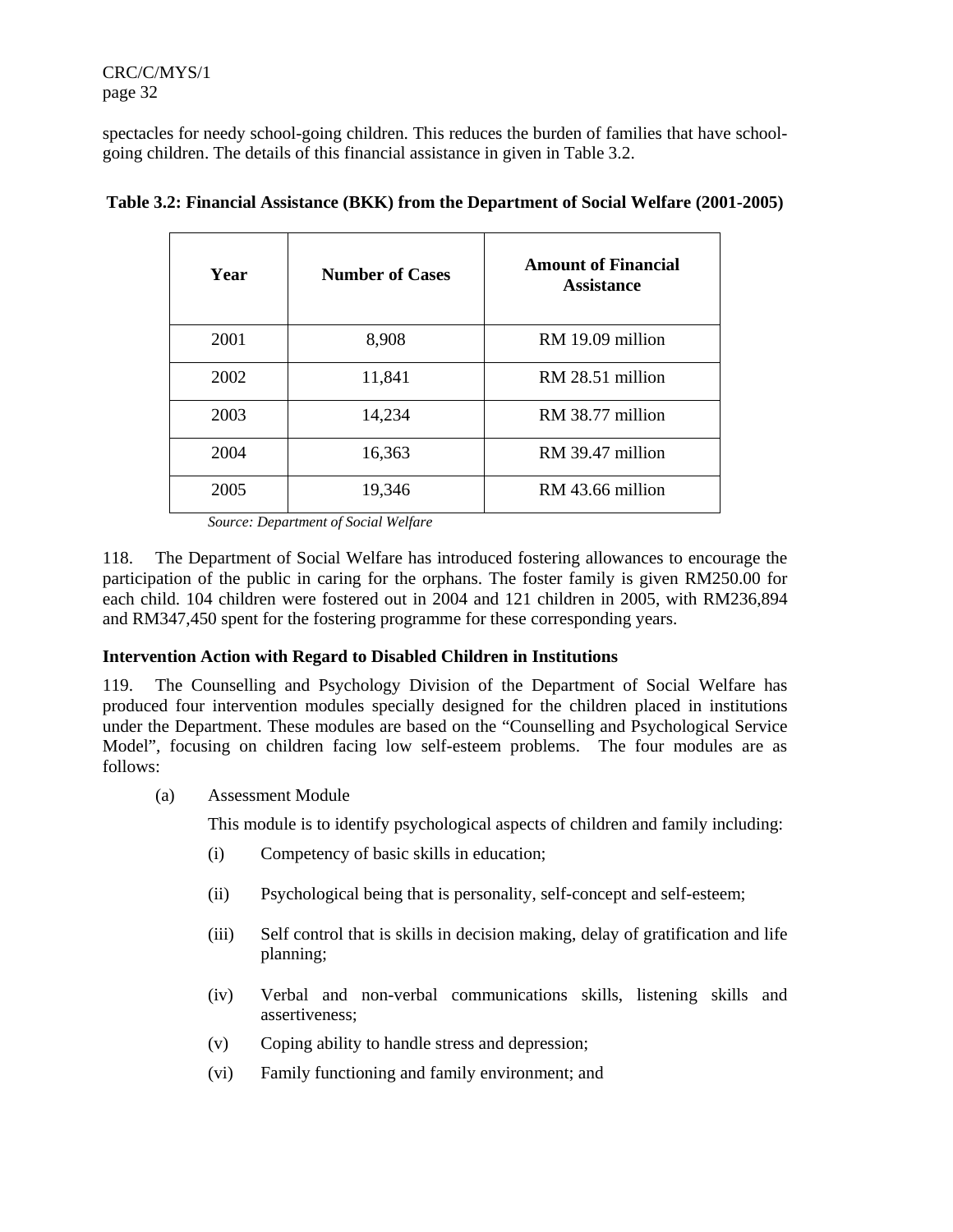- (vii) Identify any signs of psychopathology and provide referral services to a child psychiatrist.
- (b) Counselling Module

This module consists of individual, group, family and career counselling.

(c) Psycho Educational Module

This module focuses on educational aspects and delivers necessary information to instil internal awareness amongst children. Some children admitted to the institutions are those with behavioural problems and lack of awareness pertaining to negative behaviours. Developmental programmes are geared towards selfenhancement that focus on values, moral, psychosocial, cognitive and affective, physical and sexual as well as career development. This includes coping ability, stress management, decision making, communications skills, eliminate smoking habits and glue sniffing, and anger management.

(d) Crisis Intervention Module

This module handles psychopathological cases and cases requiring short-term intervention and immediate expert's attention, such as a child psychiatrist.

# **Training Modules on Handling Child Abuse Cases**

120. The Department of Social Welfare has developed seven Training Modules on Handling Child Abuse Cases through the funding of UNICEF. These modules guide Social Welfare Officers, members of the Child Protection Teams, Health Department, police and the prison personnel in handling child abuse cases professionally. Between 2003 and 2005, five Training for Trainers courses were conducted by the Department.

## **Childcare Centres**

121. The Ministry of Women, Family and Community Development encourages the establishment of more childcare centres at the work place. As an incentive, employers who set up childcare centres are given 10% tax reduction per annum on the cost of setting up the childcare centres for a period of ten years. In the public sector, Government departments receive a RM80,000 grant to set up such centres. The Department of Social Welfare plans to print 3,000 copies of the "Establishing Childcare Centres at Workplace" guideline to create awareness and encourage more employers to open childcare centres. Other agencies involved in the planning and promotion of childcare centres at workplace are the Malaysian Employers Federation, Ministry of Human Resources and the Local Authorities.

122. The Department of Social Welfare together with the Association of Childcare Providers Malaysia conducts Training of Trainers course on childcare. This course aims to provide qualified trainers with basic childcare courses. These trainers must comply with the criteria set by the Department and they must be accredited before they can start teaching.

123. In 2006, the Ministry of Women, Family and Community Development has targeted to set up 10 community based childcare centres on a pilot basis. Thus far, three centres are already operational while the rest are expected to be operational by the end of 2006. These childcare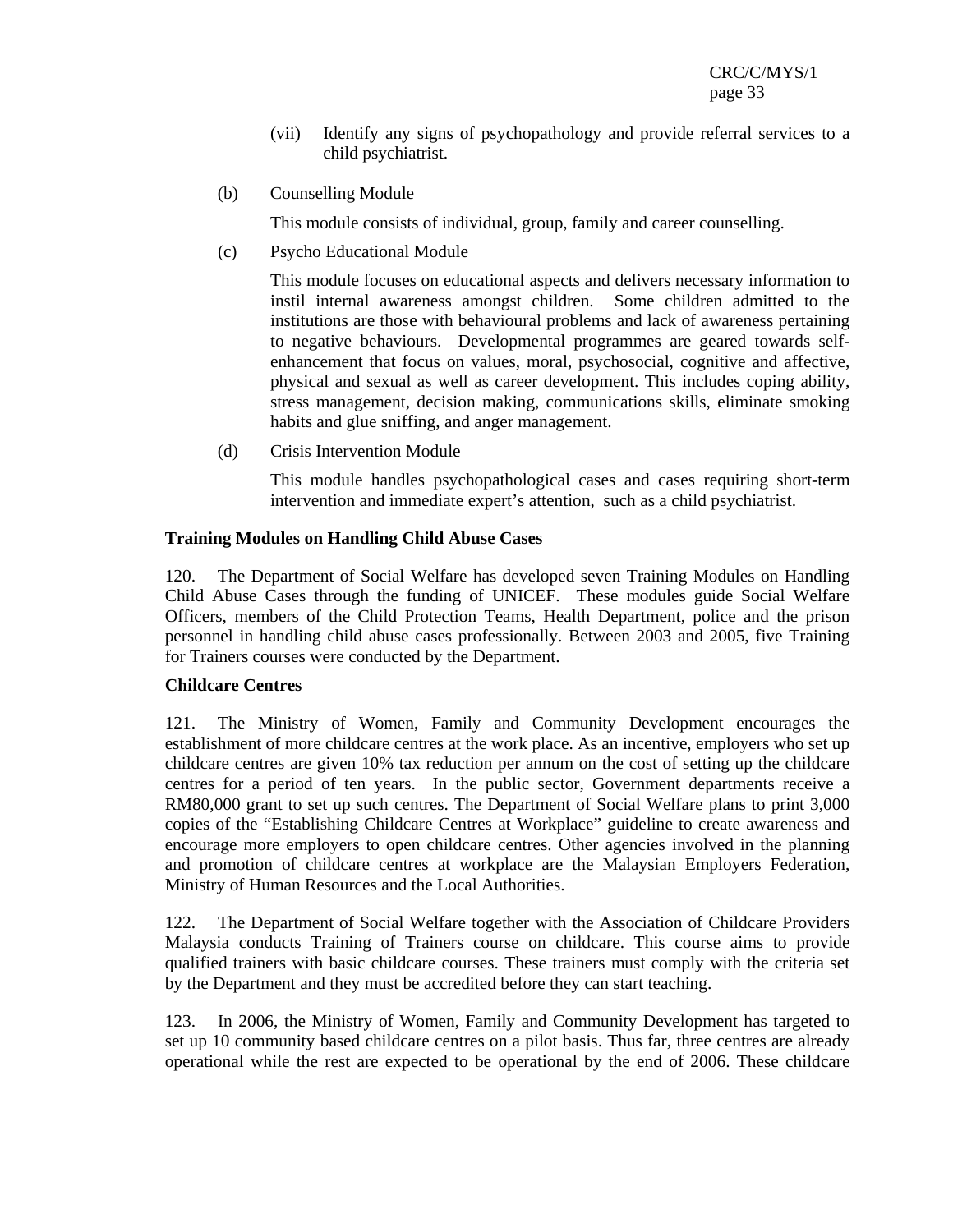centres are established in strategic locations throughout the country to cater the needs of low income families. Each new centre is given RM119,000 for the first year and subsequently RM64,000 operational budget every year. A subsidy of RM180.00 per child is given to parents whose income is below RM2,000 per month in the urban areas and RM1,200.00 per month in the rural areas.

### **Public Advocacy and Publication on CRC Materials**

124. The English text of the CRC was translated into Malay language*,* Mandarin and Tamil. All these four versions of the CRC were disseminated to schools, Government agencies and NGOs in an effort to promote awareness on the rights of a child.

125. Publicity materials on CRC such as posters, pamphlets, handbooks and calendars were also developed and distributed throughout the country. Amongst some of the handbooks produced were "A simple guide to your rights … as a child" and "My Rights and Responsibilities as a Malaysian Child".

126. The Department of Social Welfare organised workshops to create awareness with regard to the implementation of the CRC. These workshops listed in Table 3.3 were targeted for the staff of the Department as well as other Government agencies, NGOs, academicians and children.

| <b>Program</b>                                                            | <b>Date</b>            | <b>No. of Participants</b> |
|---------------------------------------------------------------------------|------------------------|----------------------------|
| Workshop on Convention on the Rights of the<br>Child – Sabah              | $4-6$ June<br>2003     | 31 children from Sabah     |
| Convention on the Rights of the Child workshop<br>(Ministry of Education) | $13 - 15$ Oct.<br>2003 | 43 staff                   |
| Workshop on Convention on the Rights of the                               | $1 - 2$ March          | 40 children from           |
| Child - Sarawak                                                           | 2004                   | Sarawak                    |
| Workshop on Convention on the Rights of the                               | $24 - 26$ May          | 37 children                |
| Child – Pulau Pinang                                                      | 2004                   | (Northern Zone)            |
| Workshop on Convention on the Rights of the                               | $25 - 27$ July         | 38 children                |
| Child – Terengganu                                                        | 2004                   | (Eastern Zone)             |
| Workshop on Convention on the Rights of the                               | $20 - 22$ Sept         | 27 children                |
| Child – Johor                                                             | 2004                   | (Southern Zone)            |
| Workshop on Convention on the Rights of the                               | $20-22$ Dec            | 30 children                |
| Child – Kuala Lumpur                                                      | 2004                   | (Central Zone)             |

#### **Table 3.3: CRC Awareness Training Workshops, 2003 – 2005**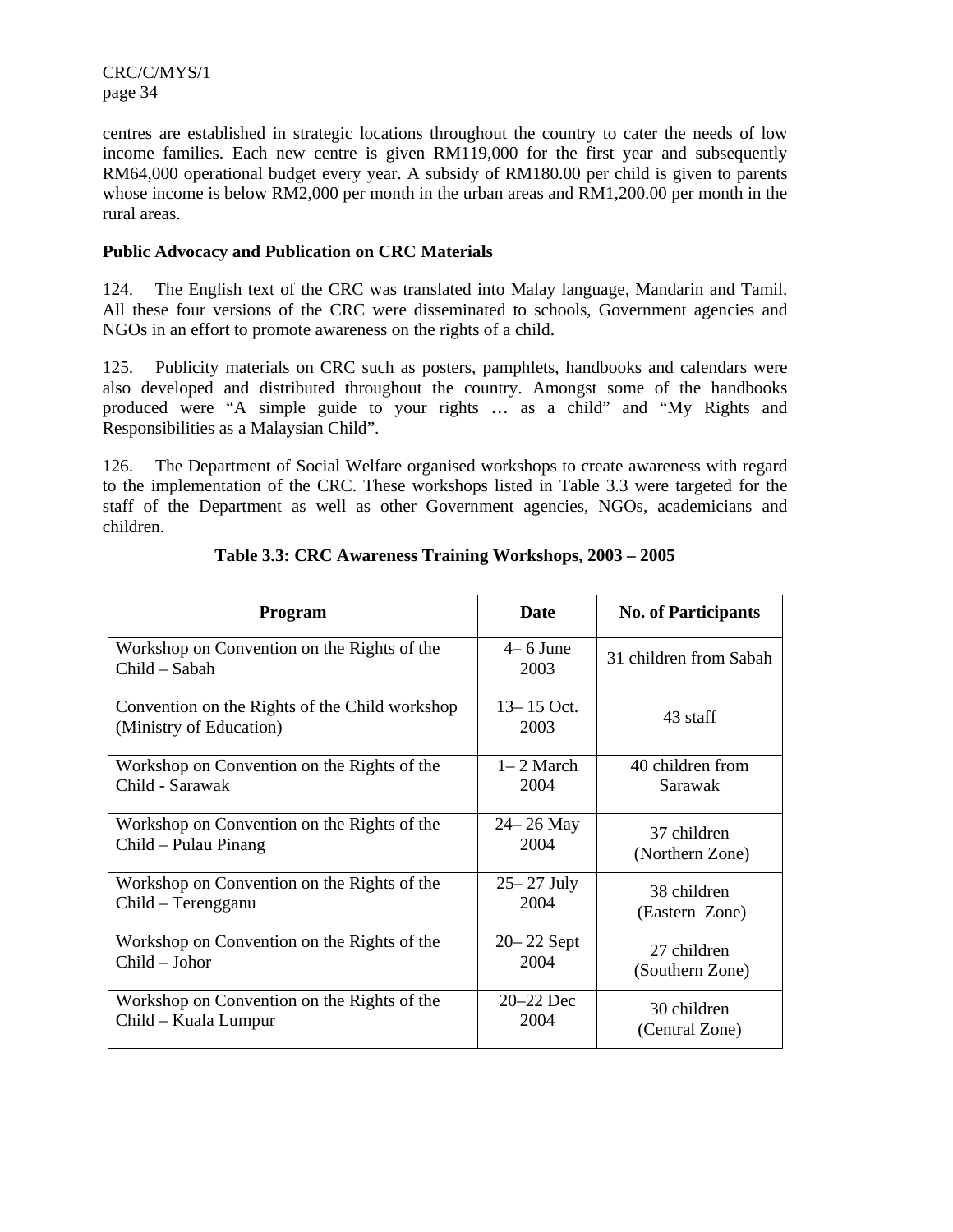| Program                                                                                         | Date                           | <b>No. of Participants</b> |
|-------------------------------------------------------------------------------------------------|--------------------------------|----------------------------|
| Convention on the Rights of the Child workshop<br>for staff of the Department of Social Welfare | $31$ March $-$<br>2 April 2006 | 30 staff                   |

*Source: Department of Social Welfare* 

127. Malaysia's country report on the implementation of CRC will be printed and circulated to all the stakeholders in the country namely the government departments, NGOs, academicians and the Judiciary. This report will be made available free of charge upon request and will also be posted on the website of the Ministry of Women, Family and Community Development.

## **NATIONAL STRATEGY AND IMPLEMENTING MECHANISM**

128. Following the commitment made during the World Summit on Children in 1990, Malaysia has formulated a National Plan of Action for Children Survival, Protection and Development through concerted and coordinated efforts of various Government agencies, NGOs and international agencies particularly UNICEF and the World Health Organisation. This plan will be succeeded by the second National Plan of Action for Children which will be streamlined with the proposed National Child Policy in 2007.

129. A Coordinating Council for the Protection of Children was established under Child Act 2001 [Act 611]. The Council is responsible for advising the Minister of Women, Family and Community Development on all aspects of child protection as well as coordinating the resources of various Government departments involved in child protection. It also renders advice on the management and operation of the Child Protection Teams throughout the country. This Council is chaired by the Director General of the Department of Social Welfare and represented by the relevant Government departments, child experts as well as NGOs.

130. In addition, a National Advisory and Consultative Council for Children was established on 1 September 2001. This Council acts as a national focal point for the children's well-being and development. It is responsible to advise the Government on matters relating to policy, direction and programmes for children in line with the CRC. The Council is chaired by the Minister of Women, Family and Community Development with members comprising the relevant Government departments, NGOs and child experts.

## **CHAPTER 4**

#### **DEFINITION OF THE CHILD (Art. 1)**

131. In Malaysia, the definition of a child is governed under the relevant legislations in accordance with their respective purposes. Not withstanding the various legislations, Malaysia's legislations with regard to the definition of a child in civil and Syariah law is consistent with Article 1 of the CRC with the exception of the Adoption Act of 1952 [Act 253] which defines a child as a person below 21 years of age. The following legislations are of relevance:

(a) Under the Age of Majority Act 1971 [Act 21], the age of majority is eighteen years.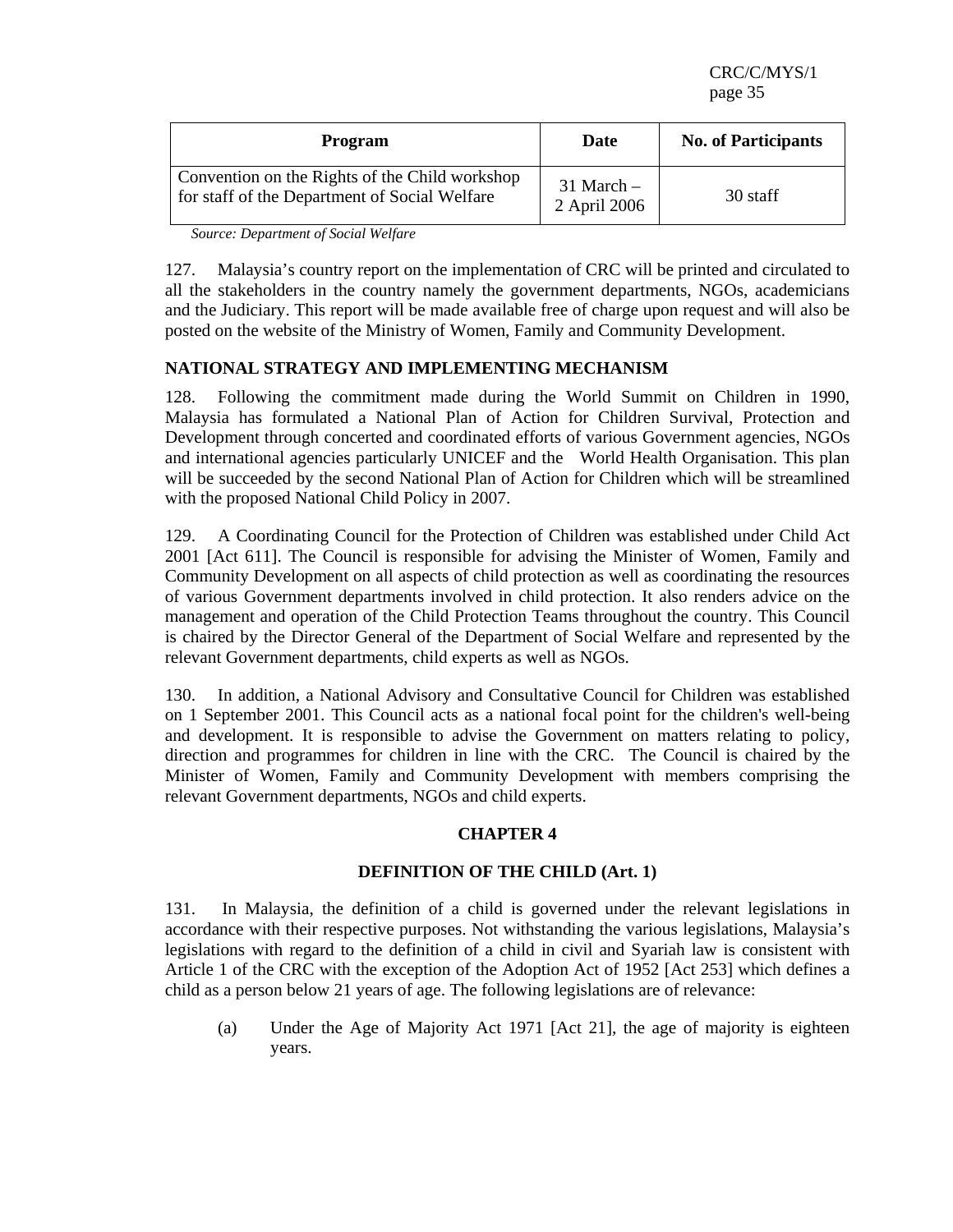- (b) The Children and Young Persons (Employment) Act 1966 [Act 350], which governs the appointment of a child and young persons, defines a child as any person who has not completed his or her fourteenth year of age while someone above fourteen but has not completed his or her sixteenth year of age is considered as young person. No child or young person shall be required or permitted to be engaged in any employment other than those specified in the said Act. (Please refer to Chapter 10, paragraphs 22 and 23)
- (c) Under the Law Reform (Marriage and Divorce) Act 1976 [Act 164], the minimum age for marriage is eighteen years. However, the Chief Minister of a particular State may in his discretion grant a license authorising the solemnisation of a marriage of the girl child who is under the age of eighteen years and has completed her sixteenth year.
- (d) The Islamic Family Law Act (Federal Territory) 1984 (IFLA) provides that the minimum age for marriage is eighteen years for male and sixteen years for female. If any person wishes to marry below the minimum age requirement, section 18 (1)(a) provides that an application may be made to a Syariah Judge to obtain permission to solemnise such marriage.
- (e) The Child Act 2001 [Act 611] defines a "child" as a person under the age of eighteen years.
- (f) In relation to criminal proceedings, section 82 of the Penal Code [Act 374] stipulates the minimum age of criminal responsibility is ten years old. A child (a person who has attained the age of ten years and below the age of eighteen) who is alleged to have committed an offence may be arrested with or without a warrant and may be detained for the purpose of investigation under section 117 of the Criminal Procedure Code [Act 593]. When an investigation on a child cannot be completed within the period of twenty four hours, the police officer making the investigation shall transmit immediately to a Magistrate a copy of the entries in the investigation diary relating to the case. The child shall at the same time be produced before the Magistrate who may authorise the detention of the child in such custody as he thinks fit for a term not exceeding fifteen days in whole. The Magistrate authorising the detention shall record his reasons for doing so. The Magistrate also has a responsibility to inquire whether the child has any complaints to make and to record and make an order in relation to the complaint. Section 85 of Act 611 provides for the separation of a child from adults while being detained in a police station.
- (g) Under section 375 of Act 374, it is an offence for a man to have sexual intercourse with a woman under sixteen years of age with or without her consent.
- (h) Under the Syariah law, the liability for criminal act is attributed to the act of a person who has attained *baligh*, of sound mind and of free will. A Muslim child is not held responsible for any criminal act until the child reaches the age of puberty. This is reflected in the provision of the Syariah Criminal Offences (Federal Territories) Act 1997 [Act 559] and the respective states' legislations pertaining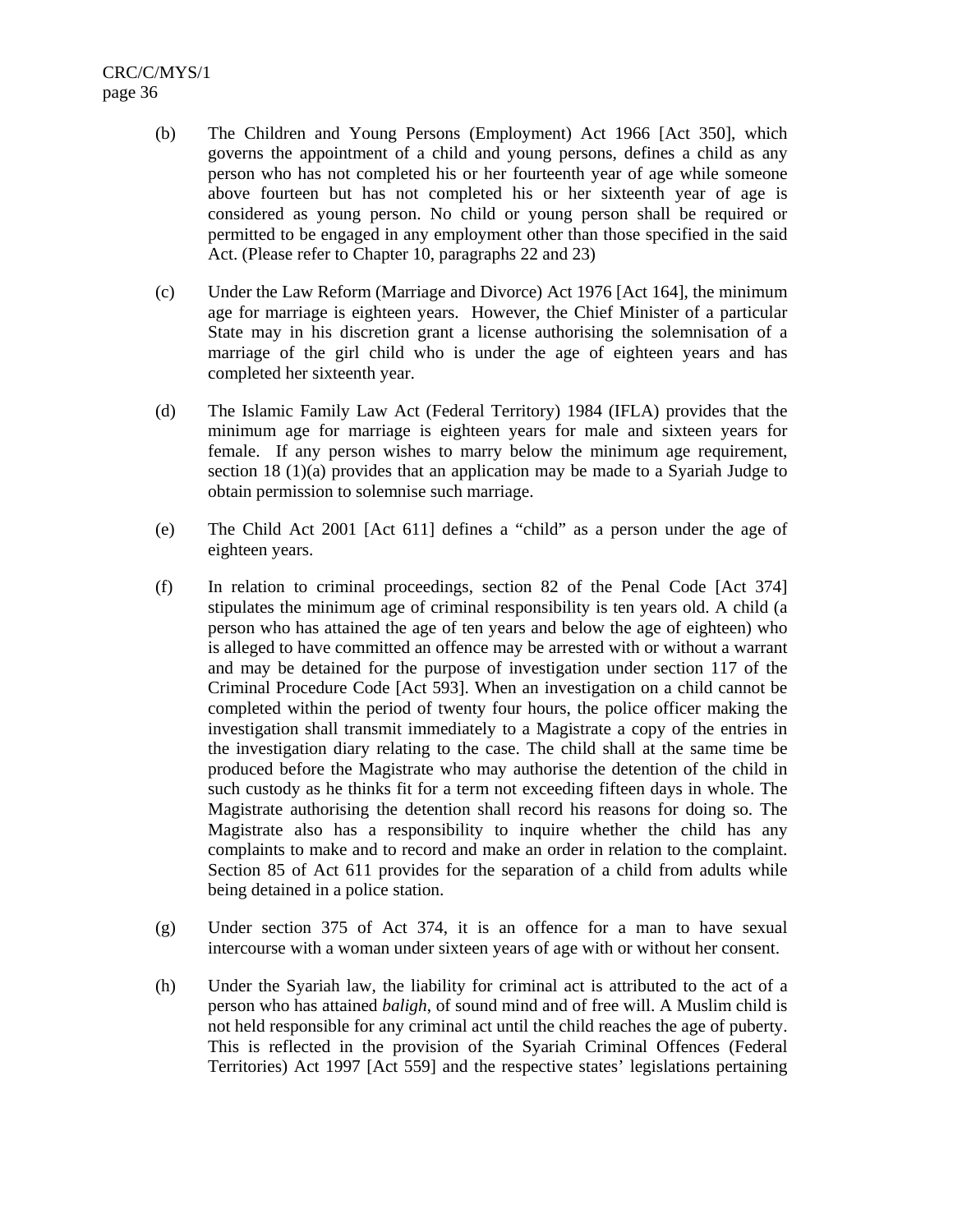to Syariah criminal offences which provide that "nothing is an offence which is done by a child who is not *baligh*". The provision of Act 559 and the respective states' legislation pertaining to Syariah criminal offences further provides that "*baligh* means having attained the age of puberty according to Islamic law".

(i) Generally, under the Syariah law, the sign of puberty for a male is ejaculation of sperm and for a female is the first menses she experiences. In the absence of these signs, puberty of a person will be determined according to his or her age.

Muslim scholars however have different views in determining the appropriate age of puberty. Their views are as follows:

- According to the Hanafiyah, the age of puberty for both male and female is 15.
- According to Imam Abu Hanifah, the age of puberty for male is 18 and for female is 17
- According to the Malikiyah, the age of puberty for both male and female is 18.
- According to the Syafi`iyah and the Hanabilah, the age of puberty for both male and female is 15.

In Malaysia, *Mazhab Shafie* is the main source of the authoritative applicable principles in the administration of Islamic religion or Islamic Law especially in matters pertaining to *ibadah*. Only if there is no *Shafie* jurist answering the particular legal questions, reference may be made to the authoritative works of other *Sunni* schools of law. *Hukum Syarak* is defined in the Administration of Islamic Law as "*hukum Syarak* according to *Mazhab Shafie* or any one of *Mazhab Maliki, Hanafi or Hanbali".*

It can be concluded that from the provisions of Act 559 and the respective state legislations on criminal offences, a child's criminal liability is not determined by the minimum age requirement but is dependent on the attainment of his or her puberty.

Section 2 of the Syariah Criminal Procedure (Federal Territory) Act 1997 [Act 560] provides for the age of youthful offender as "an offender above the age of ten and below the age of sixteen years". Any Muslim child who is above the age of ten is presumed to have the ability to understand the nature of the act committed but the child lacks the understanding of legal consequences of such act. Thus, the legislation provides for such category of person not to be punished by imprisonment as follows:

"128 (1) When any youthful offender is convicted before any Court of any offence punishable by fine or imprisonment, such Court shall instead of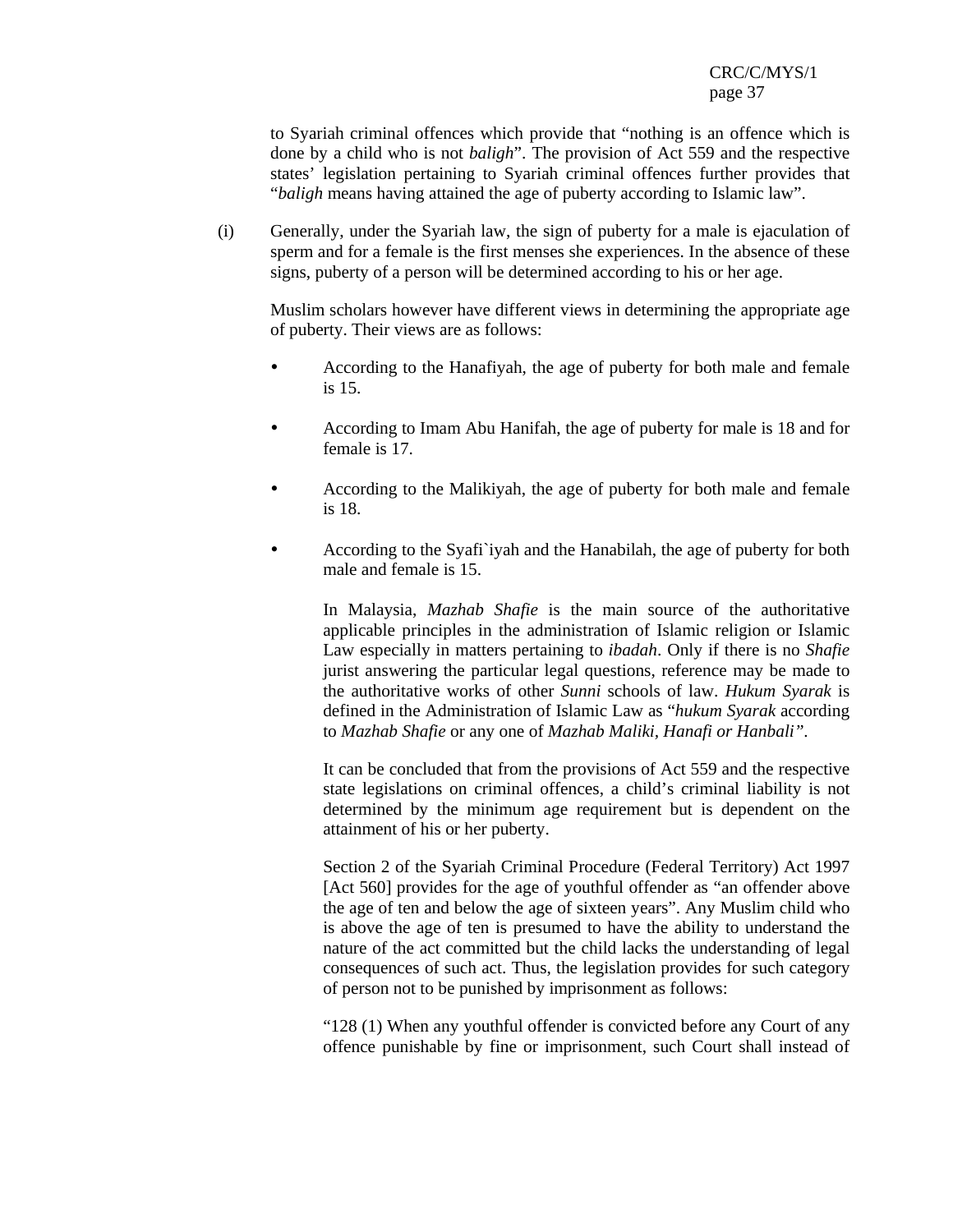awarding any term of imprisonment in default of payment of the fine or passing a sentence of imprisonment:

- (i) order such offender to be discharged after due admonition if the Court shall think fit; or
- (ii) order such offender to be delivered to his parent or to his guardian or nearest adult relative or to such other person, as the Court shall designate, on such parent, guardian, relative or other person executing a bond with a surety, as the Court may require, that he will be responsible for the good behaviour of the offender for any period not exceeding twelve months or, without requiring any person to enter into any bond, make an order in respect of such offender ordering him to be of good behaviour for any period not exceeding two years and containing any directions to such offender in the nature of the condition referred to in paragraphs  $130(a)$ , (b) and  $(c)^7$  which the Court shall think fit to give.

(2) The Court before which a youthful offender is convicted may, in addition to or instead of punishing such offender in the manner provided in this section, inflict on his parent or guardian a fine not exceeding RM200.00 in any case in which such Court, after summary inquiry, is satisfied that such parent or guardian has, by neglecting to take proper care or otherwise, conduced to the misconduct of such offender:

Provided that no parent or guardian shall be fined without his having had an opportunity of being heard and, if he desires it, of adducing evidence in his defence."

- (j) Under Act 611, a child below the age of ten years shall not be sent to a probation hostel or an approved school and a child below fourteen years shall not be sent to a Henry Gurney School (an institution under the administration of the Prisons Department). A child under the age of fourteen years shall not be ordered to be imprisoned for any offence or be committed to prison in default of payment of a fine, compensation or cost. A child aged fourteen years or above shall not be ordered to be imprisoned for any offence if he can be suitably dealt with in any other way whether by probation, or fine, or being sent to a place of detention or an approved school, or a Henry Gurney School. The Act 611 also provides that a child below eighteen years who is in need of protection may be taken into temporary custody by the police or Protector until he or she can be brought before the Court for Children for further orders.
- (k) Section 3 of the Essential (Security Cases) Regulations 1975 (ESCAR) provides that where a person is accused of or charged with a security offence, he shall, regardless of his age be dealt with in accordance with the provision of this regulation and the Juvenile Courts Act 1948 [Act 90], shall not apply to such a person. Section 16 of the Juvenile Courts Act [Act 90] prohibits the pronouncement or the recording of the sentence of death on a juvenile. To date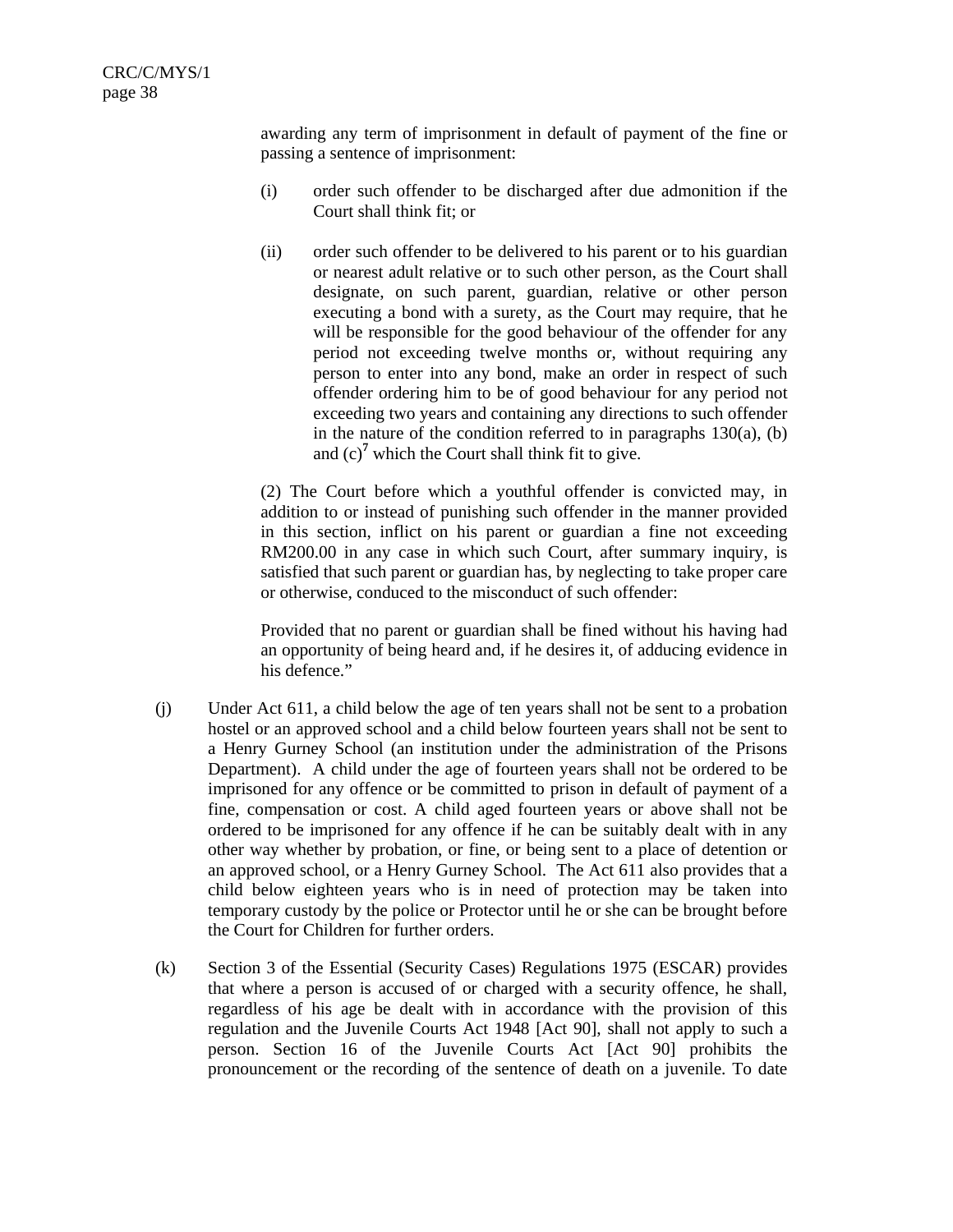there has only been one case on the issue of the pronouncement of the death sentence on a juvenile which is the case of Lim Hang Seoh v PP [1978] 1 MLJ 68. The Federal Court in the said case affirmed the death sentence on the accused who was a boy of the age of 14. He was found guilty of the offence of possession of a pistol and ammunition. However, in this case the King exercised his prerogative power of pardon and commuted the death sentence to a detention in the Henry Gurney School until the juvenile reached the age of 21. As of today there have not been any similar cases to the above. Section 16 of the repealed Juvenile Courts Act 1948 is now contained in section 97 of the Act 611.

- (l) The Evidence Act 1950 [Act 56] provides that the evidence of a child of tender years who does not understand the nature of an oath may be received if in the opinion of the Court he possesses sufficient intelligence to justify the reception of the evidence and understands the duty of speaking the truth. Where such evidence is admitted on behalf of the prosecution, the accused shall not be liable to be convicted of the offence unless that evidence is corroborated by some other material evidence in support thereof.
- (m) Under the Syariah Court Evidence (Federal Territories) Act 1997 [Act 561] evidence of a child of tender years who does not understand the nature of an oath may be considered if in the opinion of the Syariah Court he possesses sufficient intelligence to justify the evidence and understands the duty of speaking the truth. This is provided for under section 83(4) of Act 561.
- (n) Generally, a person under the age of eighteen years does not have the capacity to enter into a contract. However, the Contracts Act 1976 [Act 136] provides that no scholarship agreement shall be invalidated on the ground that the scholar entering into such contract is not of the age of majority i.e. below the age of eighteen years.
- (o) It is provided under the Armed Forces Act 1972 [Act 77] that a person below the age of seventeen and a half shall not be appointed as midshipman or cadet officer without the consent of his parents and a recruiting officer shall not enlist any person under the age of seventeen and a half without the written consent of his parents. In actual practice, only persons of the age of eighteen and above are recruited to join the Malaysian Armed Forces.
- (p) The Control of Tobacco Product Regulations 1993 stipulates that the sales of tobacco products to a person under the age of eighteen is an offence and if convicted, shall be liable to a fine not exceeding RM1,000.00.

132. Malaysia takes the view that laws which are not consistent with the definition of the child under Article 1 of the CRC should be reviewed to ensure full compliance with the Convention. Therefore, concerted efforts are taken by the Ministry of Women, Family and Community Development, with the assistance of the Attorney General's Chambers, to address this matter.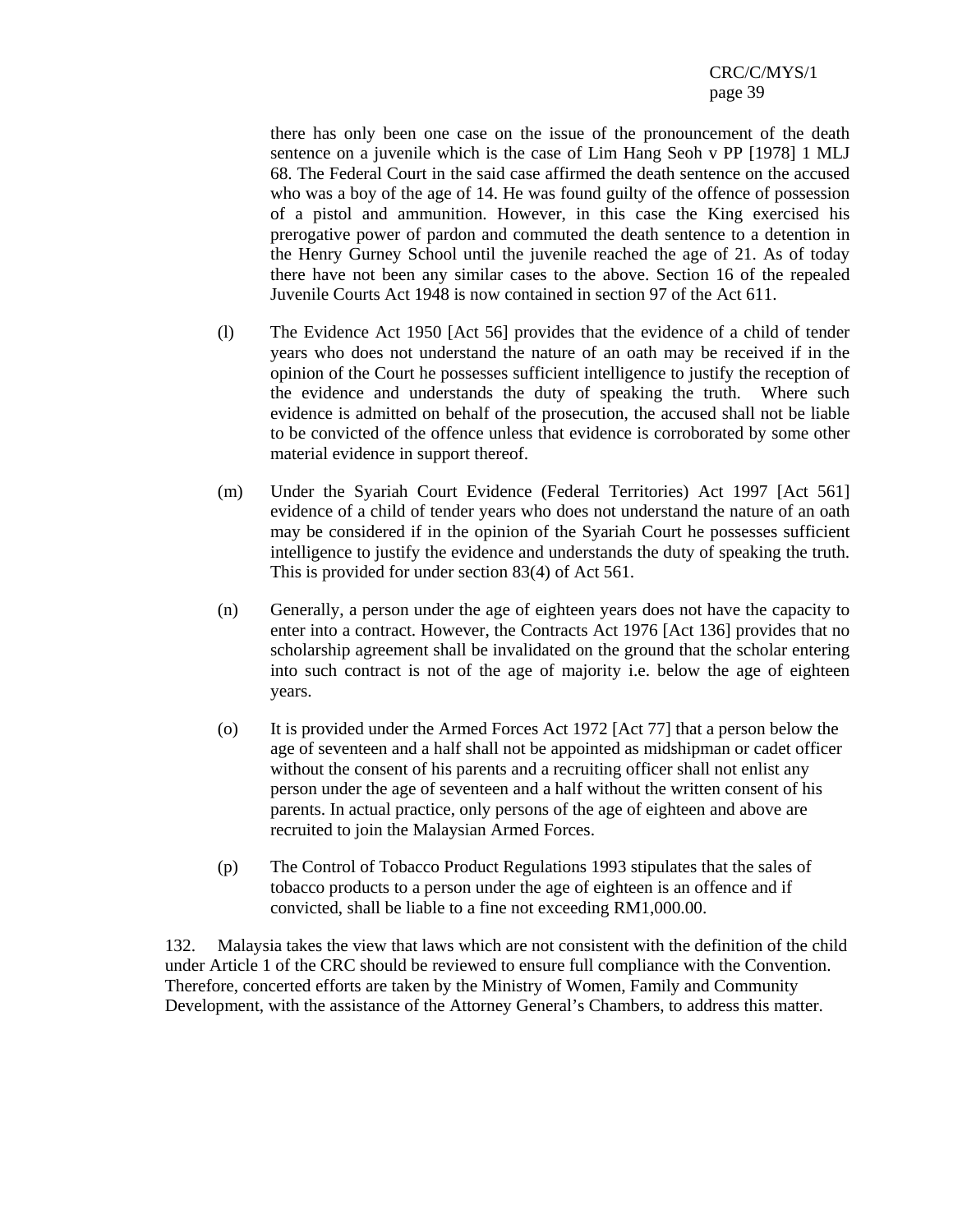# **CHAPTER 5**

#### **GENERAL PRINCIPLES**

#### **Non-Discrimination (Art. 2)**

133. Article 8 of the Federal Constitution upholds the principle of non-discrimination and expressly prohibits discrimination against citizens on the grounds of religion, race, descent, gender or place of birth, subject to certain restrictions. Children of the various races, religions and descent are not discriminated against in areas such as education, healthcare services and access to amenities and social facilities.

134. The Child Act 2001 [Act 611] also upholds the principles of non-discrimination. The preamble of Act 611 recognises that every child is entitled to protection and assistance in all circumstances without regard to distinction of any kind, such as race, colour, sex, language, religion, social origin or physical, mental or emotional disabilities or any other status. Therefore, the principle of non-discrimination is reflected in many activities and programmes run by the Government and NGOs throughout the country.

135. However the principle of non-discrimination as provided under the Federal Constitution is qualified. This qualification is based on the concept of lawful discrimination or reasonable classification which provides that a law must operate alike on all persons under like circumstances. The concept is only allowed on permissible grounds which is provided by the law such as for the protection and advancement of a class of person.

136. Based on this concept, Article 8 (5) of the Federal Constitution, among others, provides that the provision on non-discrimination under Article 8 does not invalidate or prohibit any provision for the protection, well-being or advancement of the aboriginal peoples of the Malay Peninsular (including the reservation of land) or the reservation to aborigines of a reasonable proportion of suitable positions in the public service and Article 153 of the Federal Constitution that provides for special position for Malays and natives of the state of Sabah and Sarawak. These measures are to ensure that the Malays and the natives are able to compete with other races particularly in the economic field and other important and crucial sectors.

#### **Best Interest of the Child (Art. 3)**

137. Article 3 (1) of the CRC provides that in all actions concerning children, the best interest of the child shall be a primary consideration. Act 611 upholds the principle of best interest of the child. Act 611 provides the Court for Children with powers to give orders, *inter alia,* to place a child in need of care, protection and rehabilitation in a place of safety or in the custody of a fit person. In determining the order to be made with respect to a child in need of care, protection and rehabilitation, section 30(5), 30(6)(a) and 40(5) of Act 611 specifically provides that the Court for Children shall treat the best interest of a child as the paramount consideration. The criminal procedure adopted by the Court is also designed to provide the child offender with a fair and equitable trial.

138. Other laws enforced in the country also uphold this principle, and they are implemented accordingly to safeguard the best interest of the Malaysian children. In making an order for custody of a child, section 88 of the Law Reform (Marriage and Divorce) Act 1976 [Act 164] provides that the paramount consideration shall be the welfare of the child. Similarly, the Adoption Act 1952 [Act 257] provides that the Court before making an adoption order shall be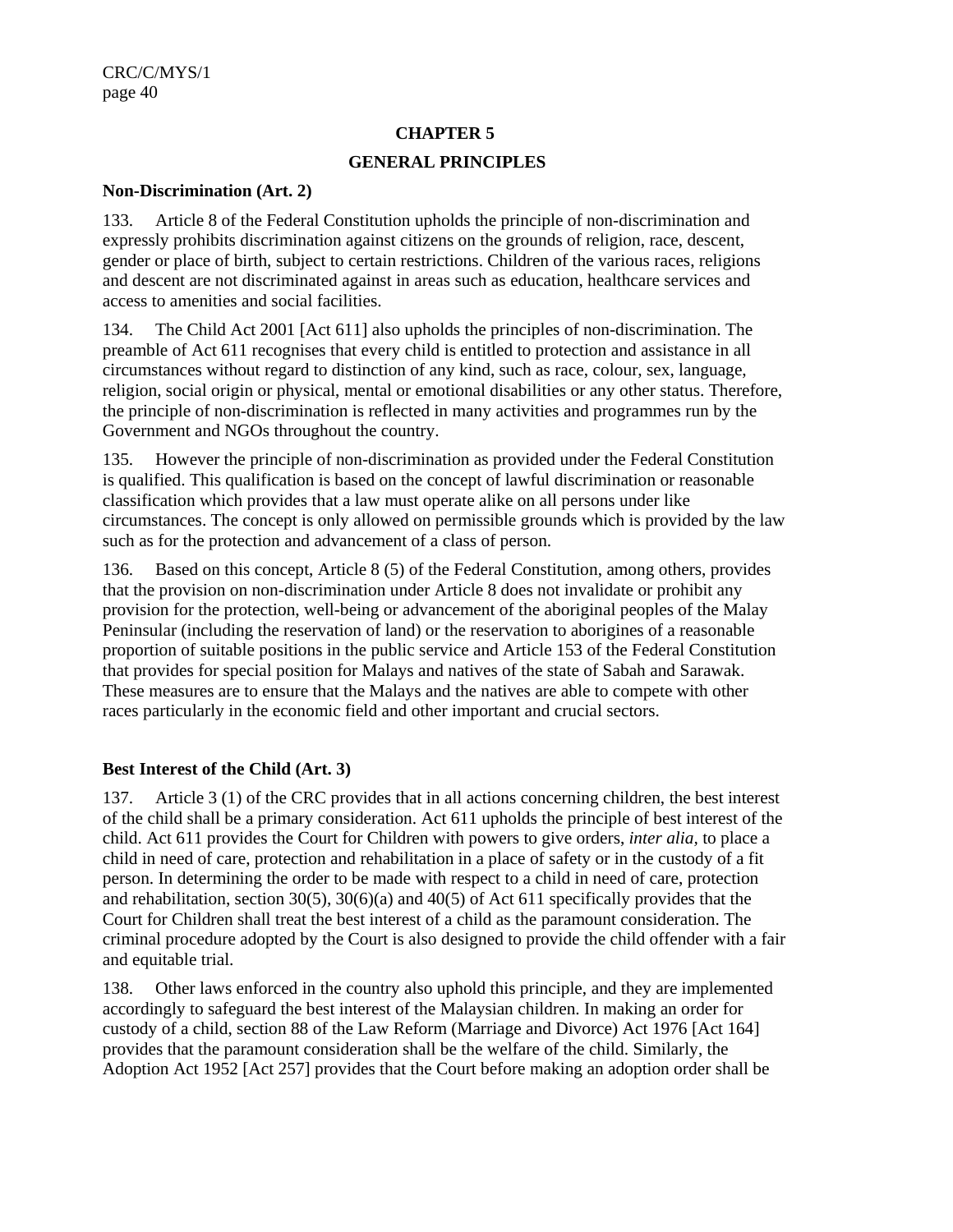satisfied among others, that the order if made will be for the welfare of the child. In making orders under the Guardianship of Infants Act 1961 [Act 351], the Court or Judge shall have primary regard to the welfare of the infant.

139. Other laws such as the Domestic Violence Act 1994 [Act 521], the Childcare Centres Act 1984 [Act 308], the Care Centres Act 1993 [Act 506] and Education Act 1996 [Act 550] mentioned in Chapter 3 of this report are also enacted to ensure the children's right to development, quality care and protection to safeguard the best interest of the child. In ensuring that childcare centres provide the best care for children, these centres must be registered with the Department of Social Welfare. Childcare centres must adhere to the provisions of the Childcare Centres (Institution-based) Regulations 1993 which provides for the minimum standards of service for the benefit of children attending childcare centres. Other measures taken to ensure that the facilities responsible for the care or protection of children to promote development of the child are elaborated in Chapter 8 of this report.

140. In cases involving a Muslim child, the provisions of the IFLA stipulate that the Court always places the welfare of the child as the paramount consideration before making any order. Section 86(2) of IFLA stresses that the custody of an infant must be with the best person and the primary consideration is the welfare of the child. Even though the mother has the primary right for custody (section  $81(1)$  of IFLA) and father has the primary guardianship (section  $88(1)$  of IFLA), both rights of the parents may be terminated if they are found incompetent to take care of their child. Islam places importance to the development of child, physically and mentally.

141. Section 86 of IFLA provides that:

 $(1)$  Not withstanding section 81, the Court may at any time by order, choose to place a child in the custody of any one of the persons mentioned therein or, where there are exceptional circumstances making it undesirable that the child be entrusted to any one of those persons, the Court may by order, place the child in the custody of any other person or of any association the objects of which include child welfare."

142. With respect to the rehabilitation of child offenders**,** some 33,226 children benefited from the various rehabilitation programmes provided by eight Approved Schools known as the *Sekolah Tunas Bakti* nationwide for the period 1990 to 2002. The institutional, preventive and developmental programmes over this period cost a total of RM147.8 million. In 2005, a total of RM11.0 million was allocated for the rehabilitation of 1,398 children in these Approved Schools.

143. Programmes involving job-placements for child offenders are being implemented with the co-operation of the Child Welfare Committees at the district level, reflecting community responsibility and concern for the benefit and welfare of the children. There are presently 110 Child Welfare Committees nationwide with around 2,330 active members whose main function is to ensure that the child offenders are collectively looked after by their parents and competent authorities, NGOs, the private sector and members of local communities during the rehabilitative process. The formation of Child Welfare Committee is provided for in Act 611.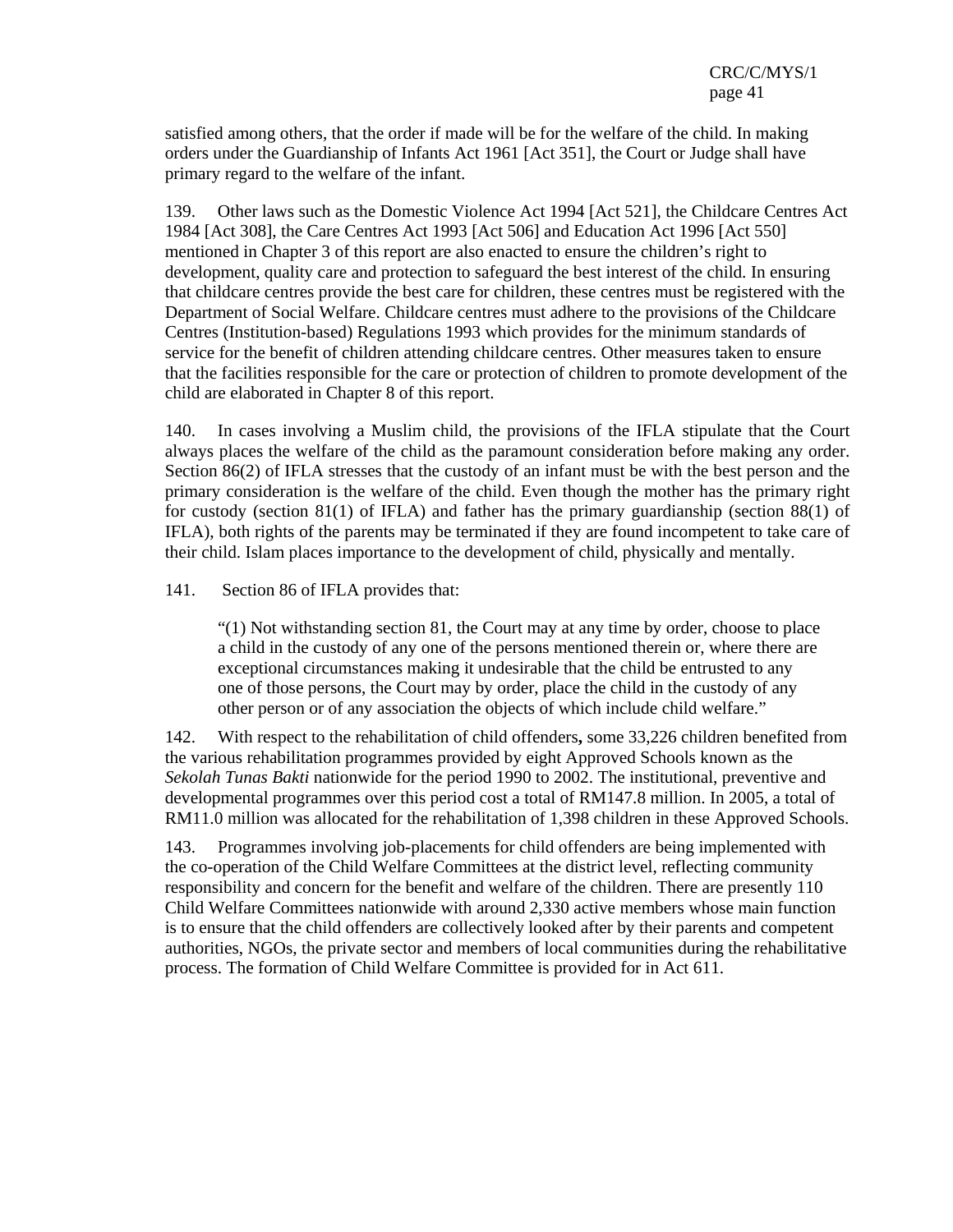# **THE RIGHT TO LIFE, SURVIVAL AND DEVELOPMENT (Art.6)**

144. The right to life, survival and development of a child are guaranteed under Article 5(1) of the Federal Constitution which provides that *"No person shall be deprived of his life or personal liberty save in accordance with the law"*. This principle is further illustrated in Part XVI of the Penal Code [Act 374], which stipulates that the act of causing miscarriage, injuries to the unborn child, exposure of infants, and concealment of births is an offence.

145. In addition, Act 374 has provisions which cover offences affecting the human body that apply equally to adults and children as victims of such acts. Act 611 further provides for offences regarding ill-treatment, neglect, abandonment or exposure of children to moral danger, children used as prostitutes and beggars, children left without reasonable supervision, and unlawful transfer of possession, custody or control of children.

146. In respect of development of a child, the Education Act 1996 [Act 550] stipulates that every parent is obliged to enrol their child upon attaining the age of six years as a pupil in a primary school and remain in a primary school for the duration of compulsory education. Assistance for child education is provided by the Ministry of Education in the form of scholarships, milk supplementary programmes and school hostels.

147. The right to education has also been given recognition by the Malaysian courts. In the case of Jakob Renner & others v Scott King, Chairman of Board of Directors of the International School of Kuala Lumpur & Ors [2000] 5 MLJ 254, the High Court held that financial consideration took a back seat and gave way to disabled children's basic rights to education. In this case, the plaintiff who suffers from moderate spastic diplegia was not allowed to continue his education on the grounds of his physical handicap. The principle factor in denying the plaintiff to continue his education was because of the financial expenditure that the school would incur in making the school disabled-friendly.

148. Under the Town and Country Planning Act 1976 [Act 172], the development and use of all lands and buildings are regulated and controlled by the local planning authority. All housing developments must take into consideration the concept of a child-friendly and safe environment. The Buildings By-Laws of Local Authorities provide for new buildings to be designed and constructed according to the needs of the disabled.

149. In addition, the Government of Malaysia has taken various measures to guarantee the child's rights to life, including creating an environment conducive for his or her survival and development. Towards this end, the Government officially launched the Malaysian Child-Friendly Cities Initiative in 1997. Ten strategic actions were formulated under this initiative to be implemented by local authorities as follows:

- (i) accelerate and strengthen local authority action to respect, fulfil and protect the rights of children as ratified by the Government, and in particular, to protect children from neglect, abuse and exploitation;
- (ii) train local authority administrators and managerial personnel to be responsive to the needs and aspirations of the urban children;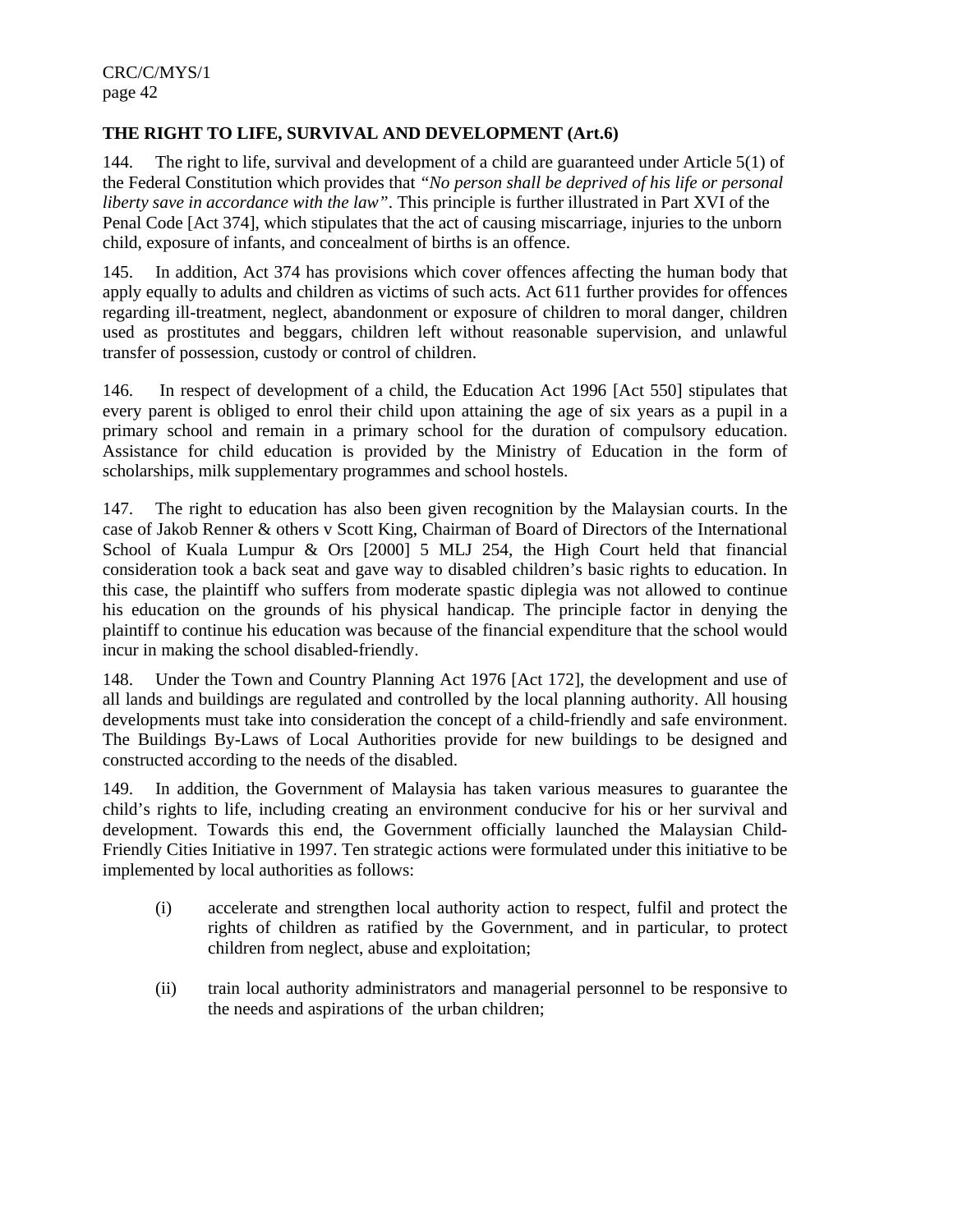- (iii) review and revise, where necessary, the local authority's rules, regulations, bylaws, ordinances and administrative procedures to be in harmony with the purpose and spirit of the Charter;
- (iv) devise and use suitable methods and mechanisms to engage children of higher age cohorts in a regular and continuous manner;
- (v) dialogue with the local administrators on matters which have direct impact on the children's well being;
- (vi) formulate and set in motion a set of criteria to accredit cities and towns as childfriendly and ensure concerted action to help local authorities meet the criteria so adopted;
- (vii) devise and use appropriate methods and administrative mechanisms to harness the commitment, resources and experience of the private sector and of the nongovernmental voluntary sector to forge strong and dynamic partnerships with local NGO coalitions, community organisations, citizen's groups and mass media to supplement and fulfil the conditions necessary for our urban areas to be childfriendly;
- (viii) set up social support systems at the community level to help children who need special assistance or protection, such as children without family support, the disabled, abandoned and children addicted to substance abuse;
- (ix) ensure cities and towns, especially public areas, common amenities as well as roads and transport systems are safe for children; and
- (x) activate mechanisms to encourage, recognise and reward children with outstanding talents and abilities, and ensure that children have equal opportunities and easy access to basic urban services such as health, nutrition, water, sanitation and shelter.

150. Under the Malaysian Child-Friendly Cities Initiative, a resource book entitled *Ideas for Action - Making Urban Areas Child-Friendly - A Sourcebook for Community Initiatives in Malaysian Cities* was published in 1998. This book contains ideas, which the Government departments, private sector, parents and community members can implement to make cities more child-friendly.

151. In 2005, there were 32 special schools (28 primary and four secondary) which can accommodate 5,600 disabled children throughout the country. Hostels facilities are provided in 24 of these schools. In addition, there are 700 primary and secondary schools which provide classes and programmes to allow integration of the disabled children into mainstream education. In terms of duration of studies, the children are given two additional years as compared to normal children to complete their studies at primary or secondary level. The Government also provides opportunities for the disabled children to continue their study at the tertiary level.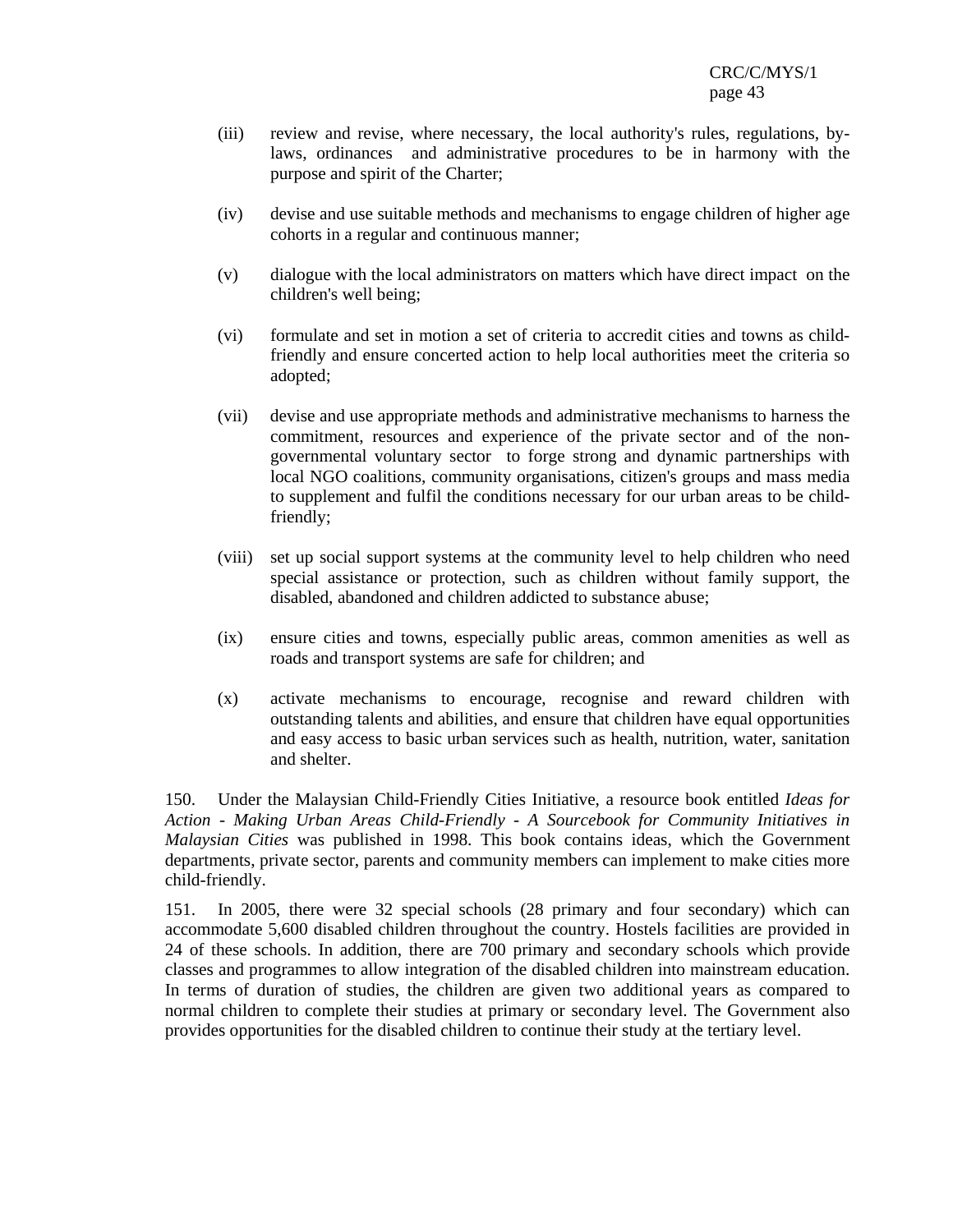152. With regard to skills training, there are two rehabilitation institutions under the supervision of the Department of Social Welfare that provide training opportunities in specific areas for people with disabilities. They are the Industrial Training and Rehabilitation Centre in Bangi (which offers courses in ICT, electrical, electronic, sewing and fashion design), *Taman Sinar Harapan* Tampoi, Johor and *Taman Sinar Harapan* Jubli, Johor (which provide vocational training for the mentally retarded boys and girls respectively).

# **RESPECT FOR THE VIEWS OF THE CHILD (Art. 12)**

153. In Malaysia, children are given the opportunity to express their views through programmes organised by the Government. In deciding and determining the policies, programmes or matters pertaining to children, the Malaysian Youth Council for instance, gains views from the children through programmes in collaboration with the 40 affiliates under its administration. Programmes such as seminars and workshops are organised according to the age, theme and group of the children to provide the opportunity to express their views on matters affecting them. Resolutions from the views are then forwarded to the Malaysian Youth Council Board. These resolutions will then be considered by the higher authorities that determine policies or programmes that have an effect on children.

154. Malaysian children are allowed to give their views during seminars, forums, workshops and talk-shows organised by the Government, NGOs and the corporate sector at both national and international levels. An example was their involvement in the seminar "*Understanding the Convention on the Rights of the Child"* in 1996 co-organised by the Government and NGOs. Twelve Malaysian children were also given the opportunity to participate in the United Nations General Assembly Special Session on Children, held in New York on 8 to 10 May 2002. This Session was preceded by the Children Forum where two Malaysian children were represented in the said Forum. In addition, children were invited by the Ministry of Women, Family and Community Development to give their views during a seminar to draft the National Reproductive Health and Social Education Guideline in March 2005.

155. A child is also given the opportunity to be heard in any judicial and administrative proceedings affecting him or her either directly, or through a representative or an appropriate body, in a manner consistent with the procedural rules and regulations. This principle is reflected in the following legislations:

- (a) Article 10 (1) of the Federal Constitution provides for freedom of speech and expression as long as it does not jeopardise national security and public order;
- (b) the Evidence Act 1950 [Act 56] provides that the evidence of any child of tender years though not given upon oath, may be received if in the opinion of the Court, the child possesses sufficient intelligence to justify the reception of evidence and understands the duty of speaking the truth. However, if it is given on behalf of the prosecution, the accused shall not be liable to be convicted unless that evidence is corroborated by some other material evidence;
- (c) Part X of Act 611 provides for the criminal procedures to be followed by the Court for Children. It provides for the procedures to be followed regarding bail, the trial, the powers of the Court for Children at the conclusion of the trial and for appeals. Section 90(3) of Act 611 provides that the substance of the alleged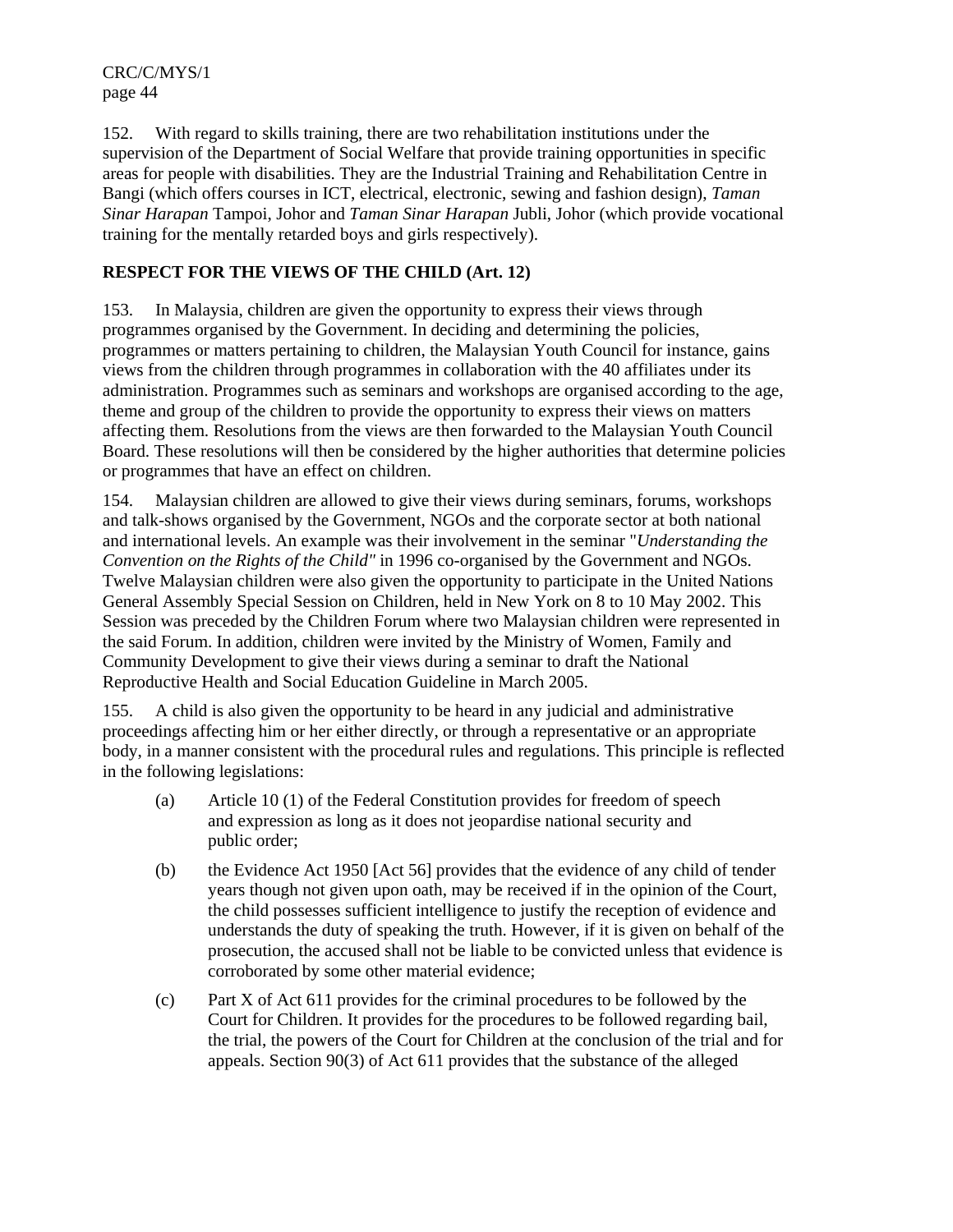offence must be explained to the child and the Court shall ask the child whether he admits the facts constituting the offence. If the child admits the facts constituting the offence, the Court shall ascertain that the child understands the nature and consequences of his admission. Upon the recording of a finding of guilt by the Court, the child and the child's parent or guardian shall be given an opportunity to mitigate.

 Where a child does not admit the facts constituting the offence, the Court shall hear the evidence of the witnesses supporting the offence. Section 90(6) of the Act 611 provides the child with the right to cross-examine each witness at the close of the evidence-in-chief of each of the said witness. If the child is not legally represented, section 90 (7) of Act 611 provides that the child's parent, guardian or any relative or other responsible person may be allowed to assist the child in conducting his defence. Where a *prima facie* case is made out against the child, the Court shall explain to the child the substance of the evidence against him and the child shall be allowed to give evidence upon oath or affirmation or make any statement he desires. The evidence of any witness for the defence shall be heard and where a finding of guilt against the child is recorded at the end of the trial, the child and the child's parent or guardian shall be given the opportunity to mitigate the penalty.

 (d) In matters related to making an order for custody of a child, section 88 of the Law Reform (Marriage and Divorce) Act 1976 [Act 164] provides that the paramount consideration shall be the welfare of the child. The said section provides that where the child is of an age to express an independent opinion, the Court shall have regard to the wishes of the child apart from the wishes of the parents. In matters relating to adoption, the Adoption Act 1952 [Act 257] provides that before making an adoption order, the Court shall among others be satisfied that the order will be for the welfare of the child. For this purpose due consideration shall be given to the wishes of the child, having regard to the age and understanding of the child. Under the Registration of Adoption Act 1952 [Act 253], the child shall appear before the Registrar and shall produce to the Registrar such evidence either oral or documentary that may satisfy the Registrar that the child has been in the care, brought up, maintained and educated by the adoptive parents before an adoption can be registered under the Act.

#### **CHAPTER 6**

#### **CIVIL RIGHTS AND FREEDOMS (Art. 7; 8; 13 – 17 and 37 (a))**

#### **NAME AND NATIONALITY (Art.7)**

156. Under the Births and Deaths Registration Act 1957, every birth in the country must be registered with the National Registration Department. Upon registration, the child is given a name.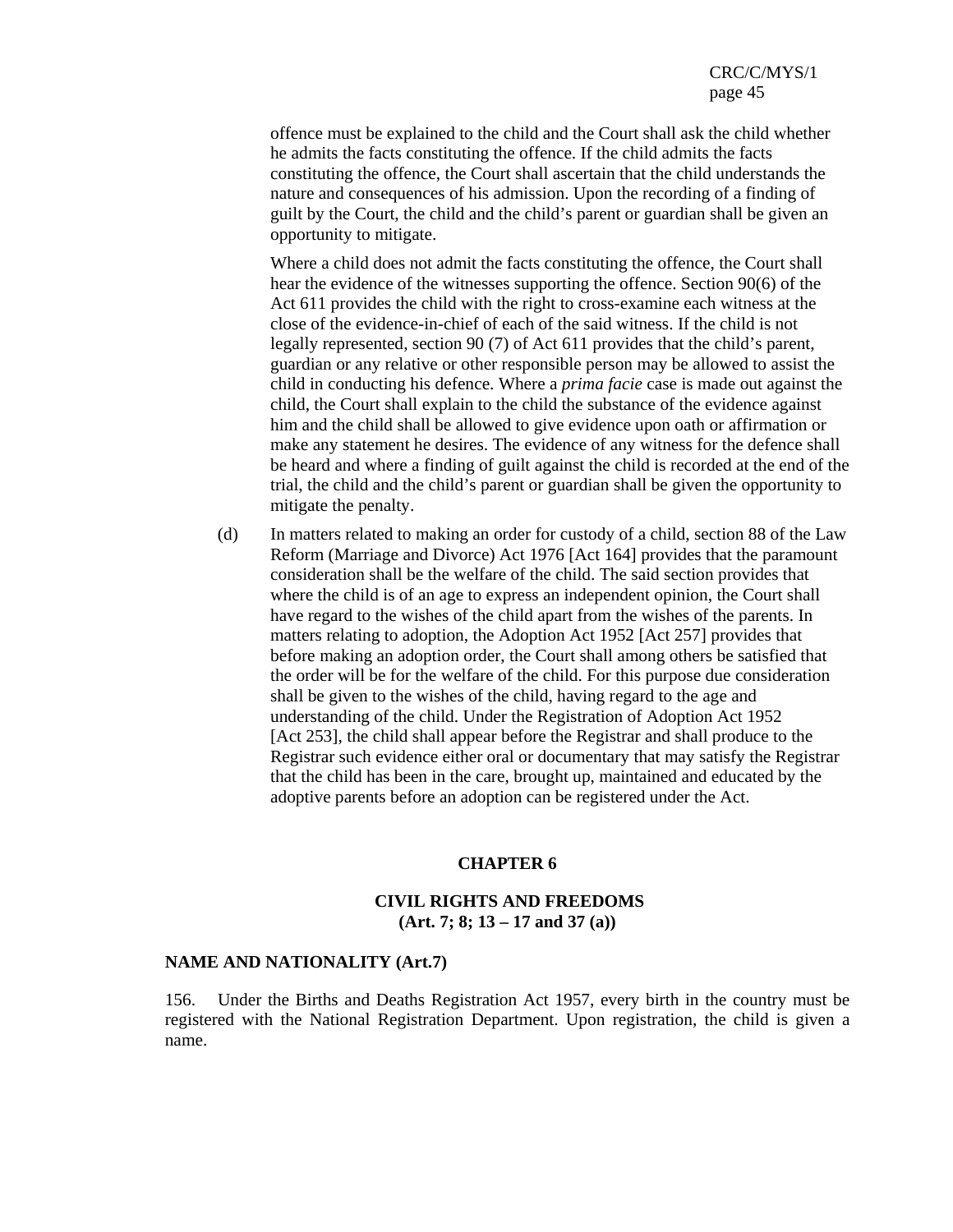157. Information on the need to register every birth is provided through the mass media. Medical personnel attending to the birth, family members and friends also play their part in increasing awareness on the need to register birth.

158. A child's right to acquire Malaysian citizenship is stipulated under Part III of the Federal Constitution. All Malaysian children on attaining the age of twelve must apply for an identification card, called *MyKad*, issued by the National Registration Department. Any Malaysian child with a valid birth certificate shall not be refused the issuance of such card.

### **PRESERVATION OF IDENTITY (Art. 8)**

159. In Malaysia, the rights of the child to preserve his or her identity are well protected by the Government. Malaysian citizenship is the undisputable right of every Malaysian child and the Government is not allowed to deprive a Malaysian child of his or her citizenship and identity, unless he or she has accepted the citizenship of another country.

### **FREEDOM OF EXPRESSION (Art.13)**

160. Article 10 (1) of the Federal Constitution provides for the freedom of speech and expression as long as it does not jeopardise the national security, public order and morality. This right shall include freedom to seek, receive and impart information and ideas. The provision is clearly in tandem with Article 13 of the CRC.

### **FREEDOM OF THOUGHT, CONSCIENCE AND RELIGION (Art. 14)**

161. Article 11 of the Federal Constitution provides the right of every citizen to profess and practise his or her religion of choice. This is in compliance with the provision under Article 14 of the CRC which stipulates that the State shall respect the right of the child to freedom of thought, conscience and religion and the right and duty of parents to provide direction to the child in exercising this right.

#### **FREEDOM OF ASSOCIATION AND PEACEFUL ASSEMBLY (Art.15)**

162. Article 10 (1) (b) and (c) of the Federal Constitution provides that all Malaysian citizens have the right to assemble peaceably and also have the right to form associations. The rights are clearly extended to children and are consistent with the rights to freedom of association and peaceful assembly as specified under Article 15 of the CRC. Article 19 (2)(b) and (c) of the Federal Constitution provides that the freedom to assemble peaceably and to form association is subjected to the powers of the Parliament to enact laws in the interest of the security of the Federation, public order or morality.

163. In Malaysia, Section 22 of the Societies Act [Act 335] provides that registered societies may accept the admission of a person under twenty-one years of age as a member or subscriber of the society with the exception that if he is over sixteen years of age, they shall not be a member of the committee, or a trustee, secretary, manager or treasurer of the registered society.

164. The age of majority as provided under the Age of Majority Act 1971 [Act 21] is eighteen. However, the minimum age for membership varies in the political parties and NGOs in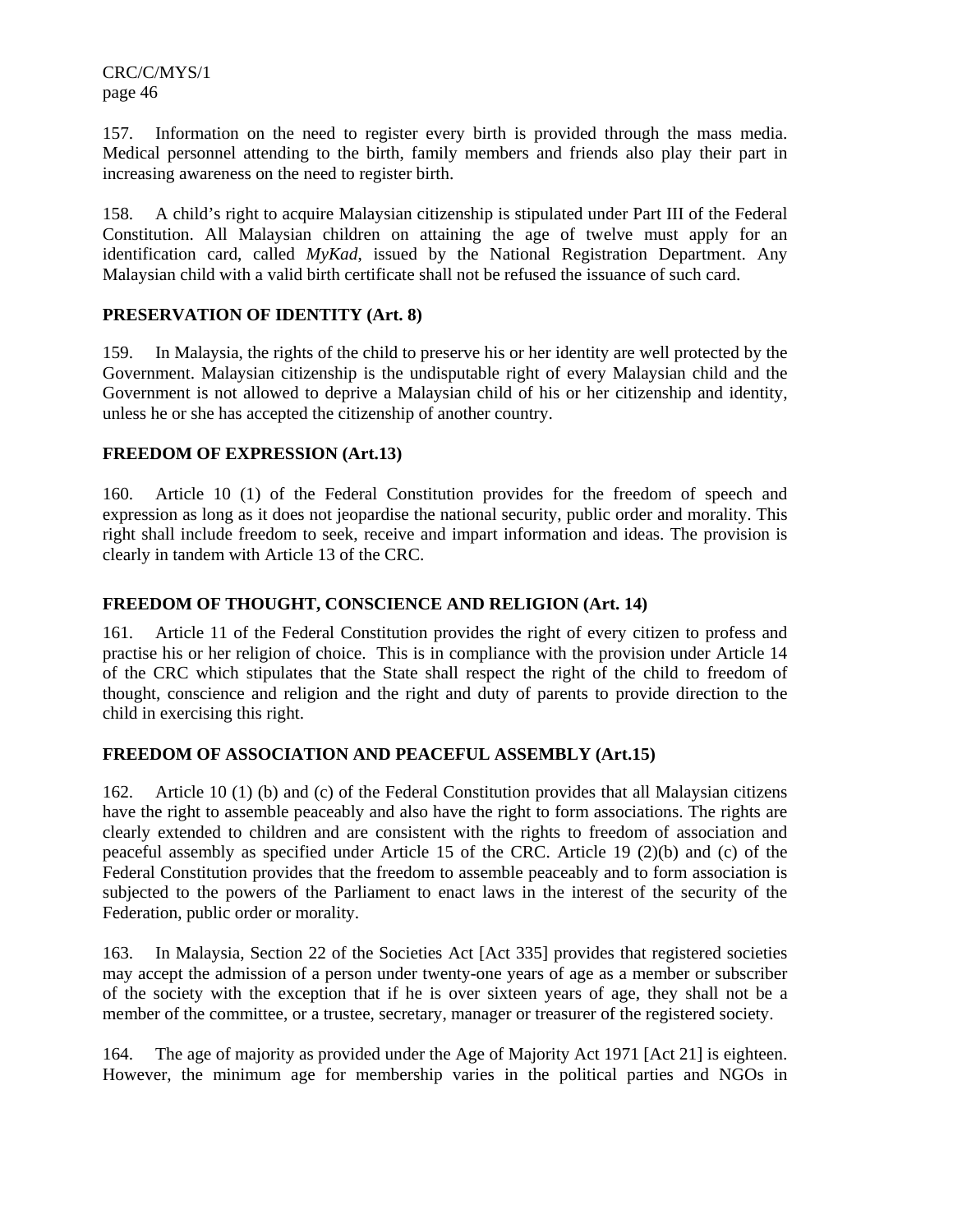Malaysia. Tables 6.1 and 6.2 show the minimum age for a member in political parties and NGOs respectively, based on their constitution.

| <b>Political Party</b>                     | <b>Minimum Age</b><br>(Years) |  |  |
|--------------------------------------------|-------------------------------|--|--|
| United Malays National Organisation (UMNO) | 16                            |  |  |
| Parti Islam Se-Malaysia (PAS)              | 16                            |  |  |
| Democratic Action Party (DAP)              | 17                            |  |  |
| Malaysia Indian Congress (MIC)             | 18                            |  |  |
| Malaysia Chinese Association (MCA)         | 18                            |  |  |

# **Table 6.1: Minimum Membership Age in Political Parties**

 *Source: UMNO, PAS, DAP, MIC and MCA* 

# **Table 6.2: Minimum Membership Age in NGOs**

| NGO                                                                                                                                                                                                                                                                                                                                      | <b>Minimum Age</b><br>(Years)                                                              |  |  |
|------------------------------------------------------------------------------------------------------------------------------------------------------------------------------------------------------------------------------------------------------------------------------------------------------------------------------------------|--------------------------------------------------------------------------------------------|--|--|
| Muslim Youth Movement of Malaysia (ABIM)                                                                                                                                                                                                                                                                                                 | 15                                                                                         |  |  |
| Jamaah Islah Malaysia (JIM)<br>JIM has a <i>Kelab Remaja</i> JIM, which accepts members<br>between the age of 12 to 17 years whilst its Kelab                                                                                                                                                                                            | 18                                                                                         |  |  |
| Remaja Islah Malaysia (KARISMA) is open<br>to<br>university students.                                                                                                                                                                                                                                                                    |                                                                                            |  |  |
| Sisters in Islam (SIS)                                                                                                                                                                                                                                                                                                                   | 18                                                                                         |  |  |
| Lions Club                                                                                                                                                                                                                                                                                                                               |                                                                                            |  |  |
| Section 3 of the Lions Club's International Constitution,<br>which is applied to its subsidiaries, provides that only<br>persons of legal majority and of good moral character<br>and good reputation in his or her community may be<br>granted membership in any duly authorised Lions Club.<br>Membership shall be by invitation only. | Lions Club has a<br>Leo Club which admits<br>persons from the age of<br>13 to 18 years old |  |  |

*Source: ABIM, JIM, SIS and Lions Club*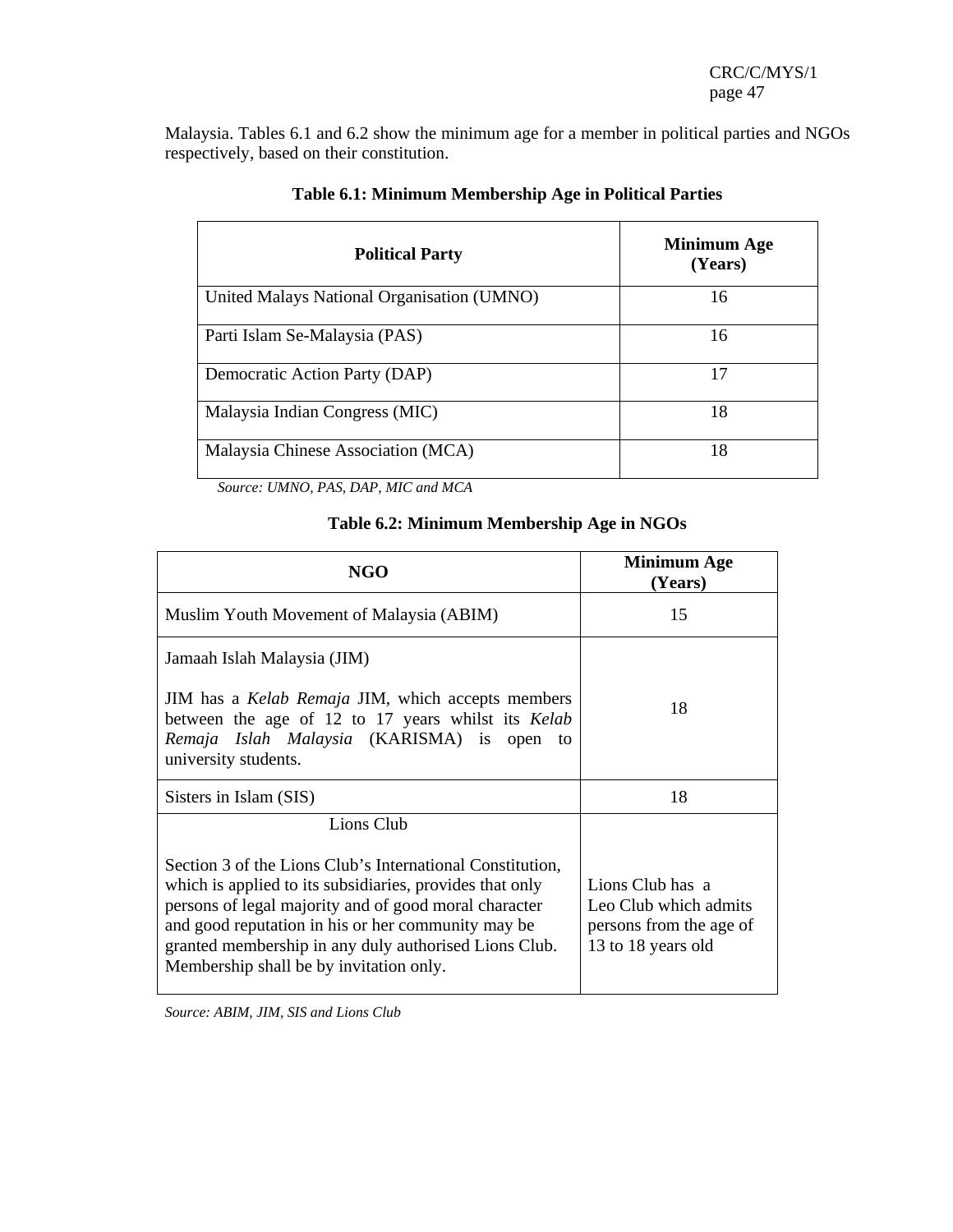165. It is the Ministry of Education's Policy that requires school children to be members of at least one uniform body (such as the Scouts, Girl Guides, the Malaysian Red Crescent Society, Police Cadet, St. John's Ambulance and Fire Brigade Cadet), a club or society (Mathematics Society, Computer Club and Horticulture Club) and take part in a sports activities (such as track and field, netball, badminton and tennis).

### **PROTECTION OF PRIVACY (Art. 16)**

166. The rights of privacy of an individual is protected by Article 5 (1) of the Federal Constitution which can be interpreted to mean enjoyment of life and freedom of an individual to move and be engaged in any activity which does not contravene with the law. The child's rights to privacy are well protected under the domestic legislation, which forbids the disclosure of confidential and private information by those privy to such information by reason of their profession such as medical records. Information on the health of the child is only given to his or her parents or guardian.

167. Where a child is ordered to give evidence in Court, the Court may decide for the hearing to be held *in camera* to protect the identity of the child, thus, preserving his or her privacy. Children who are victims of abuse and children who are in conflict with the law are protected from all forms of trauma and social stigma that may arise from inappropriate publicity through the media covering the cases. This is provided for under section 15 of the Child Act 2001 which imposes restrictions on any news reports, publications or presentations which may lead to the identification of any child concerned.

168. Even though the Syariah legislations in Malaysia have no specific provisions for juvenile trial to be held *in camera,* section 6 of the Syariah Criminal Procedure (Federal Territories) Act 1997 [Act 560] may be invoked by the Syariah Court for the exclusion of public in certain cases. It provides that a Judge, hearing any matter or proceedings may on special grounds of public policy or expediency in his discretion, exclude the public at any stage of the hearing from the Court but he shall record in every such case at the time on the record of the proceedings the grounds upon which such order is made.

169. Not withstanding the above, the Syariah legislations allow a trial to be conducted *in camera* to protect the identity of the child and preserve his or her identity for purposes of safeguarding the *maslahah* (benefit or interest) of the child. This is based on the source of Syariah legislation *musalih al mursalah* which is the rule applied to preserve public interest.

# **ACCESS TO APPROPRIATE INFORMATION (Art.17)**

170. In Malaysia, a child is provided with access to information especially those aimed at enhancing the child's mental, physical, spiritual and moral development unless the information or material is forbidden in accordance to legal, moral, religious and cultural norms. Children are able to have access to information via the internet, mass media and various reading materials. Specific programmes and reading materials for children are also made available taking into account their age and desirability of promoting his or her social, spiritual and moral well-being, physical and mental health. Legislations such as the Communications and Multimedia Act 1998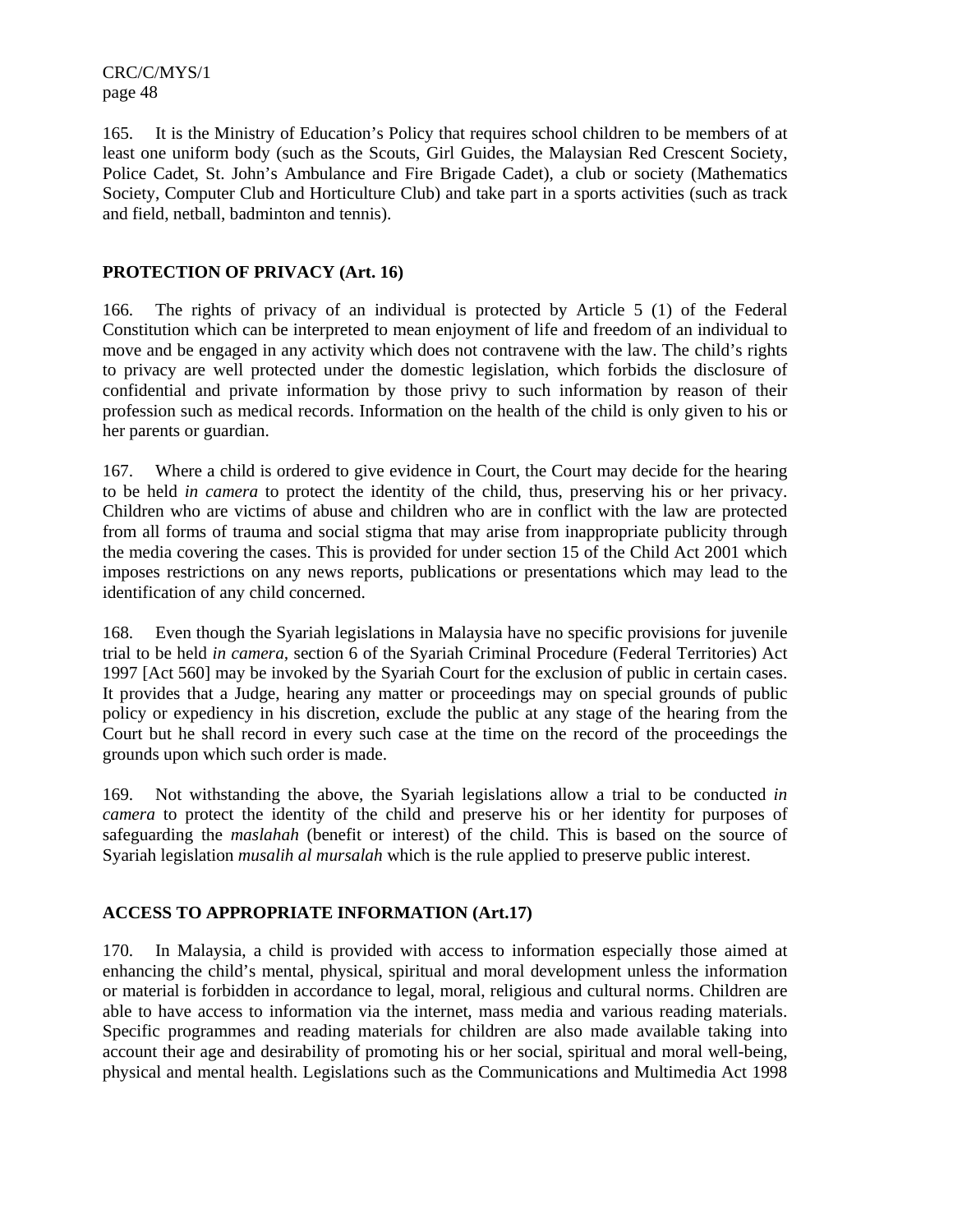[Act 588], the Film Censorship Act 2002 [Act 620], the Printing and Presses Act 1984 [Act 301] and the Penal Code [Act 574] ensure that the child is protected from information and material which can be injurious to his or her well-being.

### **THE RIGHT NOT TO BE SUBJECTED TO TORTURE OR CRUEL, INHUMAN OR DEGRADING TREATMENT OR PUNISHMENT (Art. 37(a))**

171. The right not to subject a child to torture or cruel, inhuman or degrading treatment or punishment is recognised in Malaysia. This is clearly illustrated in the following legislations:

- (a) The Penal Code covers offences affecting the human body which applies equally to adults as well as child victims;
- (b) The Criminal Procedure Code renders confessions obtained through coercion, threat, inducement or punishment inadmissible in Court;
- (c) The Domestic Violence Act 1994 [Act 521] provides protection for any member of the family from physical, sexual, emotional and verbal abuse;
- (d) Child Act 2001 [Act 611] provides for offences regarding ill-treatment, neglect, abandonment or exposure of children to moral danger, children used as prostitutes and beggars, children left without reasonable supervision, and unlawful transfer of possession, custody or control of children. This Act further provides that a child under the age of fourteen shall not be ordered to be imprisoned for any offence or be committed to prison in default of payment of a fine, compensation or cost. A child aged fourteen years or above shall not be ordered to be imprisoned if he can be suitably dealt with in any other way.

172. However the Act 611 provides that in the event a child is punished with a sentence of whipping, it can only be imposed on a male child. It shall not be more than ten strokes and is to be carried out using a light cane within the Court for Children's premises in the presence of a parent or guardian of the child if desired by them. In executing the order of whipping, certain safeguards are strictly adhered to:

- (a) before executing the whipping, the child shall be examined by a medical officer to certify that he is in a fit state of health to undergo the whipping;
- (b) the person shall use a light cane with an average force without lifting his hand over his head so that the child's skin is not cut;
- (c) after inflicting a stroke, he shall lift the cane upward and not pull it;
- (d) whipping may be inflicted in any part of the body except the face, head, stomach, chest and private parts;
- (e) the child shall wear clothes; and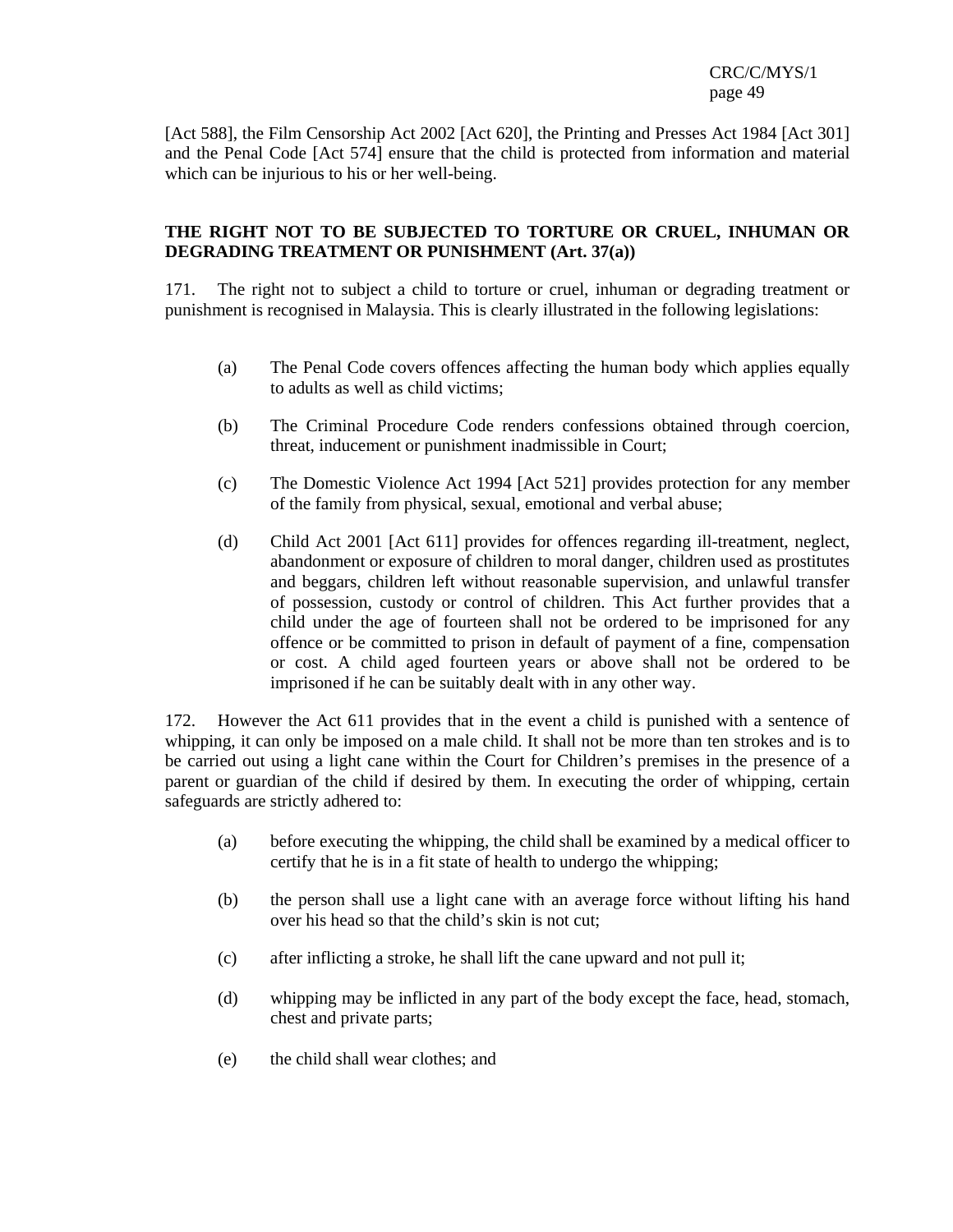(f) if during the execution of whipping the medical officer certifies that the child is not in a fit state of health to undergo the remainder of the whipping, it shall be finally stopped.

173. Section 97 of Act 611 provides that the death sentence should not be pronounced against a child. (Please refer to Chapter 4, paragraph 1 (k))

### **CHAPTER 7**

#### **FAMILY ENVIRONMENT AND ALTERNATIVE CARE (Art. 5; 18, paras. 1-2; 9-11; 19-21; 25; 27, para. 4; and 39)**

### **INTRODUCTION**

174. Malaysia is blessed with a multi racial society. The majority are the Malays, Chinese, Indians, *Ibans*, *Kadazans* and others who are free to practise different religions, cultures and languages of their own. This unique blend of population potpourri makes Malaysia a unique and interesting country.

175. The role of the family has been recognised as being very crucial in moulding and shaping the future generation. It is generally perceived that family matters are personal and private. However, when families break down, the effects reverberate across society. When a marriage breaks up or a family becomes dysfunctional, there are often social repercussions. Hence, it is necessary for both the Government and the community to advocate the importance of a family to the public. Strong commitment and continued action would enable Malaysian families to withstand the challenges of a modern society.

#### **DEFINITION OF FAMILY**

176. The Government of Malaysia has always made a consistent and firm stand on the traditional definition of family that is *"a family is formed out of marriage or registration between a man and a woman, and comprises children and extended family members"*. Significant emphasis is placed on the preservation of the family and its values. The Government views that the strengthening of the family institution is vital towards creating responsible citizens to face the challenges arising from rapid economic development and in maintaining stability and harmony within the family.

177. Towards this end, the Ministry of Women, Family and Community Development has taken the initiative to draft a National Family Policy and its Plan of Action. The policy aims to galvanise the commitment and support of all stakeholders and beneficiaries as well as to promote a family first concept as a means to develop and enhance the family institution. Specifically, it hopes to incorporate family well being, based on universal values, in all development programmes for nation building through legislations, programmes, services, facilities and a conducive environment.

178. A family plays an important role in nurturing and developing children to become resourceful and resilient citizens. Taking into consideration the major social challenges affecting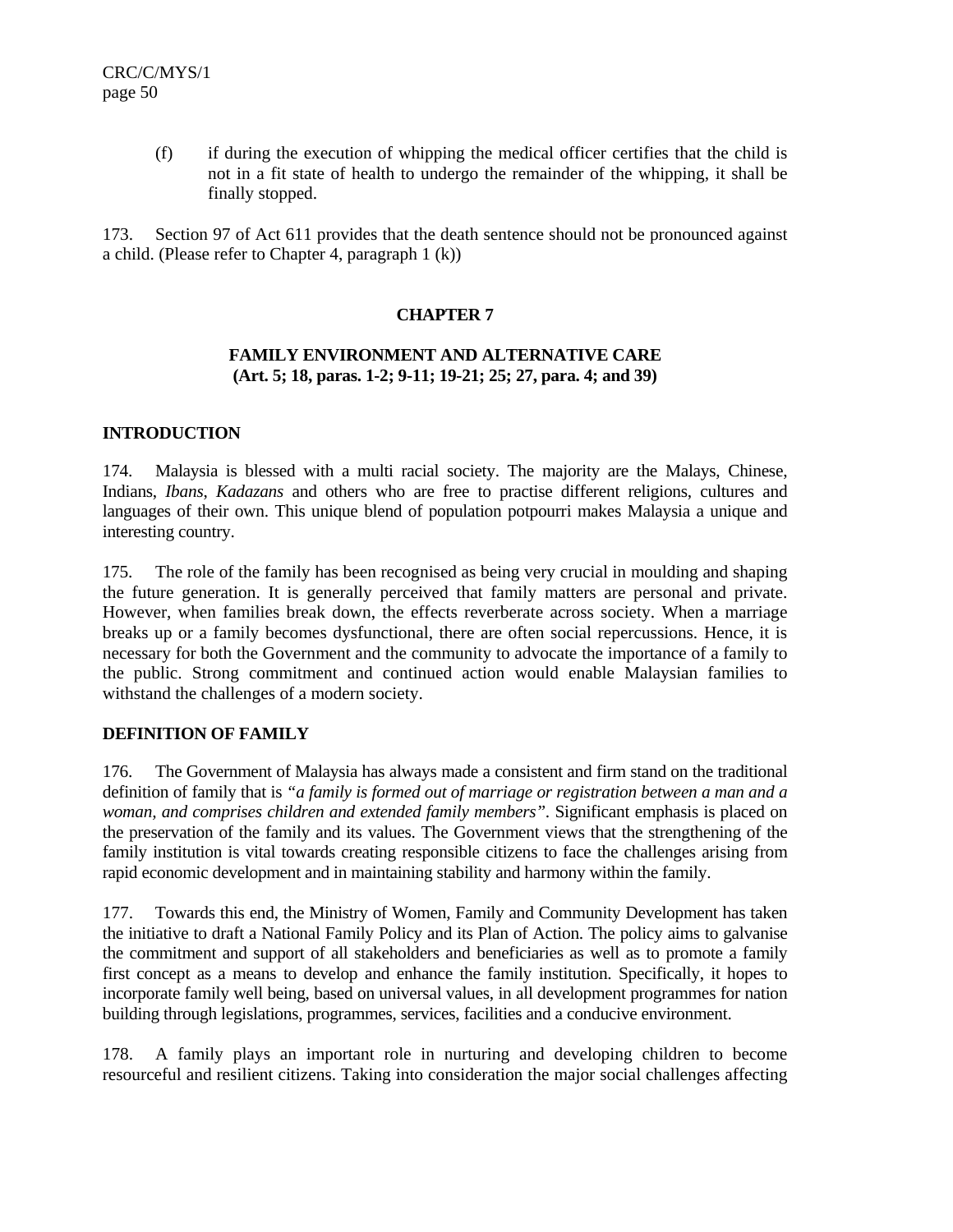relationships in families, there is a need to provide social support systems to enhance their roles and responsibilities. To strengthen family cohesiveness, the Government has implemented programmes such as Community-Based Rehabilitation (CBR) for the disabled persons, Family System Children's Homes, Child Activity Centres for children and families in 'high risks' areas and Childcare Centres for working parents.

179. Besides financial aid and services, continuous efforts are being undertaken to review the social legislations to protect those abused and victimised. Various family related legislations are under review with the aim of giving more emphasis, among other things, on parental responsibility. The Counsellors Act 1998 [Act 580], for example, helps to ensure that family members get quality counselling from professional and trained counsellors.

180. The Child Act 2001 [Act 611] empowers a Court for Children to order the parents or guardian of a child to attend an interactive workshop to enable them to establish positive relationship and mutual understanding in overcoming their problems towards a harmonious family. Such interactive workshop is carried out by counsellors of the Department of Social Welfare.

181. Counselling is also provided by the National Population and Family Development Board to assist those in need of guidance and advice on issues associated with the interest of the child. In addition, the Department of Women Development provides individual and group counselling for children. Counselling services are offered for related issues such as depression, behavioural issues and social problems related to the child. The National Population and Family Development Board, the Department of Women Development and the Department of Social Welfare also provide counselling for parents on how to cope with the child and to enable parents to understand, communicate and listen to their children effectively.

182. Various programmes, services and activities are conducted by the Government to help families cope with contemporary living. Training and education have been identified as key strategies to equip all members of the family and service providers with the necessary parenting knowledge and skills. Parenting programmes have been given priority in informal education programmes. Moral and social values have been introduced in the education system which highlights the importance of family as the central unit in the country's social development.

183. In this regard, the National Population and Family Development Board has developed a training module called *"Permata Kasih*" for adolescents. This module aims to contribute towards the adolescent's psychological development and the inculcation of positive values. From 1997 until 2005, approximately 3,000 trainers or facilitators from various Government agencies, NGOs and the private sector have been trained, while a total of 82,607 adolescents have attended workshops, talks and seminars.

184. A preventive programme was introduced in 2000 by the National Population and Family Development Board to address issues related to adolescent reproductive health. This programme was initiated in collaboration with the International Council on Management of Population Programmes. The objective of the programme is to institutionalise family life education by developing a core group of peer educators on adolescent reproductive health known as "*My Peer Programme"*. Adolescents were trained as peer educators on counselling and education,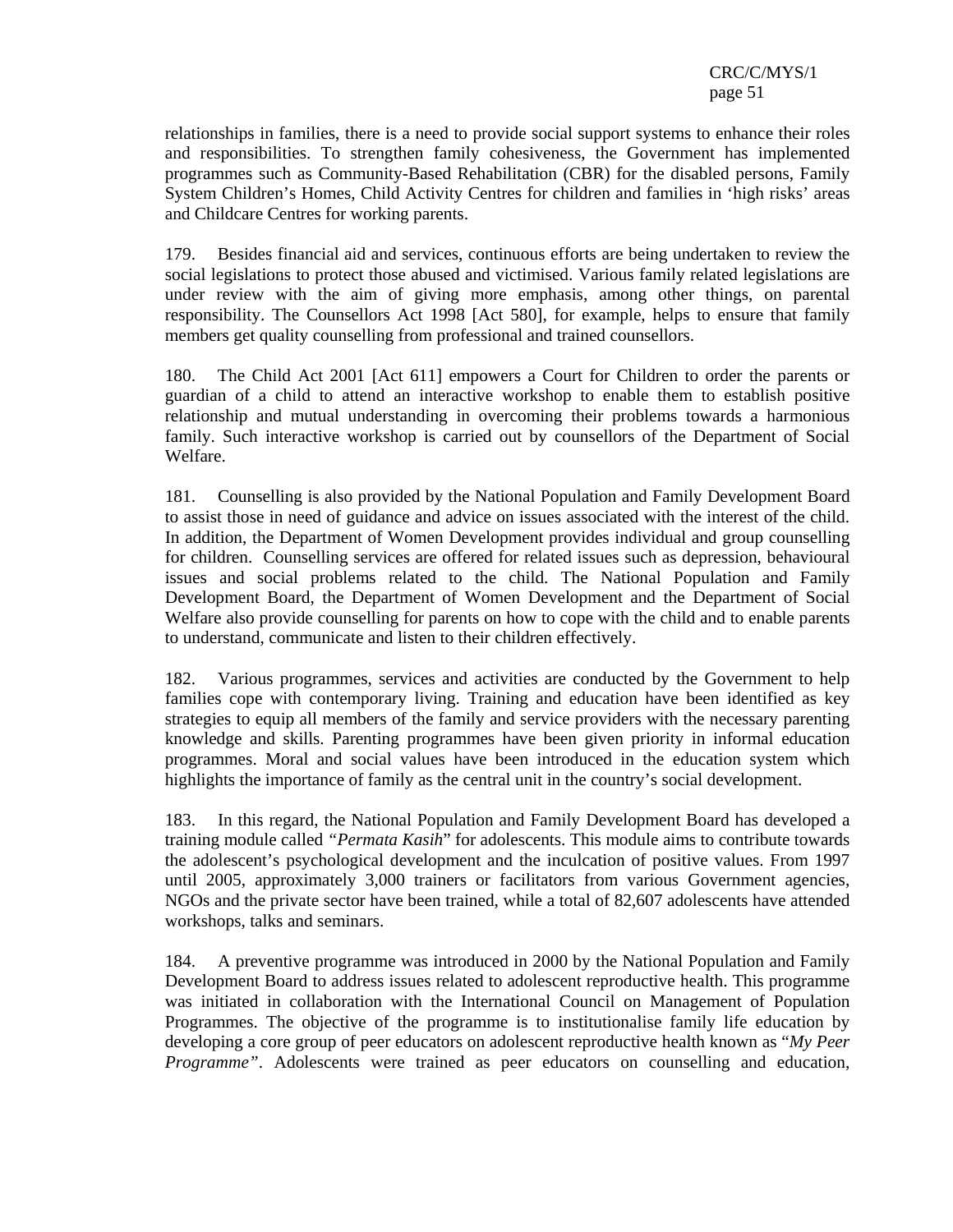communications, adolescent sexuality and reproductive health problems and issues, including HIV/AIDS education. Training programmes were conducted in collaboration with other agencies such as the Ministry of Health, Ministry of Education and the Ministry of Home Affairs. A total of 303 peer educators have been trained from 2000 until 2002.

185. To enhance the former peer programme, two drop-in centres for teenagers known as *kafe@*TEEN were established on a pilot basis in Kuala Lumpur and Butterworth, Penang. A total of 2,250 teenagers have registered at the centres since they were set up in 2005. Among the services provided by *kafe*@TEEN are information and knowledge on adolescent sexuality and reproductive health as well as guidance and other services specifically for adolescents.

186. In order to create strong and resilient families, six guiding principles for the National Family Action Plan have been established. The principles were adapted from the international guiding principles contained in the United Nations International Year of the Family Global Blueprint for Action on Families. The principles are:

- (i) attainment of quality population;
- (ii) role of women in development;
- (iii) encouraging the family to care for the elderly;
- (iv) educating the public on the benefits of family development;
- (v) developing programmes for the survival, protection and development of the children; and
- (vi) encouraging family, community and Government's support for the vulnerable and disadvantaged groups.

# **PARENTAL GUIDANCE (Art. 5)**

187. The Government of Malaysia recognises that the family has the primary responsibility for human development and enhancement of cultural, moral and social values of children. The general direction of laws and national plans of the country is towards facilitating the establishment of a family and strengthening its foundation. Parental guidance in a majority of Malaysian families evolves around sibling relationships, approved behaviour and manners, time management, speech development and the acquisition of living skills at home. Parental guidance is most often in the form of setting good examples for the children to emulate.

188. A program known as Interactive Workshops is carried out by the counsellors of the Department of Social Welfare to assist parents in the upbringing of their children especially those in conflict with the law. Activities under the Interactive Workshops are family counselling, parenting skills, dynamic group activities, family recreational activities and family functioning assessment.

189. Since its pledge in 1990 at the World Summit for Children, Malaysia has committed to give every child a better life and future. The *"Say Yes for Children"* campaign was launched in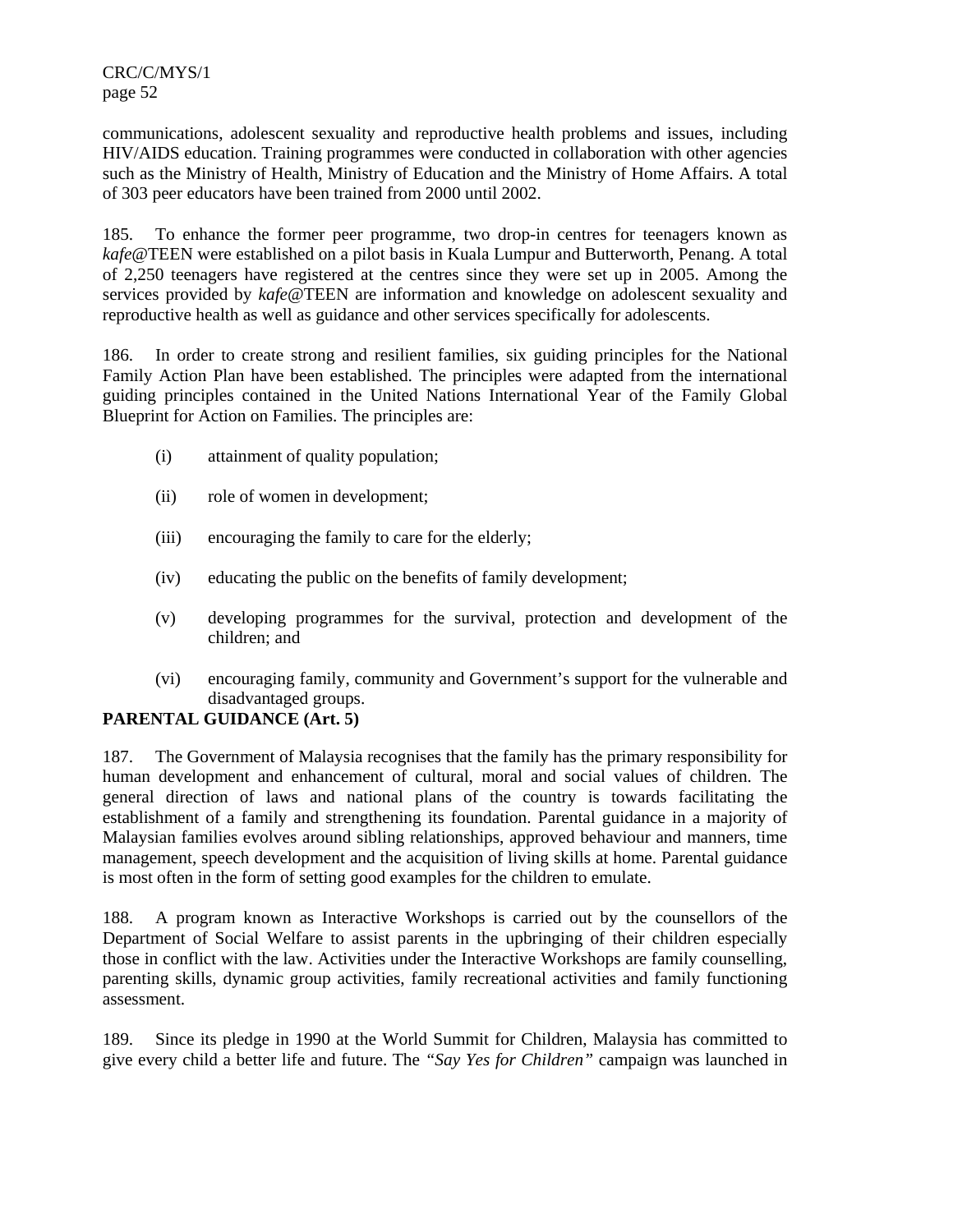March 2001 where children and adults from all over the country gathered together to speak out on the Ten Imperative Actions that must be undertaken in order to improve the lives of children as part of the international crusade.

190. It is recognised that the best defence against child abuse is the public participation in reporting the cases. Therefore, the Department of Social Welfare has set up a Hotline known as *Teledera* in 1994 with the aim of encouraging members of the public to report child abuse cases directly to the Department for immediate action. Once the public lodges a report, the gazetted protectors will investigate, evaluate and take appropriate actions with the child's best interest in mind. As of December 2005, a total of 4,163 cases of child abuse and domestic violence were reported through the hotline.

191. The National Population and Family Development Board have developed the *Belaian Kasih* Module in 1998 to equip parents with parenting knowledge and skills needed to handle children. The module focuses among others on:

- (i) The physical, social and psychological development of children below twelve years of age;
- (ii) Techniques and skills in harnessing the children's potential; and
- (iii) Safety at home including issues of sexual abuse.

192. The Department of Women Development has also embarked on programmes in cooperation with the Government agencies and NGOs, with the aim to enhance family values. These programmes include legal literacy, para-counsellor training, information and communications technology, literacy courses as well as capacity building and awareness campaigns. In the year 2005, the Department conducted 62 training and capacity building programmes, which benefited 14,155 participants. In addition, the Department of Women Development organised 161 legal literacy programmes from 2001 to 2005 that benefited 38,039 participants.

# **PARENTAL RESPONSIBILITIES (Art. 18 (paras.1-2))**

193. The rights, duties and responsibilities of parents are provided in various legislations such as the Child Act 2001 [Act 611], Law Reform (Marriage and Divorce) Act 1976 [Act 164], Maintenance Orders (Facilities for Enforcement) Act 1949, Married Women Act 1957, Married Women and Children (Enforcement of Maintenance) Act 1968 [Act 356], Married Women and Children (Maintenance) Act 1950 [Act 263] and Guardianship of Infants Act 1961 [Act 351]. Act 351, for instance, provides for the custody or upbringing of an infant or in the administration of any property belonging to or held in trust for an infant or in the application of income of such property.

194. In relation to disabled children, it is the Government's policy to encourage parents to register their children with the Department of Social Welfare. The registration would help to facilitate the planning and formulation of policies, strategies and programmes that would ensure equal opportunities and full participation of disabled persons in the mainstream development. Up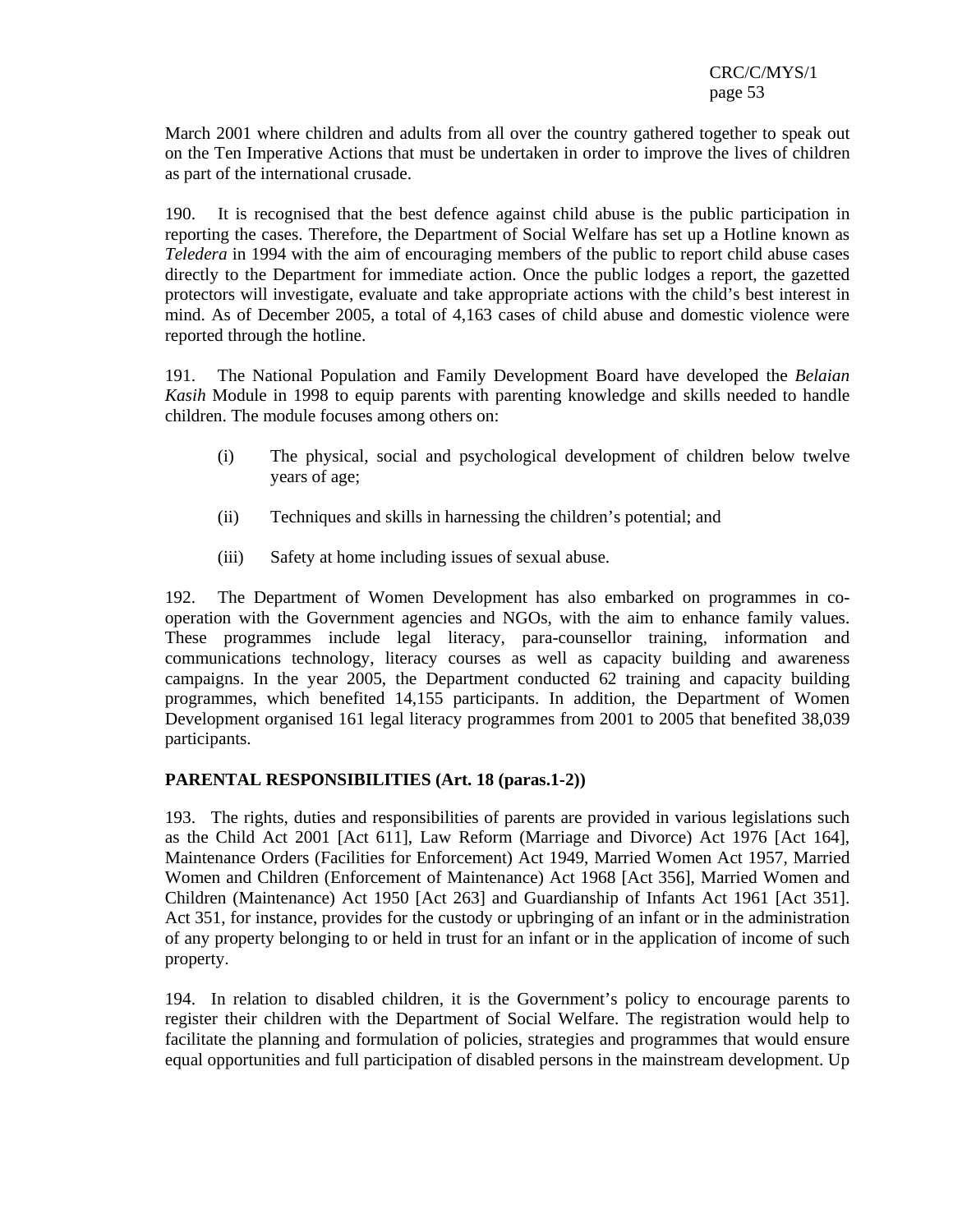to December 2005, a total of 170,455 disabled persons have registered with the Department. In the year 2005, the number of newly registered disabled children is 14,780. Awareness programmes are carried out at grassroot levels by related Government departments and NGOs on the importance of registration, namely through Community Based Rehabilitation centres, health clinics and schools.

195. With regard to single parents, the Department of Social Welfare provides financial assistance to enable their children to have access to education. In addition, the Department of Women Development has established fifteen service centres nationwide known as *Rumah Nur*, which provide education, skills training as well as guidance, counselling services and entrepreneurship programmes in collaboration with the Ministry of Entrepreneur and Cooperative Development and NGOs.

### **SEPARATION FROM PARENTS (Art. 9)**

196. It is to be noted that separation against the will of the child does not take place in Malaysia except where the Courts determine through a judicial process that such separation is necessary for the best interest of the child in cases involving abuse, neglect, or in the case of separation or divorce of the parents. On the separation of the parents, the Malaysian Legal System is in compliance with Article 9 of the CRC. In cases of divorce, the Law Reform (Marriage and Divorce) Act 1976 [Act 164] and the Islamic Family Laws of all states in Malaysia provide that the Court may at any time by order place a child in the custody of either father or mother.

197. In deciding on the issue of custody, the Court is obliged to give paramount consideration to the 'best interest' of the child and in this respect the Court shall have regard to the wishes of the parents of the child and to the wishes of the child where he or she is of an age to express an independent opinion. The law provides for a rebuttal presumption that it is for the best interest of a child below the age of seven years to be with his or her mother. However, in deciding whether that presumption applies, the Court adopts the cardinal principle of not disturbing the life of a child by changes of custody. The Court may also impose any conditions to benefit a child as follows:

- (a) provisions for the child to visit a parent deprived of custody or any member of a family of a parent who is dead or has been deprived of custody at such time for such periods, as the Court may consider reasonable;
- (b) give a parent deprived of custody or any member of the family of a parent who is dead or has been deprived of custody the right to access to the child at such times and with such frequency, as the Court may consider reasonable; and
- (c) provisions for the child's welfare in terms of education, health and well being.

198. In Islam, the rule of thumb pertaining to child's custody is the mother is the best person to be given custody of her child. Section 81(1) of Islamic Family Law (Federal Territories) Act 1984 (IFLA) gives priority to the mother but section 83 on "How Right of Custody is Lost" qualifies this right. The right of *hadanah* of a woman is lost: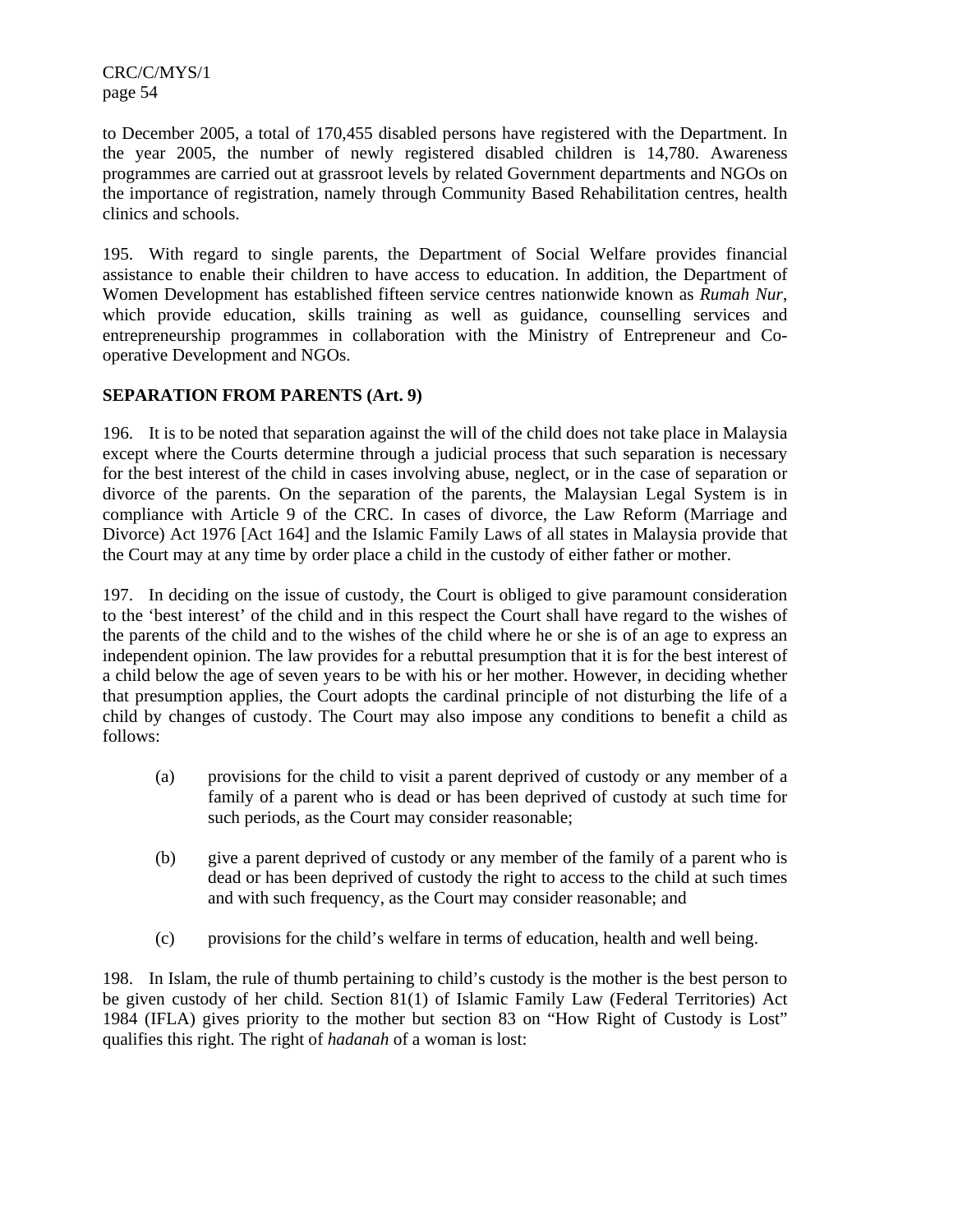- (a) by her marriage with a person not related to the child within the prohibited degrees if her custody in such case will affect the welfare of the child but her right to custody will revert if the marriage is dissolved;
- (b) by her gross and open immorality;
- (c) by her changing her residence so as to prevent the father from exercising the necessary supervision over the child, except that a divorced wife may take her own child to her birth-place;
- (d) by her abjuration of Islam; and
- (e) by her neglect of or cruelty to the child.

199. Section 86 of IFLA provides the Court with powers to make order for the custody of a child to any one of other persons where there are exceptional circumstances making it undesirable that the child be entrusted to the child's parents. Section 86, Powers of the Court to make order for custody states that:

- (a) Not withstanding section 81, the Court may at any time by order choose to place a child in the custody of any one of the persons mentioned therein or, where there are exceptional circumstances making it undesirable that the child be entrusted to any one of those persons, the Court may by order place the child in the custody of any other person or of any association the objects of which include child welfare;
- (b) In deciding whose custody a child should be placed, the paramount consideration shall be the welfare of the child and, subject to that consideration, the Court shall have regard to:
	- (i) the wishes of the parents of the child; and
	- (ii) the wishes of the child, where he or she is of an age to express an independent opinion.
- (c) It shall be a rebutable presumption that it is for the good of a child during his or her infancy to be with his or her mother, but in deciding whether that presumption applies to the facts of any particular case, the Court shall have regard to the undesirability of disturbing the life of a child by changes of custody.

200. The term "*exceptional circumstances"* used in section 86 of IFLA, as illustrated in numerous cases involving custody of a child, is the circumstances whereby the welfare of the child, morally or physically, would be badly affected should the custody is given to the person entitled to custody under section 81(1) and (3). Among the examples are the father is alcoholic or child abuser, he is incapable to make a living due to mental or physical disability or prolonged unemployment. *Al Imam An Nawawi* wrote in 3rd *Juzu'* of *Al Mughni Al Muhtaj*, that "if any of the parents is declared as insane, *kufr*, insolvent, *fasiq* or the mother has remarried, then the right shifted to the other".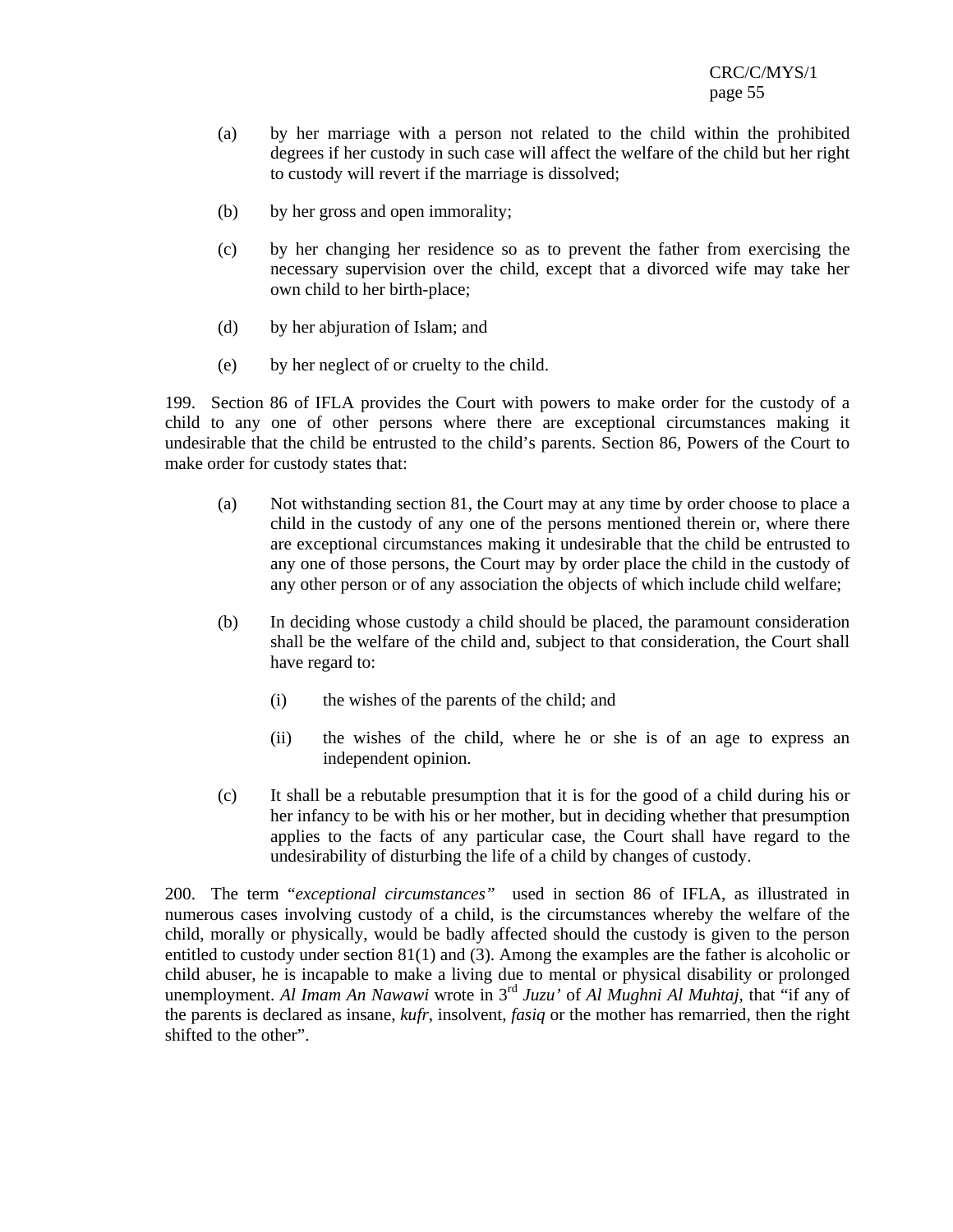201. The practice by the Malaysian Syariah judges in awarding custody to people other than those entitled to custody under section 81(1) and (3) is based on the recommendations made in the reports prepared by the Department of Social Welfare as well as considering the criteria that the person must be a Muslim, of sound mind, of an age that the person is able to bestow on the child the care, love and affection needed by the child, of good conduct from the standpoint of Islamic morality and lives in a place where the child will not be at risk, morally or physically. The person may be a child's foster mother or father who has no blood relation with the child, but is known to have taken good care of the child. In the case of Zawiyah v Ruslan (1980) 1 JH (2) 102, the Syariah judge referred to page 94 of *Kifayah al Akhyar* in determining the conditions of an entitled mother. The seven conditions are namely of sound mind, independent, Muslim, piety, trustworthy, unmarried and has a permanent residence.

202. The Child Act 2001 [Act 611] provides for offences regarding ill-treatment, neglect, abandonment or exposure of children to moral danger, children used as prostitutes and beggars, children left without reasonable supervision, and unlawful transfer of possession, custody or control of children. In addition, a child may be separated from his or her parents or guardian who committed such offences. Under the Act, the Court for Children is empowered to order the child in need of care, protection and rehabilitation to be placed in a place of safety. In determining the order to be made the Court for Children shall treat the best interest of the child as the paramount consideration. An opportunity will be given by the Court to the parents and guardian to be heard before the order is made.

203. Where separation results from any action initiated by a State Party because of imprisonment of one or both parents, the Prison Regulations 2000 allows communication and visits between prisoners and their relatives in accordance to the provisions of the Regulations. Thus, the child is not denied the right to visit his or her parents and is able to maintain personal relations and contact with them.

204. It is the policy of the Government to allow any child under three years to be placed with the mother who is serving prison sentence and the Government provides basic necessities for both the mother and child. When the child attains the age of three years, a Medical Officer shall ascertain whether the child can be removed or retained in prison with the mother for an additional year. However, a special authority is needed to retain the child until the age of four years. When a child attains the age of three or four years as the case may be, references will be made to the relatives of the child or to the Department of Social Welfare to ensure the best interests of the child are protected.

# **FAMILY REUNIFICATION (Art.10)**

205. There is no law that prevents either parent or child to leave the country or enter the country. However, immigration formalities and regulations need to be complied.

# **ILLICIT TRANSFER AND NON-RETURN (Art.11)**

206. The Government has fulfilled its obligations in preventing and taking remedial action with regard to kidnapping or retention of a child from his or her parents. Part VIII of the Child Act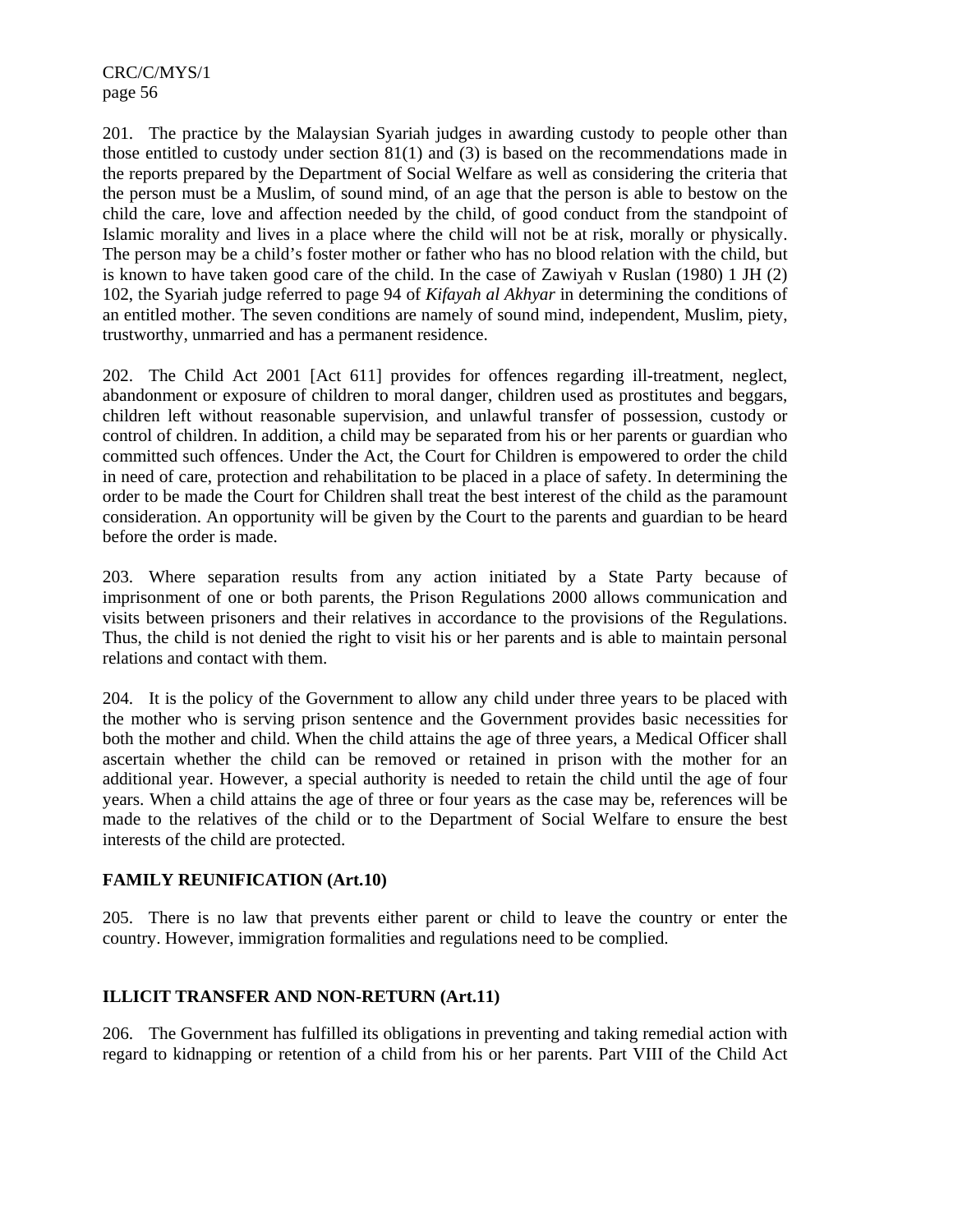2001 [Act 611] provides for provisions in relation to unlawful transfer of possession, custody or control of child (section 48), and importation of child by false pretences (section 49).

207. Under Part VII of Act 611, the Protector has the power to examine the child who has entered or been brought into Malaysia and any person who may appear to have the custody and control of such child. Where the Protector has reasonable cause to believe that a child has been brought into Malaysia either after having been transferred for valuable consideration or by fraud, misrepresentation or any false pretence, or has been transferred to the custody or control of any person for valuable consideration either within or outside Malaysia or is being detained against his will by some other than his parent or guardian, the Protector has the power to make an order for the child to be taken out of the custody of the person who has care, custody and control of the child. The child will be placed in a place of safety or with a relative or other fit and proper person until the child attains the age of eighteen years or for any shorter period.

208. It is also a serious offence under the Penal Code [Act 574] to kidnap a person. Sections 359 through 369 make kidnapping and kidnapping for various reasons as offences under the Act 574. The Immigration Act 1959/63 [Act 155] also provides protection for a child from being illegally transferred out of the country. In addition, the Kidnapping Act 1961 [Act 365] provides for the detection and punishment of the offences of abduction, wrongful restraint and wrongful confinement for ransom.

209. With respect to parental abduction, section 52 of Act 611 provides for the offence of taking or sending out a child, whether within or outside Malaysia, without appropriate consent of the person having the lawful custody. If this situation happens, the Court may make a recovery order on an application made by or on behalf of any person who has the lawful custody of the child. The recovery order may:

- (a) Direct any person who is in a position to do so to produce the child on request to any authorised person;
- (b) Authorise the removal of the child by any authorised person;
- (c) Require any person who has information as to the child's whereabouts to disclose that information to the authorised person; or
- (d) Authorise any police officer to enter into any premises specified in the order and search for the child, using reasonable force if necessary.

210. Act 574 distinguishes between kidnapping from Malaysia and kidnapping from lawful guardianship. Section 361 of the Act 574 specifically makes it an offence for whoever to take or entice any minor under fourteen years of age if male, or under sixteen years of age if female, or any person of unsound mind, out of the keeping of the lawful guardian of such minor or person of unsound mind, without the consent of such guardian.

211. In order to protect the child's welfare and interest, the Syariah judge has the power to restrain the taking of a child out of Malaysia by either parent or by other person *(kafil)* having custody of the child. Section 105 of IFLA provides that: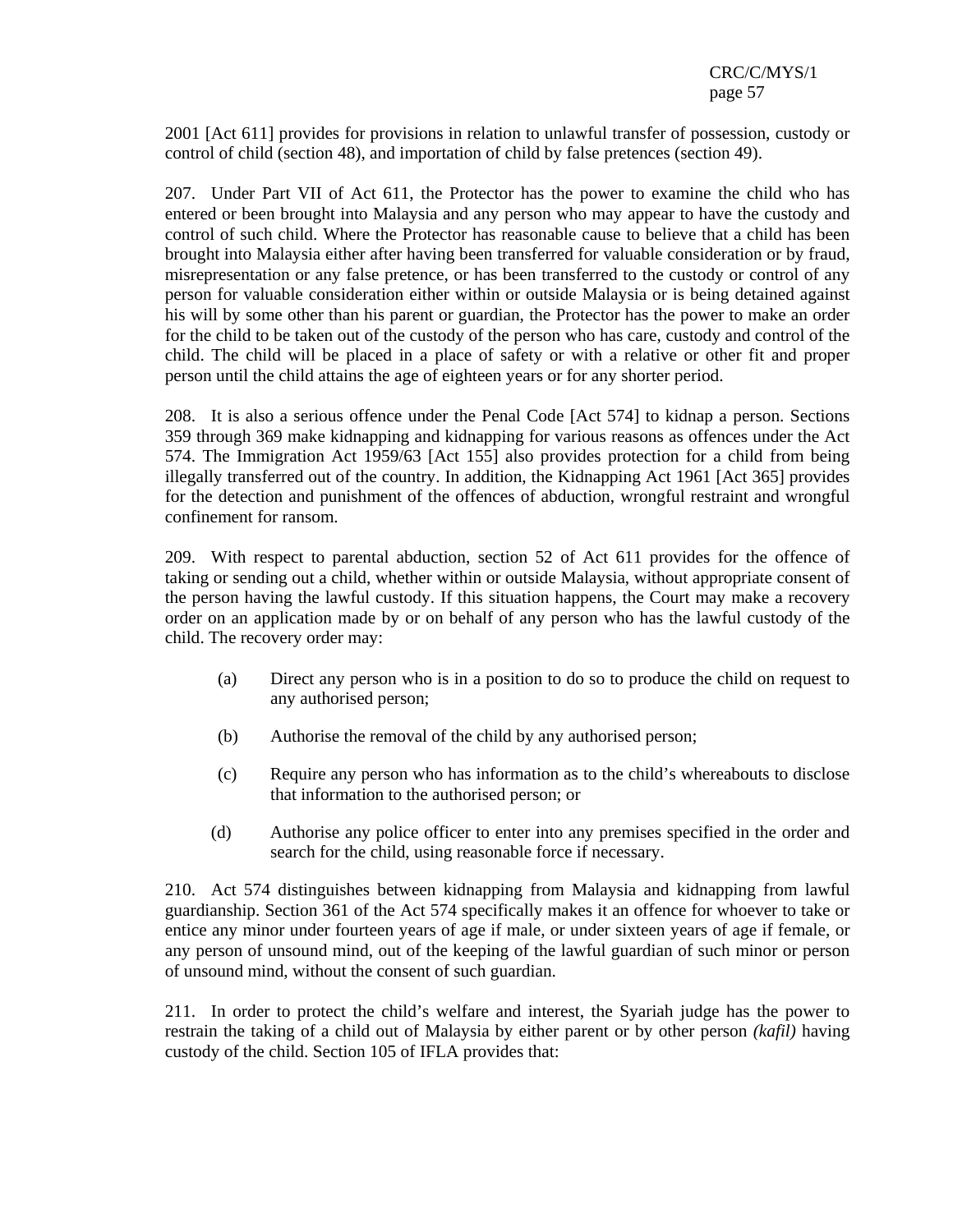- (a) The Court may on the application of the father or mother of a child:
	- (i) where any matrimonial proceeding is pending; or
	- (ii) where, under any agreement or order of Court, one parent has custody of the child to the exclusion of the other,

issue an injunction restraining the other parent from taking the child out of Malaysia or may give leave for the child to be taken out of Malaysia either unconditionally or subject to such conditions or such undertaking as the Court thinks fit.

(b) The Court may, on the application of any interested person, issue an injunction restraining any person, other than a person having custody of the child, from taking a child out of Malaysia.

(c) Failure to comply with an order made under this section shall be punishable as a contempt of Court.

212. In addition to section 105 of IFLA, section 87 of the same Act provides the Court with the power to subject an order of custody to such conditions as the Court thinks fit to impose. One of the conditions the Court may consider is the prohibition on the person given custody from taking the child out of Malaysia.

# **RECOVERY OF MAINTENANCE FOR THE CHILD (Art. 27, para. 4)**

213. The child's rights to maintenance are well protected in Malaysia. It is to be noted that in custody matters, the financial position of both parents are assessed by the Court to determine the quantum of maintenance for the child.

214. For Muslims, the maintenance of the child is governed by the various Islamic Family Law legislations of the states. Under these laws, it is the duty of the father to maintain his children whether they are in his custody or in the custody of another person. In the case of death of the father, or his whereabouts are not known, the court will determine who should maintain the child. Section 72 of the IFLA states that except where an agreement or order of Court otherwise provides, it shall be the duty of a man to maintain his children, whether they are in his custody or the custody of any other person, either by providing them with such accommodation, clothing, food, medical attention, and education as are reasonable having regard to his means and station in life or by paying the cost thereof.

215. Islamic jurists are unanimous that a child who has no property of his own is entitled to receive maintenance, in the first instance from his father, under the authority of a Quranic verse which means *"The duty of their feeding and clothing according to seemly custom is upon the father of the child"* (Surah Al Baqarah 2: 233). However, this right is subject to two conditions:

- (a) that the child is in need, i.e. indigent and unable to earn a living; and
- (b) that the father has the means to provide maintenance from his capital or income.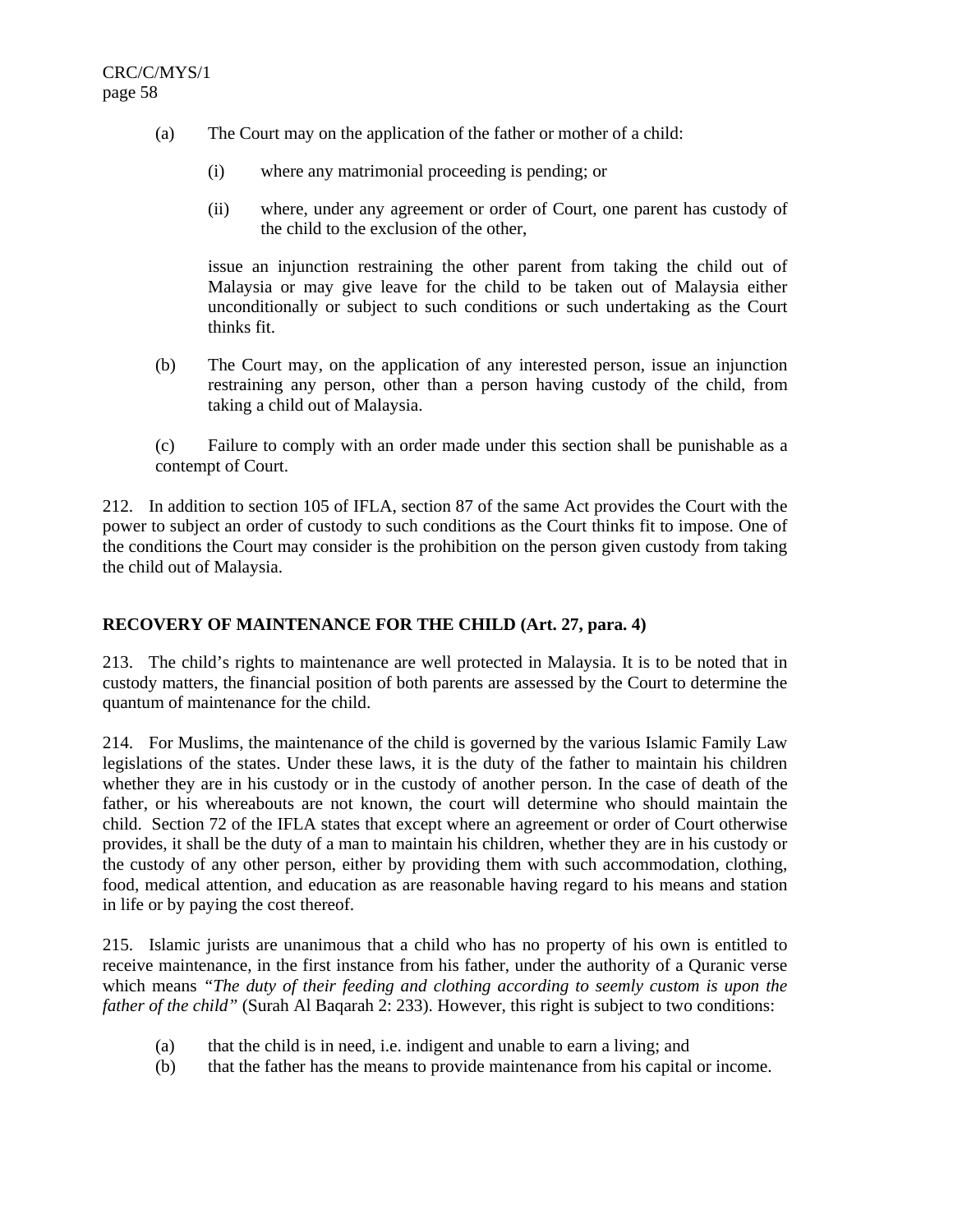216. Inability to earn a living can be a matter of age, physical or mental condition. According to *Sunni,* a child with no property of his own shall lose his right to maintenance by his father on reaching the age at which he can earn a living, even before puberty, but shall retain that right if he cannot work due to illness or handicap. However, the maintenance of a student shall continue after that stage, provided that the course of studies he pursues is religiously acceptable. The son who has reached the age of majority shall also be entitled to maintenance by his father if the son is incapable of earning a living because of chronic disease, mental or a physical handicap and has no private means, or, is of such a social status as to render it impossible to be employed to do menial job.

217. As for the daughter who has no property, the condition of her being in need is fulfilled by the very fact of her gender. Even though she may have the ability to earn her own living, she is not obliged to do so. The duty to maintain her shall pass to her husband once she marries. However, if she later ceases to be maintained, for example, on divorce or because of disobedience to her husband, her father shall be bound, once more, to maintain her. This principle is expressly codified in section 73 the IFLA which states that:

- (a) The Court may at any time order a man to pay maintenance for the benefit of child of his:
	- (i) if he has refused or neglected to provide reasonably for his child;
	- (ii) if he has deserted his wife and the child is in her charge;
	- (iii) during the pendency of any matrimonial proceedings; or
	- (iv) when making or subsequent to the making of an order placing the child in the custody of any other person.
- (b) The Court shall have the corresponding power to order a person liable under *hukum Syarak*, to pay or contribute towards the maintenance of a child where it is satisfied that having regard to his means it is reasonable so to order.
- (c) An order under subsection (a) or (b) above may direct payment to the person having custody or care and control of the child or to the trustee for the child.

218. If a child possesses property, maintenance is not made compulsory upon others. Moreover, maintenance of their necessities will be taken from their own properties because the basis of compulsory maintenance is a necessity *(hajat).* One who possesses a property will not be dependant on other people's property for their life maintenance. This will not be affected even if the father is wealthy and rich.

219. This principle of those who are responsible under the Syariah law is provided in the Federal Territory and respective states Islamic Family Law legislations, which impose the obligation on the father to provide the children's maintenance whether or not those children are under their custody or other people. Nonetheless, this obligation can change and shift on to others who are accountable according to the Syariah law in the event the father to the children is dead or the place of the father is unknown or the father is not capable of maintaining the maintenance. Section 72(2) of IFLA clearly states that: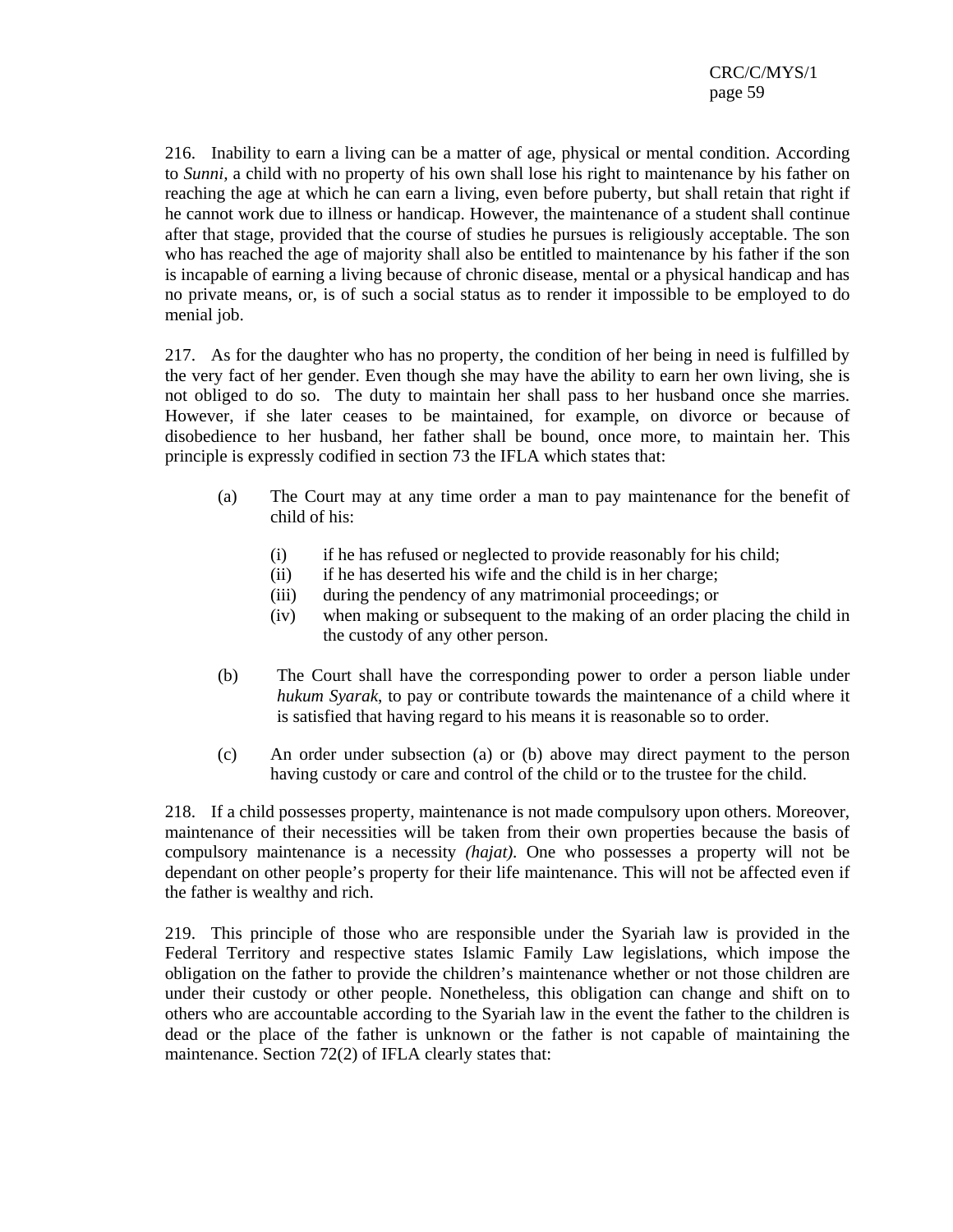"Except as aforesaid, it shall be the duty of a person liable under *hukum Syarak* to maintain or contribute to the maintenance of children if their father is dead or his whereabouts are unknown or if and so far as he is unable to maintain them."

 The provision provides that the obligation to maintain the child is imposed on the male relatives, especially on the father's side and not upon other female relatives even though she is a mother to the child.

220. Both the Syariah and Civil Courts are empowered to order a father to maintain his children in the case of neglect or desertion. The Married Women and Children (Enforcement of Maintenance) Act 1968 [Act 356] provides provisions whereby a child may apply for an order for maintenance against his or her father. The Court may further order the father to make a monthly contribution for the maintenance of such child in proportion to his means and to the needs of the child as the court thinks fit and reasonable.

221. With respect to recovery of maintenance from abroad, the Maintenance Orders (Facilities for Enforcement) Act 1949 [Act 34] facilitates the enforcement of maintenance order made in Malaysia in reciprocating countries.

# **CHILDREN DEPRIVED OF THEIR FAMILY ENVIRONMENT (Art. 20)**

222. Under Chapter V and VI of the Child Act 2001 [Act 611], the Court for Children is empowered to order a child in need of care, protection and rehabilitation to be placed in the care, custody and control of a foster parent or a relative or a person who is willing and whom the Court for Children considers to be fit and proper person to undertake the care of such child. The Court may also make an order for the child to be placed in a place of safety or a place of refuge.

223. The Department of Social Welfare runs homes for the orphans, needy, abandoned as well as abused and neglected children. Under the Act 611, all Children's Homes are gazetted as Places of Safety. The Department administers six Children's Homes throughout the country, each with a capacity of 100 children. These Homes provide substitute care and protection that encourages healthy growth and holistic development of children in a harmonious and safe environment. The duration of stay in the Homes is only for a specified period as determined by the Court for Children until their own families are ready to accept them or until the Social Welfare Officers find suitable foster families for them.

224. Programmes carried out in the Homes are focused on care and protection through counselling and guidance, formal education, tuition, vocational training, religious and moral education, recreational activities, health and medical services.

#### **Family System Children's Home**

225. The Family System Children's Homes (*Rumah Tunas Harapan*) were introduced to provide proper care, protection and love within a family environment for children who are unable to stay with their natural families due to unavoidable circumstances. These Homes provide an innovative alternative to institutional care by placing them in groups of eight to ten in specially built homes under the care of married couples selected from the community to act as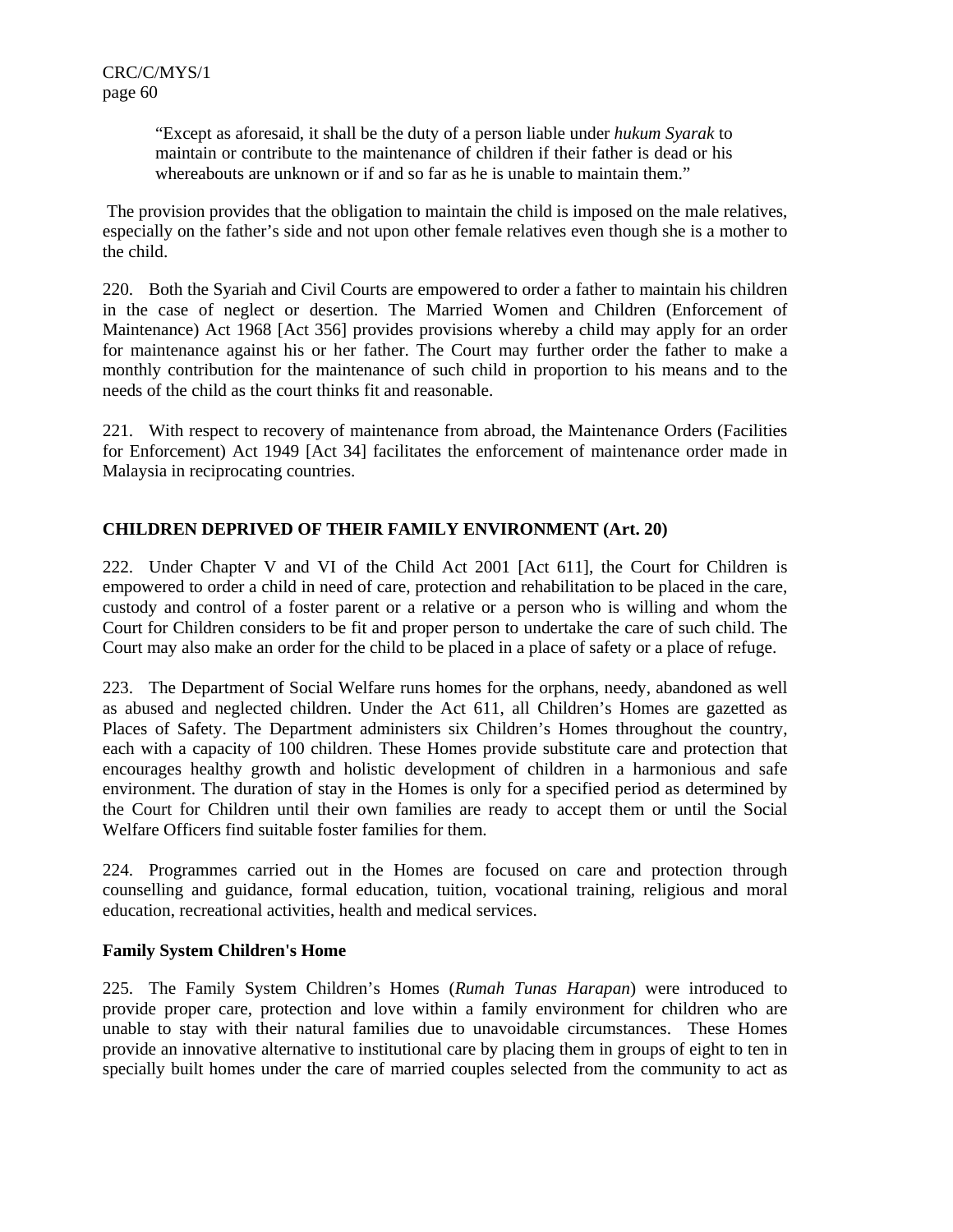their foster parents. Thus, the children are given the opportunity to grow up like normal children in a family atmosphere within their own ethnic, cultural and religious practices. This programme also emphasises the importance of the involvement of the Board of Management in the running of the Homes.

226. The Family System Children's Homes have been made possible through partnerships and collaborations with the corporate bodies, state governments and other related agencies namely the National Welfare Foundation, NGOs and the community based organisations. As of 2006 eight Homes, that have 25 house units, are operational with 225 children.

227. Children under this programme are found to be emotionally and socially stable. Many of the children showed progress in their studies, sports and co-curricular activities and have succeeded in their chosen careers.

228. As elaborated in the subsequent topic of "Adoption" the Syariah also permits the taking of a child for the purpose of upbringing and educating the child through the procedure known as *kafalah.*

# **ADOPTION (Art. 21)**

229. Adoption is allowed in Malaysia, and the legislations pertaining to adoption are aimed to protect the welfare and best interests of the child. Under the Adoption Act 1952 [Act 257], in making the adoption order the Court shall be satisfied that consent from every person that is necessary has been obtained and that they understand the nature and effect of the adoption order. The Court shall also be satisfied that the order, if made, will be for the welfare of the child and that adoption was made pursuant to any payment or reward between the applicant and the parent or guardian or any other persons. In registering a *de facto* adoption under the Registration of Adoption Act 1952 [Act 253], the Registrar may on application of the adoptive parents, register the adoption if he is satisfied by evidence before him from the adoptive parents and the child, that the child has been in the custody, brought up, maintained and educated by the adoptive parents for not less than two years continuously and immediately before the date of the application was made.

230. The Department of Social Welfare monitors cases pertaining to application for fostering before the child is placed with suitable applicants. The Department further supervises the well being of the child as required by the respective laws until the adoption procedure is completed. Formal adoptions are processed and monitored by the Department. However, there are cases of informal adoptions which are arranged between the adoptive parents and natural parents as well as temporary placements with relatives for the care of the children. In the case of the latter, there is no supervision as to the procedure of adoption but the adoptive parent is still obliged under the law to provide care and protection to the child. Various awareness programmes on the rights of a child to care and protection have been implemented by relevant government agencies and NGOs.

231. Likewise, the Syariah law permits the taking of a child for the purpose of upbringing and education. This procedure is known as *kafalah and* under the *hukum Syarak* it is not 'adoption' in the sense as understood under civil law. *Kafalah* is a concept adopted by the provisions of Part VI of IFLA whereby a child in need of protection may be entrusted either by a decision of the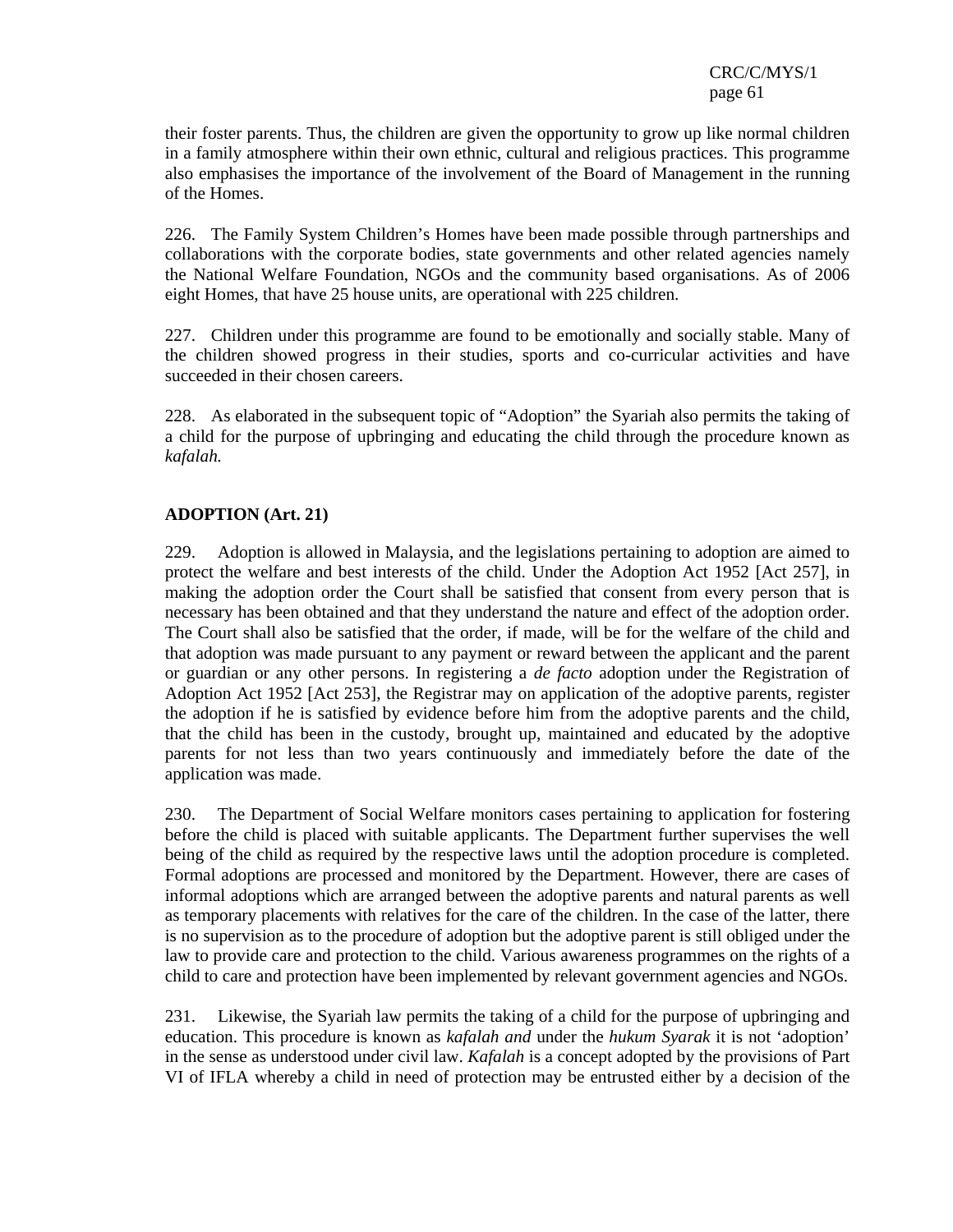Syariah *Judge* or by the administrative act of the Department of Social Welfare. The Syariah Judge may entrust the child to a public or social institution or to a Muslim family which will care for the child's person (shelter, maintenance, education) and if needed, for the property of the child and when necessary, would receive delegation of guardianship over the child.

232. *Kafalah* is not adoption and creates no effect of 'parent-child' relationship. The child remains the obligation of the biological parent who remains as the legal guardian. *Kafalah* does not make any child to become a family member of the custodian or appointed guardian *(kafil)*. The child retains his natural parent's name, not affiliated to the foster father or mother and he is still able to inherit from his biological father or mother. An allowance of RM250.00 per month is allocated by the Department of Social welfare for each child placed under this scheme. Thus far, 121 cases have been recorded by the Department.

# **PERIODIC REVIEW OF PLACEMENT (Art. 25)**

233. The Department of Social Welfare has regularly evaluated the placement of a child who is placed in a place of safety or place of refuge. An order given by the Court for Children placing a child in a place of safety or place of refuge are subject to amendments, verification and revocation by the interested parties. In addition, the Board of Visitors is empowered to reduce the period of detention of a child in a place of refuge.

234. The progress of the child in a place of safety and place of refuge is monitored through the Child Protection (Places of Safety) Regulations 1992 and Women and Girls Protection (Places of Refuge) Rules 1982. Each child has an individual file so that his needs can be monitored with regard to the appropriate intervention. The Client Management System also stipulates the following actions to be taken once a child is placed at the respective homes:

- (a) Every place of safety and refuge is to have medical facilities and sick bay;
- (b) The Director General of Medical Services shall appoint a visiting medical officer for each place of safety and place of refuge;
- (c) The visiting medical officer of the place of safety and place of refuge is responsible to visit the home once a month;
- (d) A nurse is placed at both homes to observe, give medical attention and prepare and maintain a medical card for every child;
- (e) The medical officer shall carry out thorough medical examination on each child on admission, thereafter annually and again shortly before the child leaves the home;
- (f) The medical officer shall carry out weekly inspections on the sanitary and hygienic condition of the home;
- (g) The medical officer shall carry out examination and treatment of the children and also for the members of the staff. The attendants and cooks will have to undergo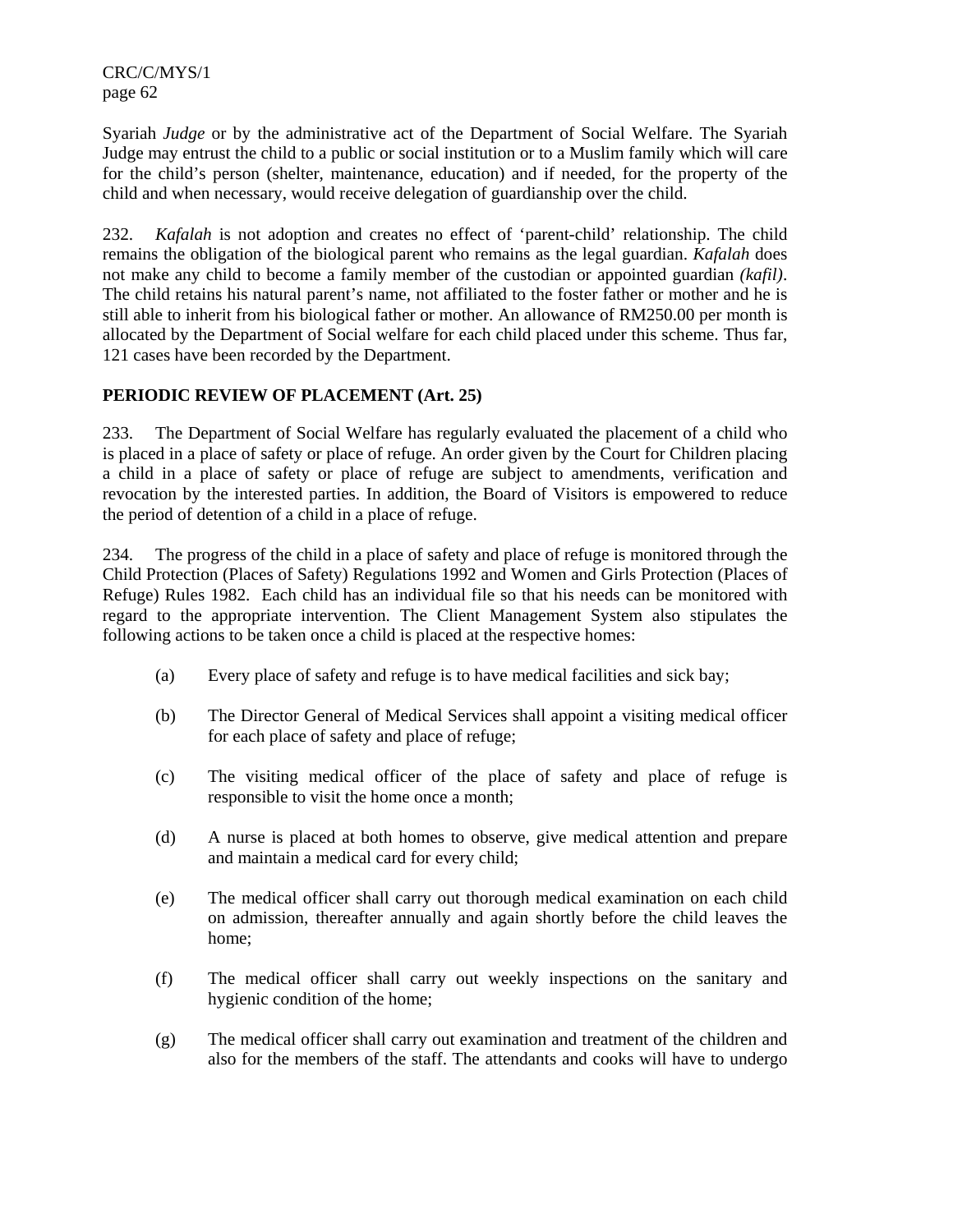necessary medical examinations and to be inoculated to prevent unnecessary infections;

- (h) The medical officer shall keep records in a form and manner approved by the Director General;
- (i) The medical officer shall furnish such reports and certificates as the Director General may require;
- (j) Where in the opinion of the medical officer a child requires treatment in a hospital, arrangements shall be made for the child to be received in a hospital for such period as may be necessary;
- (k) During the period of such stay in the hospital, the child shall be deemed to be under the custody of the Principal;
- (l) Where a surgical operation for a child is necessary and urgent and the consent of the parent or guardian as required by the hospital is unobtainable within the time available, the Principal shall sign the consent for and on behalf of the parent or guardian;
- (m) The staff shall observe the daily health condition of each child with regard to the appearance, general cleanliness, personal hygiene, temperature, skin troubles and any other abnormal conditions detected;
- (n) There shall be in every place of safety and refuge at least one fully equipped first aid box which shall be maintained;
- (o) The duty officer shall receive every child with appropriate documents and medical report;
- (p) The duty officer shall gather information on medical history and health status. For sexual abuse cases, the duty officer shall ensure the child undergoes VD/STD/HIV examination and shall provide such relevant information to the visiting doctors or to the medical officers;
- (q) Disabled children or children who are sick are to be examined by a medical officer to ensure their level of disability and their needs;
- (r) The nurses shall take note of the child's height and weight (ie. to monitor the stages of a child's development);
- (s) The duty officers, nurses and carers shall ensure that every baby and toddler gets proper innoculation from time to time as recommended by the medical officers;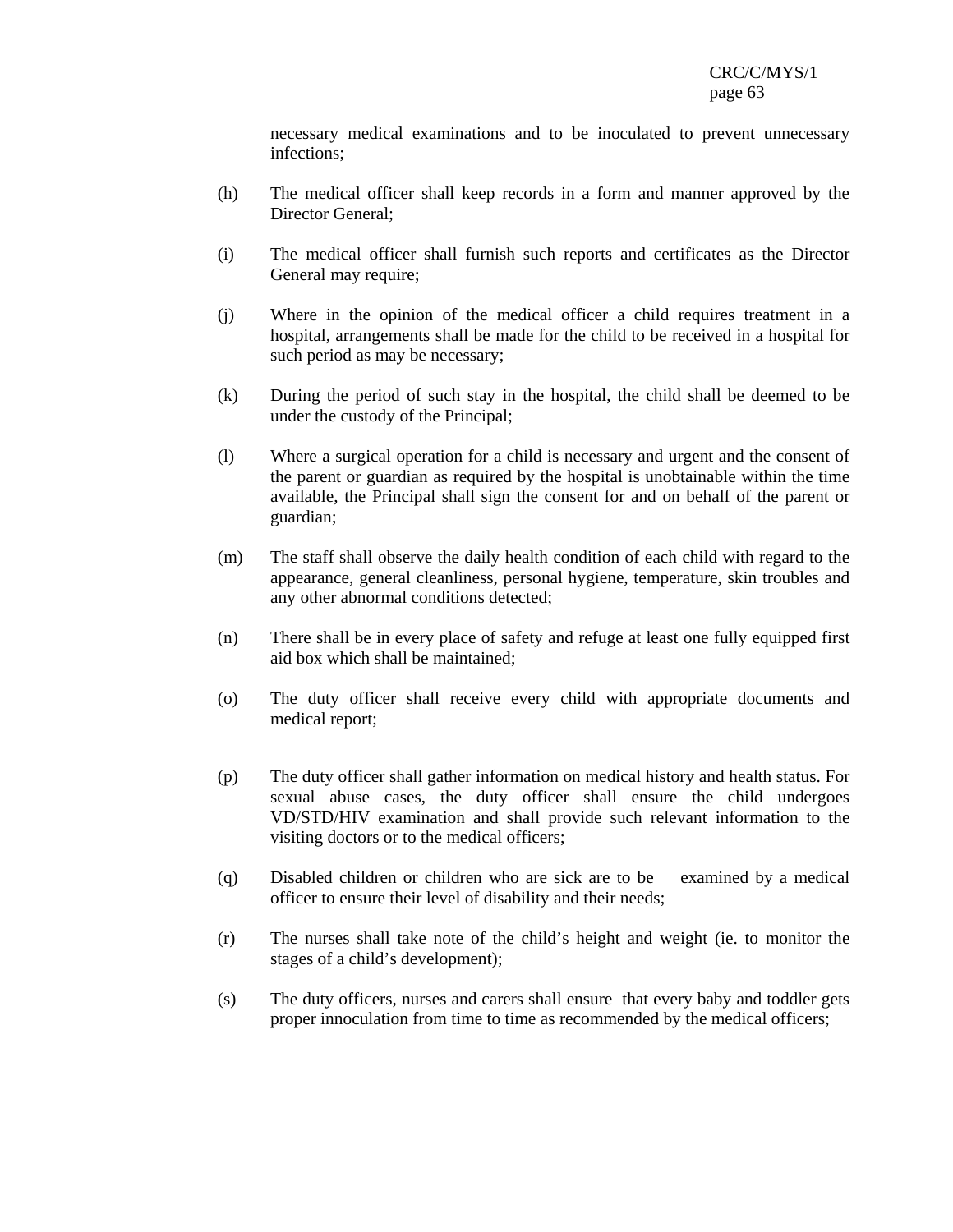- (t) The duty officers, social welfare officers and the counsellors shall prepare a treatment plan for the child;
- (u) Each child in the home will undergo dental examination and treatment every six months;
- (v) The Board of Visitors shall review the progress of case by evaluating immediate problems faced by the child;
- (w) The duty officer or the Board of Visitors shall recommend placement to foster families or adopted families whichever is appropriate;
- (x) The Principal of the place of safety shall prepare the child progress report quarterly and discuss with an academic or vocational teacher for placement in schools, jobs or training outside. For children who attend school outside the home they are entitled to pocket money;
- (y) The Principal of the place of safety, duty officers, counsellors and Board of Visitors shall discuss the child's progress at the Review and Discharges Panel Meeting according to Part 16 Reviews and Discharges Child Protection (Places of Safety) Regulations 1992 and Women and Girls Protection (Places of Refuge) Rules 1982. Children who are released from homes are also entitled to an allowance of RM200.00;
- (z) The duty officer shall prepare progress report for the case worker;
- (aa) Prior to release, the duty officer, Principal and the Social Welfare Officers shall discuss with the child and the family of the child with regard to the child's progress report on the future plan of the child; and
- (ab) Interactive workshops are also carried out to inculcate positive relationship and understanding between parents and child.

The Government is in the process of reviewing the relevant legislation pertaining to the care, protection and rehabilitation of a child placed in a place of safety or place of refuge.

## **ABUSE AND NEGLECT (Art. 19), INCLUDING PHYSICAL AND PSYCHOLOGICAL RECOVERY AND SOCIAL REINTEGRATION (Art. 39)**

235. Under the Penal Code [Act 574], provisions which cover offences affecting the human body apply equally to adults and children as victims of such acts. In addition the provision of the Domestic Violence Act 1994 [Act 521] is also aimed at protecting a child against any form of abuse committed within the household.

236. The Child Act 2001 [Act 611] provides extra protection for children, in which it stipulates for offences regarding ill-treatment, neglect, abandonment or exposure of children to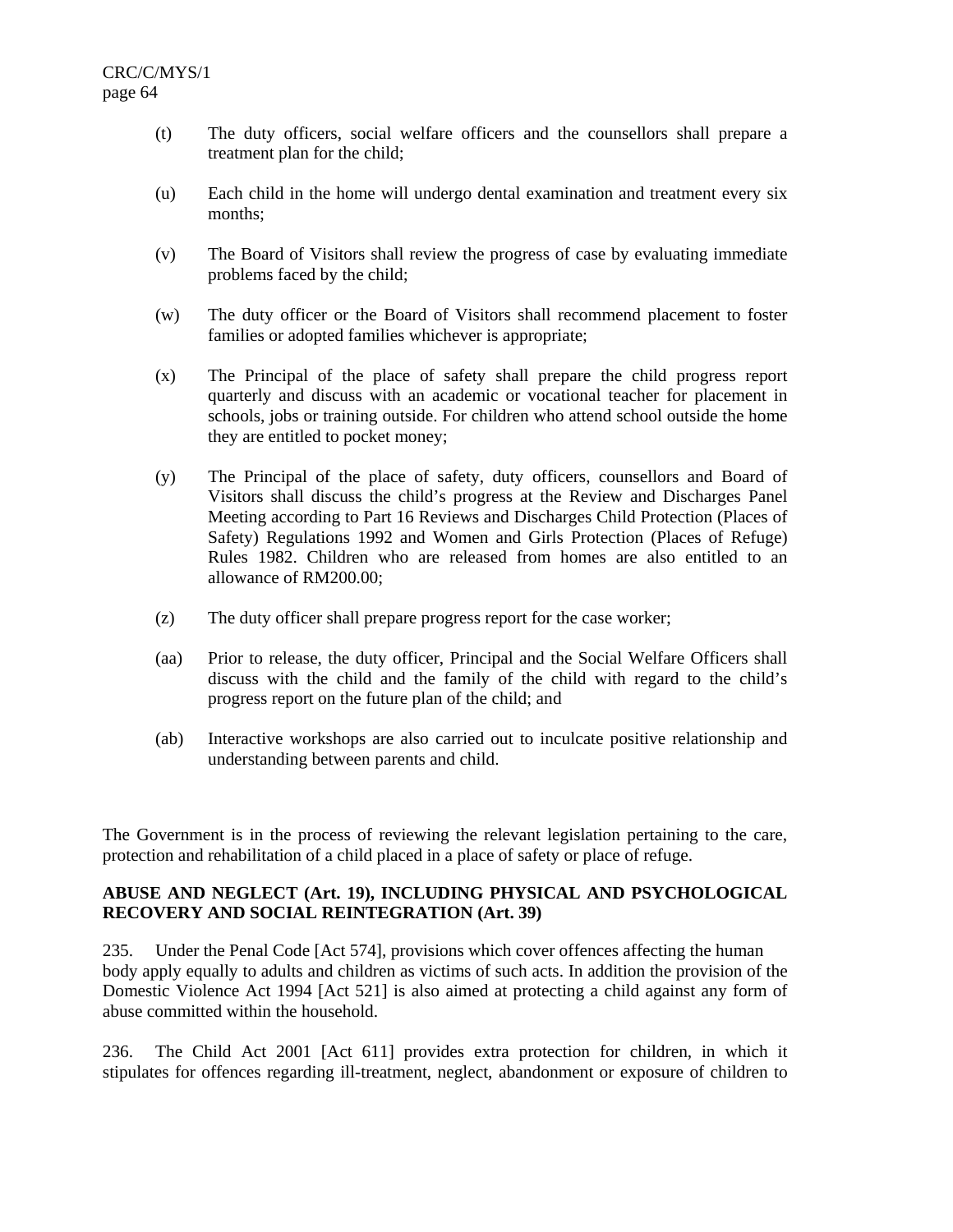moral danger, children used as prostitutes and beggars, children left without reasonable supervision, and unlawful transfer of possession, custody or control of children.

237. Under the Act 611, the Court for Children is also empowered to order the child in need of care, protection and rehabilitation to be placed in a place of safety, place of refuge, custody and control of a foster parent or in the care of a person who is willing and whom the Court for Children considers to be fit and proper to undertake the care of such child. The provisions under Part V Chapter 2 and Part VI Chapter 1 provide for the identification, reporting, referral, investigation, treatment and follow-up of the child who is in need of care, protection and rehabilitation. Before issuing the order, the Court for Children is obliged to place paramount consideration to the best interests of the child. An opportunity will also be given to the parents or guardian to be heard before the order is made. 1,242 child abuse cases in 2002 and 1,800 cases in 2005 were reported to the Department of Social Welfare which include neglect, physical, sexual and emotional abuse.

#### **CHAPTER 8**

#### **BASIC HEALTH AND WELFARE (Art. 6; 18, para. 3; 23; 24; 26; 27, paras. 1-3)**

#### **DISABLED CHILDREN (Art. 23)**

238. The Government of Malaysia has implemented various programmes to accommodate the basic needs of disabled children. The quality of life of children with special needs has markedly improved with the provision of Early Intervention Services at the primary healthcare level. The Programme of Care for Children with Special Needs provides rehabilitation services for children with special needs from birth to eighteen years of age.

239. The awareness and interest in rehabilitation programme was highlighted in 1979 in the Fourth Asian Conference for the Handicapped, followed by the Declaration of the International Year of the Disabled in 1980. Since then, Malaysia has committed to the concept of "total rehabilitation" which entails a multi-disciplinary approach. Rehabilitative services for children with special needs are provided through institutional services and community-based rehabilitation programmes.

240. Presently, there are seven rehabilitation centres which provide custodial, training and rehabilitation programmes for the intellectually disabled children. These centres can accommodate a total of 1,060 trainees. In addition, the Bangi Industrial Training and Rehabilitation Centre for the physically disabled was established in 1999 to provide vocational training and medical rehabilitation. To date, 703 trainees have graduated from the Centre and many have successfully secured employment in the community as well as the open labour market.

#### **Community Based Rehabilitation**

241. Community Based Rehabilitation (CBR) was introduced in 1984 as a strategy within the community for the rehabilitation, equalisation of opportunities and social integration of all persons with disabilities, including children. It is implemented through the combined efforts of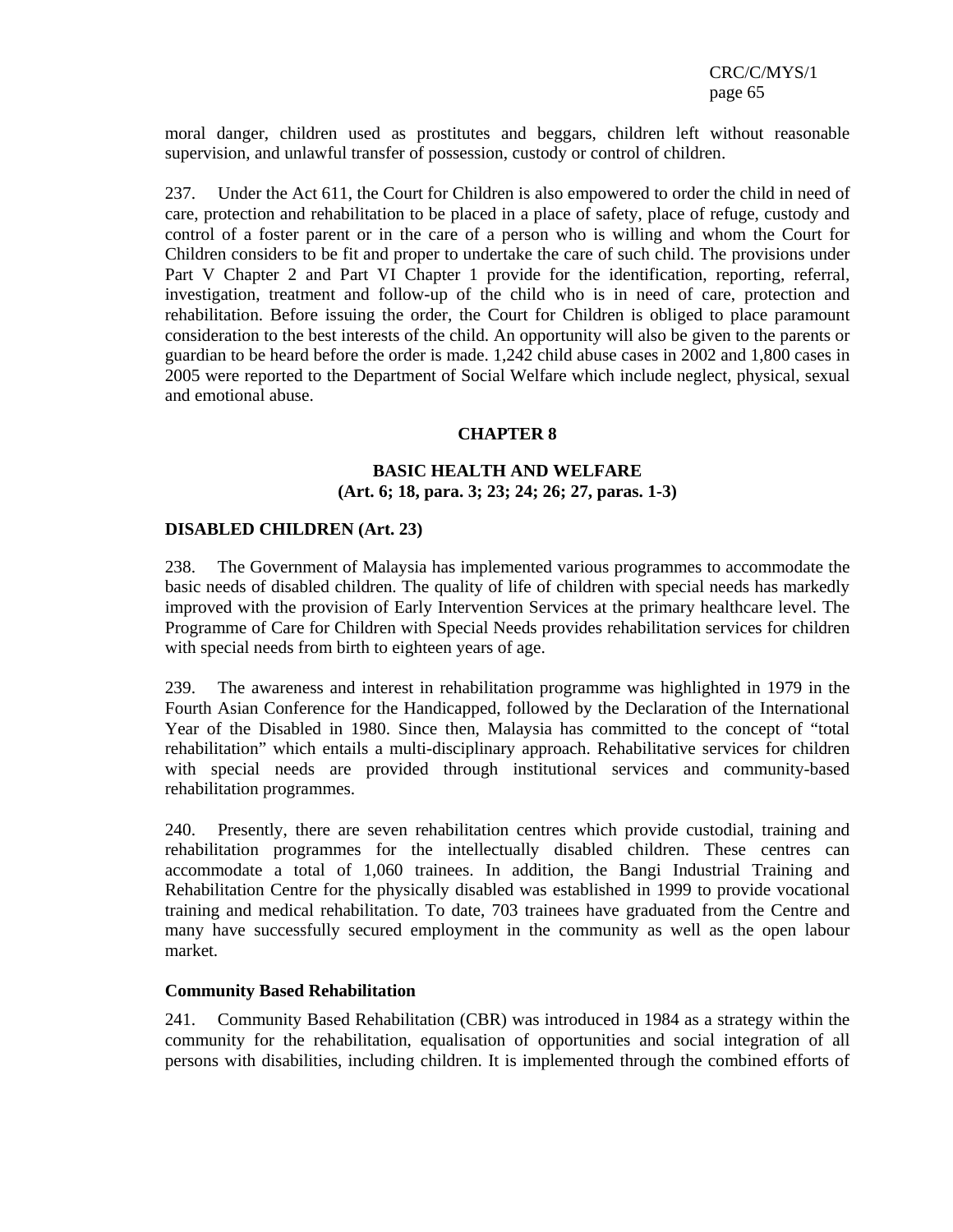persons and children with disabilities themselves, their families and communities, along with the appropriate health, education, vocational and social services. It aims to reduce the impact of disability and provide the support services for families of persons and children with disabilities.

242. As of 2005, the Department of Social Welfare has established 313 CBR centres programmes throughout the country benefiting 8,453 persons with disabilities. A total of 1,283 teachers have been trained to undertake rehabilitation programmes at the centres, make home visits and facilitate parental involvement. In line with the approach of community participation, the CBR centres are managed by a committee comprising of local community members, families and persons with disabilities themselves. The Government acknowledges the effectiveness of the CBR programmes, thus providing an annual allocation for the worker's allowance, rental of premises as well as a one-off grant for rehabilitation equipment. However, the committee is responsible for the other expenses in line with the community based approach.

243. The CBR programme is a preferred alternative to institutional care since it provides decentralised rehabilitation services and early intervention for persons and children with disabilities in their own community. It helps to ensure the acceptance and social integration of persons with disabilities, including children, as well as providing them the opportunity to develop their abilities and skills to their full potential, leading to a meaningful live. As a result, CBR prevents the separation of persons and children with disabilities from their families and communities and facilitates the evolution of a caring Malaysian society.

# **HEALTH AND HEALTH SERVICES (Art. 24)**

244. The Government of Malaysia is committed to provide adequate health infrastructure and programmes which are accessible and affordable to all. This has contributed to a steady decline in peri-natal, infant and toddler mortality in the last twenty years. Malaysia has already achieved eleven out of the thirteen Global Mid-Decade Goals on Children.

245. The Government allocated RM9.50 billion for the health sector during the Eighth Malaysia Plan (2001 to 2005) and this figure increased to RM10.28 billion for the Ninth Malaysia Plan (2006 to 2010).

246. The issue of vitamin A deficiency in Malaysia has been addressed effectively by the Government. It is not a public health problem in Malaysia. Iodine Deficiency Diseases are not a nationwide problem in Malaysia, except in some areas in the states of Sarawak and Sabah.

247. With the achievements in health, Malaysia has progressed beyond the child survival issues to provide more concerted efforts towards child protection and development. The implementation of prevention and promotion of health programmes as well as expansion of health facilities was undertaken to widen the coverage and accessibility of curative and rehabilitative health services. In this regard, planning and design works on new hospitals as well as urban and rural health clinics were undertaken as part of the strategy to provide a wider range of preventive and curative services to the general public and to decentralise outpatient clinics to reduce overcrowding in hospitals. In addition, various training programmes were undertaken and further enhanced through the expansion of existing facilities to meet the increasing manpower needs in an expanding health sector.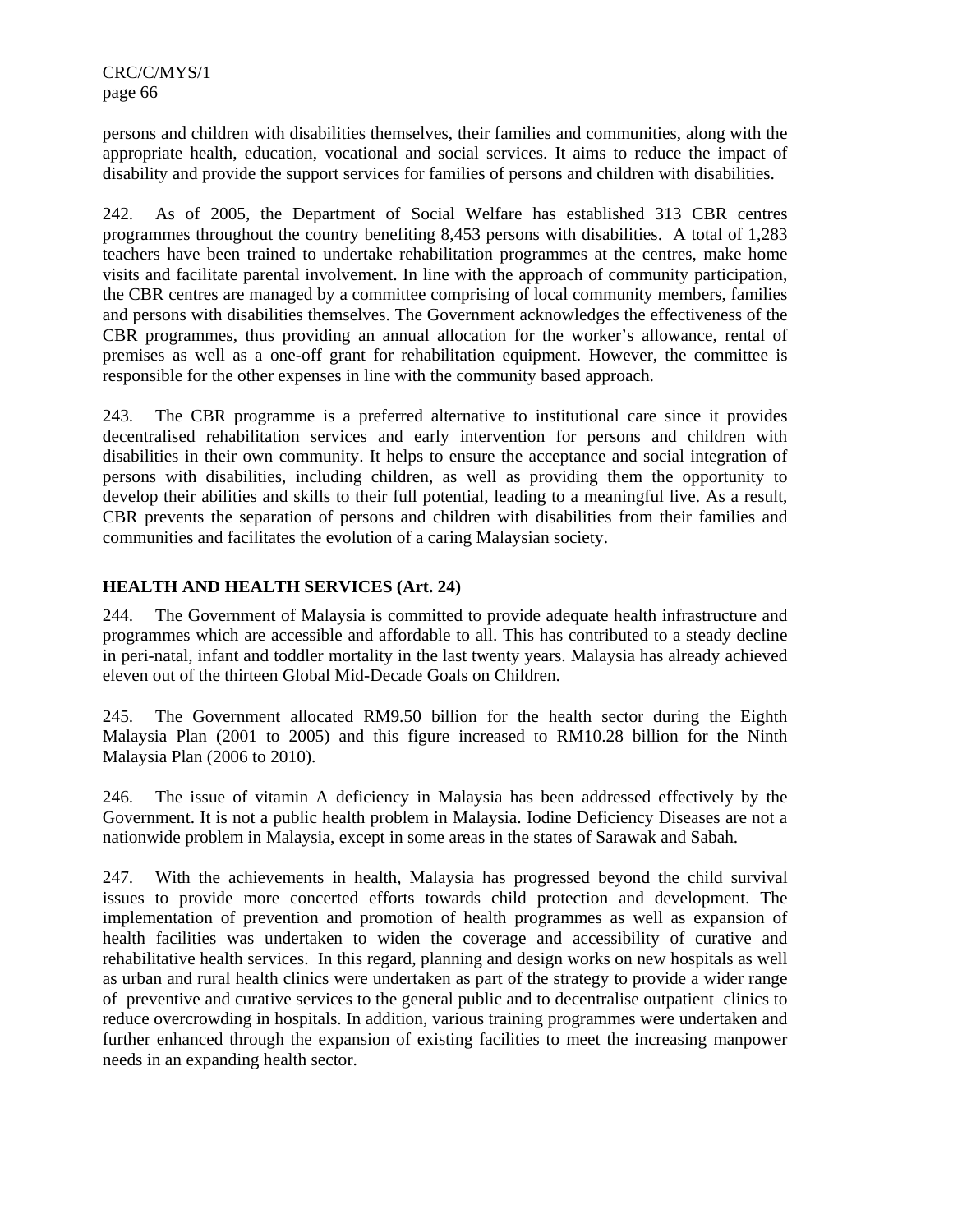248. As an integral part of the preventive and promotional health programme*,* the healthy lifestyle campaign was implemented with the co-operation of various agencies and NGOs. The first phase of the campaign was carried out from 1991 to 1996. It focused on disease prevention themes namely cardiovascular disease (1991), prevention of AIDS and sexually transmitted diseases (1992), food cleanliness (1993), promotion of children health (1994), cancer (1995) and diabetes (1996). The second phase of the campaign (1997 to 2002) stressed on the promotion of healthy lifestyle. For instance, the campaign focused on the promotion of healthy nourishment (1997), exercise and fitness (1998), safety and injury prevention (1999), mental health (2000), healthy family (2001) and healthy environment (2002). A healthy lifestyle campaign with the theme *Be Healthy for Life* was implemented in 2003. This theme was then adopted to be the general campaign for the subsequent years. The campaign focused on four elements, namely healthy eating, exercise and physical fitness, abstinence from smoking and stress management. In addition, HIV/AIDS awareness programmes for youths known as *Program Sihat Tanpa AIDS Untuk Remaja* (PROSTAR) was launched by the Ministry of Health in 1997 to promote a healthy lifestyle and prevent HIV/AIDS infection among youths.

249. The Plan of Action on Nutrition was implemented in 1996, which included the improvement of food quality and safety, breast feeding promotion, as well as promotion of appropriate diet and healthy lifestyle. Subsequently, the National Nutrition Policy was formulated in 2003 to ensure public access to safe and quality food regardless of location as well as ascertain that nutritious food is crucial for optimal growth, development and the health of the family. Nutrition programmes for the prevention and control of nutritional excesses and deficiencies as well as promotion of healthy eating were further enhanced. In this regard, the Food Regulations 1985 was amended in 2004 to include the implementation of mandatory labelling of food content with relevant nutrition information to assist consumers in making informed choices when purchasing food products.

250. In the year 2002, the provision of safe water and proper sanitation was further expanded through the construction of 4,900 gravity-feed water supply systems, 13,400 sanitary wells and 15,600 rain water collection schemes. The Government has taken the necessary measures to prevent and reduce waterborne diseases to improve the health status of the population, especially in the rural areas. The percentage of houses supplied with safe water increased from 93.76 percent in 2002 to 95.24 percent in 2005. However, there was a slight decrease in the percentage of houses with adequate sanitary latrines in the rural population from 98.54 percent to 98.02 percent in 2005 due to the aborigines who preferred to lead the traditional lifestyle in the rural areas. In essence, safe water and proper sanitation has helped to reduce the incidence of waterborne diseases such as cholera from 2,209 cases in 1995 to 1,480 cases in 2005.

251. Access to medical and healthcare services were expanded, upgraded and new programmes introduced during the Eighth Malaysia Plan (2001 to 2005). These services, comprising primary, secondary, tertiary and rehabilitative care, continued to be provided through an extensive network of hospitals as well as health and community clinics. The Government has upgraded and equipped 123 clinics with laboratory and diagnostic imaging facilities as well as the placement of family medicine specialists. During the Eighth Malaysia Plan period, a total of 22 hospitals were built, comprising 14 new and eight replacement hospitals. Meanwhile, new programmes that include screening for specific diseases and risk factors, early intervention and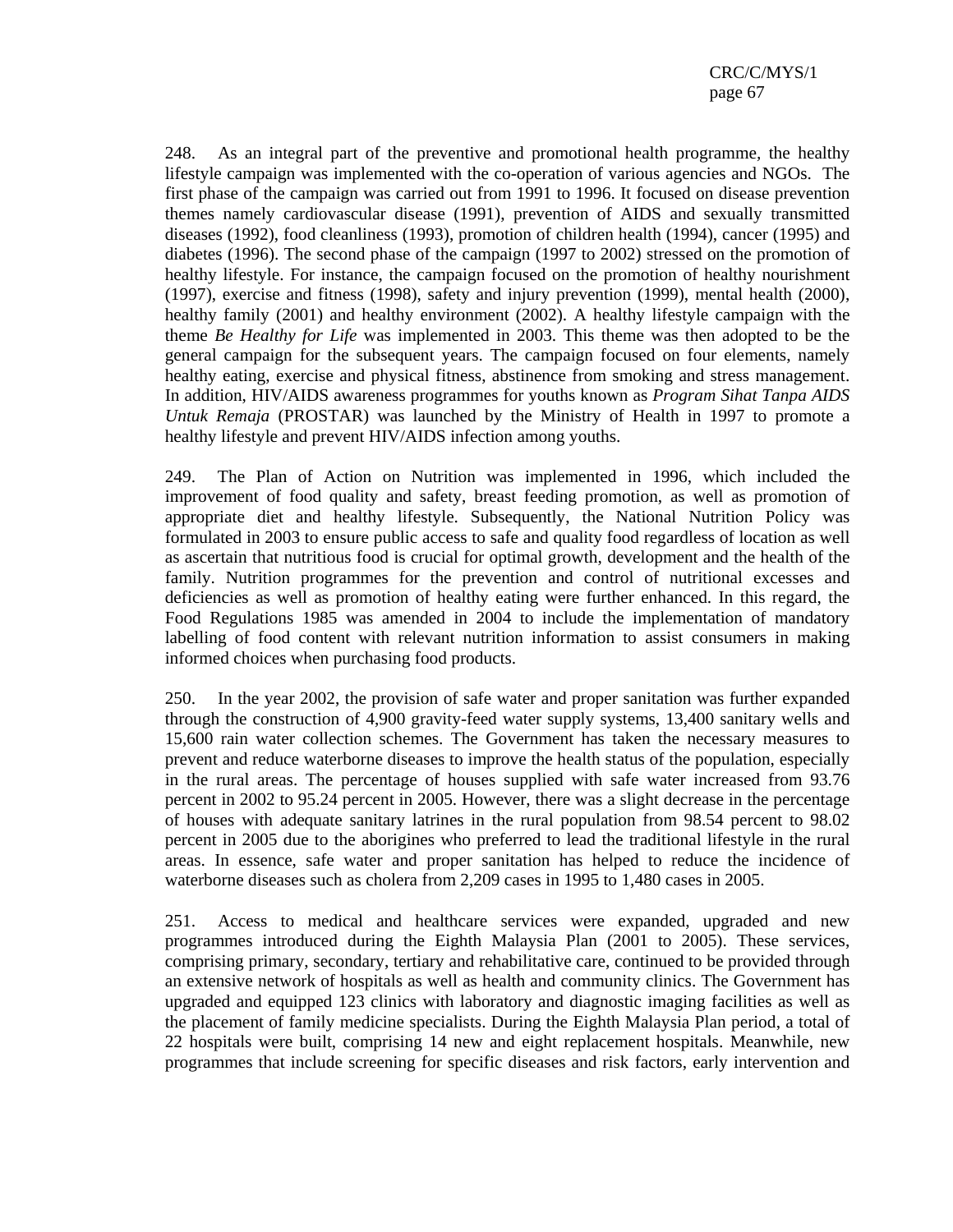treatment as well as reducing disability will be implemented during the Ninth Malaysian Plan (2006 to 2010). In this regard, an integrated and comprehensive health risk management programme aimed at early detection of diseases will be implemented. The screening programme for congenital hypothyroidism among newborns will be further expanded. Services for children with special needs will also be expanded and introduced in every district. In addition, Thalassaemia screening will be implemented to ensure early detection of blood disorders.

252. Proactive measures are constantly undertaken to ensure an adequate supply of human resource to support the expansion and delivery of health services. Training capacity in seven public universities and five private medical colleges was expanded to train more doctors, dentists and pharmacists. As a result, the ratio of health personnel to population improved as shown in Table 8.1.

| Year                            | 1995      | 1997      | 1999      | 2002     | 2005      |
|---------------------------------|-----------|-----------|-----------|----------|-----------|
| <b>Indicator</b>                |           |           |           |          |           |
| Doctor: population<br>ratio     | 1: 2,153  | 1:1,521   | 1:1,465   | 1:1,406  | 1:1,300   |
| Dentist: population<br>ratio    | 1: 11,822 | 1: 11,617 | 1: 11,897 | 1:10,678 | 1:9,497   |
| Pharmacist:<br>population ratio | 1: 13,461 | 1:12,409  | 1: 9,798  | 1:8,673  | 1: 6, 512 |
| Nurse: population<br>ratio      | 1: 1,224  | 1:883     | 1:1,086   | 1:695    | 1:592     |

*Table 8.1: Medical Personnel Ratio* 

 *Source: Ministry of Health* 

253. The implementation of various programmes led to improvements in the health status of the population especially children. Since 1990, both fertility and mortality rates have declined. The crude birth rate dipped from 27.9 per thousand in 1990 to 23.4 and 19.4 per thousand in 2000 and 2005, respectively. Infant mortality rates dropped from 13.1 per thousand live births in 1990 to 5.7 and 5.1 per thousand live births in 2002 and 2005, respectively.

254. A new legislation known as the Private Healthcare Facilities and Services Act 1998 [Act 586] was introduced to replace the Private Hospitals Act 1971. This Act reinforced the enhanced role of the Ministry of Health as a regulator of facilities and services pertaining to healthcare. Among others, the Act empowers the Ministry of Health to regulate the maintenance of safety, distribution of services, provision of quality care and the charging of affordable rates. In this regard, the private healthcare providers are required to adopt a more caring concept and provide a wider scope of affordable healthcare.

255. Child healthcare service has been provided since 1956 through the rural health programmes. Currently the service is incorporated into the Maternal and Child Health Services, which is provided through all health and community clinics. The main purpose of this service is to provide optimum healthcare to the child from the time he or she is born until the school going age. The Ministry of Health has produced an attendance schedule for a child as shown in Table 8.2.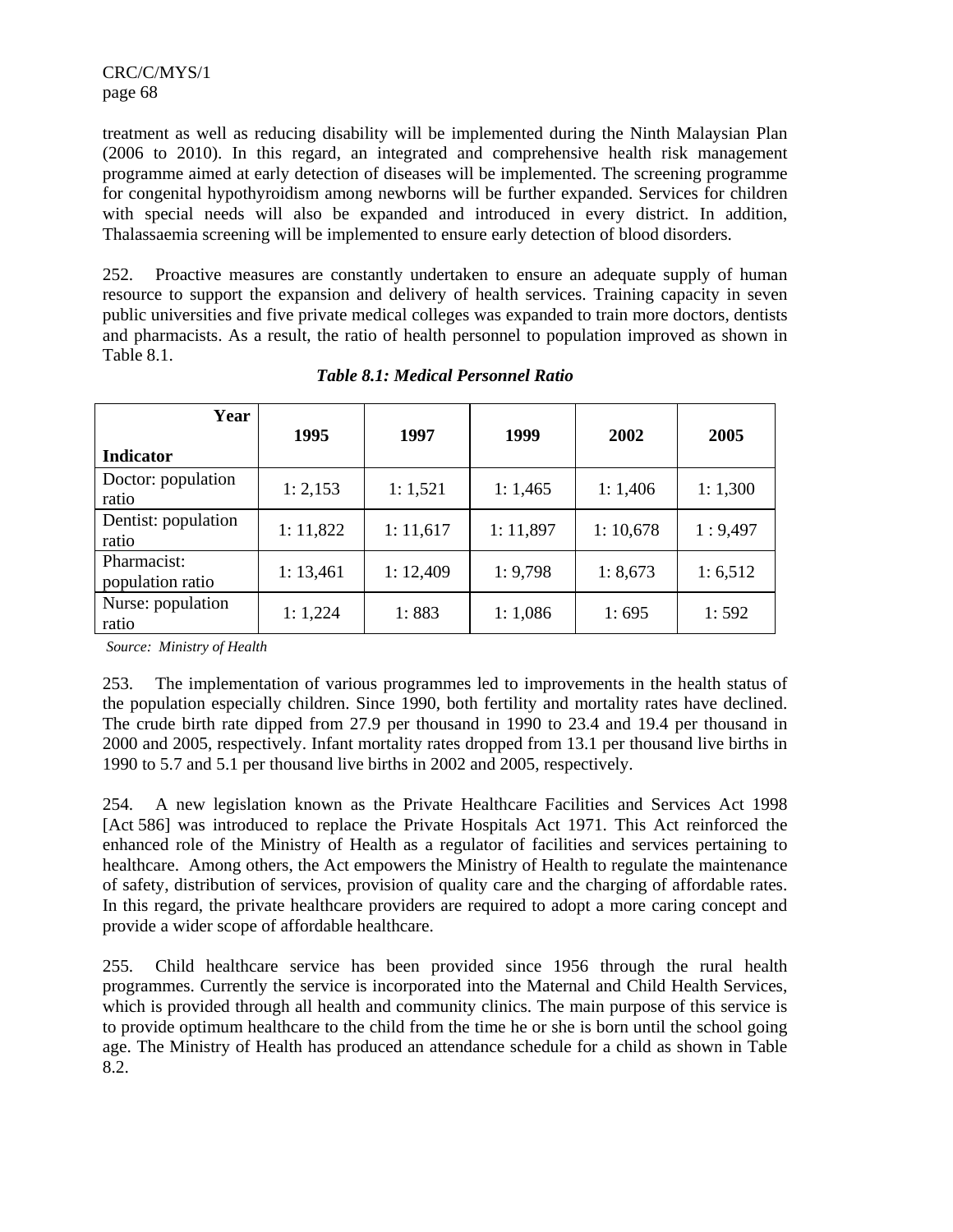| Age                                 | <b>Visiting schedule</b> |
|-------------------------------------|--------------------------|
| $Birth - 6$ months                  | Every month              |
| 6 months $-12$ months               | Once every 2 months      |
| $1$ year $-2$ years                 | Once every 3 months      |
| $2 \text{ years} - 4 \text{ years}$ | Once every 6 months      |
| $4 \text{ years} - 6 \text{ years}$ | Yearly                   |

### **Table 8.2: Child Healthcare Attendance Schedule**

*Source : Ministry of Health* 

*Note: This schedule is only for normal children* 

256. Parents are advised to bring their children to the nearest clinic to enable them to obtain these services according to the schedule. Among the services provided are immunisation, normal development assessment, advice on feeding and nutrition, general health assessment and medical treatment.

257. The coverage and scope of the immunisation programme for children aged one year and below was further improved during the Eighth Malaysian Plan (2001 to 2005). Coverage of the Bacille Calmette-Guerin (BCG) immunisation for children below one year in the year 2000 was 99.9 percent and have increased to 100.0 percent in 2005. Immunisation coverage for poliomyelitis (third dose for children below one year) was 95.4 percent in 2000 and it decreased slightly to 94.3 in 2005. Meanwhile, the triple antigen vaccine for diphtheria, tetanus and pertussis coverage has improved from 94.4 percent in 2000 to 99.8 percent in 2005. In an effort to further reduce morbidity and mortality among children against vaccine-preventable diseases, new vaccines were incorporated as part of the child immunisation programme in July 2002, which is provided free in all Government facilities. These included the haemophilus influenza B (HiB) and the combined mumps, measles and rubella (MMR) vaccines. In addition, the National Measles Vaccination Programme implemented in 2004 for children aged 7 to 15 years, achieved coverage of 93.9 percent. MMR immunisation coverage for infants has increased from 86.6 percent in 2002 to 89.9 percent in 2005. These efforts reduced the incidence of vaccinepreventable diseases such as whooping cough and measles while eliminating poliomyelitis. No polio cases were reported in Malaysia since 1993. The last two cases were reported in 1992. In October 2000, the Western Pacific Region, including Malaysia, was declared a polio-free region.

258. Anthropometric data available in Malaysia in recent years to assess the prevalence of Protein Energy Malnutrition has indicated that acute malnutrition is no longer a problem. Since 1990, weight-for-age data of children below five years who have attended Government child health clinics was incorporated into the Health Management Information Systems. In 2005, the percentage of severely underweight children was 0.4 percent for infants below one year of age and 0.8 percent for children aged 1 to 4 years. The proportion of children found to be moderately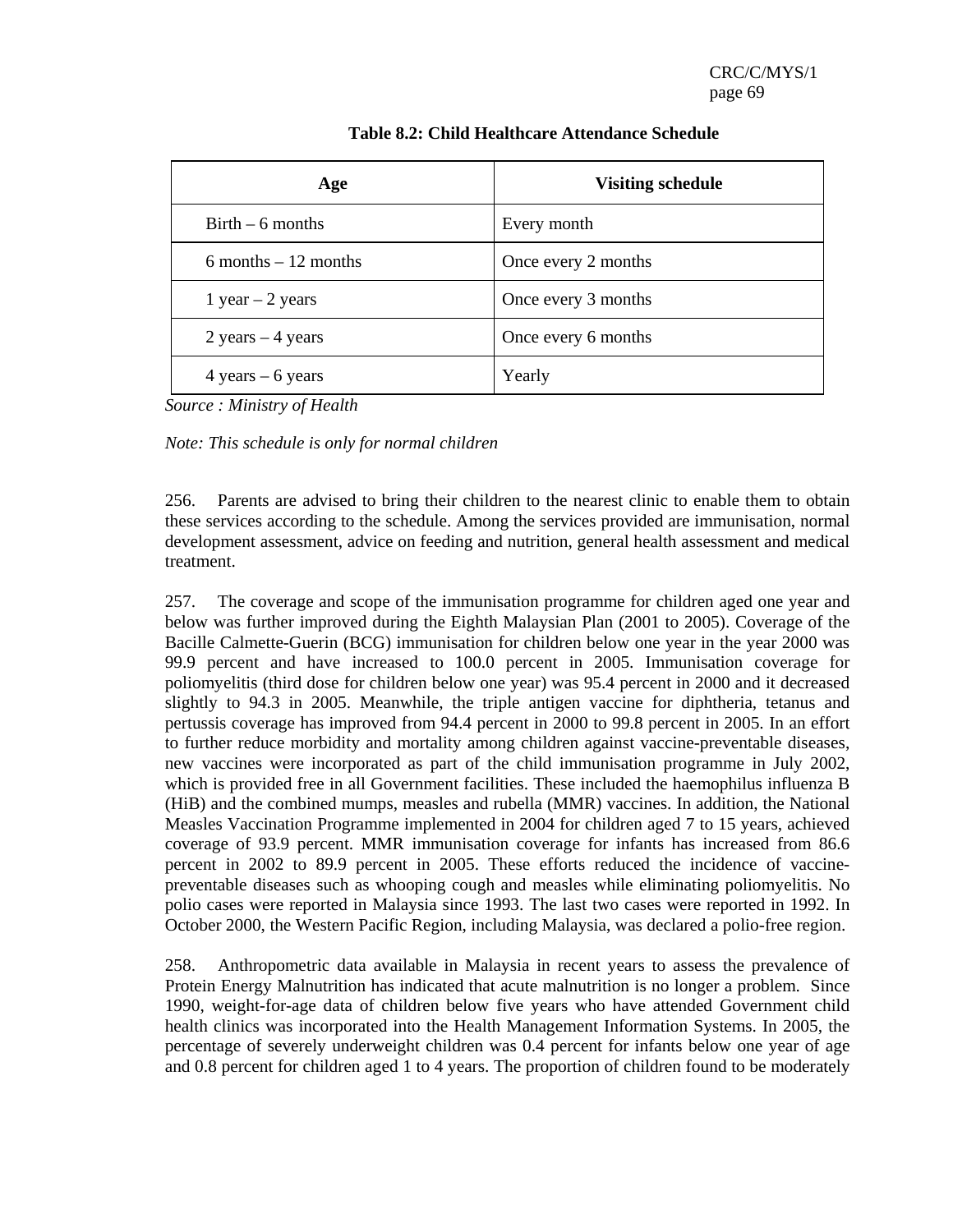underweight was 4.5 percent for infants below one year and 9.3 percent for children aged 1 to 4 years. To reduce the incidence of underweight, the food basket programme is implemented and provided for underweight children from low income families under the purview of the Ministry of Health and supplementary feeding programme for school children from low-income families under the purview of the Ministry of Education. The Department of Social Welfare also provides assistance to families and children in need of financial support.

259. Except for a few studies that have indicated high prevalence rates in isolated parts of Peninsular Malaysia, the problem of endemic goitre does not appear to be a major nutritional problem. However, iodine deficiency diseases have been recognized as a salient health problem in Sabah and Sarawak and in some other states in Peninsular Malaysia. Efforts have been made to reduce the incidence by giving iodised salts and iodinated water in the affected states. Legislation for iodised salt was gazetted in December 1999 and implemented in June 2000. Additional efforts include installation of iodinators in the water supply to schools and longhouses in the areas known to be endemic for iodine deficiency disorders.

260. The rapid pace of socio-economic development and the increasing affluence among Malaysians have resulted in a definite change in the nutritional pattern in the country. Presently, Malaysian young population is faced with another facet of the nutrition problem, namely obesity.

261. Maternal health and the prevention of maternal mortality has received due attention from the Government with the development of comprehensive maternal healthcare programmes which include reproductive health and nutrition services. This is to ensure pregnant women are monitored regularly for early detection and treatment for complications to ensure a satisfactory outcome for both the mother and the newborn. Anaemia during pregnancy still poses a problem and data collected from routine antenatal visits to Government clinics in 2002 showed that 2.8 percent of pregnant mothers were found to have haemoglobin levels of less than 9mg/dl. Reproductive health services focusing on spacing of birth, infertility treatment and counselling will be strengthened in an effort to enhance the well-being and the health of women especially of the reproductive age.

# **SOCIAL SECURITY AND CHILD CARE SERVICES AND FACILITIES (Art. 26 and 18, para. 3)**

262. The Department of Social Welfare maintains a register of welfare-related NGOs and provides them with a yearly grant to assist in programme sustenance. There are 75 child-related NGOs which include social organisations, religious groups and grassroot community organisations. These NGOs provide various services for children who are orphans, from poor families and families with social problems, abandoned or neglected and children who need care and protection. Among the services are care and protection, counselling, academic support, religious teachings, vocational training, social enhancement, sports and recreational activities. In the year 2002, a total number of 4,185 children were placed under the care of these organisations, and this figure decreased to 3,257 in 2005.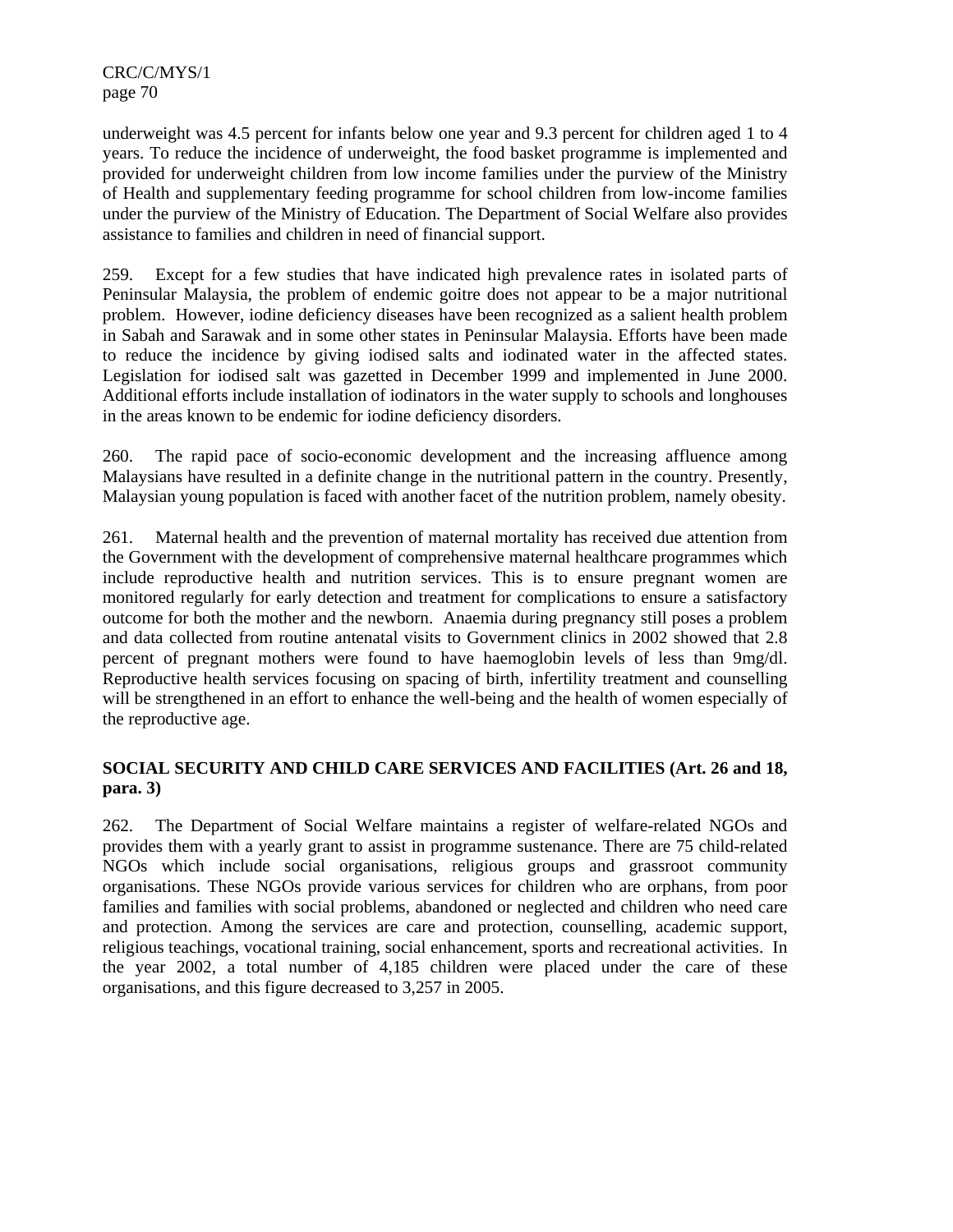#### **Childcare Centres and Care Centres**

263. The Government provides assistance to working parents by setting up or encouraging employers in both the public and private sectors to provide childcare facilities. The public sector is encouraged to utilise suitable space within the office complex for childcare while employers in the private sector are eligible for tax rebate if they build childcare centres in the workplace. The Department of National Unity and Integration and the Ministry of Rural and Regional Development have set-up childcare centres throughout the country as part of their community programmes at the grassroot level. In addition, the Department of Social Welfare conducts various training programmes for the operators of childcare centres and for childcare providers.

264. The Childcare Centres Act 1984 [Act 308] and the Care Centres Act 1993 [Act 506] exemplify the highest degree of societal care and Government responsibility in matters related to the children's development. It is mandatory for all childcare centres to be registered with the Department of Social Welfare and adhere to the rules and regulations outlined in the Childcare Centres (Institution-based) Regulations 1993 to ensure minimum standards of services for children attending institutional childcare centres nationwide. The Regulations also stipulate the need for parental involvement in activities to ensure continuity of learning and quality care from the centre to the home and vice versa. Activities at the centre place strong emphasis on local culture and moral values.

265. The Department of Social Welfare conducts monitoring visits and training courses to ensure programmes and activities at the centres are age-appropriate and promote the total development of the child especially in the basic areas of physical, emotional, cognitive and language. The Department has produced a book on guidelines for prospective operators of childcare centres, outlining the procedures to obtain a Certificate of Registration and the basic requirements of the technical agencies involved in giving the approval.

266. The Care Centres Act 1993 [Act 506] ensures the minimum standard of quality care for individuals placed in welfare institutions especially those managed by individuals or NGOs. It covers both day care centres and residential institutions that provide alternative care services with or without fees for children, women, the elderly and people with disabilities. For each of these target groups, a minimum acceptable standard of care is ensured through the issuance of licences only to those who comply with the requirements stipulated in the guidelines which cover areas such as the safety, health and security of the groups involved.

#### **Child Protection Teams**

267. One of the provisions of the Child Act 2001 [Act 611] is the establishment of Child Protection Teams to co-ordinate support services at the community level for children in need of care and protection and families in crisis. According to Act 611, the Child Protector functions as the Chairman while other members of the Team include a medical officer, a police officer and community members interested in child welfare. The Child Protection Teams are encouraged to carry out preventive and rehabilitative programmes such as the establishment of Child Activity Centres and Crisis Intervention Centres for children and families in high risk areas. Other activities include educating the local community in advocating a safe environment for the young child.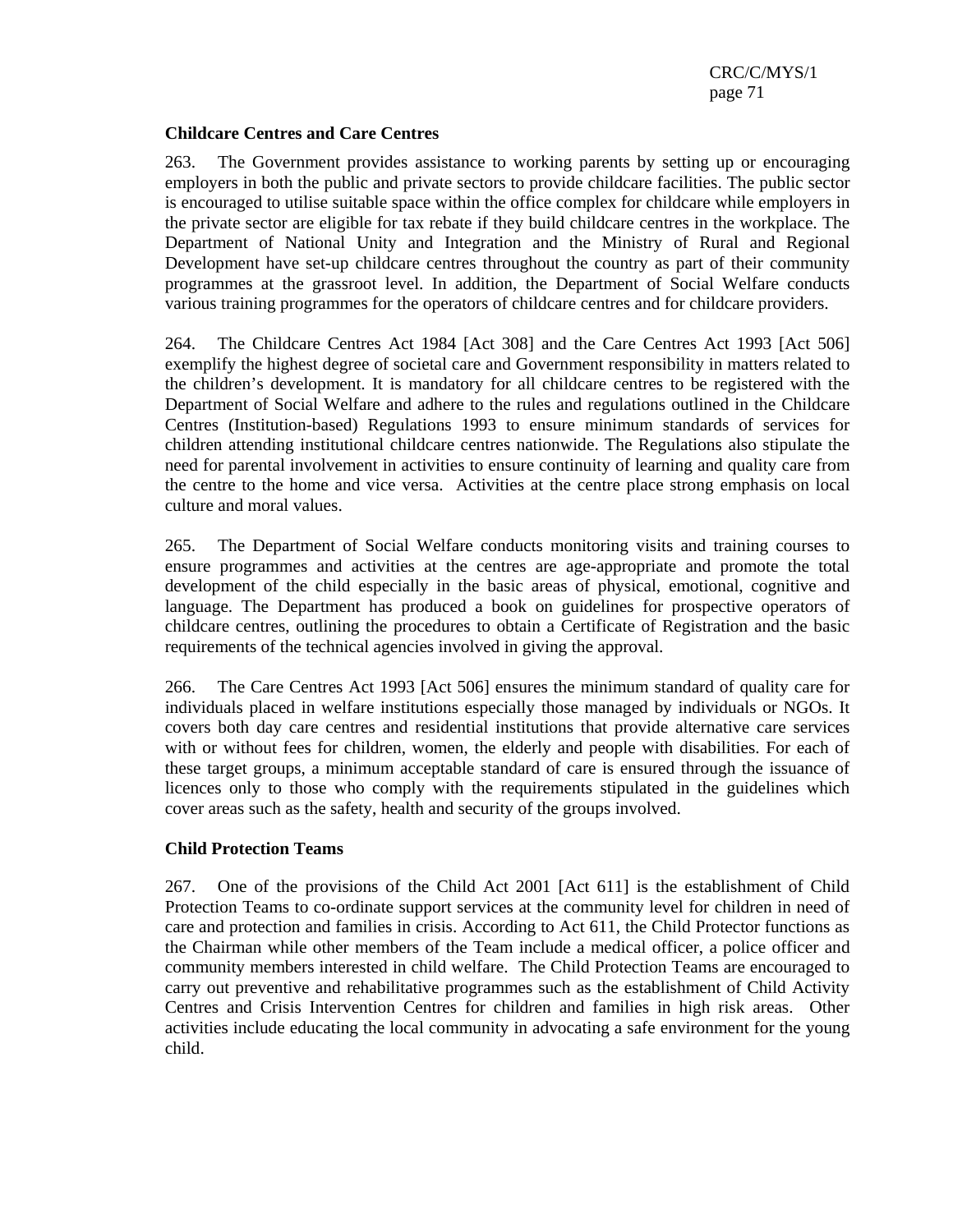268. As of 2005, 131 Child Protection Teams have been established throughout Malaysia. These Child Protection Teams have been given training and exposure through conventions, seminars and courses on issues pertaining to child welfare with special focus on working with abused children, affected families and the perpetrators.

# **Child Activity Centres**

269. The Child Act 2001 [Act 611] stipulates that Child Protection Teams are responsible for the setting up of Child Activity Centres. These centres were set up as a proactive action by the Government to provide support services to help families overcome their social problems. Functions of these Child Activity Centres are as follows:

- (i) to organise programmes which will provide care and protection to children at risk of being abused;
- (ii) to provide different activities to cater to the needs of parents and children; and
- (iii) to conduct child development and parenting courses for the community.

270. Besides serving as resource centres, the Child Activity Centres provide counselling and crisis intervention services, educational support services, child development activities, lectures, seminars, workshops on parenting and other family-oriented topics as well as motivational camps for children and youths. As of 2005, 135 Child Activity Centres have been established throughout Malaysia. The activities carried out at the Child Activity Centres have, in some ways, contributed to the prevention of many social ills such as child abuse, child neglect, school dropout, truancy and moral decadence. In addition, it has fostered community relations and the caring spirit by serving as a place where the local community interact, exchange ideas and work together towards a common goal that is, the well-being of the child and family.

#### **Students Activities Centres**

271. Students Activities Centres were introduced by the then Ministry of National Unity and Social Development in 1997. These Centres are specifically meant for students who need a place to study before and after school. The main objectives of setting up the centres are:

- (a) to create a young generation that is educated, confident and inculcated with positive social values and a vision for the future;
- (b) to provide a space for children in an effort to prevent them from getting involved with undesirable elements and activities; and
- (c) to provide an avenue and opportunity for increased interaction between students of various ethnic groups and thereby indirectly promote positive neighbourhood spirit among them.

272. There were 17 such centres established throughout the country in 2000. The facilities provided at these centres include mini library, tuition classes (inclusive of religious tuition), computer classes, indoor games, counselling, mediation services and others. These centres are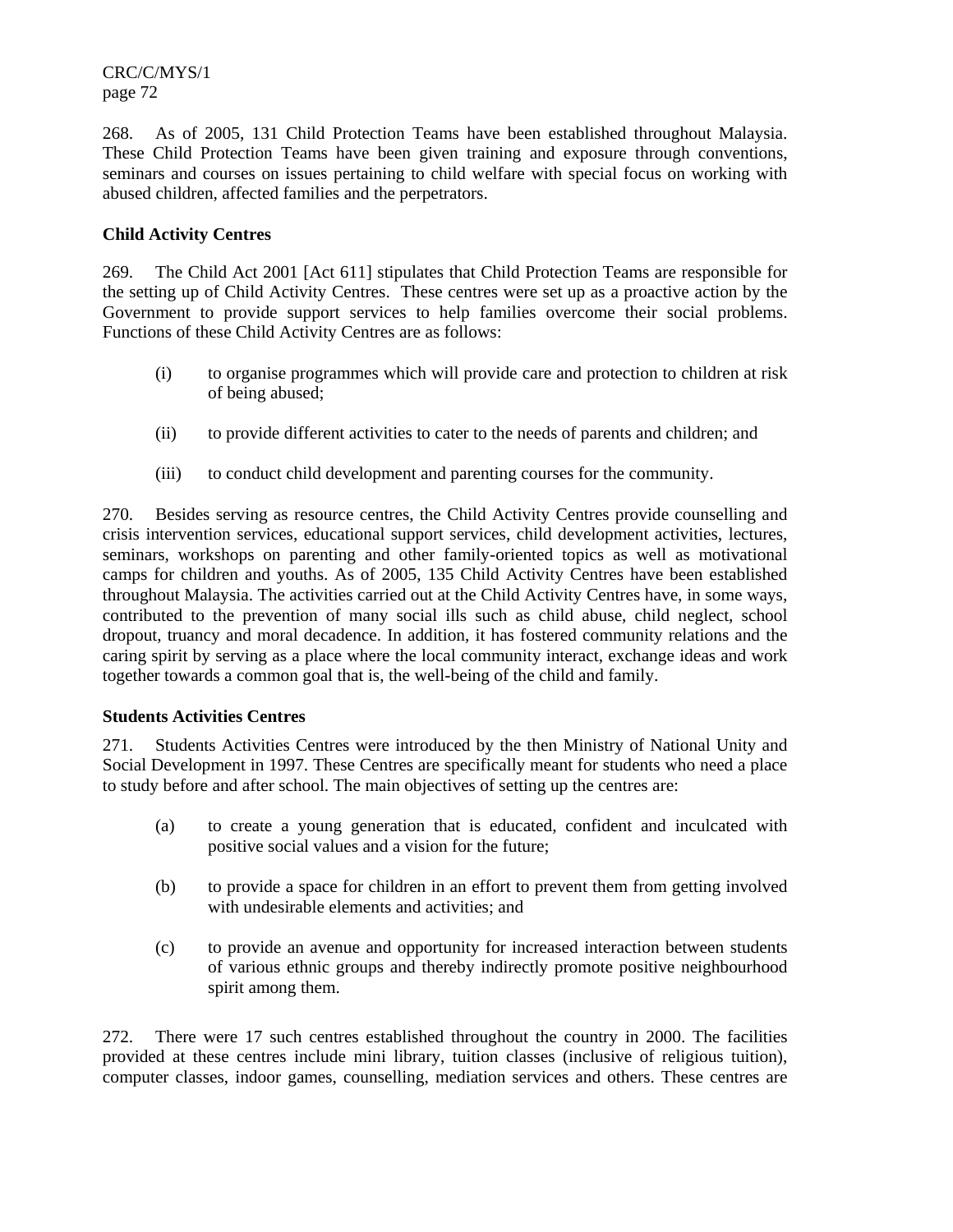directly under the auspices of the *Rukun Tetangga* (Neighbourhood Area Committees) where the Youth Committee is a sub-committee under it. Currently, there are more than 3,200 *Rukun Tetangga* establishments throughout the country with more than 1,400 of them having the Youth Committees. For areas where Students Activities Centres have yet to be established, student activities are organised in public centres or at *Rukun Tetangga* centres.

## **Child Welfare Committee**

273. The Child Welfare Committee is one of several mechanisms provided for under the Child Act 2001. It is established at the grassroot level to prevent the involvement of children in undesirable social activities. The functions of a Child Welfare Committee are as follows:

- (a) to encourage community involvement in the prevention of crime and moral decay as well as explain the roles and responsibilities of children;
- (b) to assist the Probation Officer obtain guardianship or foster parents for children having problems with their families;
- (c) to assist the Probation Officer in obtaining training and employment opportunities for children under supervision;
- (d) to assist the Probation Officer in the supervision of children under probation as well as children who need supervision after their release;
- (e) to regularly visit the children under remand and those committed to Probation Hostels to ensure the well being of the child; and
- (f) to advise the Minister on the need for changes in policies or legislation pertaining to the welfare of the child.

274. In the year 2005, there are 110 Child Welfare Committees at the district level with 1,320 members throughout the country. In most cases, many of the members are professionals who can make significant contribution to the well being of the child. Each Child Welfare Committee is given a grant to help the committee to plan and implement programmes and activities such as awareness programmes, seminars, parenting courses, youth camps and motivational programmes. These programmes help to enhance the self-esteem of the child.

275. Since 1986, there has been a move towards improving the outcome of children with special needs. The quality of life of children with special needs has markedly improved with the provision of Early Intervention Services at the primary healthcare level. The Programme of Care for Children with Special Needs provides rehabilitation services for children with special needs from birth to 18 years of age.

276. Section 64 of The Education Act 1966 [Act 550] provides power to the Minister to render assistance, whether financial or otherwise, in respect of pupils or any class to pupils in Government or Government-aided educational institutions. Such assistance may include the granting of bursaries, scholarships, loans or such other assistance; and the provisions of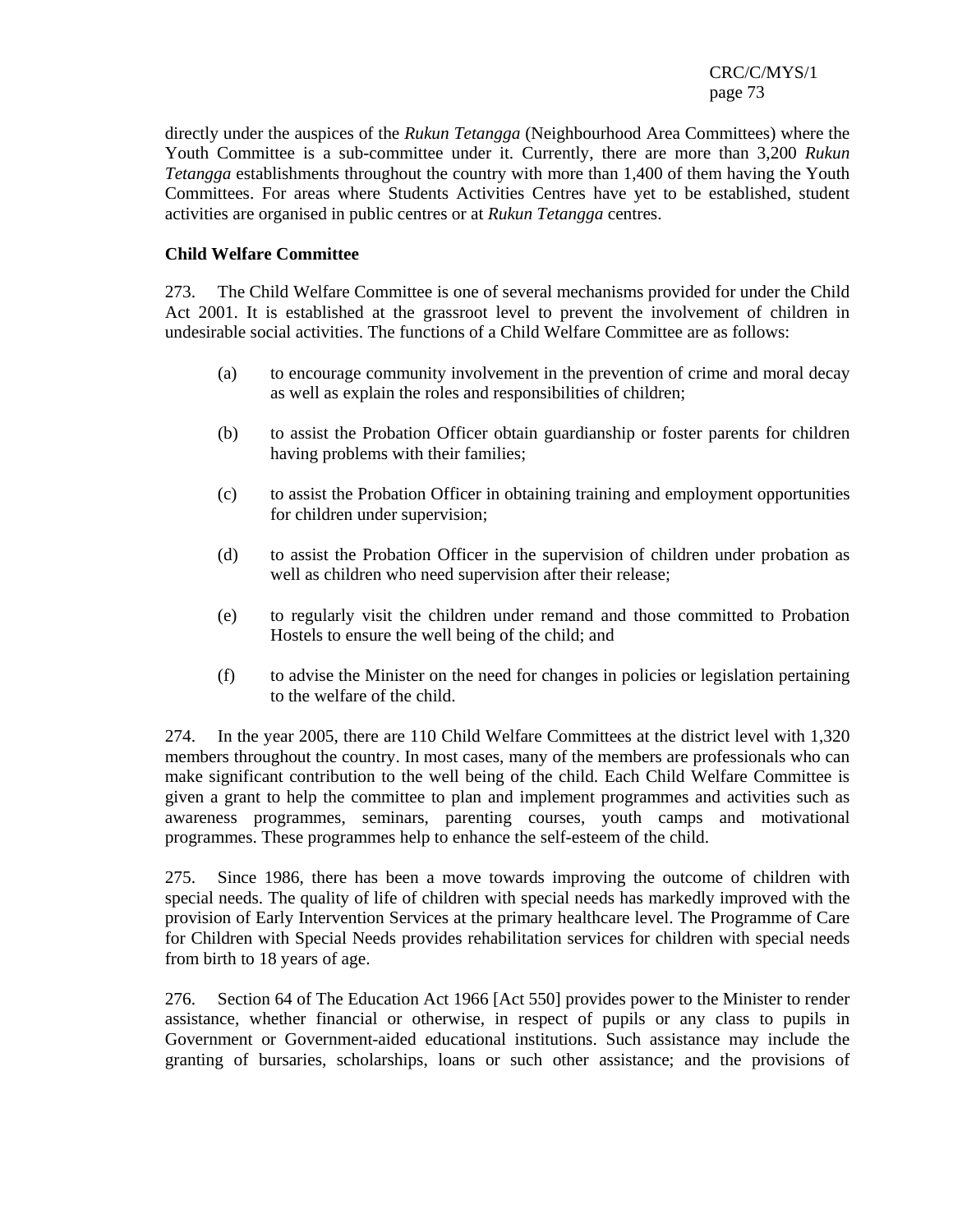accommodation, transport, books and medical and dental services for the purpose of enabling the pupils to take full advantage of the educational facilities available to them for the purpose of promoting their health and well-being.

## **Emerging Health Issue**

277. An emerging health issue which has the potential of becoming a major public health problem is HIV/AIDS. The national surveillance data shows that the HIV infection has increased from three cases in 1986 to 6,120 cases in 2005. Whilst there was one AIDS case and one AIDS death reported in 1986, the number of AIDS cases increased to 1,221 with 984 deaths in 2005. Between the year 1986 to 2005, there were a total of 70,559 HIV infection cases, 10,663 AIDS cases and 8,179 AIDS deaths. In facing up the scourge of HIV/AIDS, the Ministry of Health has initiated actions well before the first case of HIV was detected in 1986.

278. An inter-sectoral committee known as National HIV/AIDS Task Force led by the Ministry of Health was formed in 1985 to formulate policies, develop strategic action plans as well as coordinating the HIV/AIDS prevention programmes to control its spread among the population. This includes the Maternal to Child Transmission Programme which was started in 1998 at all Government health facilities to provide free anti-retroviral therapy to all HIV positive pregnant mothers, integrating the management of HIV cases at primary care level through voluntary testing and counselling, encouraging high risk women to go for voluntary screening at public health clinics, and provision of free anti-retroviral therapy to children infected with HIV. Babies born to HIV mothers are given free formula milk for at least the first six months and free treatment for HIV for life. The Ministry of Health also implements various campaigns in cooperation with NGOs. This includes the healthy lifestyle campaigns and AIDS awareness programmes. A special programme called *PROSTAR* has been designed to create awareness and educate the youths about HIV/AIDS. In addition, the Government provides funds to NGOs to organise rehabilitation programmes for HIV positive sufferers.

## **STANDARD OF LIVING (Art. 27, para. 1-3)**

279. The Government of Malaysia has taken the necessary measures to ensure the rights of every child to a standard of living adequate for the child's physical, mental, moral, spiritual and social development.

280. The Nutrition and Health Programme was introduced to provide a balanced diet, healthcare and to enhance the quality of life of students. This programme is a collaborative effort between the Ministry of Health and the Ministry of Education (MOE). Under the Supplementary Food Scheme, free nutritious food is provided to the needy students at more than 5,000 primary schools throughout the country. In 2004, MOE provided milk to 494,700 primary school students under the Milk Scheme Program with the objective to give additional nutritious food to poor students.

281. In addition, the Ministry of Health through its school health services has provided various services which include medical and dental treatment as well as the prevention and control of contagious diseases. The Ministry also provides health services and first aid facilities in schools. This collaborative effort between the Ministry of Health and the MOE was further enhanced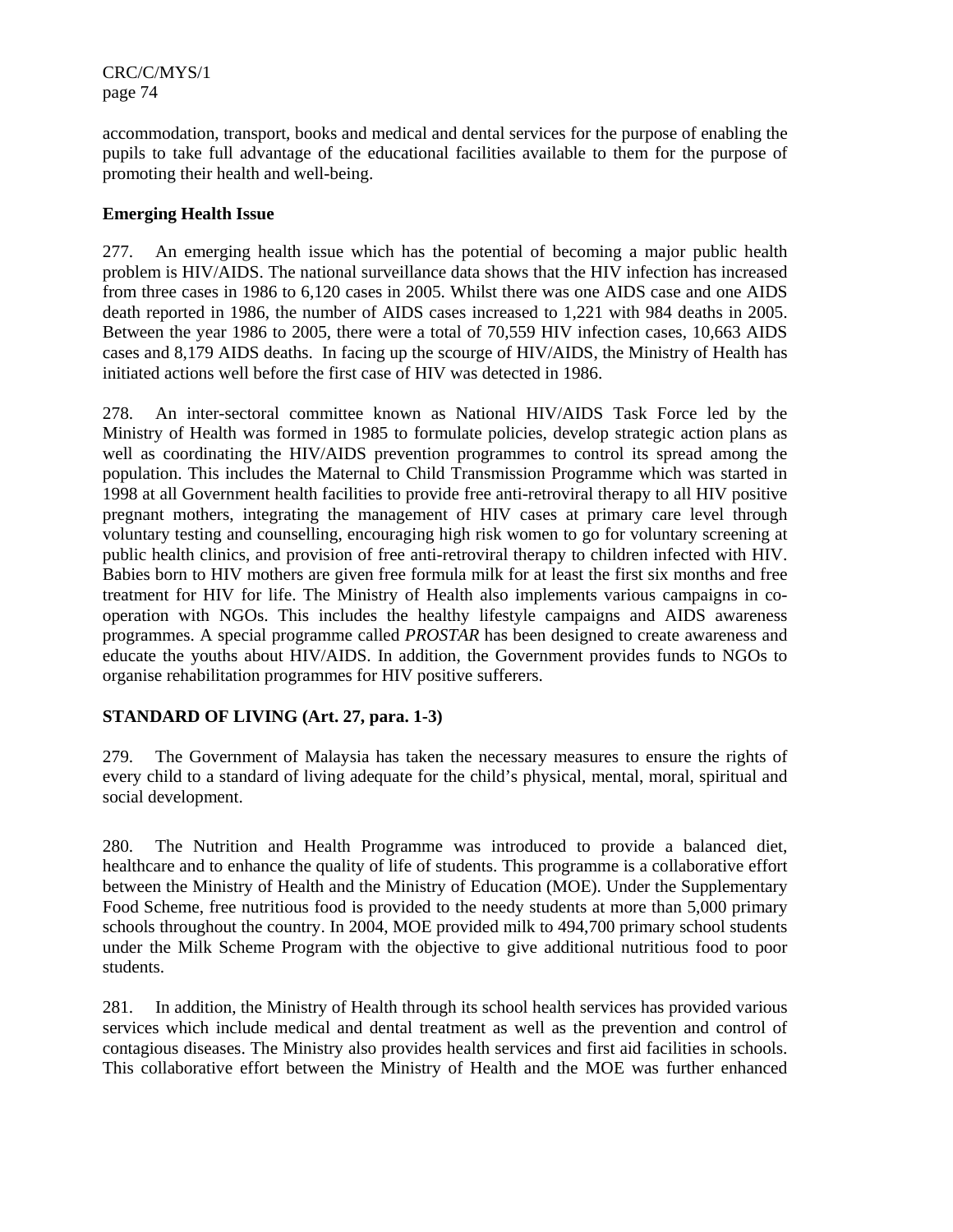through the School Health Promotion Programme which aims to create awareness about healthcare among the students.

282. The standard of living for the needy children has also been taken care by the Government. Both the Government and NGOs have provided various services for orphans, abandoned, neglected and children who need care and protection as well as children from poor families and families with social problems. Among the services rendered are care and protection, counselling, academic support, religious teachings, vocational training, social enhancement as well as sports and recreational activities.

### **CHAPTER 9**

## **EDUCATION, LEISURE AND CULTURAL ACTIVITIES (Art. 28; 29; 31)**

### **EDUCATION, INCLUDING VOCATIONAL TRAINING AND GUIDANCE (Art. 28)**

283. Education in Malaysia is within the jurisdiction of the Federal Government and comes under the purview of the Ministry of Education. Education since the 1980s has moved towards the holistic and integrated development of individuals as envisioned in the National Educational Philosophy (NEP). The NEP has been geared towards achieving the nation's vision to produce Malaysian citizens who are balanced, trained, skillful and cherish the national aspiration for unity.

284. Children in Malaysia can enrol in two categories of educational institutions from primary to higher learning, namely public schools, which are provided by the Government and private schools. The Education Act 1996 [Act 550] provides the fundamental basis for curriculum policies in Malaysia. It indicates the specific laws and provisions that give direction to curriculum documents. These regulations are mandatory for all schools. The Act states that the National Education System shall consist of pre-school education, primary education, secondary education, post-secondary education and higher education.

285. In the year 2002, Act 550 was amended to provide compulsory education. In public schools, children are enrolled according to their ages. They are pre-schools for ages 4 to 6 years, primary for ages 6 to 12 years, and secondary for ages 12 to 19 years. As a matter of fact, Malaysia has achieved its Mid-Decade Goals of strengthening primary education. Nevertheless, the national target of 100 percent primary enrolment has yet to be achieved. Table 9.1 shows the public primary school enrolment while Table 9.2 depicts further on the number of public primary schools, teachers and classes according to the type of schools.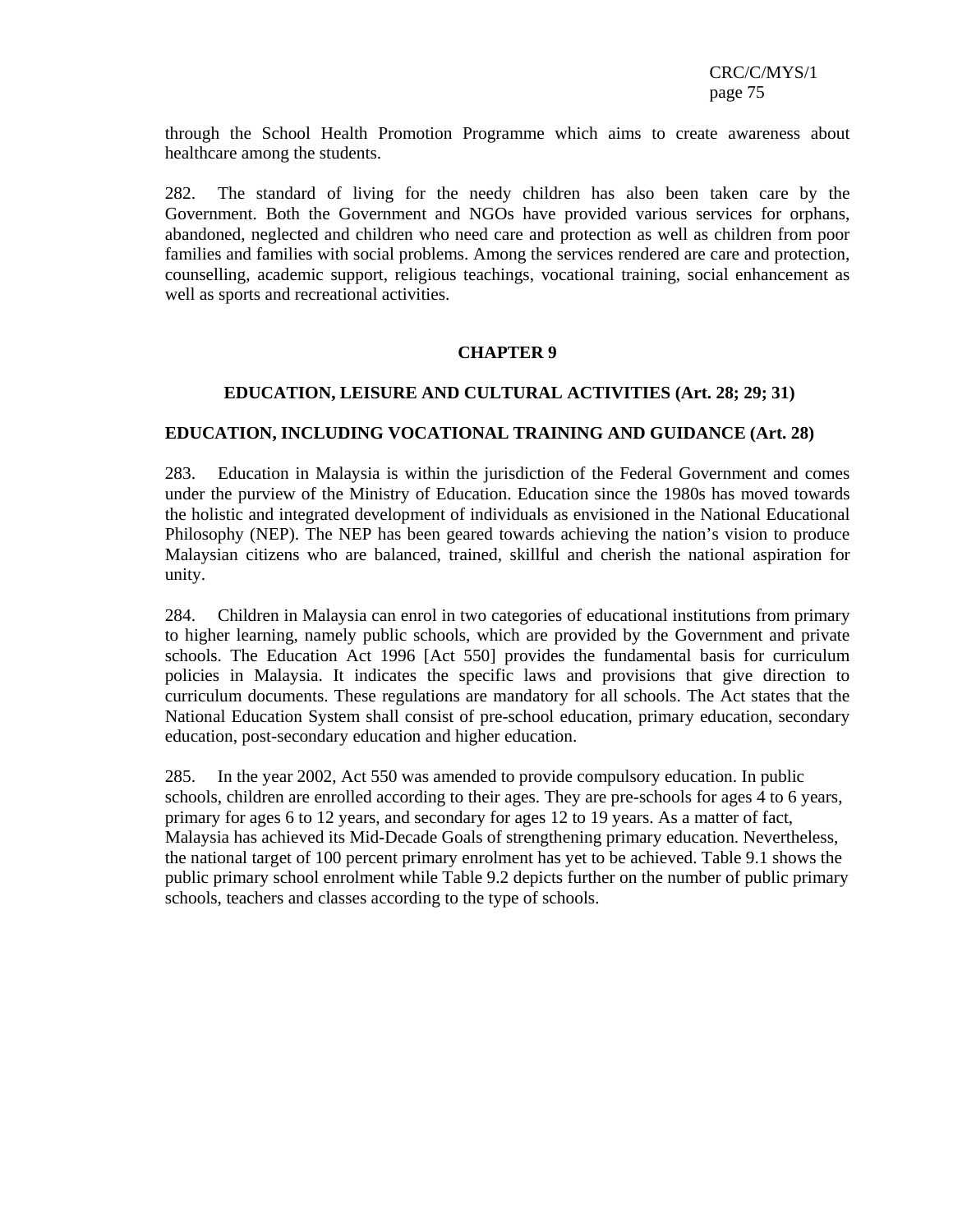| Year                      | 1995      | 2000      | 2002      | 2005      |
|---------------------------|-----------|-----------|-----------|-----------|
| Enrolment                 | 2,827,627 | 2,931,874 | 2,959,653 | 3,044,977 |
| Population of<br>Children | 2,923,100 | 3,004,200 | 3,204,600 | 3,321,237 |
| % Enrolment               | 96.73     | 97.59     | 92.36     | 91.69     |

# **Table 9.1: Public Primary School Enrolment, 1995 to 2005**

*Source: Ministry of Education.* 

## **Table 9.2: Number of Schools, Teachers and Classes in Public Primary Schools by Type of School, 2002 and 2005**

| Year                     | <b>Number of Schools</b> |       | Number of<br><b>Teachers</b> |         |        | <b>Number of Classes</b> |
|--------------------------|--------------------------|-------|------------------------------|---------|--------|--------------------------|
| <b>Type of Schools</b>   | 2002                     | 2005  | 2002                         | 2005    | 2002   | 2005                     |
| National                 | 5,564                    | 5,761 | 124,205                      | 149,852 | 71,636 | 78,445                   |
| National Type<br>Chinese | 1,285                    | 1,287 | 28,837                       | 32,978  | 18,233 | 18,446                   |
| National Type<br>Tamil   | 527                      | 525   | 6,040                        | 6,941   | 4,112  | 3,867                    |
| Special                  | 28                       | 28    | 514                          | 565     | 266    | 288                      |
| <b>Total</b>             | 7,404                    | 7,601 | 159,596                      | 190,336 | 94,247 | 101,046                  |

 *Source: Ministry of Education.*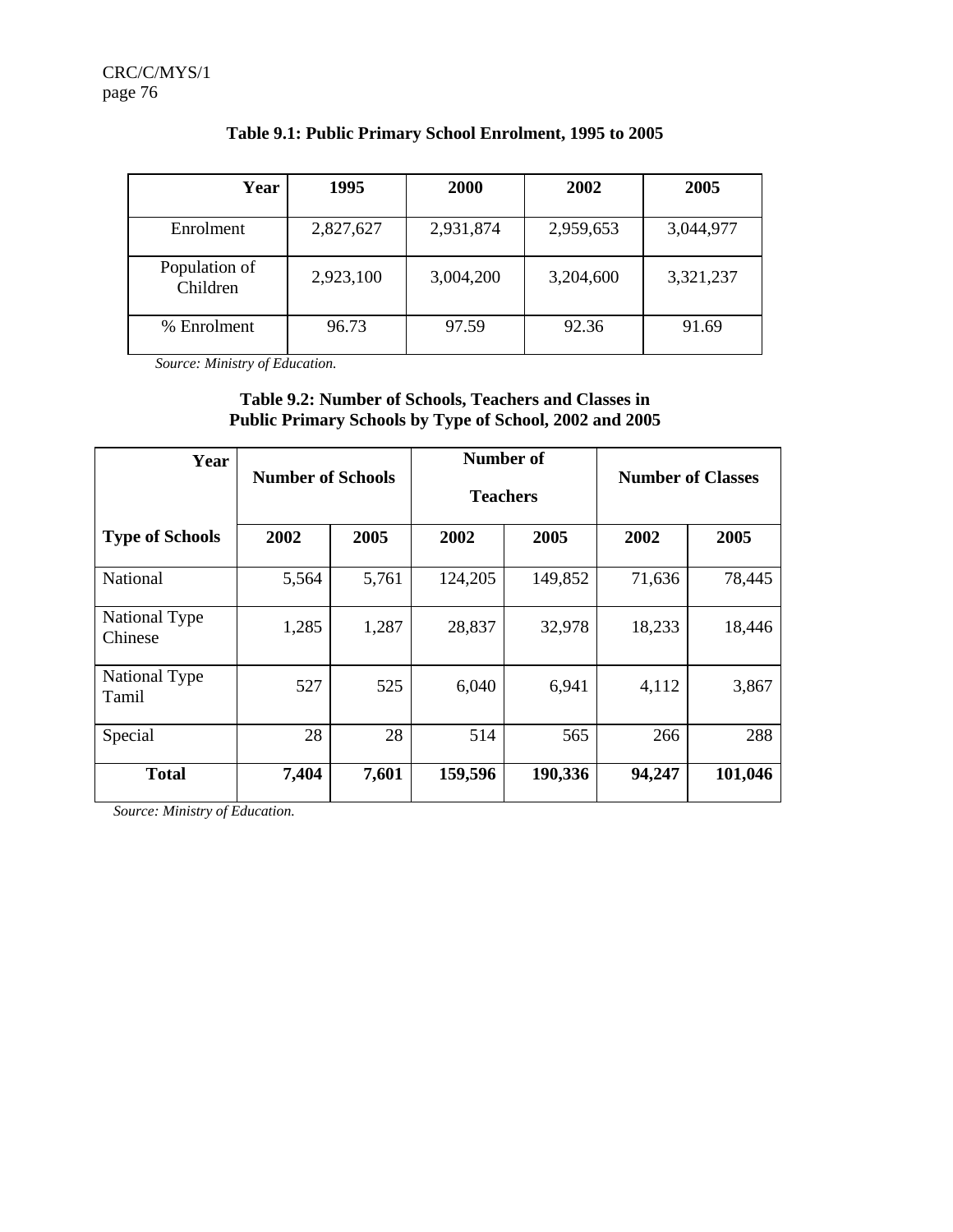## **AIMS OF EDUCATION (Art. 29)**

286. Education programmes and activities are designed to equip pupils with essential skills and to produce individuals who are intellectually, spiritually, emotionally and physically balanced, as well as functionally literate. It also aims to inculcate and nurture national consciousness by promoting common ideals, values, aspirations and loyalties to foster national unity and national identity, generate manpower for economic and national development as well as to instil desired moral values in pupils for them to contribute effectively towards nation building.

### **Pre-school Education**

287. Pre-school education is provided by the Ministry of Rural and Regional Development, Department of National Unity and Integration, Ministry of Education and the private sector. Approximately 60 percent of pre-school aged children have attended pre-school**.** The Ministry of Education has designed a pre-school curriculum which is mandatory for all pre-school operators. The curriculum enables the children to acquire basic communication, social and other positive skills in preparation for formal school. As of December 2005, the Ministry of Education catered for 92,303 pre-schoolers while the Ministry of Rural and Regional Development had 6,920 preschool centres that benefited 213,051 children. The pre-school centres under the Ministry of Rural and Regional Development cater for the children living in rural and resettlement areas, estates and children of the indigenous groups. All these centres are subsidised whilst the teachers are trained by the Government.

288. The Department of National Unity and Integration also runs kindergarten classes. In 2002, the Department operated 1,165 pre-school classes, handling 33,753 children from the urban poor and the multi-ethnic society which increased to 1,500 pre-school classes and 75,250 children respectively in 2005. While the kindergarten classes were run in line with the curriculum and guidelines issued by the Ministry of Education, these classes also organised activities involving parent participation thereby fostering inter-ethnic community relations. Preschool education is also provided by private operators. There were 3,847 private pre-school institutions with a total enrolment of 285,722 children in year 2005 compared to 2,395 private pre-school institutions and total enrolment of 232,563 children respectively in 2002.

### **Primary Education**

289. Primary education is compulsory in Malaysia. The Education Act 1996 [Act 550] requires that parents, as citizens of Malaysia and residing in Malaysia, to register their children at primary schools upon reaching the age of six years on the first day of the current school year. All schools follow a common curriculum emphasising the acquisition of basic skills, namely reading, writing and arithmetic. The school system also provides holistic development of talents and foster moral and social values.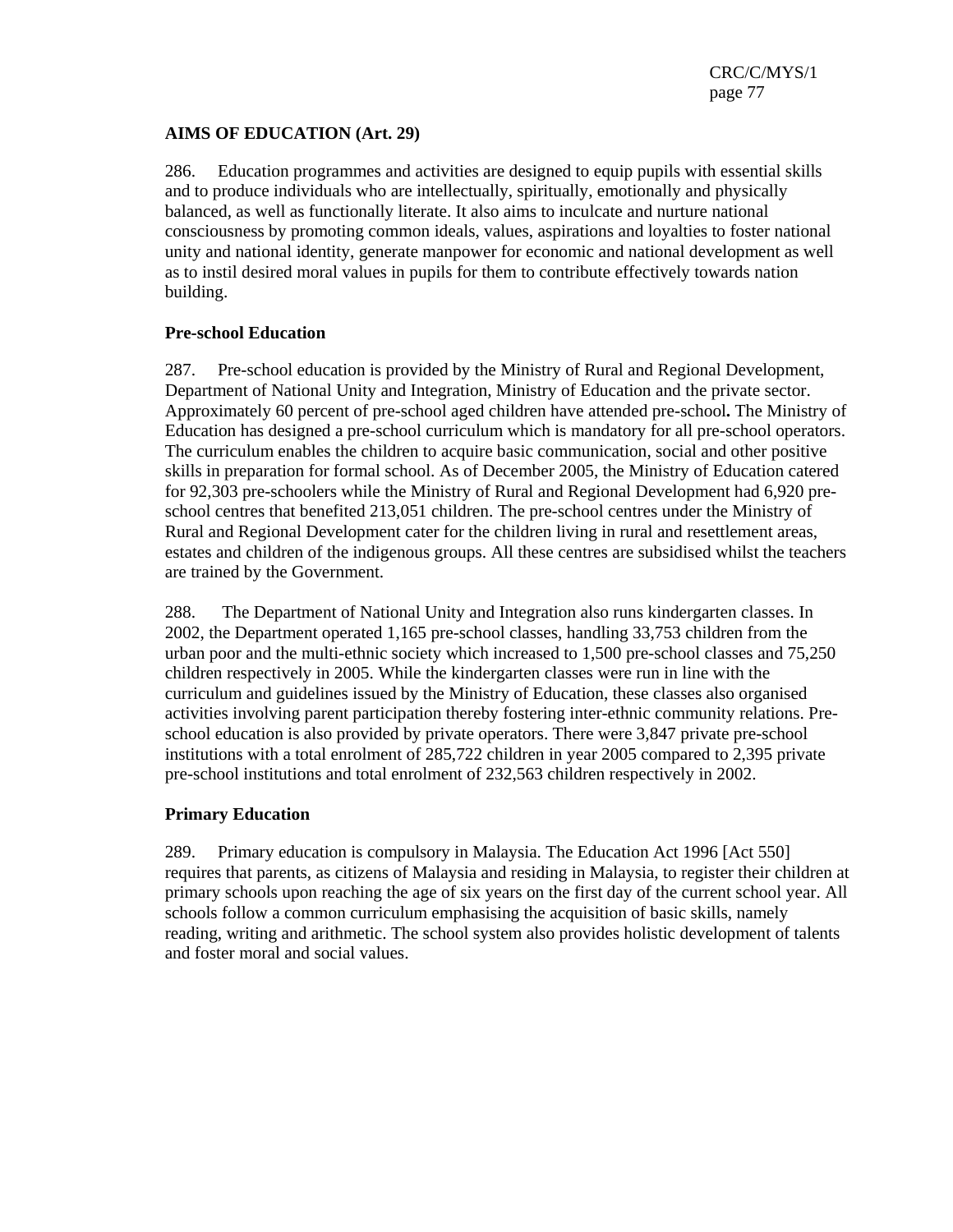## **Secondary Education**

290. Secondary education aims at preparing young Malaysians to face the challenges of adult life and to be progressive, outstanding and productive citizens. All secondary schools follow the Integrated Secondary School Curriculum which is a continuation of the Integrated Primary School Curriculum. It further emphasises on the holistic development of the child, and imparts positive human values to enhance love and loyalty to the country. Tables 9.3 and 9.4 show the number of school, enrolment, teachers and classes in public secondary schools for the year 2002 and 2006.

| Type of                 | <b>Number</b><br>of |             | <b>Number of Enrolment</b> |              | <b>Number of Teachers</b> | <b>Number of</b> |              |                |
|-------------------------|---------------------|-------------|----------------------------|--------------|---------------------------|------------------|--------------|----------------|
| <b>Schools</b>          | <b>Schools</b>      | <b>Male</b> | Female                     | <b>Total</b> | <b>Male</b>               | Female           | <b>Total</b> | <b>Classes</b> |
| Regular                 | 1,604               | 947,209     | 979,257                    | 1,926,466    | 38,584                    | 69,611           | 108,195      | 56,905         |
| Fully<br>Residential    | 39                  | 12151       | 10486                      | 2,2637       | 1,036                     | 1,424            | 2,460        | 911            |
| Religious               | 56                  | 16580       | 20978                      | 3,7558       | 1,198                     | 1,708            | 2,906        | 1,285          |
| Vocational              | $\overline{4}$      | 29          | 672                        | 701          | 22                        | 152              | 174          | 22             |
| Technical               | 82                  | 23481       | 12194                      | 3,5675       | 3,338                     | 2,837            | 6,175        | 1,273          |
| Special<br>Model        | $\overline{4}$      | 1186        | 1379                       | 2,565        | 99                        | 103              | 202          | 103            |
| <b>Sports</b><br>School | $\overline{c}$      | 568         | 289                        | 857          | 73                        | 67               | 140          | 46             |
| Special<br>Schools      | 3                   | 318         | 310                        | 628          | 60                        | 79               | 139          | 62             |
| <b>Total</b>            | 1,794               | 1,001,522   | 1,025,565                  | 2,027,087    | 44,410                    | 75,981           | 120,391      | 60,607         |

## **Table 9.3: Number of School, Enrolment, Teachers and Classes in Secondary Schools by Sex and Type of School as at 31 January 2002**

*Source: Ministry of Education.*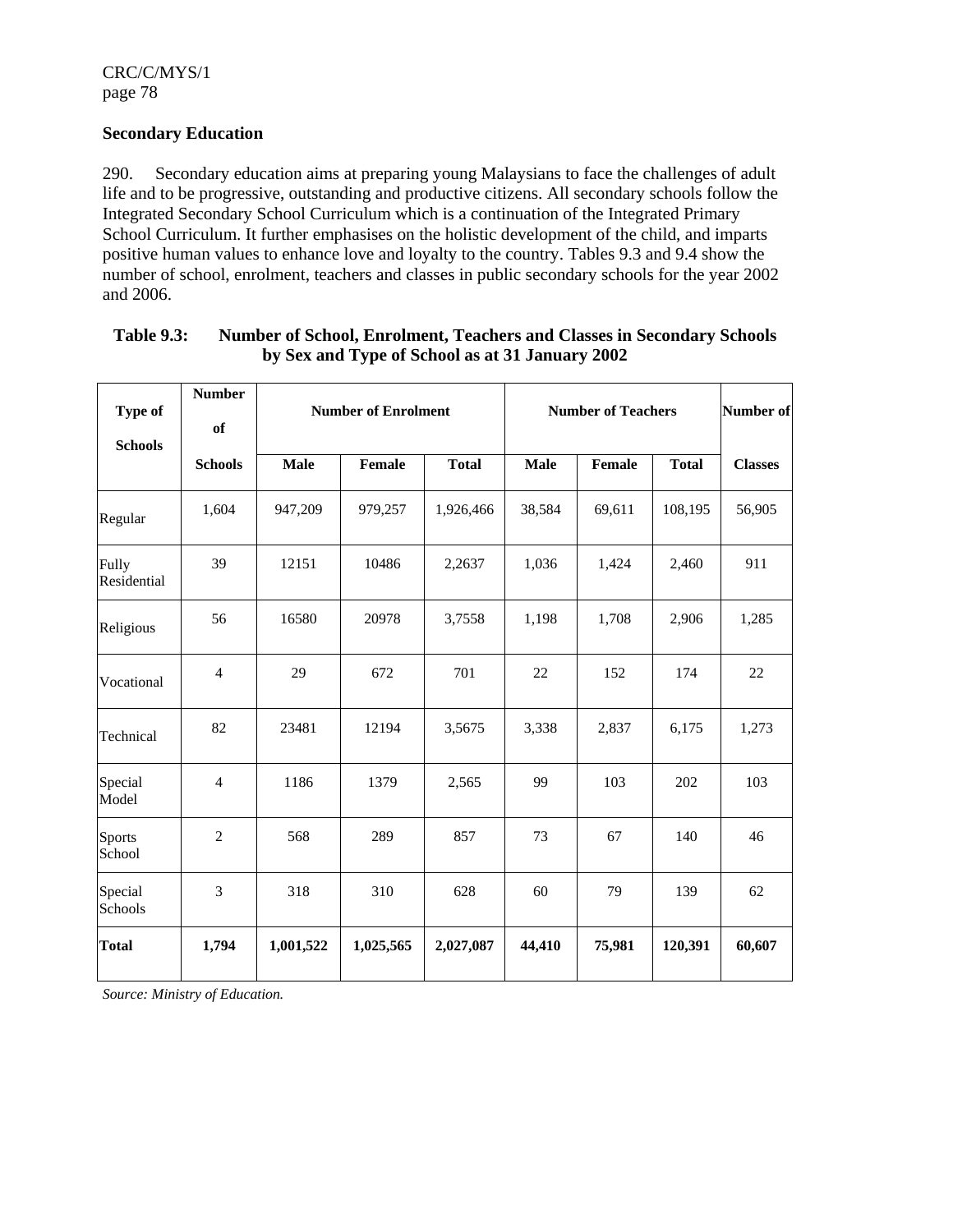| <b>Type of</b>       | No of          |             | <b>Number of Enrolment</b> |              |             | <b>Number of Teachers</b> | <b>Number</b><br>of |                |  |
|----------------------|----------------|-------------|----------------------------|--------------|-------------|---------------------------|---------------------|----------------|--|
| <b>Schools</b>       | <b>Schools</b> | <b>Male</b> | Female                     | <b>Total</b> | <b>Male</b> | Female                    | <b>Total</b>        | <b>Classes</b> |  |
| Regular              | 1,812          | 1,005,193   | 1,067,131                  | 2,072,324    | 41,652      | 7,9821                    | 121,473             | 62,826         |  |
| Fully<br>Residential | 54             | 17,606      | 15,448                     | 33,054       | 1,309       | 1,993                     | 3,302               | 1,241          |  |
| Religious            | 55             | 16,574      | 22,490                     | 39,064       | 1,250       | 1,874                     | 3,124               | 1,377          |  |
| Technical            | 90             | 46,068      | 26,770                     | 72,838       | 3,948       | 3,651                     | 7,599               | 2,686          |  |
| Special Model        | 11             | 5,290       | 6,020                      | 11,310       | 310         | 470                       | 780                 | 381            |  |
| Sports School        | $\overline{c}$ | 677         | 373                        | 1050         | 78          | 78                        | 156                 | 54             |  |
| Special<br>Schools   | $\overline{4}$ | 331         | 268                        | 599          | 62          | 102                       | 164                 | 68             |  |
| <b>Total</b>         | 2,028          | 1,085,772   | 1,132,107                  | 2,217,879    | 48,609      | 87,989                    | 136,598             | 68,633         |  |

## **Table 9.4: Number of School, Enrolment, Teachers and Classes in Secondary Schools by Sex and Type of School as at 30 June 2006**

*Source: Ministry of Education.* 

### **Private Education**

291. Private education is provided by the private education institutions. The establishment, management and operation of private education institutions are subject to Act 550 and its Regulations. Education institutions which come under this category offer education at pre-school as well as primary and secondary school levels. Table 9.5 shows the number of registered private schools for the year 2002 through 2005.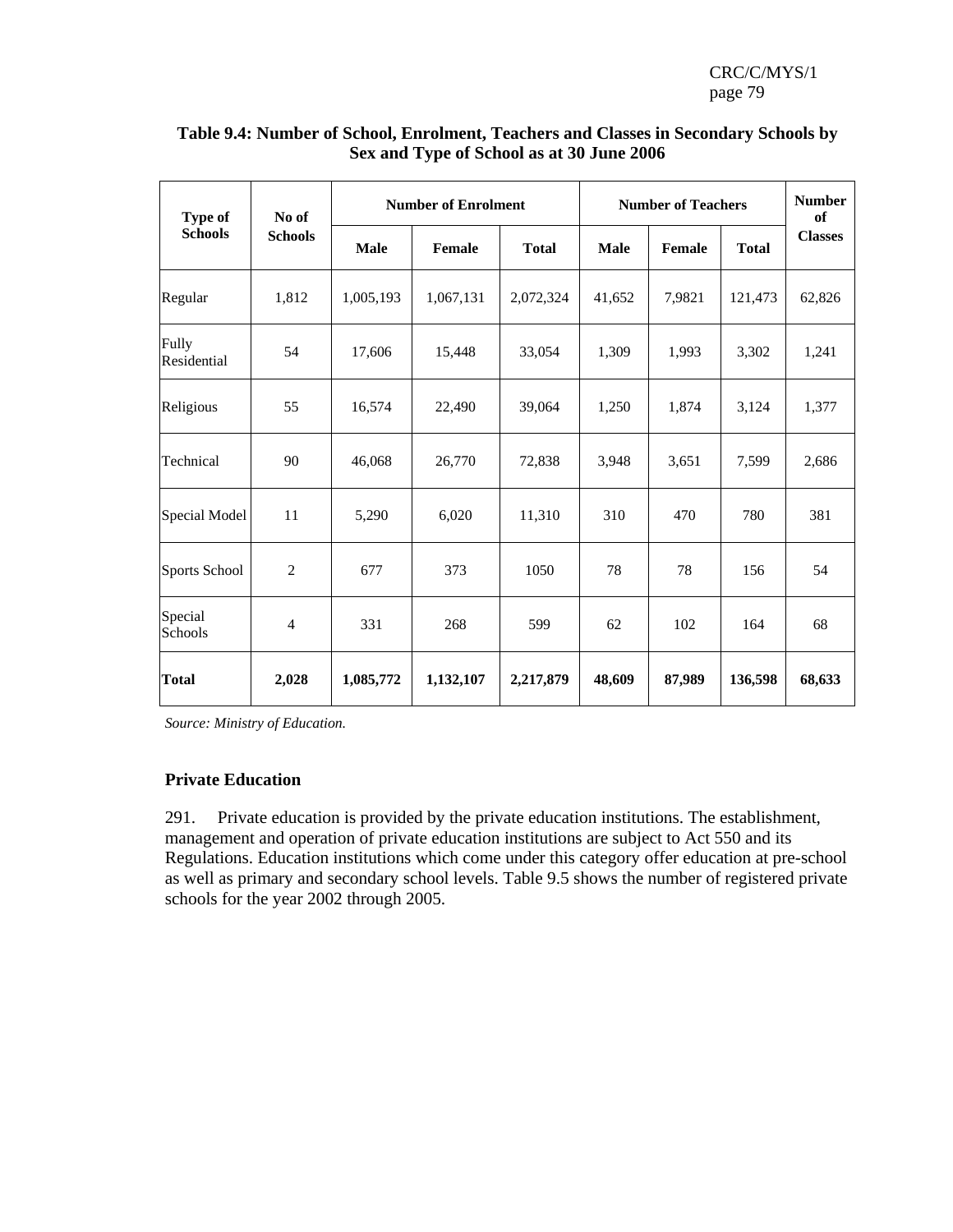| Year                                    |           |        |        |        |
|-----------------------------------------|-----------|--------|--------|--------|
|                                         | 2002      | 2003   | 2004   | 2005   |
| <b>Type of School</b>                   |           |        |        |        |
| Kindergarten                            | <b>NA</b> | 13,924 | 13,337 | 13,052 |
| Public Religious Schools (SMAR)         | <b>NA</b> | 205    | 188    | 188    |
| Private Primary & Secondary Schools     | 127       | 127    | 138    | 139    |
| <b>Chinese Independent Schools</b>      | 60        | 60     | 60     | 60     |
| State Religious Schools (SMAN)          | <b>NA</b> | 110    | 120    | 112    |
| Religious Primary and Secondary Schools | 32        | 32     | 36     | 36     |
| <b>International Schools</b>            | 27        | 29     | 31     | 32     |
| <b>Expatriate Schools</b>               | 13        | 14     | 14     | 14     |
| <b>MARA</b>                             | 37        | 31     | 32     | 32     |

**Table 9.5: Registered Private Schools, 2002-2005**

*Source: Ministry of Education.* 

### **Special Education**

292. In line with the Government's aim of creating a caring society, the Education Act 1996 also stipulates education for children and young adults with special needs. It provides them the same educational opportunities as other children. In addition, the Ministry of Education has provisions for vocational courses for children with special needs in Secondary Special Education Vocational Schools.

**Table 9.6: Children Enrolled in Special Education 1999 - 2005** 

| Year<br><b>Type</b>   | 1999   | 2002   | 2005   |
|-----------------------|--------|--------|--------|
| Visually impaired     | 627    | 663    | 719    |
| Hearing impaired      | 4,012  | 3,649  | 3694   |
| Learning difficulties | 7,223  | 10,223 | 16249  |
| <b>Total</b>          | 11,862 | 14,535 | 20,662 |

*Source: Ministry of Education.*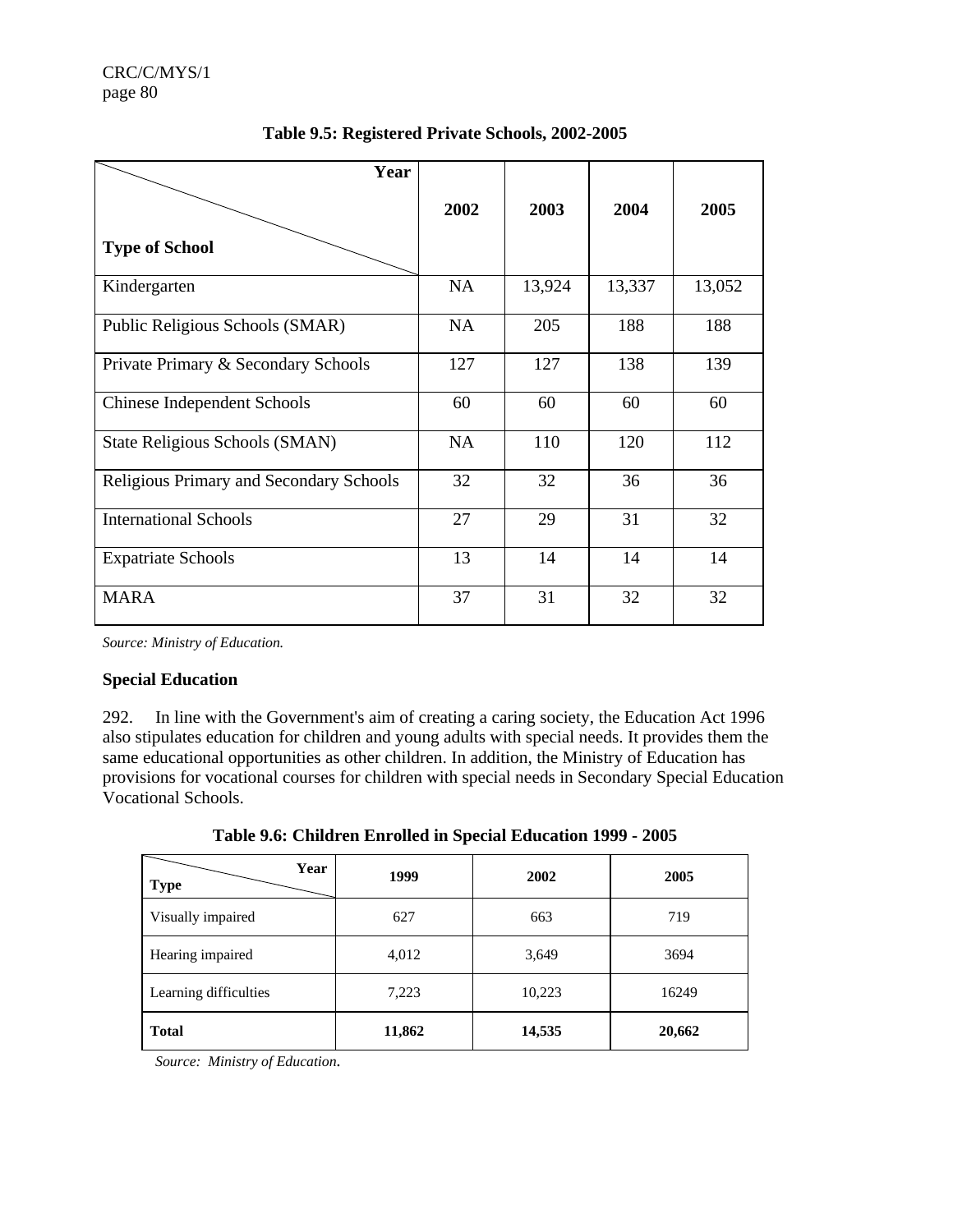### **Sports Schools**

293. The primary function of the Sports School is to nurture and develop potential athletes among school children. At present there are two such schools namely Bandar Penawar Sports School, Johor and Bukit Jalil Sports School, Kuala Lumpur. The total enrolment of these schools increased from 857 students in 2002 to 1,050 students in 2005.

294. Pre-University Sports School Programme is also provided to equip future athletes with proper pre-university academic qualification to enable them to pursue Bachelor's Degree Programmes at the Universiti Putra Malaysia and the Universiti Teknologi Malaysia. This preuniversity programme is equivalent to the Malaysian Higher Certificate of Education and the Matriculation Programme. The programme spans over four semesters and periodic evaluation is carried out based on the requirements of the universities.

### **Gender Equality**

295. The Government of Malaysia provides equal opportunities in education for all children, irrespective of gender. The male and female enrolment in public primary and secondary schools for 2002 and 2005 are shown in Table 9.7.

| <b>Level</b> | 2002           |                  | 2005           |                  |  |
|--------------|----------------|------------------|----------------|------------------|--|
| <b>Sex</b>   | <b>Primary</b> | <b>Secondary</b> | <b>Primary</b> | <b>Secondary</b> |  |
| Male         | 1,526,226      | 1,001,522        | 1,612,153      | 1,037,791        |  |
| Female       | 1,444,810      | 1,025,565        | 1,525,127      | 1,035,894        |  |
| <b>Total</b> | 2,971,036      | 2,027,087        | 3,137,280      | 2,073,865        |  |

## **Table 9.7: Students in Public Primary and Secondary Schools, 2002 and 2005**

*Source: Ministry of Education* 

296. Under the Eighth Malaysia Plan (2001 to 2005), sufficient budgetary allocations were provided for the physical development of educational institutions through various projects. These projects include the building of new school classrooms, upgrading and renovating existing school buildings as well as construction of hostels and staff quarters. Under the Ninth Malaysia Plan (2006 to 2010), the main thrust of education development will be given on pre-school education, strengthening the national schools, improving the teaching profession, raising the standards of education institutions and reducing the gap between rural and urban schools. To achieve that, the Ministry of Education will upgrade all the facilities, infrastructure and buildings under its jurisdiction. Human development in education will also be duly emphasised. Table 9.8 shows the budget allocated to implement various education and training programmes during the Eighth and Ninth Malaysia Plans.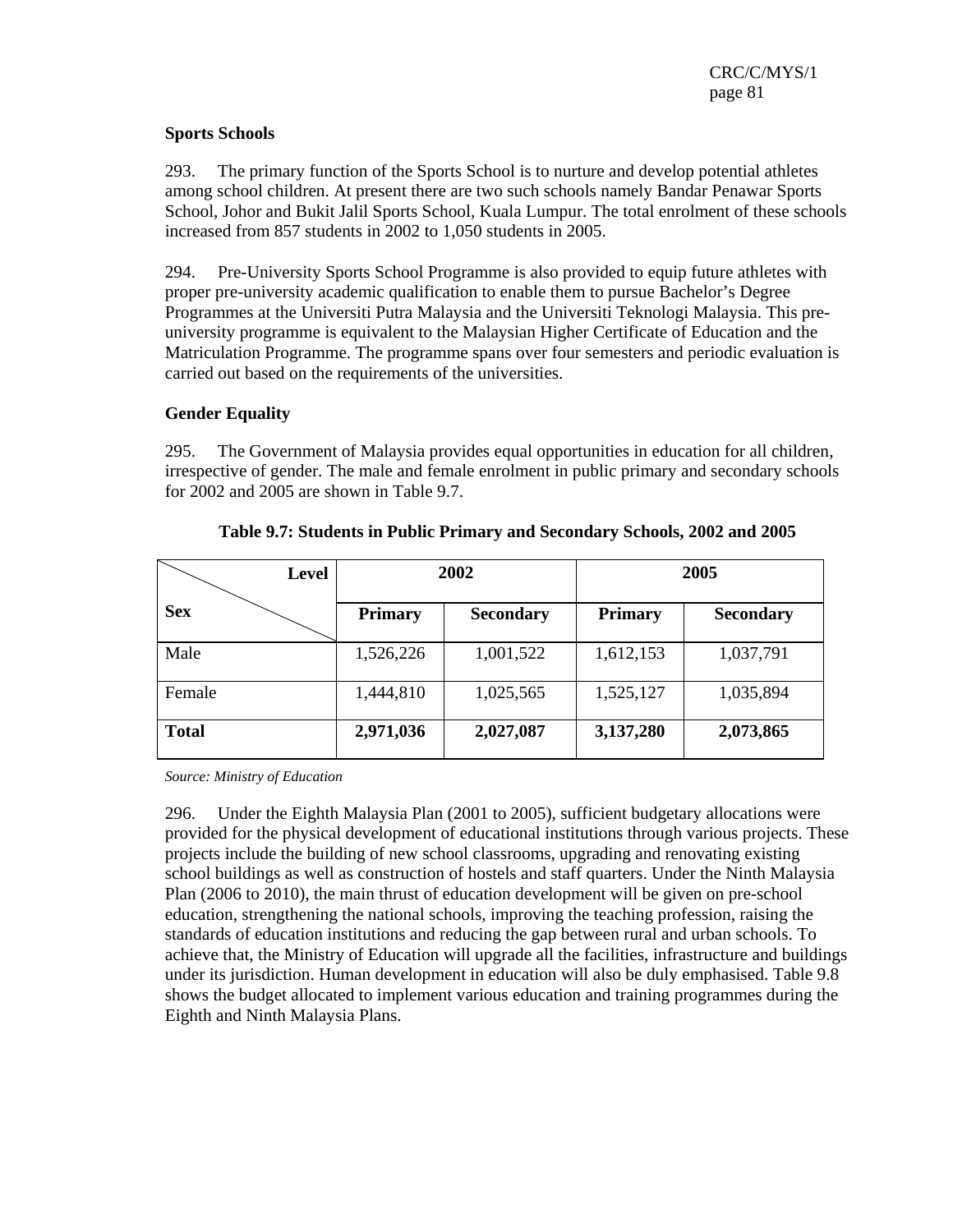| <b>Programme</b> | 8 <sup>th</sup> Malaysia Plan<br><b>Budget</b><br>(RM billion) | 9 <sup>th</sup> Malaysia Plan<br><b>Budget</b><br>(RM billion) |  |
|------------------|----------------------------------------------------------------|----------------------------------------------------------------|--|
| Education        | 37.9                                                           | 40.3                                                           |  |
| Training         | 4.5                                                            | 4.8                                                            |  |
| <b>Total</b>     | 42.4                                                           | 45.1                                                           |  |

## **Table 9.8: Development Budget for Education and Training, 2001-2010**

 *Source: Economic Planning Unit* 

## **Education for Non-Citizens**

297. Non-citizens are accepted into the Government assisted schools, subject to the approval from the Ministry of Education and availability of places. However, they are free to enrol in any private schools throughout the country.

## **Educational Support Services, Facilities and Special Projects**

298. Educational support services, educational facilities and special projects are an extension of the educational administrative machinery to ensure that the basic aim of providing quality education can be achieved. These are imperatives as Malaysia strives to achieve educational excellence in the new millennium.

### **Scholarships**

299. The Ministry of Education provides scholarships to selected and deserving primary and secondary school students as an incentive to excel in academic. This scholarship known as the Federal Minor Scholarship has benefited 150,000 and 86,030 students in 2001 and 2006 respectively. In addition, 30,000 students were awarded Pre-University Scholarships in 2001 and 26,137 students in 2006. Government agencies, state foundations, Government-linked companies and the corporate sector as listed in Table 9.9 do provide scholarships to enable deserving students to pursue their studies in institutions of higher learning, both local and abroad.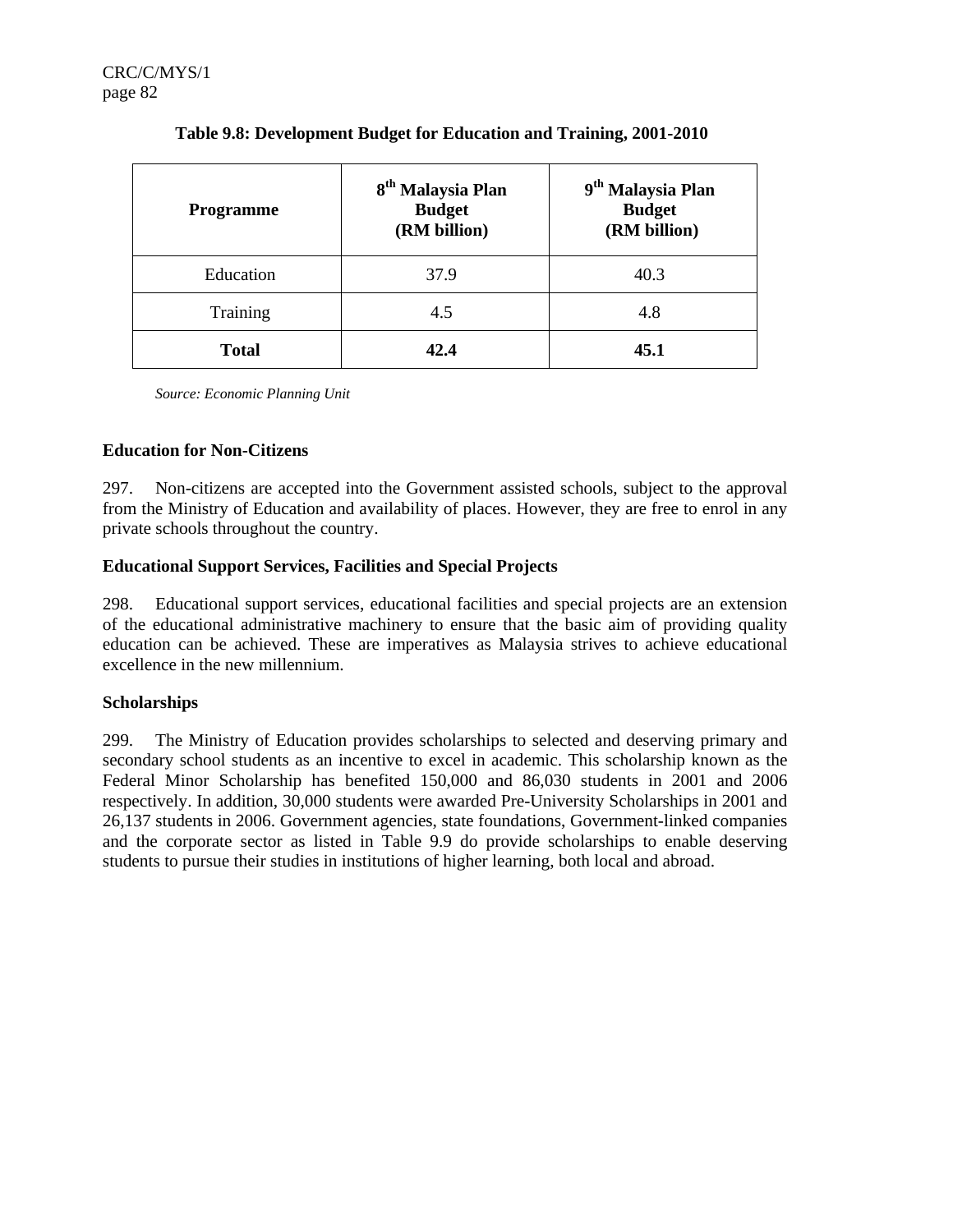| <b>Education Level</b>     | <b>Agencies</b>                                                                                                                                                                                                                                                                                                               |
|----------------------------|-------------------------------------------------------------------------------------------------------------------------------------------------------------------------------------------------------------------------------------------------------------------------------------------------------------------------------|
| Primary / Secondary School | Ministry of Education<br>٠<br><b>State Foundations</b><br>٠<br><b>Private Foundations</b><br>$\blacksquare$                                                                                                                                                                                                                   |
| <b>Higher Education</b>    | Ministry of Education<br>٠<br>National Higher Education Loan Fund<br>٠<br>Corporation<br>Tunku Abdul Rahman Foundation<br>$\blacksquare$<br><b>State Foundations</b><br>٠<br>Majlis Amanah Rakyat (MARA)<br>٠<br><b>Public Service Department</b><br>٠<br>Corporate Sector (Petronas, Maybank,<br>■<br>Tenaga Nasional, etc.) |

## **Table 9.9: Scholarship Award / Education Loan**

 *Source: Ministry of Education.* 

### **Educational Loans**

300. Both the Ministry of Education and Ministry of Higher Education provide educational loans through the Matriculation Division and the National Higher Education Loan Fund Corporation respectively. The Matriculation Division, which is responsible for preparing students to meet entry requirements of selected universities, awarded educational loans to 16,188 and 28,810 students for the enrolment session 2002/2003 and 2005/2006 respectively. Meanwhile, the National Higher Education Loan Fund Corporation (PTPTN) which was established in 1997, awarded loans to 83,849 students in 1999 and 71,283 students in 2002. As of 30 September 2006, PTPTN has awarded loans to 139,551 students, amounting to RM3.89 billion.

301. Under the National Higher Education Loan Fund, students in public institutes of higher learning are entitled to a loan up to RM6,500 per annum, while those in private institutions of higher learning can apply a maximum of RM16,000 per annum. As an incentive, students majoring in science and professional courses are given an additional loan of RM500.00 per year. Eligibility of students to such loans is based on the financial ability of the students' family. The educational loan offered by PTPTN is aimed to subsidise part of the education fees as well as the living expenses of the student. Education fees in public institutions of higher learning range from RM1,500 to RM2,500 per semester, subject to the type of course.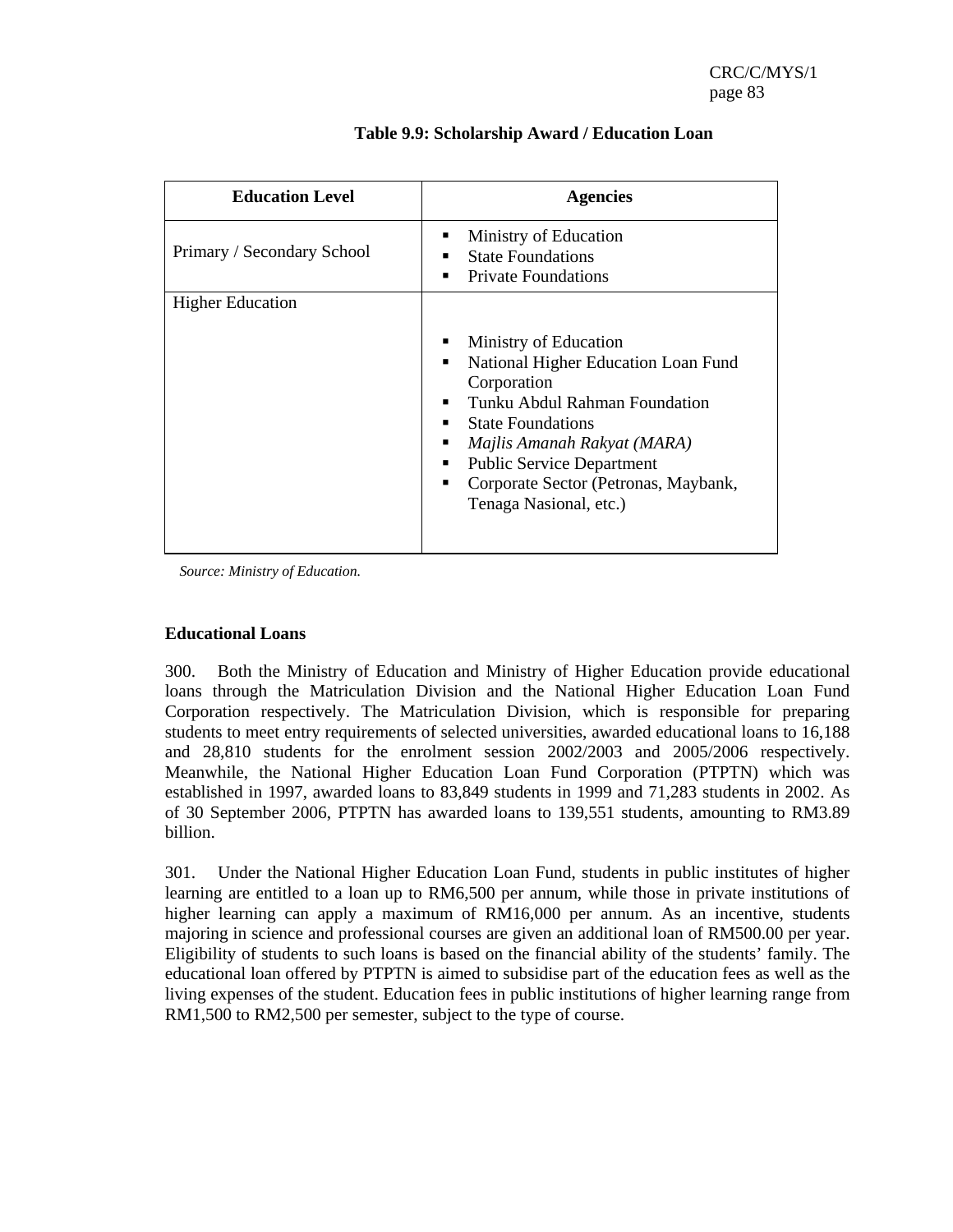## **Textbook Loan Scheme**

302. The textbook loan scheme, under the Ministry of Education, was first implemented at the national level in 1975. This scheme covers all levels of education from primary to upper secondary. The objective of the scheme is to reduce the financial burden of parents, especially those from the lower income group, and ultimately to ensure access to education for every child. A total of 4,186,145 students benefited from this scheme in 2002 and 3,911,243 students in 2005.

| Year                                                   | <b>Year 2002</b>            |           | <b>Year 2005</b> |                  |  |
|--------------------------------------------------------|-----------------------------|-----------|------------------|------------------|--|
|                                                        | Primary<br><b>Secondary</b> |           | Primary          | <b>Secondary</b> |  |
| Number of students<br>who benefited from the<br>scheme | 2,542,347                   | 1,643,798 | 2,374,050        | 1,537,193        |  |
| <b>Total</b>                                           | 4,186,145                   |           |                  | 3,911,243        |  |

### **Table 9.9: Textbook Loan Scheme 2005 and 2005**

*Source: Ministry of Education*

### **The Nutrition and Health Programme**

303. The collaborative efforts between the Ministry of Health and the Ministry of Education enabled the Government to implement appropriate healthcare programmes for the benefit of students. The Supplementary Food Scheme for example, was introduced to provide free nutritious food to the needy students from more than 5,000 primary schools throughout the country. In 2002, a total of RM123.6 million was spent on this programme and the amount spent increased to RM124 million in 2004. In addition, students also received milk under the Milk Scheme, which cost the Government RM16.3 million in 2002 and RM16 million in 2004. The objective of the Milk Scheme is to provide additional nutrition to students, especially the poor.

304. The Ministry of Health, through its school health services provided medical and dental care services as well as the prevention and control of contagious diseases services to school children. This effort was further enhanced through the Health Promotion Programme, aimed to create awareness about healthcare among school children.

305. In 2005, the Government of Malaysia has revised the allocation for food allowance for children placed in the institutions under the Department of Social Welfare and institutions run by the NGOs. The allocation was increased from RM3.90 to RM8.00 per child per day to ensure that the nutritional needs of the children are fulfilled.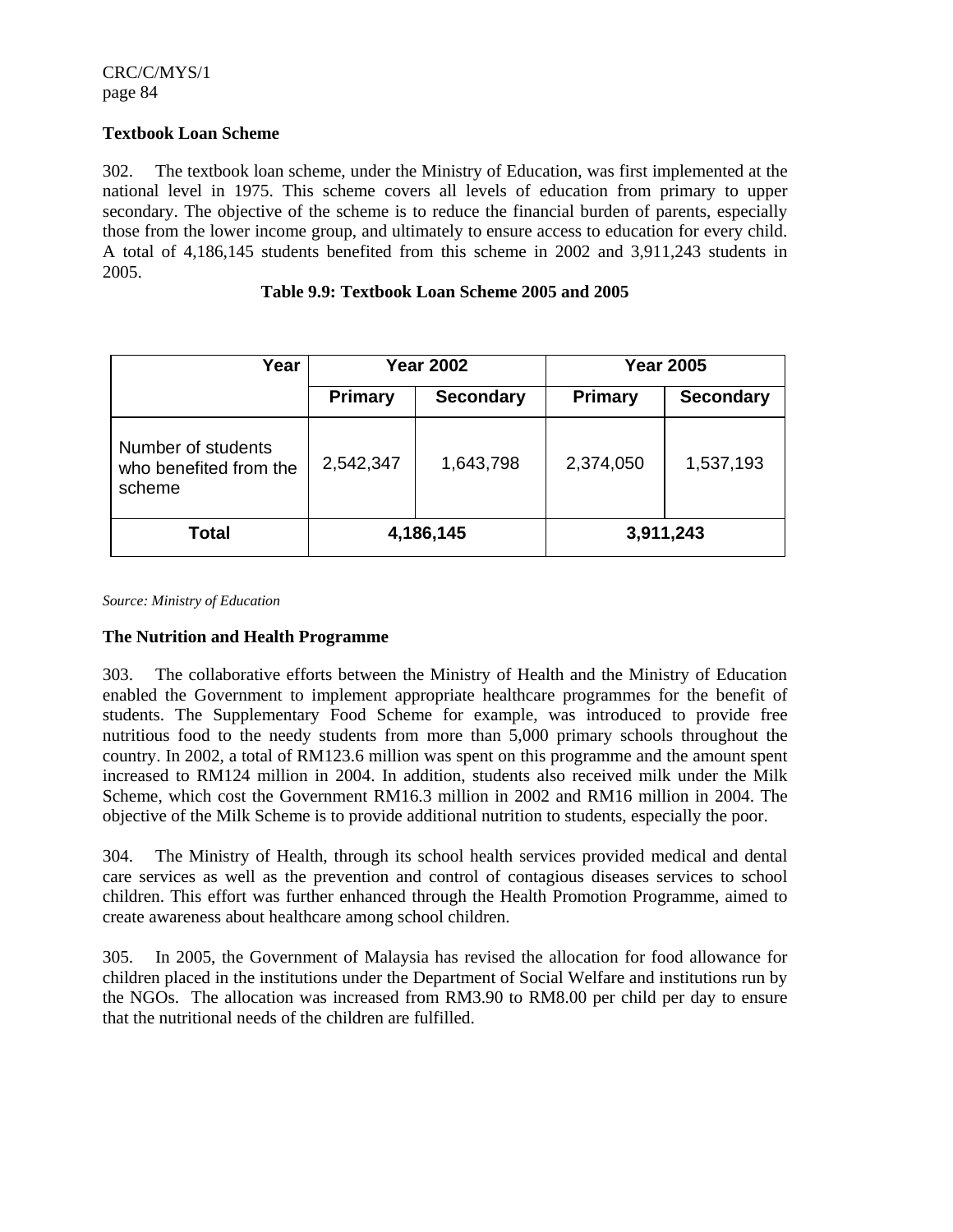#### **Counselling and Guidance Service**

306. Every secondary school has a counselling and guidance unit headed by a full time counsellor or guidance teacher. The counselling and guidance services in schools are primarily focused to the students' welfare, career development and motivational courses. Some of the programmes organised are individual counselling, peer counselling, leadership courses, selfresilience and social skills development.

#### **Boarding Schools**

307. Boarding schools in the form of day school hostels, central hostels and fully residential school hostels have been set up throughout the country. These facilities have improved and enabled students' access to education, particularly in remote and outlying areas. With the increase in student population, more boarding schools have been built to meet the demand. As of 2005, there are 54 residential schools with a total enrolment of 30,005 students.

308. Hostel facilities are available in Special Education Schools for disabled children. There are four hostels for secondary school students and 19 hostels for primary school students. In 2002, 627 students have been placed in the Government secondary school hostels and 1,565 in primary school hostels. Meanwhile in 2005, the number of students decreased to 568 and 1,500 in secondary school hostels and primary school hostels respectively.

#### **Information Technology in Education**

309. In response to the rapid development in the information and communications technology, the Ministry of Education has implemented a wide range of programmes and activities to equip students, teachers and the parents with basic knowledge and skills in computer literacy to enhance their skills and competence.

#### **Computer in Education**

310. In this respect, the computer literacy subject is offered to both primary and secondary students. Students in the secondary technical schools are also taught computer applications in designing, manufacturing and programming. Besides developing computer programmes for teaching and learning purposes, schools are encouraged to set up computer clubs as part of the co-curricular activities with the co-operation of the Parent-Teacher Associations and the private sector. In addition, the Ministry of Education has targeted to set up computer laboratories in every school by the end of Ninth Malaysia Plan (2010).

### **Ministry of Education E-Learning Project**

311. Recognising the importance of information and communications technology in national and socio-economic development, the Ministry of Education has initiated the E-Learning Project, aimed at educating and forging closer community-school relationship. This is done by opening school facilities and infrastructure to the community as well as sharing of knowledge, ideas and experience.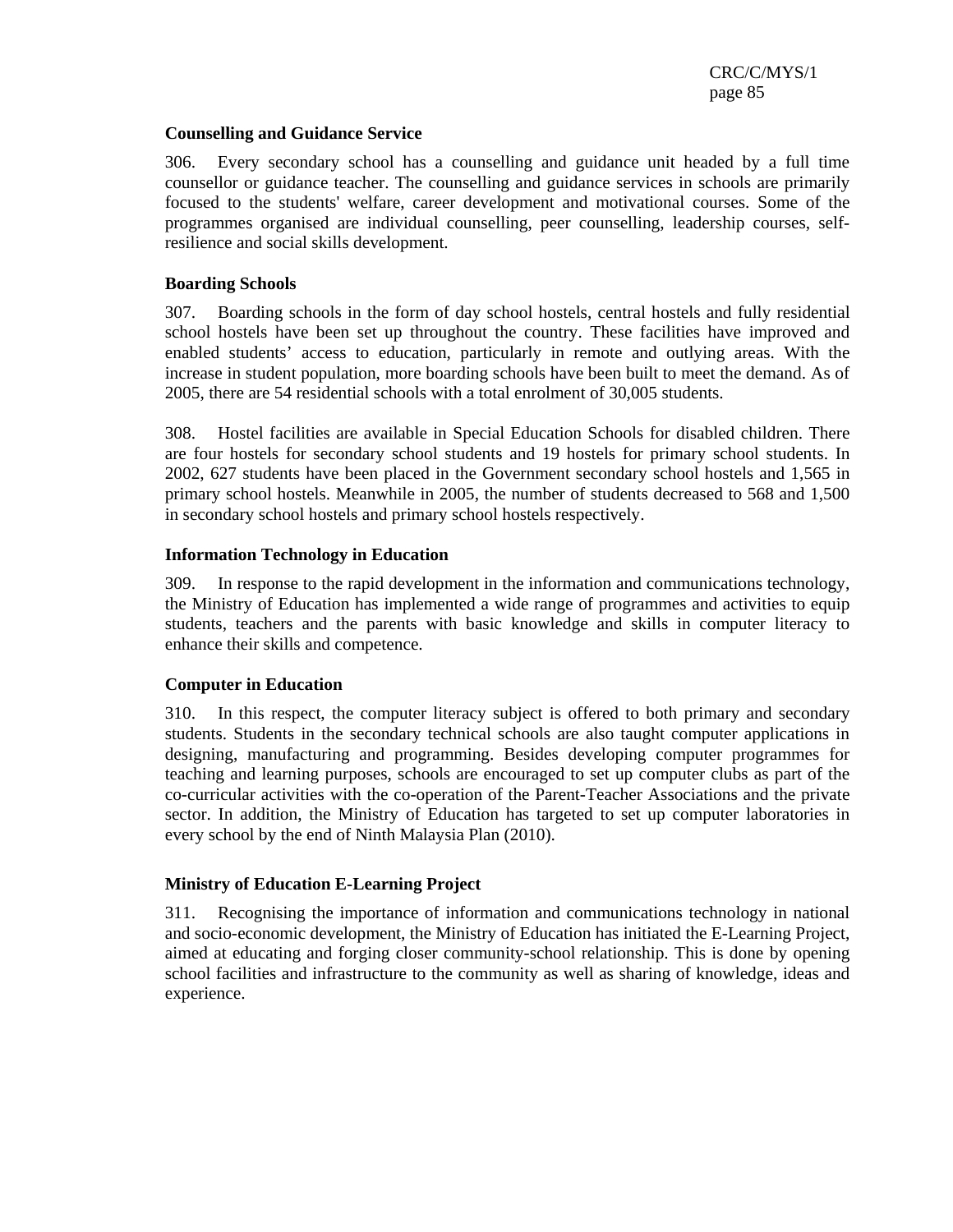## **Smart School**

312. Smart School is one of the seven flagship applications of the Multimedia Super Corridor. It is aimed at improving and reforming the Malaysian school system towards a creative thinking and problem solving culture. The implementation of Smart Schools involves 90 schools comprising nine newly built schools and the upgrading of 81 existing schools. Efforts are undertaken by the Ministry of Education to develop relevant and suitable learning resources as well as software for student-directed learning in four core subjects namely the Malay Language, English Language, Science and Mathematics. Currently, the Ministry of Education is at the initial stage of developing an integrated school management software system. To facilitate the implementation of the smart school concept, a group of teachers were trained in teachinglearning approaches with the use of technology as an enabler. As at 2002, a total of 5,500 teachers had undergone this training programme. In addition, 2,823 principals and headmasters were trained on the concept and administration of a smart school in the year 2005.

## **Environmental Education Project**

313. The Environmental Education Project aims to instill awareness and appreciation about the environment among primary and secondary school students. Students are encouraged to carry out simple but meaningful and interesting activities that contribute towards protecting, promoting and conserving the environment.

## **Tech-Prep Programme**

314. The Tech-Prep approach to learning science and technology is gradually implemented in the technical and vocational schools and in the teaching of science in secondary schools. The Tech-Prep system recognises and respects students with different abilities and styles, and uses the contextual "hands-on" approach to teaching. It helps students understand and relate complex science, mathematics and technical problems to real life situations. The application-oriented approach promotes teamwork and problem solving skills. Courses are designed with the needs of the industry in mind.

### **Education for the Orang Asli Children**

315. The Government of Malaysia recognised the importance of education for the *Orang Asli* children. The Department of *Orang Asli* Affairs has supported most of them in primary and secondary schools. In 2002, there were 22,098 *Orang Asli* students in primary schools and 6,219 in secondary schools and it increased to 26,240 and 8,488 students in 2005 respectively. From 1971 to 2005, 541 *Orang Asli* students have completed their studies at tertiary level.

316. In complementing the services provided by the Ministry of Education, the Department *of Orang Asli* Affairs has launched a pilot project called "Stay With the School Programme". The main objective of the programme is to encourage *Orang Asli* children to complete their primary education. Among the initiatives undertaken to meet this objective are motivational courses, sports and cultural activities, tuition classes and incentives.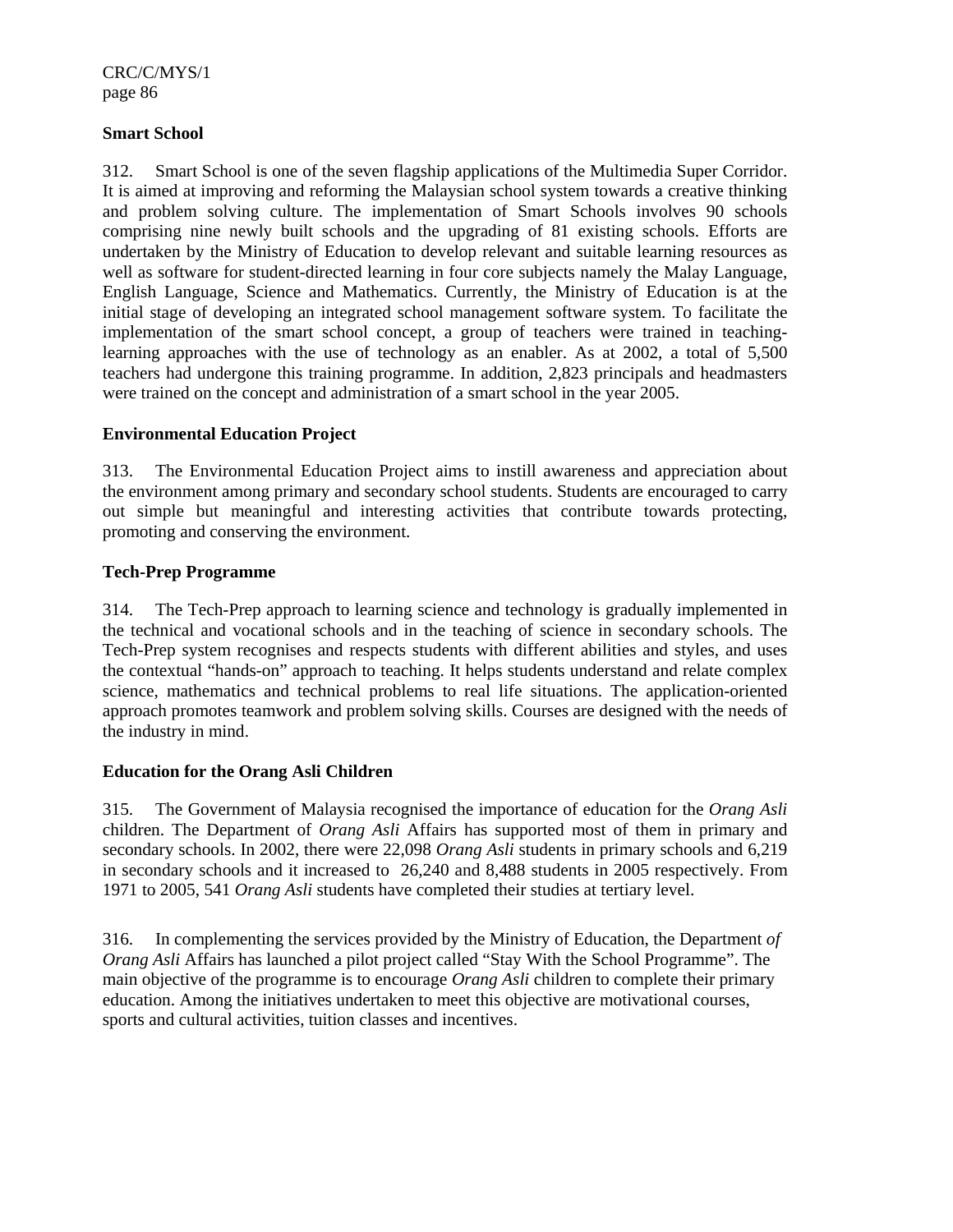317. The Government renders aid to the *Orang Asli* community to encourage greater participation in pre-school education. The number of pre-schools throughout the country increased from 179 in 2000 to 222 centres in 2006 with 4,906 pupils. In addition, the Ministry of Rural and Regional Development has established childcare centres for children below four years. At present, the Ministry managed to open 14 childcare centres which benefited 186 children. A literacy programme was launched in 1998 to inculcate good reading habits among the *Orang Asli* women and children. The centres under this programme increased from three in 1998 to 30 centres in 2006, which benefited 529 children.

## **LEISURE, RECREATION AND CULTURAL ACTIVITIES (Art.31)**

318. Various youth development programmes were implemented to increase the role and participation of youth in national development. In order to bring youths into the mainstream of national development and promote the practice of healthy and productive lifestyle, the *Rakan Muda* Programme was introduced in 1994. It focused on physical, spiritual, social and intellectual development of youths.

319. Art and cultural activities were also promoted through *the Rakan Seni Budaya* lifestyle programme aimed at inculcating the appreciation of cultural heritage among youths. In this regard, youths were exposed to local arts and culture and given the option to choose activities according to their interest and talents.

320. The Government has carried out a programme known as the National Social Service, specifically designed for upper secondary school leavers. The aim of the programme is to inculcate good moral values, enhance the spirit of patriotism and to prevent school leavers from engaging in crime or immoral activities. The National Social Service includes community services, homestay, educational visits, motivation and self-discipline courses as well as cultural, adventures, sports and recreational activities.

321. Most of major newspapers have special columns for youth and children. For example, the Star Publications had a special column for youth to express their views and ideas. A programme known as BRATS (Bright, Roving, and Annoying Teens) was carried out by Star Publication from 1993 to 2005 to provide an avenue for teenagers between sixteen to nineteen years to learn basic skills in journalism and sensitised to social issues and social work. Workshops on learning journalistic and social skills and activities such as charity work were organised throughout the year during the existence of the programme. Participants also learnt to lobby for their rights in policies pertaining to youth.

322. Children are also given equal attention by the broadcasting bodies. The National Broadcasting Department plays an important role in promoting child-friendly programmes by producing and screening more high quality programmes especially for children. The Department allocated 884 broadcasting hours for children programmes in 2001 which increased to 1,024 hours in 2004 and subsequently to 1,065 hours in 2005. The purpose of such programmes was to disseminate information, educate as well as entertain children.

40. In addition, schools organised co-curriculum programmes, which are regarded as an integral part of the school curriculum. The programmes provide opportunities for students to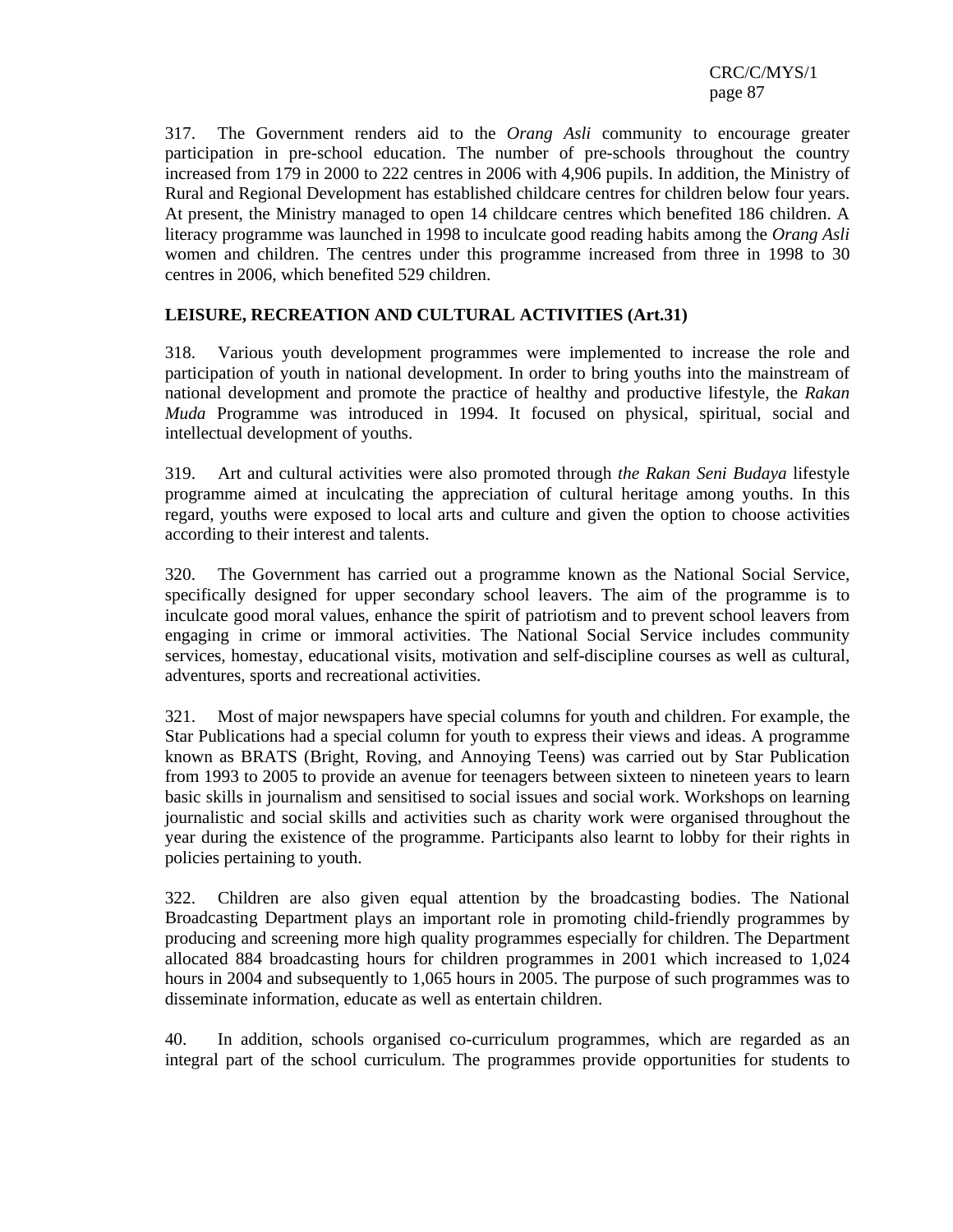interact, develop social skills, encourage team building, comradeship and tolerance as well as inculcate leadership qualities. The three types of co-curricular activities are uniformed bodies, clubs and sports activities.

### **CHAPTER 10**

### **SPECIAL PROTECTION MEASURES (Art. 22; 38; 39; 40; 37 (b)–(d); 32-36)**

### **CHILDREN IN SITUATIONS OF EMERGENCY**

### **Refugee Children (Art. 22)**

324. Although the Government of Malaysia has not ratified the Refugee Convention, the Government has always observed the customary international laws in this area. Persons entering Malaysia claiming to be refugees have always been given assistance on humanitarian grounds.

## **Children in Armed Conflicts (Art. 38), Including Physical and Psychological Recovery and Social Reintegration (Art. 39)**

325. Generally, Malaysia is able to comply fully with its obligation under Article 38 and 39 of the CRC. The Government's domestic and foreign policy has always been to promote peace, stability and neutrality. Chapter 2 of Part II the Armed Forces Act 1972 [Act 77] states that a person below the age of seventeen and a half shall not be appointed as midshipman or cadet officer without the consent of his parents, and a recruiting officer shall not enlist any person under the age of seventeen and a half without the written consent of his parents. In practice, only persons eighteen years and above are recruited to join the Malaysian Armed Forces.

326. Malaysia is also a state party to the Geneva Convention (I) for the Amelioration of the Condition of the Wounded and Sick in Armed Forces in the Field, Geneva Convention (II) for the Amelioration of the Condition of the Wounded, Sick and Shipwrecked Members of Armed Forces at Sea, Geneva Convention (III) Relative to the Treatment of Prisoners of War and Geneva Convention (IV) Relative to the Protection of Civilian Persons in Time of War. As a party to these Conventions, the Geneva Convention Act 1962 was enacted to enforce the said Conventions.

## **CHILDREN INVOLVED WITH THE SYSTEM OF ADMINISTRATION OF JUVENILE JUSTICE**

### **The Administration of Juvenile Justice (Art. 40)**

327. The basic principle provided in Article 40 of the CRC is found in the Federal Constitution, Criminal Procedure Code [Act 593] and the Child Act 2001 [Act 611]. Article 5(1) of the Federal Constitution provides that no person shall be deprived of his life or personal liberty save in accordance with the law. Article 5(4) of the same provides that a person arrested has to be produced before a Magistrate without unreasonable delay and shall not be further detained in custody without the Magistrate's authority. Article 7 of the Federal Constitution provides for protection against retrospective criminal laws and repeated trials which apply to all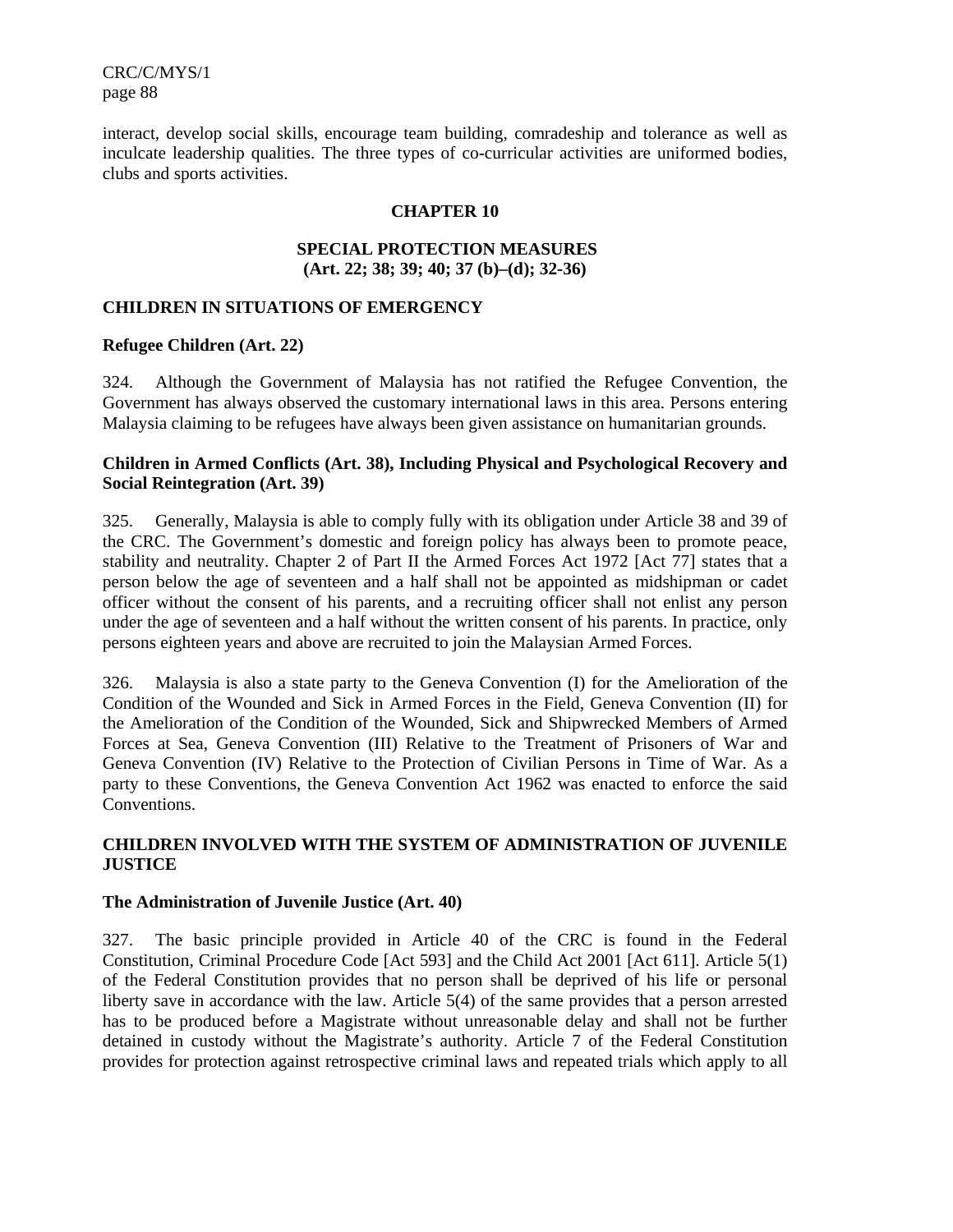persons, adults as well as children. In addition, Article 8 of the Federal Constitution provides for equality before the law.

328. The Penal Code [Act 574] provides that the minimum age of criminal responsibility is ten years old and the act of a child above ten and under twelve years of age is not an offence if the said child has insufficient maturity to understand and judge the nature and consequences of his or her conduct.

329. In Malaysia, a person is presumed innocent until proven guilty. Section 90 of the Child Act 2001 [Act 611] provides for the procedure for the Court for Children to follow when a child is brought before the court for hearing, determining or disposing of any charge against the child. Under this section, the child has the right to be informed promptly of the charge against him or her. It shall be the duty of the Court to explain to the child in simple language suitable to his age, maturity and understanding about the substance of the alleged offence. Then, the Court shall ask the child whether he admits the facts constituting the offence. If the child admits the offence, the Court shall ascertain that the child understands the nature and consequences of his admission, and record a finding of guilt. If the child does not admit the offence, the Court shall then hear the evidence of the witnesses in support thereof. The child has the right to be legally represented for the purposes of preparing and presenting his or her defence.

330. Act 611 provides that where the child is not legally represented, the child's parents or guardian or any relative or responsible person may assist him or her in the case. The child also has the right to examine and re-examine witnesses and to call witnesses on his or her behalf. The decision of the Court for Children can be appealed to a higher judicial body. The provision in the Criminal Procedure Code provides that the child is to be assisted by an interpreter if the child cannot understand or speak the language used in court. Proceedings of the Court for Children are held *in camera.*

## **Children Deprived of Their Liberty, Including Any Form of Detention, Imprisonment or Placement in Custodial Settings (Art. 37 (b)-(d))**

331. The laws enforced in the country are implemented to safeguard the best interests of the child. Article 5(1) of the Federal Constitution provides that no person shall be deprived of his life or personal liberty save in accordance with law. Article 5(3) of the Federal Constitution provides that where a person is arrested he shall be informed as soon as may be of the grounds of his arrest and shall be allowed to consult and be defended by a legal practitioner of his choice. Meanwhile, Article 5(2) of the same provides that where a complaint is made to a High Court or any judge thereof that a person is being unlawfully detained, the Court shall inquire into the complaint and, unless satisfied that the detention is lawful, shall order him to be produced before the Court and release him.

332. Section 96 of Act 611 provides that a child under the age of fourteen years shall not be ordered to be imprisoned for any offence or be committed to prison in default of payment of a fine, compensation or costs. A child aged fourteen years or above shall not be ordered to be imprisoned for any offence if he or she can be suitably dealt with in any other way whether by probation, or fine, or being sent to a place of detention or an Approved School, or a Henry Gurney School (an institution under the administration of the Prisons Department).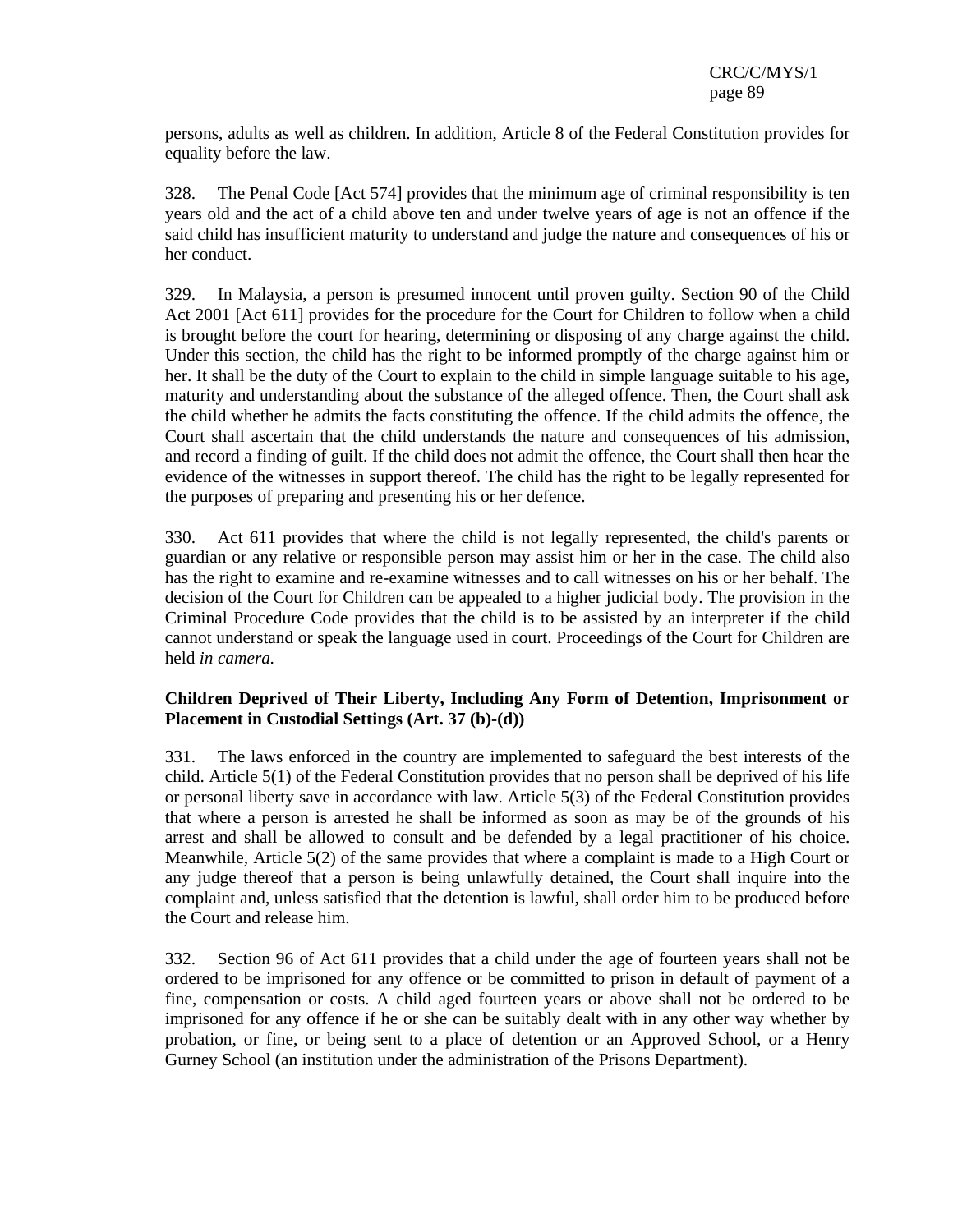333. Detention to a correctional institution is always the last resort. Under Act 611, a child under the age of ten shall not be sent to a probation hostel or Approved School and a child under the age fourteen shall not be sent to a Henry Gurney School.

334. Act 611 provides protection and rehabilitation of a child offender during the period of detention not exceeding three years in an approved school. The approved school is based on an open system with child-friendly setting.

335. Section 117 of the Criminal Procedure Code [Act 593] provides for the procedure where a person is arrested and detained in custody for purposes of investigation and the investigation cannot be completed within the period of twenty-four hours. If the person happens to be a child, he will be separated from adults. His parents or guardian and probation officer are informed of the arrest. He has the right to maintain contact with his family as long as it does not interfere with police investigation. Where an extension of his arrest is necessary for further investigation, section 117 obligates the police to produce the child arrested before the Magistrate for the extension of his arrest. An investigation diary is forwarded to the Magistrate for his perusal containing information on the arrest, the investigation that has been carried out and reasons for requiring further period of detention. When brought before the Magistrate for purposes of extending the detention period, the Magistrate is duty bound to inquire of any complaints from the child. A legal counsel may also represent the child.

336. Section 85 of Act 611 provides that appropriate arrangements shall be made to prevent a child while being detained in a police station from associating with an adult who is charged with an offence.

## **The Sentencing of Children with Particular Reference to the Prohibition of Capital Punishment and Life Imprisonment (Art. 37 (a))**

337. Act 611 prohibits the death sentence to be pronounced against a child and section 96 of the Act provides for restrictions on order of imprisonment. (Please refer to Chapter 4, paragraph 1 (j) and Chapter 10, paragraph 9)

## **Physical and Psychological Recovery and Social Reintegration of the Child (Art. 39)**

338. Approved Schools have been established to provide protection and rehabilitation to child offenders in conflict with the law or beyond control as stipulated in Act 611. As of 2005, there are eight Approved Schools with a total capacity of 1,200 children. Out of these eight schools, six are for boys and two for girls. Detention of a child to an Approved School is by the order of the Court for Children.

339. The programmes in the Approved Schools are geared towards character building, instilling positive attitude and improving their coping skills to facilitate their reintegration into the society. These programmes include counselling, academic, religious or moral education, vocational training, sports and recreation. The children are given special privileges such as home leave, pocket money and outings. The administration of these Schools is guided by Act 611 and the Approved School Regulations 1981.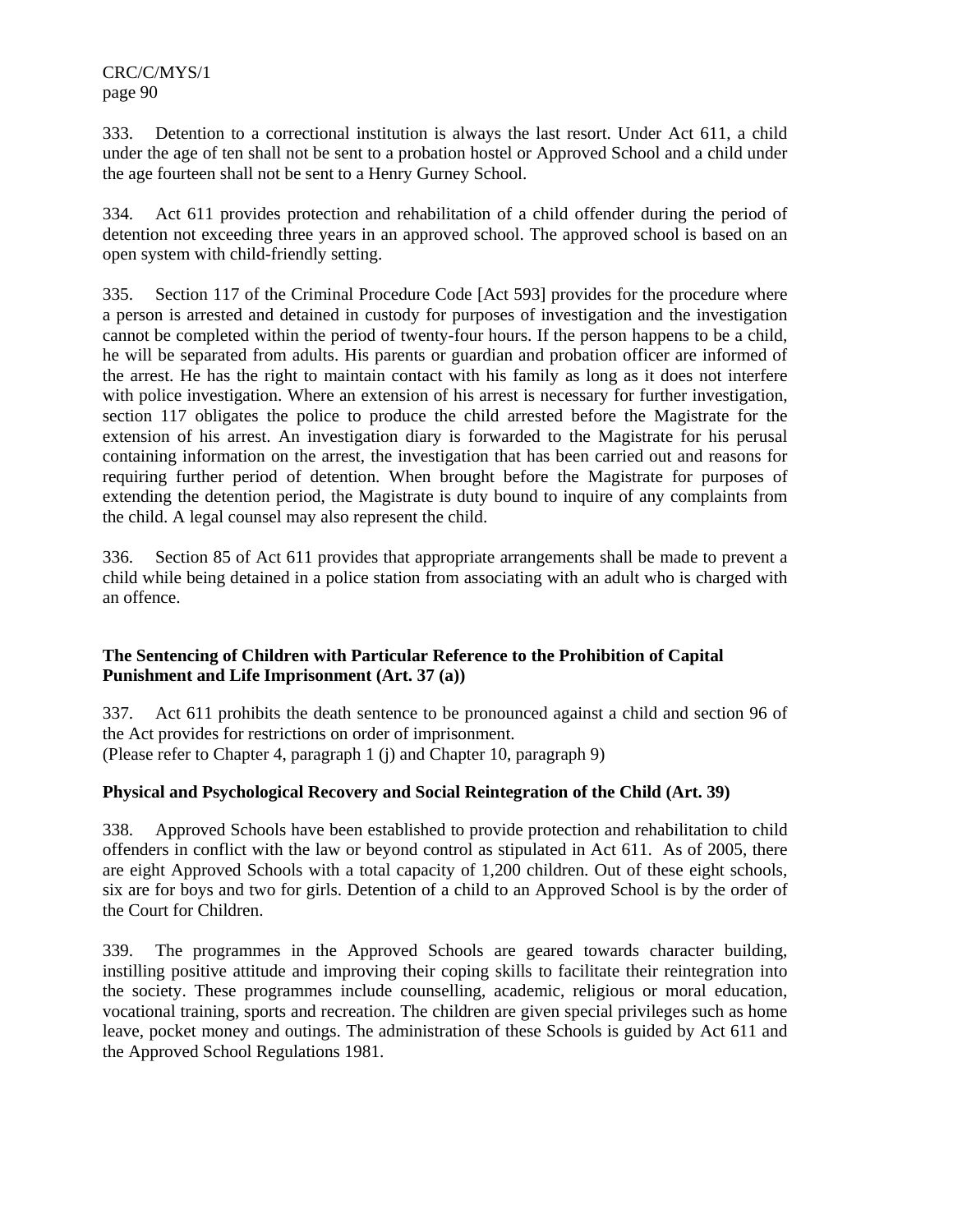340. Each Approved School has a Board of Visitors which comprises of not less than seven members. The responsibilities of the Board of Visitors are mainly to supervise and assist the management in the administration of the Schools especially with regard to the child's welfare. Rehabilitation in these institutions is for a period of three years. However, a child may be released before the expiry of his or her rehabilitation period by the Minister or Board of Visitors subject to his or her progress.

341. In addition, there are five other institutions known as Henry Gurney Schools under the administration of the Department of Prisons. Detention in these institutions is for a maximum of three years subject to the child offender not exceeding twenty one years old. The Director General of Prison may reduce the term of detention based on the progress of the child. The rehabilitation programmes cover a wide range of activities from academic and vocational training to spiritual, religious, sports and recreational activities.

342. Probation Hostels are centres for the temporary detention and rehabilitation of child offenders who are in conflict with the law and or beyond control. Admission to these centres is by Court order for a period of not more than twelve months as provided for under Act 611. Children detained in these centres are children who have committed minor offences. These centres provide care, protection and rehabilitation for children under remand, those on transit to Approved Schools and those on Supervision or Probation Order. As of 2005, there are 11 Probation Hostels with a total capacity of 530 children.

## **CHILDREN IN SITUATIONS OF EXPLOITATION, INCLUDING PHYSICAL AND PSYCHOLOGICAL RECOVERY AND SOCIAL REINTEGRATION**

## **Economic Exploitation of Children, Including Child Labour (Art. 32)**

343. A child is protected from economic exploitation, including child labour. The Government of Malaysia upholds the principle that a child should be protected from economic exploitation, performing any work that is likely to be hazardous to his health, or interferes with the child's education, or be harmful to his physical, mental, spiritual, moral or social development.

344. This is in line with Article 1 of the International Labour Organisation Convention No. 138, Minimum Age Convention 1973, which Malaysia ratified on 9 September 1997. The International Labour Organisation Convention sets the minimum age for entry into employment or work at fifteen, or the age of completion of compulsory schooling whichever is higher. Article 2 sets the minimum working age of fourteen years with the view to raise it once the economic circumstances and the development of educational facilities permit the same. It further stipulates as provided in Article 3 that the minimum age of eighteen years is considered suitable for any type of work that is likely to jeopardise matters relating to health, safety and morals of young people. Therefore, in compliance with the spirit of the International Labour Organisation Convention, Malaysian children are subjected to the Contracts Act 1950 [Act 136] which bars any person who has not attained the age of the majority to enter into any valid contract. The Age of Majority Act 1971 [Act 21] provides the age of majority as eighteen years, therefore enabling only persons who are 18 years and above to enter into a valid contract.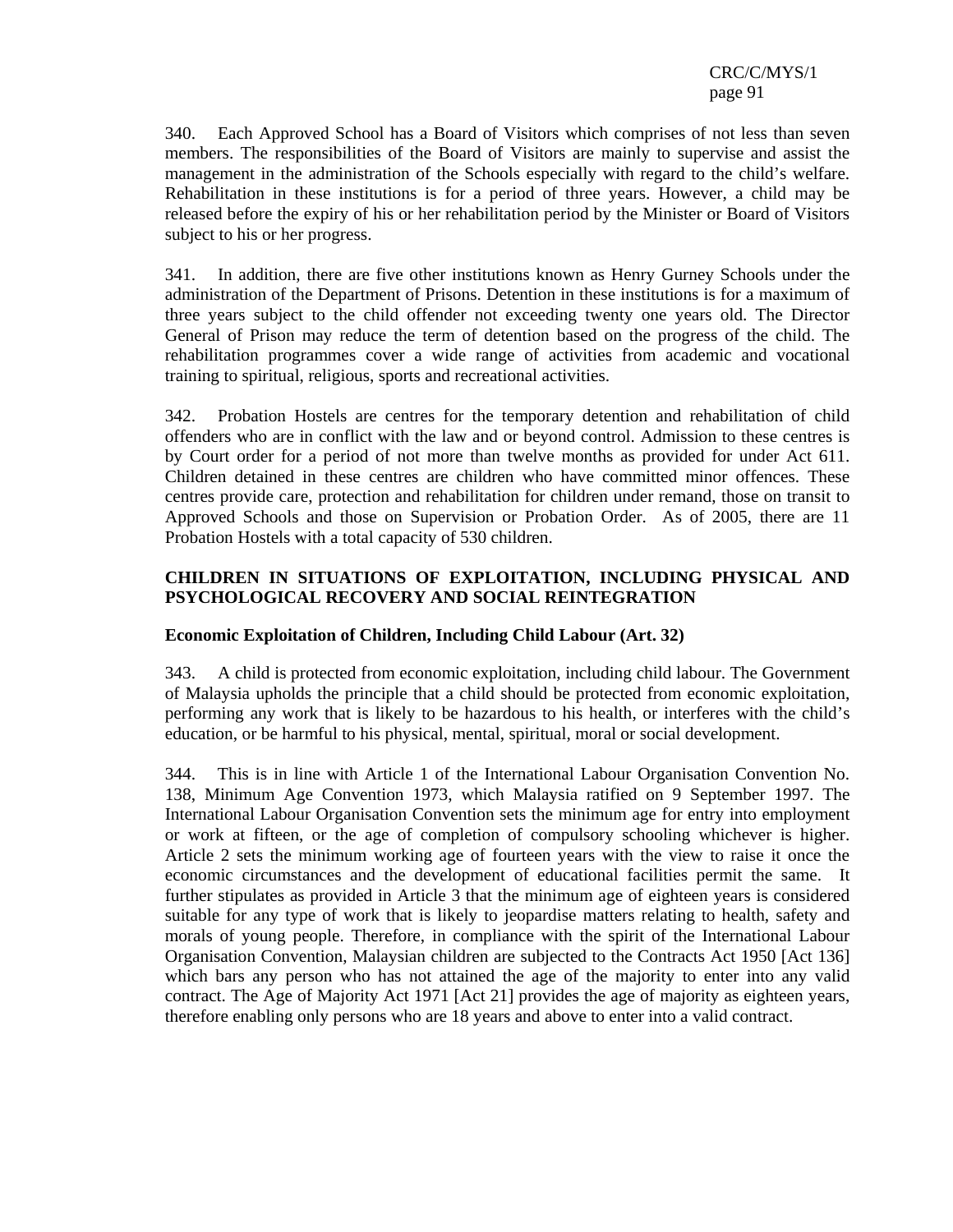345. Section 13 of the Children and Young Persons (Employment) Act 1966 [Act 350] however, specifically states that *"Not withstanding anything to the contrary contained in the Contracts Act 1950, or the provisions of any other written law, any child or young person shall be competent to enter into a contract of service under this Act otherwise than as employer, and may sue as plaintiff without his next friend or defend any action without a guardian ad-litem, provided that no damages and no indemnity under Section 13 of the Employment Act 1955, shall be recoverable from a child or young person for a breach of any contract of service"*. This provision effectively gives a working child the right to sue his or her employer for wages and or breach of service contract whereas the employer may not sue the child for damages or any breach of contract.

346. The Government of Malaysia has also imposed the minimum age of employment for children. The Children and Young Persons (Employment) Act 1966 [Act 350] defines a child as "*any person who has not completed his fourteenth year of age or of such age as the Yang di-Pertuan Agong may, by notification in the Gazette prescribe, whilst a young person means any person who, not being a child, has not completed his sixteenth year of age*". Therefore, based on the above-mentioned definition of the child and young persons, this Act is applicable to persons below the age of sixteen years.

347. Section 2 (1) of Act 350 further stipulates that no child or young person shall be, or be required or permitted to be engaged in any employment other than those specified by the Act. Section 2 (2) of the same Act allows the child to be engaged in the following employment:

- (a) employment involving light work suitable to his capacity in any undertaking carried on by his family;
- (b) employment in any public entertainment, in accordance with the terms and conditions of a license granted in that behalf;
- (c) employment requiring him to perform work approved or sponsored by the Federal Government or the Government of any State and carried on in any school, training institution or training vessel; and
- (d) employment as an apprentice under a written apprenticeship contract.

348. Meanwhile section 2 (3) of the Act 350 states that a young person may be engaged in any of the following employment:

- (a) employment as a domestic servant;
- (b) employment in any office, shop (including hotels, bars, restaurants and stalls), godown, factory, workshop, store, boarding house, theatre, cinema, club or association;
- (c) employment in any industrial undertaking suitable to his capacity; and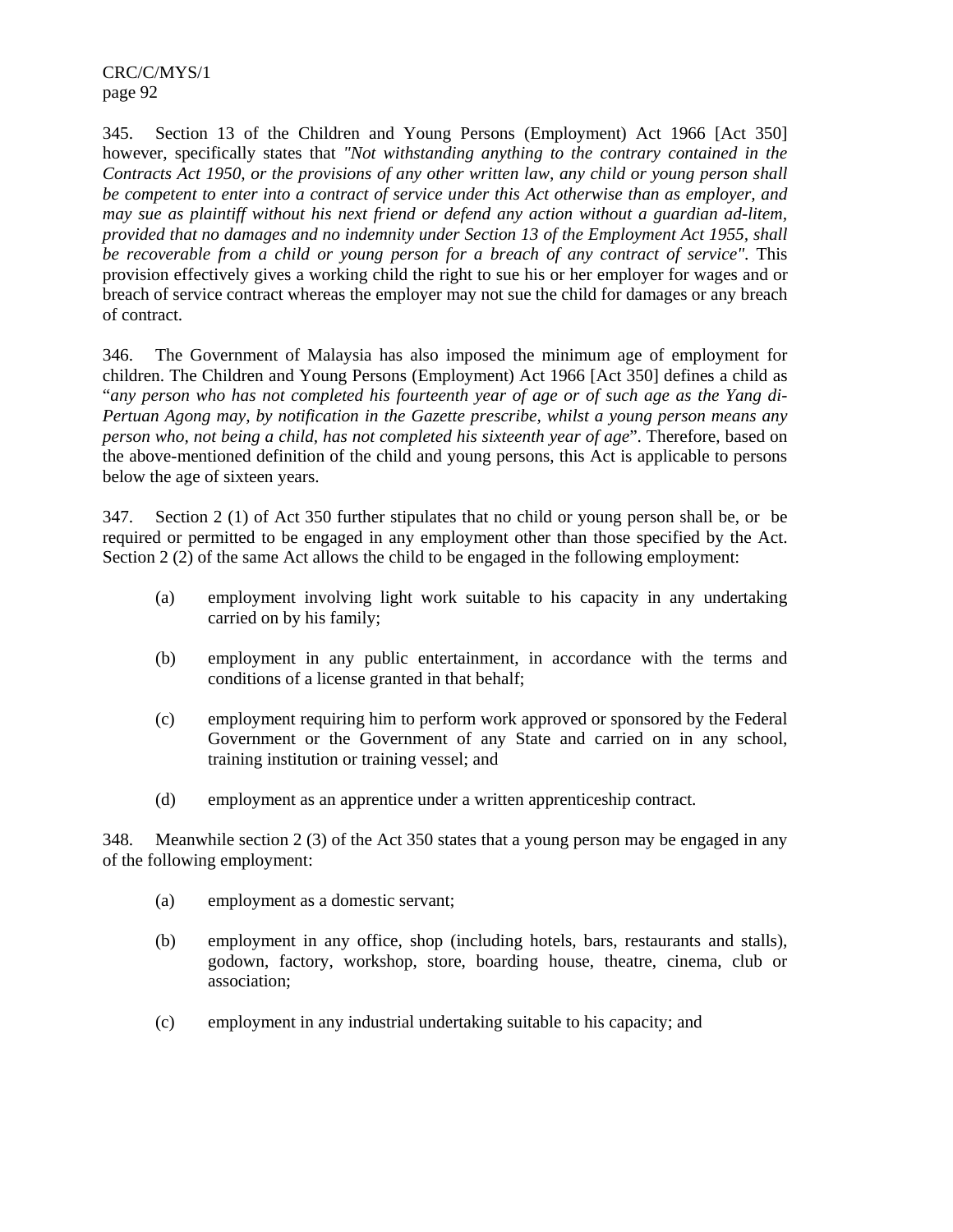(d) employment on any vessel under the personal charge of his parent or guardian.

349. However, section 3 of the Act provides that the Minister may in particular cases, by order, prohibit any child or young person from engaging or being engaged in any of the employment mentioned in section 2 if the Minister is satisfied that having regard to the circumstances, such employment would be detrimental to the interests of the child or young person, as the case may be. In addition, the Act provides for hours of work of children and young persons and penalties for non-compliance with the provisions of the Act. Therefore it is obvious that the principle of the best interest, responsibility for care and protection as well as the quality of care are strongly upheld and widely practised in Malaysia.

### **Drug Abuse (Art. 33)**

350. The Government of Malaysia has taken the appropriate measures which include legislative, administrative, social and educational measures to protect children from the illicit use of narcotic drugs and psychotropic substances.

351. The Dangerous Drugs Act 1952 [Act 234] provides for offences relating to the possession and trafficking of drugs. The Act provides severe punishment to drug offenders. Whilst Act 234 stipulates severe penalties for offences related to the possession and trafficking in drugs, drug dependents are offered treatment and rehabilitation through the Drug Dependents (Treatment and Rehabilitation) Act 1983 [Act 283]. Under section 6 of Act 283, a Magistrate may send a drug dependent (including persons below 21 years) to a drug rehabilitation centre for a period of two years or place him under the supervision of a rehabilitation officer, within the community for a period of not less than two years and not more than three years.

352. Section 27 of Act 283 provides that a minor be segregated from adults. The Child Act 2001 [Act 611] also affords protection for children from exposure to moral danger which includes drug abuse.

353. The Government through its various agencies and in collaboration with NGOs has implemented various prevention programmes to create anti-drug awareness and curb drug abuse. One such programme is the school based 'Student Resilience and Interpersonal Skills Development Education' (STRIDE) curriculum consisting of 24 lessons on anti-drug awareness to be taught in primary 4, 5 and 6 classes. It also includes co-curricular activities. In 2002, 384 primary schools with 147,701 pupils were involved in this programme while in 2005, the figure increased to 281,977 pupils from 517 primary schools. These programmes are aimed at building the students' self-esteem, provide 'coping skills' and resilience to enable them to make the right choice and stay drug free. In addition, an extensive programme of exhibitions, seminars, motivational camps and media campaigns has also been carried out.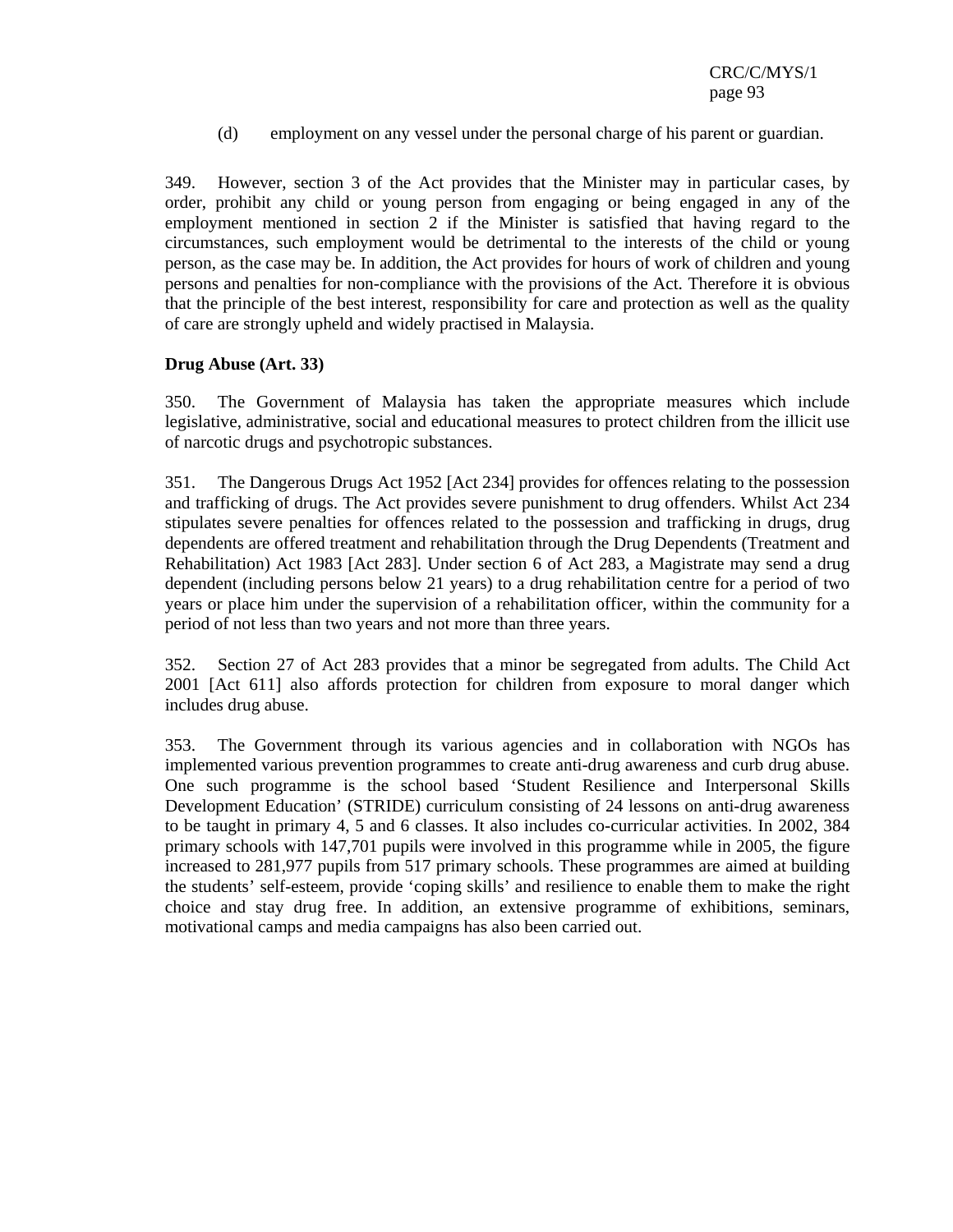### **Sexual Exploitation and Sexual Abuse (Art. 34)**

354. The Child Act 2001 [Act 611] is also enforced to prevent sexual abuse and sexual exploitation of the child. Section 43 of Act 611 makes it an offence for any person who sells, procures, harbours, detains and advertises any children for the purpose of prostitution or having sexual intercourse either within or outside Malaysia. Those who are found guilty shall be liable to a fine not exceeding RM50,000 or to imprisonment for a term not exceeding fifteen years or both. For those who act as intermediary, aiding, abetting or controlling the prostitution of a child shall be liable, upon conviction, to a fine not exceeding RM50,000 and to imprisonment for a term of not less than three years but not more than fifteen years and shall also be punished with whipping of not more than six strokes.

355. Act 611 provides care, protection and rehabilitation for children exposed to various forms of physical, emotional and sexual abuse or exposed to moral danger. A child who is sexually exploited and in need of protection and rehabilitation is placed in a place of refuge not exceeding three years whereas a child who is sexually abused will be given care and protection in a place of safety for a period of three years or until he or she attained the age of eighteen years whichever is shorter. However, the child may be discharged or released not earlier than 12 months subject to the approval of the Court for Children or Board of Visitors, whichever is applicable.

356. Act 611 also provides for the setting up of Child Protection Teams and Child Activity Centres at both state and district levels aimed at mobilising community participation to assist the Department of Social Welfare in implementing prevention programmes and to deal with child abuse cases by co-ordinating locally based services to families and children. Such programmes and activities are targeted towards children at risk or children vulnerable to all forms of abuses and exploitations.

357. Child Activity Centres provide support for children from high-risk areas where the children have a strong possibility to be victims of social ills, including sexual abuse and exploitation. Children in these areas are largely exposed to socially deviant behaviour and need community support in developing and enhancing their coping skills. The Department of Social Welfare handled 15,185 reported cases of child abuse between 1992 and 2005, of which 4,503 cases were brought to the Courts for protection and justice.

358. The Penal Code [Act 574] also contains a provision making incest as an offence. The punishment for incest is imprisonment for a term of not less than six years and not more than twenty years and that the offender shall also be liable for whipping. This provision came into force on 1 August 2002. Apart from incest, sections 354 (provision on the offence of assault or use of force to a person with intent to outrage modesty), 375 (provision on the offence of rape), 376 (provision on the punishment for rape), 377A (provision on the offence of carnal intercourse against the order of nature), 377C (provision on the punishment for committing carnal intercourse against the order of nature without consent) and section 377E (provision on the offence of inciting a child to an act of gross indecency) of Act 574 are relevant in addressing the issue of sexual abuse of children. Sections 372 and 373 of Act 574 (provisions relating to the offence of exploitation of any persons for purposes of prostitution) are relevant in addressing issues related to the sexual exploitation of children.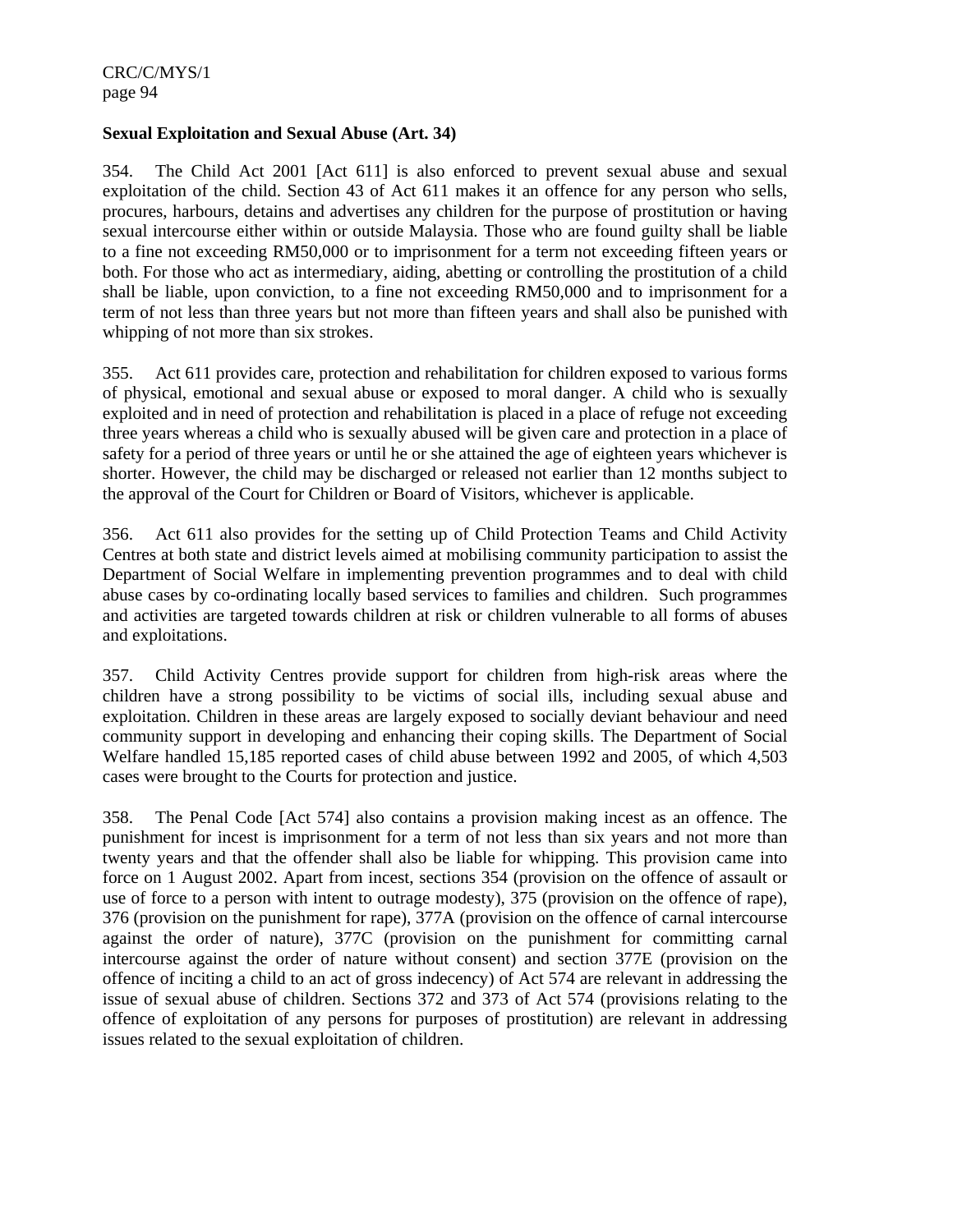359. Apart from the above provisions, section 292 of the Act 574 makes it an offence to sell, let to hire, distribute, publicly exhibit, circulate, import, export and advertise obscene books and other obscene materials with the aim to prevent sexual exploitation and abuse of children.

## **SALE, TRAFFICKING AND ABDUCTION (Art. 35)**

360. Malaysia recognises that trafficking in persons, especially women and children, is a serious problem with the increasing involvement of organised criminal groups. Although Malaysian law does not specifically criminalise 'trafficking in persons' as defined in the Trafficking Protocol, its laws already criminalise the component elements of the definition. The Child Act 2001 [Act 611], the Penal Code [Act 574] and the Immigration Act 1959/63 [Act 155] address the issues of sale, trafficking and abduction of children.

361. Section 48 of the Child Act 2001 [Act 611] makes it an offence to transfer or confer the possession, custody or control of a child for any valuable consideration. Section 49 of the Act makes the importation of a child by false pretences an offence while section 52 makes it an offence of taking or sending out a child without appropriate consent of the person having lawful custody.

362. Section 55A of the Immigration Act 1959/63 [Act 155] makes it an offence for any person to be involved, directly or indirectly, in conveying to Malaysia in or on any vehicle, vessel or aircraft any person in contravention of the Act. Section 55B makes it an offence to employ one or more persons, other than a citizen or holder of an Entry Permit, who is not in possession of a valid pass. The penalty is a fine of not less than RM10,000 but not more than RM50,000 for each such employee. Section 56(1)(d) of the Act makes it an offence to harbour any person whom that person knows or has reasonable grounds for believing has acted in contravention of the Act. The penalty provided under Section 57 is a fine not exceeding RM10,000 or imprisonment for a term not exceeding five years.

363. Meanwhile section 361 of the Penal Code [Act 574] makes it an offence of kidnapping for any person to entice any minor (a girl under sixteen years old or boy under fourteen years old) or any person of unsound mind out of the keeping of his lawful guardian without the consent of that lawful guardian. In addition section 370 makes it an offence to import, export, remove, buy, sell or dispose of any person as a slave or to accept, receive or detain any person against his will as a slave. Section 371 makes it an offence to habitually import, export, remove, buy, sell, traffic or deal in slaves. Section 372 and 373 stipulate that trafficking a person for purposes of prostitution is an offence.

364. The Kidnapping Act 1961 [Act 365] makes it an offence to abduct or wrongfully confine or wrongfully restrain any person with the intent to hold that person for ransom.

365. The Anti-Money Laundering Act 2001 (AMLA) makes sections 370, 371, 372, 373 and 373A of the Penal Code predicate offences under the Act. This enables the proceeds of such unlawful activity to be dealt with under the Act and subject it to freezing, seizure and forfeiture. Section 4 of the Act makes it an offence to launder such proceeds of unlawful activity. The prescribed penalty is a fine not exceeding RM5 million or imprisonment for a term not exceeding five years or both. AMLA empowers the Central Bank of Malaysia to monitor suspicious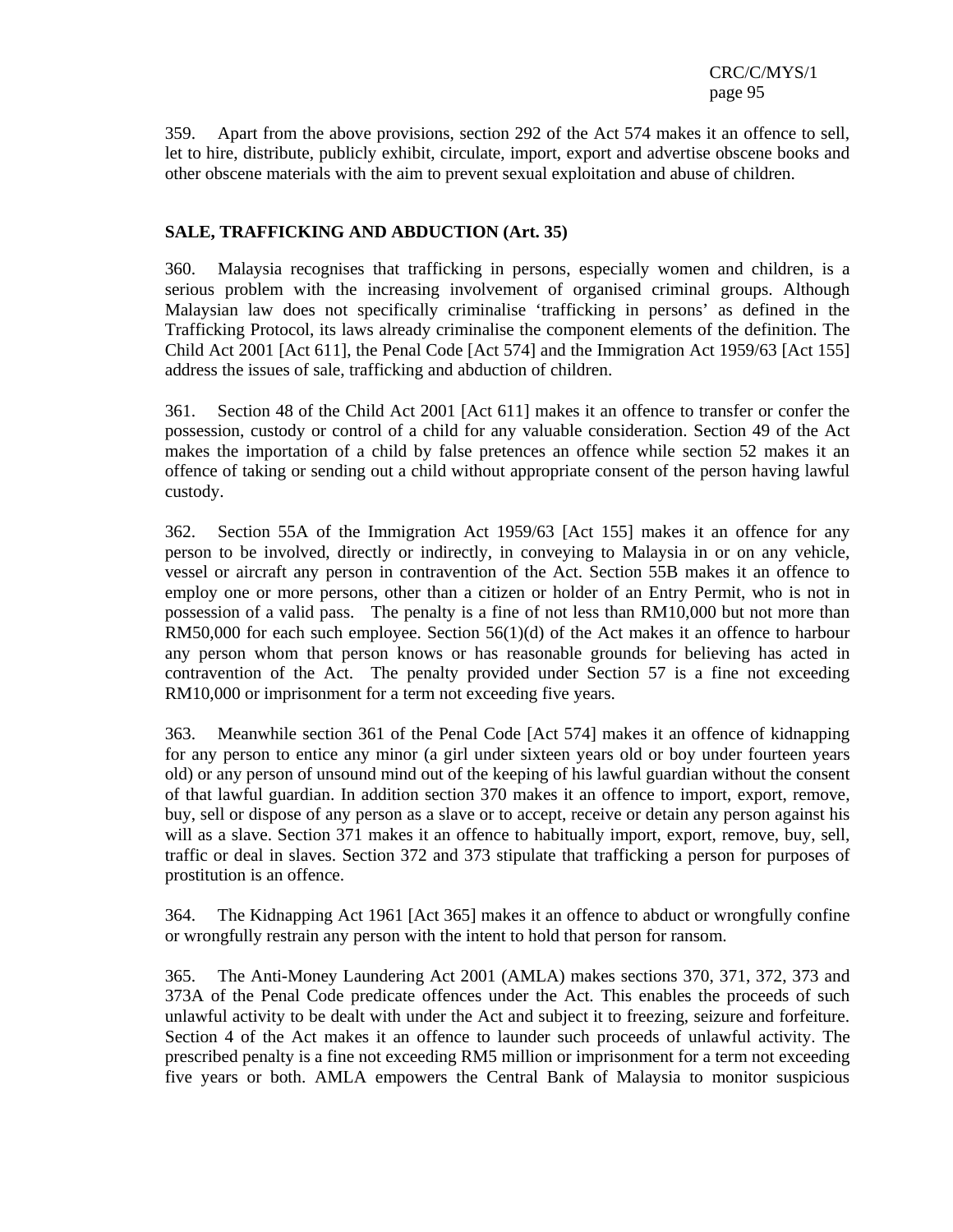transactions by requiring financial institutions to submit reports on such activities. The Central Bank is also empowered to disseminate this information to enforcement agencies for their further action. These powers may facilitate action by law enforcement agencies against traffickers in persons. Section 29(3) expressly empowers domestic enforcement agencies to co-operate with other enforcement agencies, in and outside Malaysia, with respect to offences under the Act.

366. The actions that may be taken under AMLA include:

- (a) the freezing of dealings in any movable property that is the subject matter of a money-laundering offence that is in the possession, custody or control of a financial institution on the direction of the Public Prosecutor (Section 50);
- (b) the seizure of immovable property that is the subject matter of a moneylaundering offence on the direction of the Public Prosecutor (Section 51); and
- (c) the forfeiture of property seized under the Act by the Public Prosecutor under an order of the High Court where there is no prosecution or conviction for a moneylaundering offence if the Public Prosecutor is satisfied that such property had been obtained as a result of or in connection with a money-laundering offence (Section 56).

367. Provisions of the Passports Act 1966 [Act 150] also aims at preventing the abduction and trafficking of children.

368. Malaysia has several bilateral and multilateral arrangements to combat transnational crime, including to prevent and suppress trafficking in persons. This covers border and security arrangements with neighbouring countries, the use of INTERPOL and ASEANAPOL, the Agreement on Information Exchange and Establishment of Communication Procedures with the Republic of the Philippines and the Republic of Indonesia which was signed on 7 May 2002 in Kuala Lumpur and the Mutual Assistance in Criminal Matters Treaty Among Like-Minded Association of South-East Asian Nations (ASEAN) Countries. These instruments and arrangements provide for co-operation in criminal matters and border control as well as cooperation in the identification of the offender and victims, sharing information about modus operandi and routes used as well as the training of law enforcement personnel.

369. In relation to regional efforts, Malaysia, as a member country of the ASEAN, is also actively involved in the implementation of the Trafficking in Persons component of the Work Programme to Implement the ASEAN Plan of Action to Combat Transnational Crime. This Plan of Action was adopted at the 2<sup>nd</sup> Annual ASEAN Senior Officials Meeting on Transnational Crime in Kuala Lumpur on 17 May 2002.

370. From the international perspective, Malaysia has signed the Convention against Transnational Organised Crime on 26 September 2002.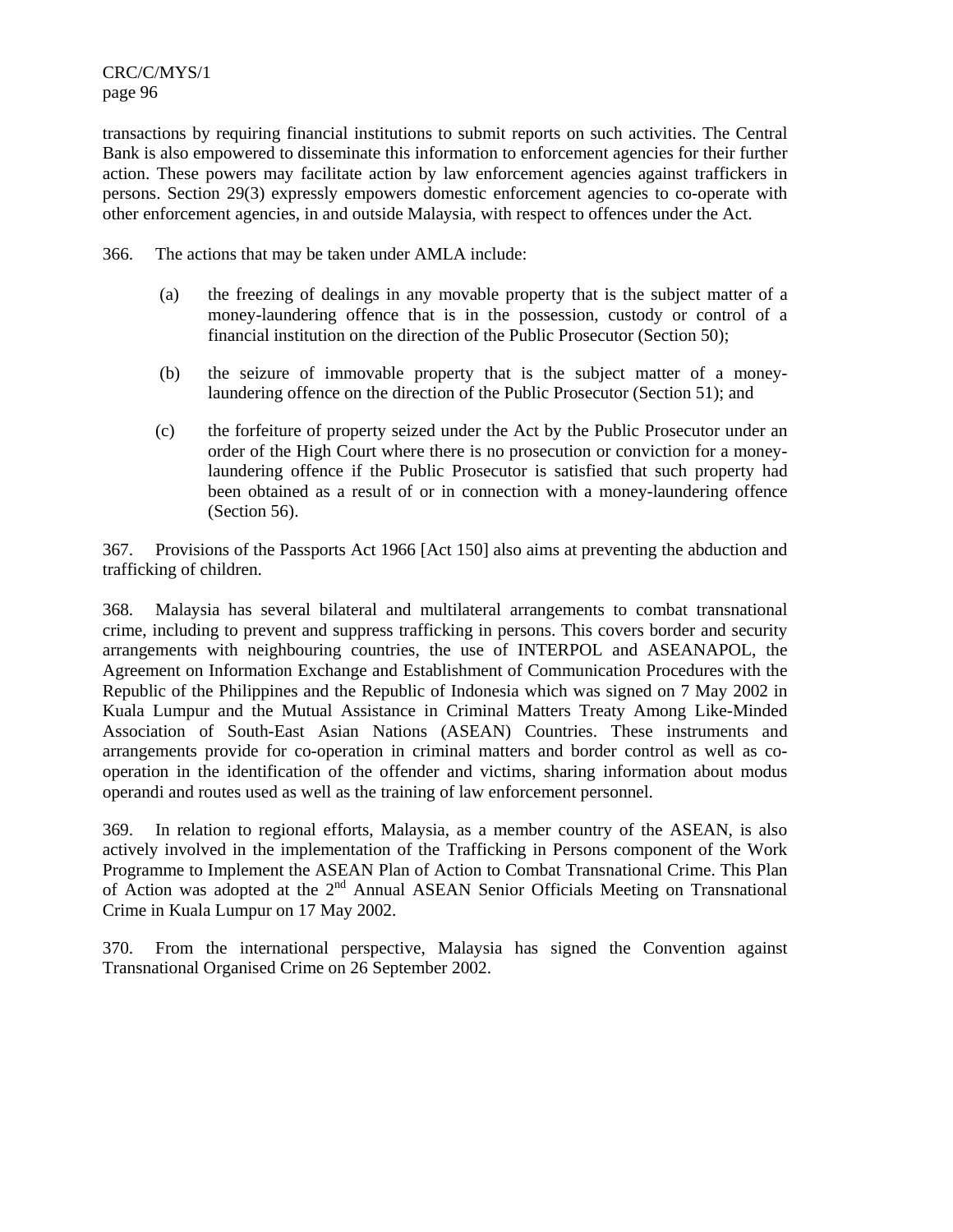### **OTHER FORMS OF EXPLOITATION (Art. 36)**

371. Malaysia is committed to comply with the obligations under Article 36 of the CRC. In matters affecting children, the paramount consideration is the welfare and best interest of the child.

#### **CHILDREN BELONGING TO A MINORITY OR AN INDIGENOUS GROUP (Art. 30)**

372. In Malaysia, children belonging to the minority group or the indigenous children have the right to enjoy his or her own culture, to profess and practise his or her own religion, or to use his or her own language. The rights under Part II of the Federal Constitution apply equally to them as to other citizens. The Federal Constitution gives the natives of Sabah and Sarawak special position in respect of education, positions in public service, permits to operate any trade or business on the concept of positive discrimination. Article 161 of the Federal Constitution preserves the right to use English and native languages in the states of Sabah and Sarawak.

373. Section 4 of the Aboriginal Peoples Act 1954 [Act 134] places the responsibility for the general administration, welfare and advancement of *Orang Asli* on the Commissioner of Aboriginal Affairs. He has under his charge the Department of *Orang Asli* Affairs. Matters pertaining to education, medical and health, economic and development, research and planning, resettlement programmes, training, administration, finance, operations and communications of the *Orang Asli* would come under his purview.

#### **PART III: CONCLUSION**

### **CHAPTER 11**

#### **CONCLUSION**

374. As a State Party to the Convention on the Rights of the Child, Malaysia has undertaken efforts in ensuring the rights of its children are protected. The Government of Malaysia recognises that a child is the key to the country's survival, development and prosperity. The advancement and participation of the present generation will usher a future generation that is confident, responsible and caring. The Government acknowledges that by virtue of a child's physical, mental and emotional immaturity, he or she is in need and entitled to special protection and assistance in all circumstances regardless of any distinction in race, colour, sex, language, religion, social origin as well as physical, mental or emotional disability.

375. Malaysia has adequate legislative, administrative and policy framework to cater for the protection and needs of the children and the promotion of their physical, mental, intellectual and emotional development. From the legislative framework, the Government has enacted the Child Act 2001 which is a comprehensive legislation for the protection, care and rehabilitation of children. This Act incorporates the core principles of non-discrimination, best interests of the child, the right to life, survival and development as well as respect for the views of the child. In terms of administration of juvenile justice, the Act established the Court for Children, stipulating the procedures before the Court which take into account the mental and emotional maturity of the child. The rule of law and natural justice is upheld in the procedures, guaranteeing among others the right of the child to be heard and the right to a fair hearing before the Court.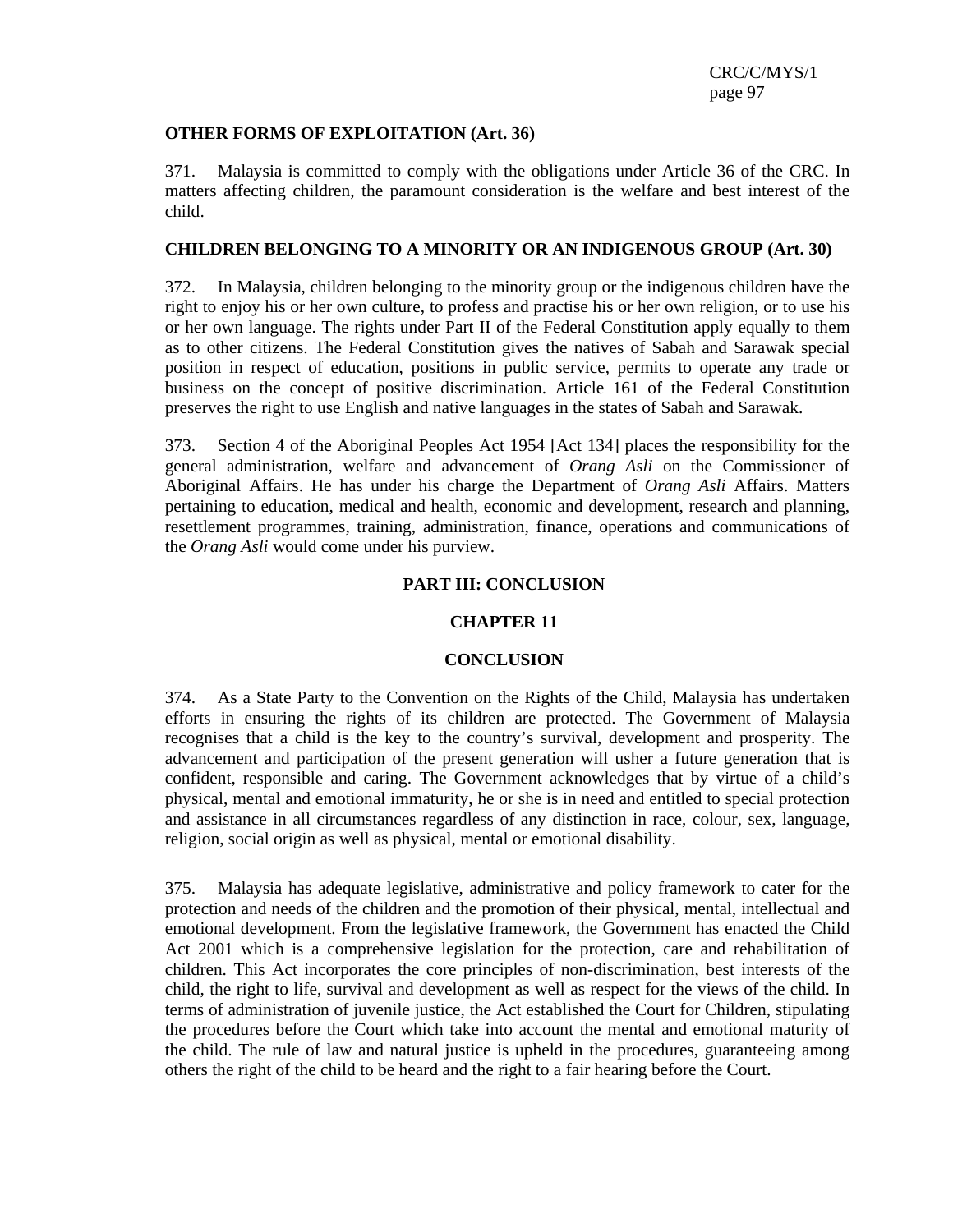376. Administratively, the Government periodically introduces new policies and initiatives that help to enhance the welfare and development of children in line with the principles under the Convention on the Rights of the Child. In addition, Malaysia has made continuous progress towards achieving the targets set by the World Summit for Children. The Government through smart partnerships with the corporate sector, NGOs, the Human Rights Commission of Malaysia as well as the civil society has responded to the needs of children's development in Malaysia by providing various platforms and services to uphold the spirit of the Convention. The Government of Malaysia is committed and will continue its efforts to promote and protect the rights of its children to survival, protection, development and participation.